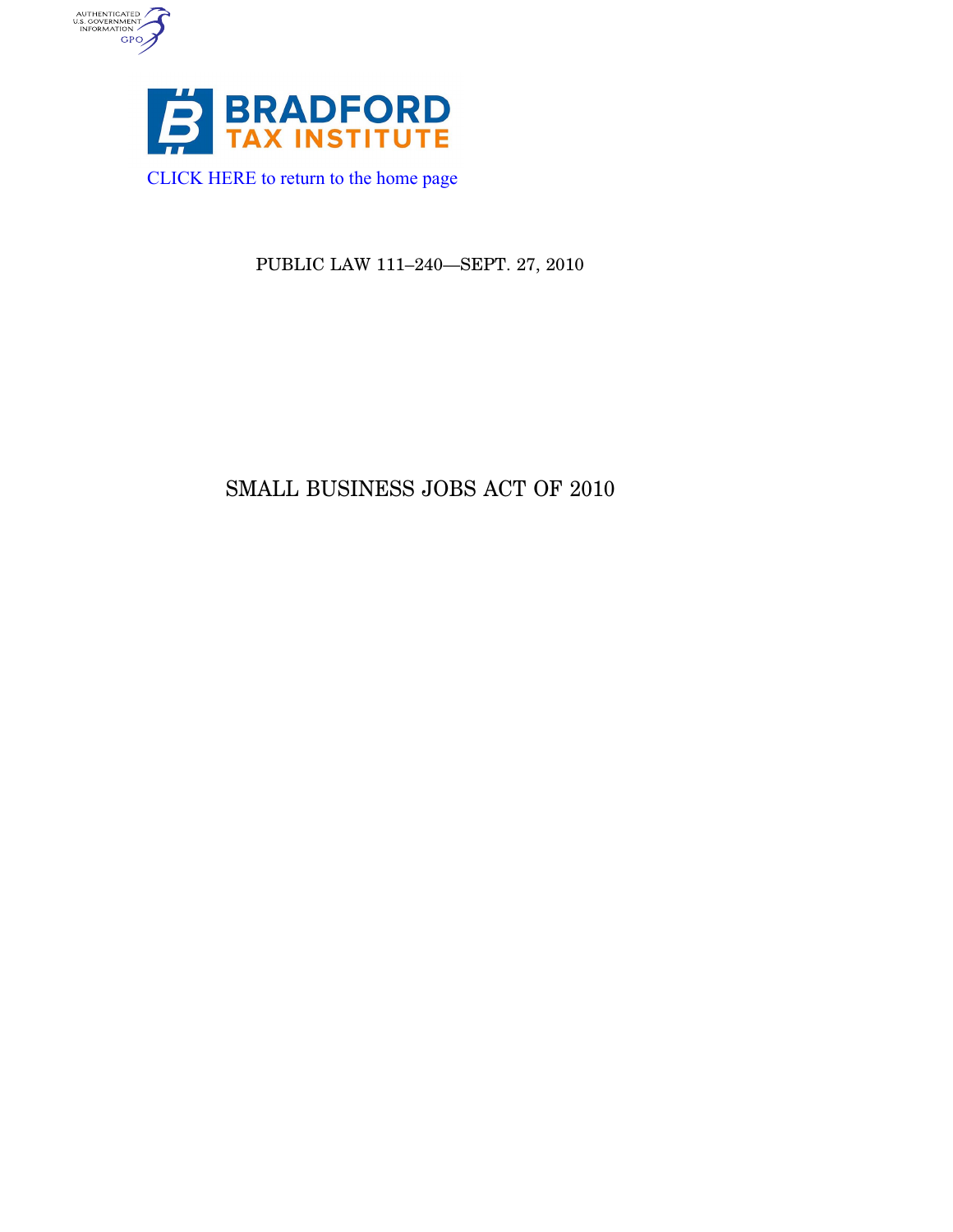# Public Law 111–240 111th Congress

# An Act

Sept. 27, 2010 [H.R. 5297]

To create the Small Business Lending Fund Program to direct the Secretary of the Treasury to make capital investments in eligible institutions in order to increase the availability of credit for small businesses, to amend the Internal Revenue Code of 1986 to provide tax incentives for small business job creation, and for other purposes.

*Be it enacted by the Senate and House of Representatives of the United States of America in Congress assembled,* 

15 USC 631 note. Small Business Jobs Act of 2010.

# **SECTION 1. SHORT TITLE.**

This Act may be cited as the ''Small Business Jobs Act of 2010''.

# **SEC. 2. TABLE OF CONTENTS.**

The table of contents for this Act is as follows:

- Sec. 1. Short title. Sec. 2. Table of contents.
- 

# TITLE I—SMALL BUSINESSES

# Sec. 1001. Definitions.

### Subtitle A—Small Business Access to Credit

Sec. 1101. Short title.

# PART I—NEXT STEPS FOR MAIN STREET CREDIT AVAILABILITY

- Sec. 1111. Section 7(a) business loans.
- Sec. 1112. Maximum loan amounts under 504 program. Sec. 1113. Maximum loan limits under microloan program.
- 
- Sec. 1114. Loan guarantee enhancement extensions. Sec. 1115. New Markets Venture Capital company investment limitations.
- Sec. 1116. Alternative size standards.
- 
- 
- Sec. 1117. Sale of 7(a) loans in secondary market. Sec. 1118. Online lending platform. Sec. 1119. SBA Secondary Market Guarantee Authority.

### PART II—SMALL BUSINESS ACCESS TO CAPITAL

Sec. 1122. Low-interest refinancing under the local development business loan program.

# PART III—OTHER MATTERS

- Sec. 1131. Small business intermediary lending pilot program.
- 
- Sec. 1132. Public policy goals. Sec. 1133. Floor plan pilot program extension.
- Sec. 1134. Guarantees for bonds and notes issued for community or economic devel
	- opment purposes.
- Sec. 1135. Temporary express loan enhancement. Sec. 1136. Prohibition on using TARP funds or tax increases.

### Subtitle B—Small Business Trade and Exporting

- Sec. 1201. Short title. Sec. 1202. Definitions.
-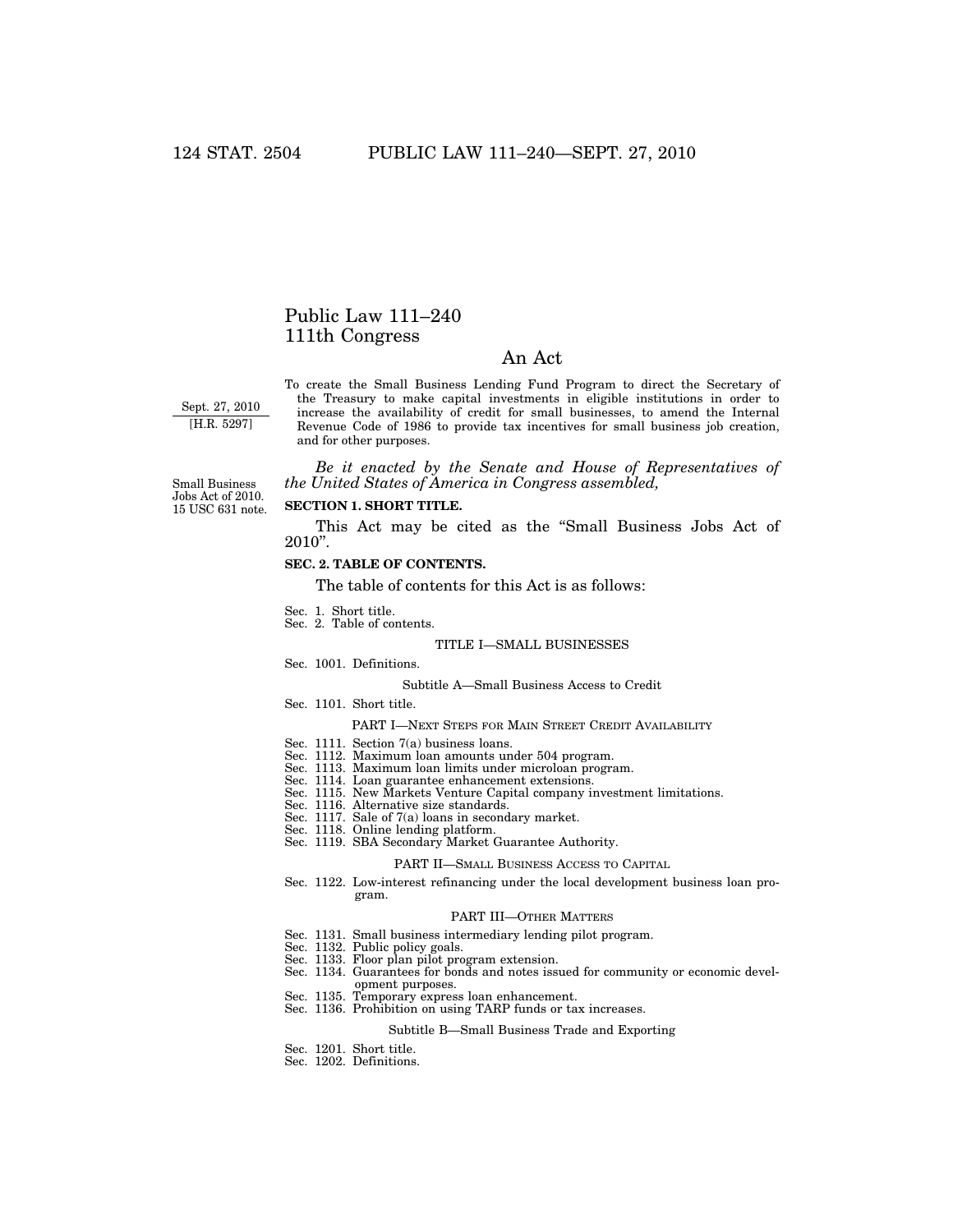- 
- Sec. 1203. Office of International Trade. Sec. 1204. Duties of the Office of International Trade.
- Sec. 1205. Export assistance centers.
- Sec. 1206. International trade finance programs.
- Sec. 1207. State Trade and Export Promotion Grant Program. Sec. 1208. Rural export promotion.
- Sec. 1209. International trade cooperation by small business development centers.

# Subtitle C—Small Business Contracting

#### PART I—CONTRACT BUNDLING

- 
- Sec. 1311. Small Business Act. Sec. 1312. Leadership and oversight.
- Sec. 1313. Consolidation of contract requirements.
- Sec. 1314. Small business teams pilot program.

# PART II—SUBCONTRACTING INTEGRITY

- Sec. 1321. Subcontracting misrepresentations.
- Sec. 1322. Small business subcontracting improvements.

### PART III—ACQUISITION PROCESS

- Sec. 1331. Reservation of prime contract awards for small businesses.
- Sec. 1332. Micro-purchase guidelines.
- 
- 
- Sec. 1333. Agency accountability. Sec. 1334. Payment of subcontractors. Sec. 1335. Repeal of Small Business Competitiveness Demonstration Program.

### PART IV—SMALL BUSINESS SIZE AND STATUS INTEGRITY

- Sec. 1341. Policy and presumptions. Sec. 1342. Annual certification.
- 
- Sec. 1343. Training for contracting and enforcement personnel.
- Sec. 1344. Updated size standards.
- Sec. 1345. Study and report on the mentor-protege program. Sec. 1346. Contracting goals reports.
- Sec. 1347. Small business contracting parity.

# Subtitle D—Small Business Management and Counseling Assistance

- Sec. 1401. Matching requirements under small business programs.
- Sec. 1402. Grants for SBDCs.

### Subtitle E—Disaster Loan Improvement

Sec. 1501. Aquaculture business disaster assistance.

### Subtitle F—Small Business Regulatory Relief

- Sec. 1601. Requirements providing for more detailed analyses. Sec. 1602. Office of advocacy.
- 

### Subtitle G—Appropriations Provisions

- Sec. 1701. Salaries and expenses.
- Sec. 1702. Business loans program account.
- Sec. 1703. Community Development Financial Institutions Fund program account.
- Sec. 1704. Small business loan guarantee enhancement extensions.

# TITLE II—TAX PROVISIONS

Sec. 2001. Short title.

### Subtitle A—Small Business Relief

### PART I—PROVIDING ACCESS TO CAPITAL

- Sec. 2011. Temporary exclusion of 100 percent of gain on certain small business stock.
- Sec. 2012. General business credits of eligible small businesses for 2010 carried back 5 years.
- Sec. 2013. General business credits of eligible small businesses in 2010 not subject to alternative minimum tax.
- Sec. 2014. Temporary reduction in recognition period for built-in gains tax.

### PART II—ENCOURAGING INVESTMENT

Sec. 2021. Increased expensing limitations for 2010 and 2011; certain real property treated as section 179 property.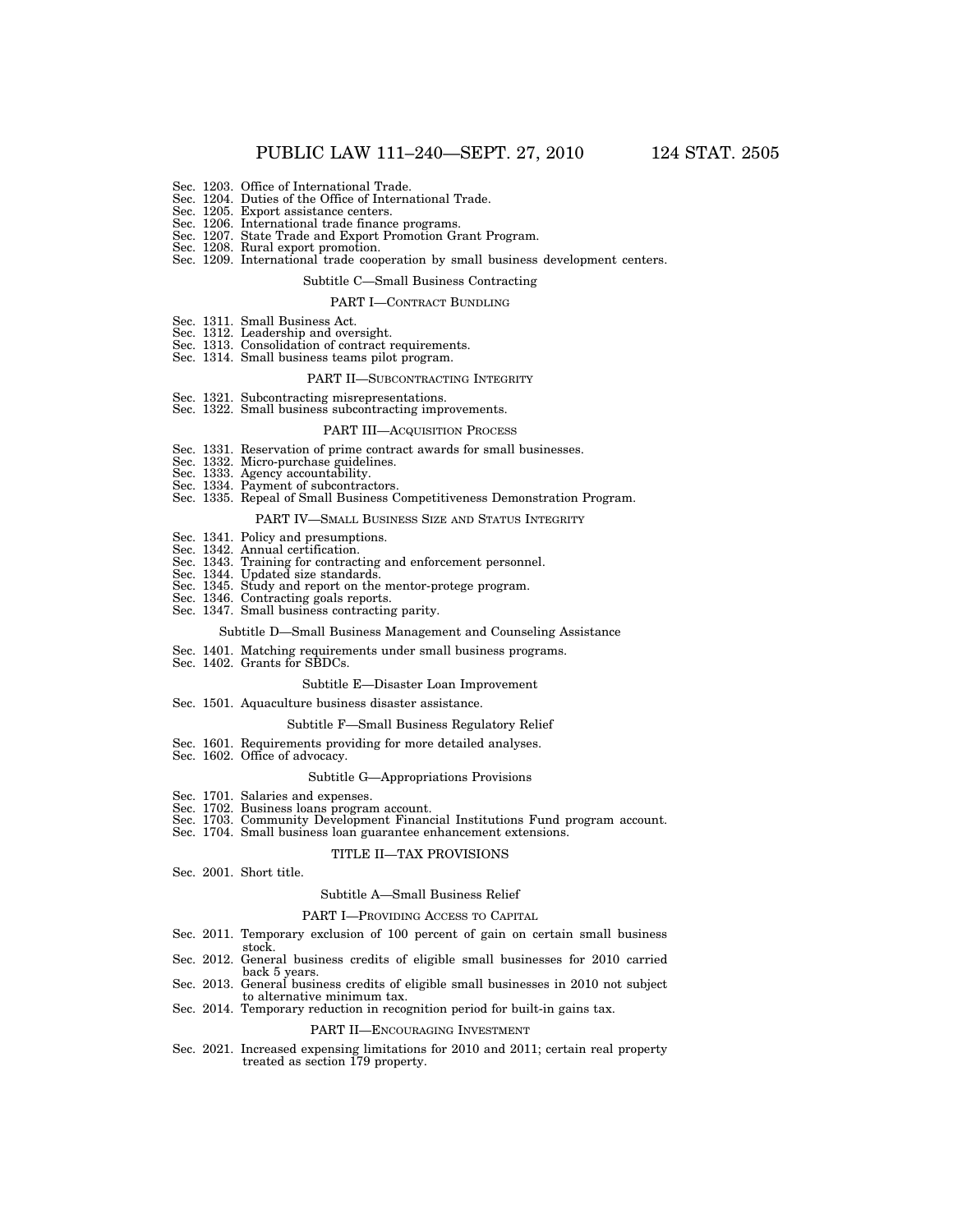Sec. 2022. Additional first-year depreciation for 50 percent of the basis of certain qualified property. Sec. 2023. Special rule for long-term contract accounting.

### PART III—PROMOTING ENTREPRENEURSHIP

- Sec. 2031. Increase in amount allowed as deduction for start-up expenditures in 2010.
- Sec. 2032. Authorization of appropriations for the United States Trade Representative to develop market access opportunities for United States small- and medium-sized businesses and to enforce trade agreements.

### PART IV—PROMOTING SMALL BUSINESS FAIRNESS

- Sec. 2041. Limitation on penalty for failure to disclose reportable transactions based on resulting tax benefits.
- Sec. 2042. Deduction for health insurance costs in computing self-employment taxes in 2010.
- Sec. 2043. Removal of cellular telephones and similar telecommunications equipment from listed property.

#### Subtitle B—Revenue Provisions

# PART I—REDUCING THE TAX GAP

- Sec. 2101. Information reporting for rental property expense payments.
- Sec. 2102. Increase in information return penalties.
- Sec. 2103. Report on tax shelter penalties and certain other enforcement actions.
- Sec. 2104. Application of continuous levy to tax liabilities of certain Federal con
	- tractors.

### PART II—PROMOTING RETIREMENT PREPARATION

- Sec. 2111. Participants in government section 457 plans allowed to treat elective deferrals as Roth contributions.
- Sec. 2112. Rollovers from elective deferral plans to designated Roth accounts.
- Sec. 2113. Special rules for annuities received from only a portion of a contract.

#### PART III—CLOSING UNINTENDED LOOPHOLES

- Sec. 2121. Crude tall oil ineligible for cellulosic biofuel producer credit.
- Sec. 2122. Source rules for income on guarantees.

### PART IV—TIME FOR PAYMENT OF CORPORATE ESTIMATED TAXES

Sec. 2131. Time for payment of corporate estimated taxes.

### TITLE III—STATE SMALL BUSINESS CREDIT INITIATIVE

- Sec. 3001. Short title.
- Sec. 3002. Definitions.
- Sec. 3003. Federal funds allocated to States.
- 
- 
- Sec. 3004. Approving States for participation. Sec. 3005. Approving State capital access programs. Sec. 3006. Approving collateral support and other innovative credit access and guarantee initiatives for small businesses and manufacturers.
- Sec. 3007. Reports.
- Sec. 3008. Remedies for State program termination or failures. Sec. 3009. Implementation and administration. Sec. 3010. Regulations.
- 
- Sec. 3011. Oversight and audits.
- 

# TITLE IV—ADDITIONAL SMALL BUSINESS PROVISIONS

### Subtitle A—Small Business Lending Fund

- Sec. 4101. Purpose.
- Sec. 4102. Definitions.
- Sec. 4103. Small business lending fund.
- Sec. 4104. Additional authorities of the Secretary.
- Sec. 4105. Considerations.
- Sec. 4106. Reports.
- 
- 
- Sec. 4107. Oversight and audits. Sec. 4108. Credit reform; funding. Sec. 4109. Termination and continuation of authorities.
- Sec. 4110. Preservation of authority.
- Sec. 4111. Assurances.
- Sec. 4112. Study and report with respect to women-owned, veteran-owned, and minority-owned businesses.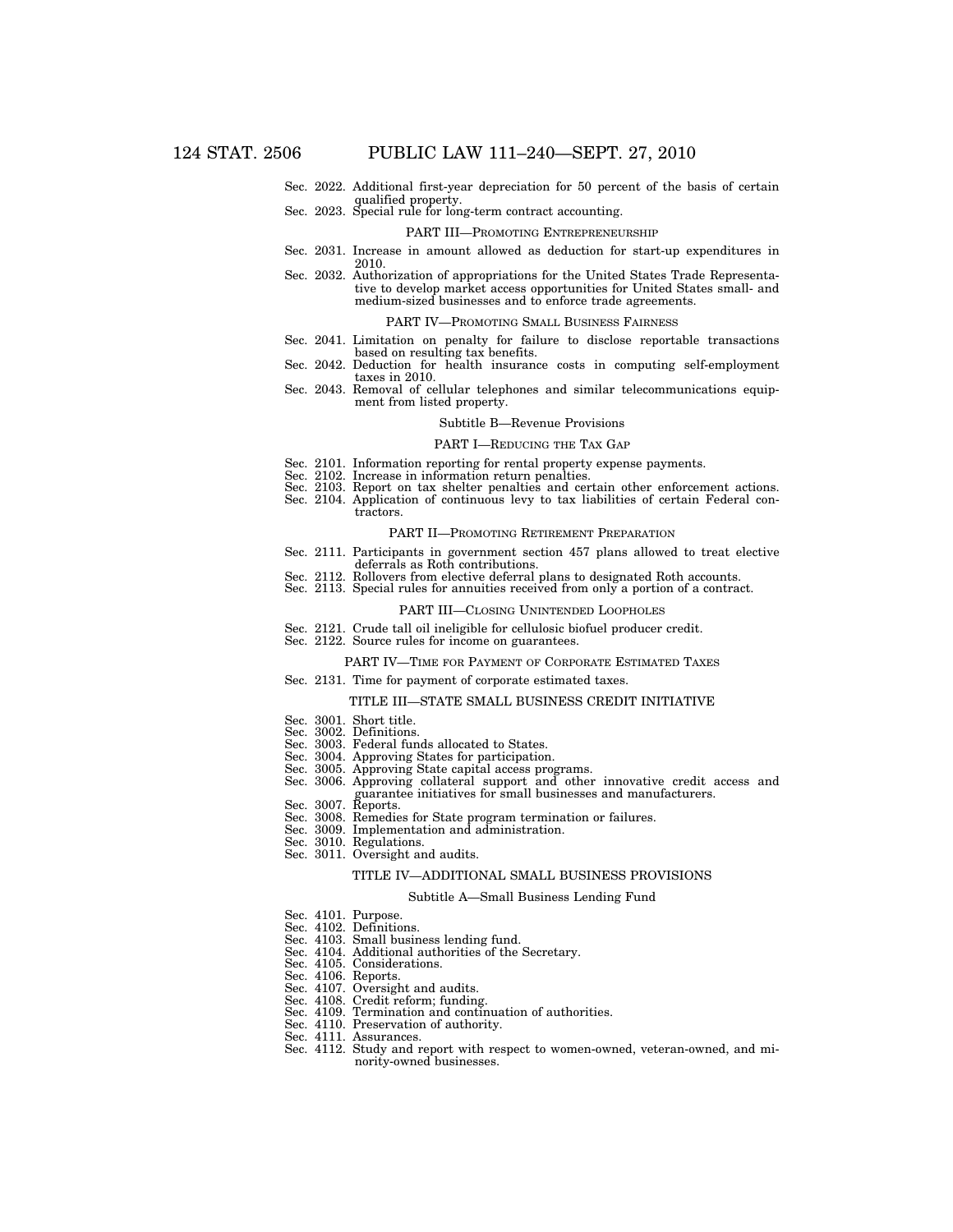Sec. 4113. Sense of Congress.

### Subtitle B—Other Provisions

### PART I—SMALL BUSINESS EXPORT PROMOTION INITIATIVES

- Sec. 4221. Short title. Sec. 4222. Global business development and promotion activities of the Department
- of Commerce. Sec. 4223. Additional funding to improve access to global markets for rural busi-

- nesses. Sec. 4224. Additional funding for the ExporTech program. Sec. 4225. Additional funding for the market development cooperator program of
- Sec. 4226. Hollings Manufacturing Partnership Program; Technology Innovation<br>Program.
- Sec. 4227. Sense of the Senate concerning Federal collaboration with States on export promotion issues.<br>Sec. 4228. Report on tariff and nontariff barriers.
- 

### PART II—MEDICARE FRAUD

Sec. 4241. Use of predictive modeling and other analytics technologies to identify and prevent waste, fraud, and abuse in the Medicare fee-for-service program.

TITLE V—BUDGETARY PROVISIONS

Sec. 5001. Determination of budgetary effects.

# **TITLE I—SMALL BUSINESSES**

# **SEC. 1001. DEFINITIONS.**

### In this title—

(1) the terms ''Administration'' and ''Administrator'' mean the Small Business Administration and the Administrator thereof, respectively; and

(2) the term ''small business concern'' has the meaning given that term under section 3 of the Small Business Act (15 U.S.C. 632).

# **Subtitle A—Small Business Access to Credit**

# **SEC. 1101. SHORT TITLE.**

This subtitle may be cited as the ''Small Business Job Creation and Access to Capital Act of 2010''.

# **PART I—NEXT STEPS FOR MAIN STREET CREDIT AVAILABILITY**

### **SEC. 1111. SECTION 7(a) BUSINESS LOANS.**

(a) AMENDMENT.—Section 7(a) of the Small Business Act (15 U.S.C.  $636(a)$  is amended-

 $(1)$  in paragraph  $(2)(A)$ —

 $(A)$  in clause (i), by striking "75 percent" and inserting "90 percent"; and

 $(B)$  in clause (ii), by striking "85 percent" and inserting "90 percent"; and

(2) in paragraph  $(3)(A)$ , by striking "\$1,500,000 (or if the gross loan amount would exceed  $$2,000,000'$  and inserting  $\frac{1}{2}$ \$4,500,000 (or if the gross loan amount would exceed \$5,000,000''.

Small Business Job Creation and Access to Capital Act of 2010.

15 USC 631 note.

15 USC 632 note.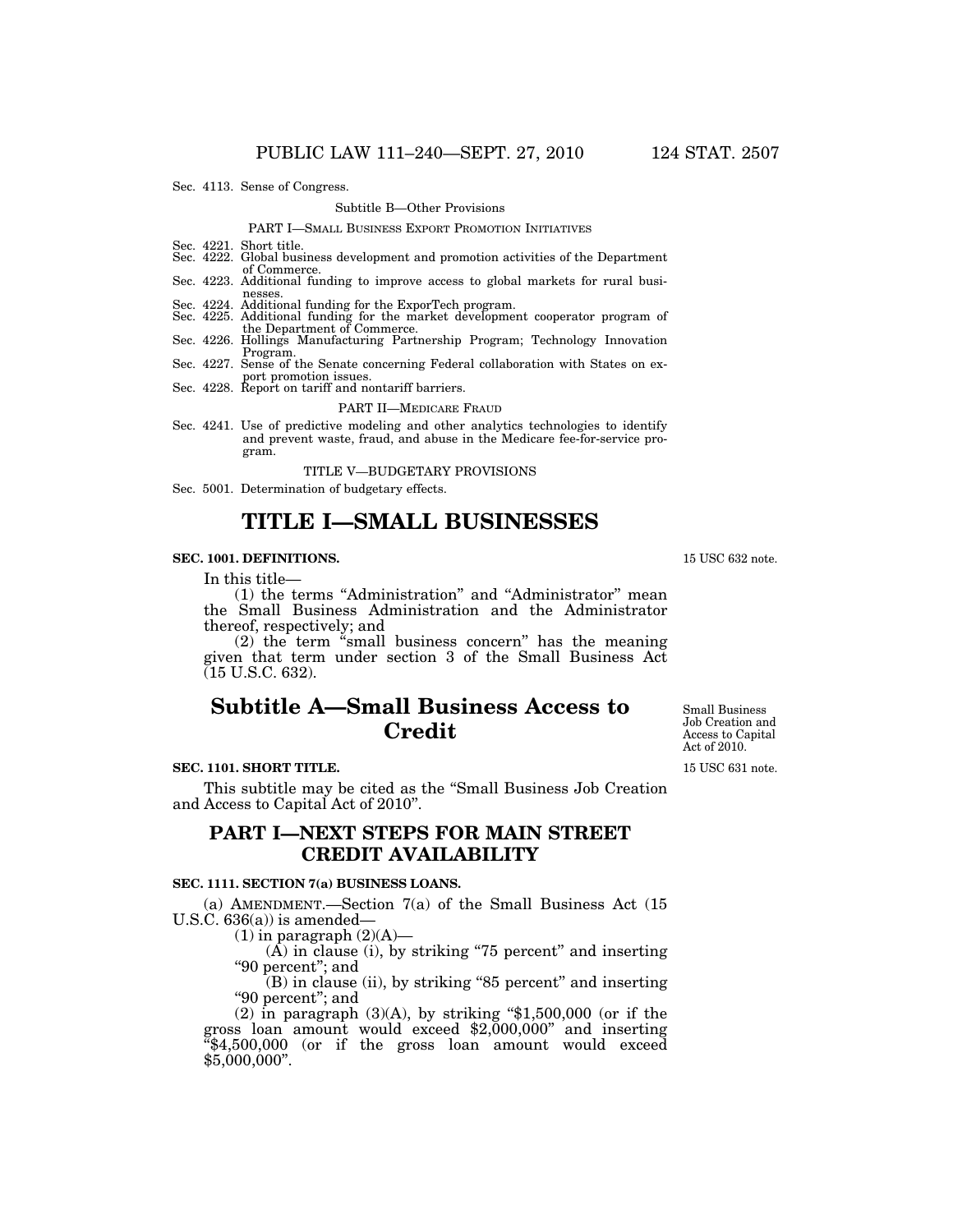Effective date. 15 USC 636 note.

(b) PROSPECTIVE REPEAL.—Effective January 1, 2011, section  $7(a)$  of the Small Business Act (15 U.S.C. 636 $(a)$ ) is amended—  $(1)$  in paragraph  $(2)(A)$ —

(A) in clause (i), by striking ''90 percent'' and inserting ''75 percent''; and

 $(B)$  in clause (ii), by striking "90 percent" and inserting "85 percent"; and

(2) in paragraph (3)(A), by striking ''\$4,500,000'' and inserting "\$3,750,000".

# **SEC. 1112. MAXIMUM LOAN AMOUNTS UNDER 504 PROGRAM.**

Section 502(2)(A) of the Small Business Investment Act of 1958 (15 U.S.C. 696(2)(A)) is amended—

(1) in clause (i), by striking " $$1,500,000"$  and inserting " $$5.000,000"$ :

 $(2)$  in clause (ii), by striking "\$2,000,000" and inserting ''\$5,000,000'';

 $(3)$  in clause (iii), by striking "\$4,000,000" and inserting ''\$5,500,000'';

 $(4)$  in clause (iv), by striking "\$4,000,000" and inserting ''\$5,500,000''; and

 $(5)$  in clause  $(v)$ , by striking "\$4,000,000" and inserting ''\$5,500,000''.

# **SEC. 1113. MAXIMUM LOAN LIMITS UNDER MICROLOAN PROGRAM.**

Section  $7(m)$  of the Small Business Act  $(15 \text{ U.S.C. } 636(m))$ is amended—

(1) in paragraph  $(1)(B)(iii)$ , by striking "\$35,000" and inserting ''\$50,000'';

 $(2)$  in paragraph  $(3)$ —

 $(A)$  in subparagraph  $(C)$ , by striking "\$3,500,000" and inserting ''\$5,000,000''; and

(B) in subparagraph (E), by striking "\$35,000" each place that term appears and inserting ''\$50,000''; and

(3) in paragraph  $(11)(B)$ , by striking "\$35,000" and inserting "\$50,000".

# **SEC. 1114. LOAN GUARANTEE ENHANCEMENT EXTENSIONS.**

(a) FEES.—Section 501 of the American Recovery and Reinvestment Act of 2009 (Public Law 111–5; 123 Stat. 151) is amended by striking ''September 30, 2010'' each place that term appears and inserting ''December 31, 2010''.

(b) LOAN GUARANTEES.—Section 502(f) of division A of the American Recovery and Reinvestment Act of 2009 (Public Law 111–5; 123 Stat. 153) is amended by striking ''May 31, 2010'' and inserting "December 31, 2010".

# **SEC. 1115. NEW MARKETS VENTURE CAPITAL COMPANY INVESTMENT LIMITATIONS.**

Section 355 of the Small Business Investment Act of 1958 (15 U.S.C. 689d) is amended by adding at the end the following: "(e) INVESTMENT LIMITATIONS.-

''(1) DEFINITION.—In this subsection, the term 'covered New Markets Venture Capital company' means a New Markets Venture Capital company—

''(A) granted final approval by the Administrator under section 354(e) on or after March 1, 2002; and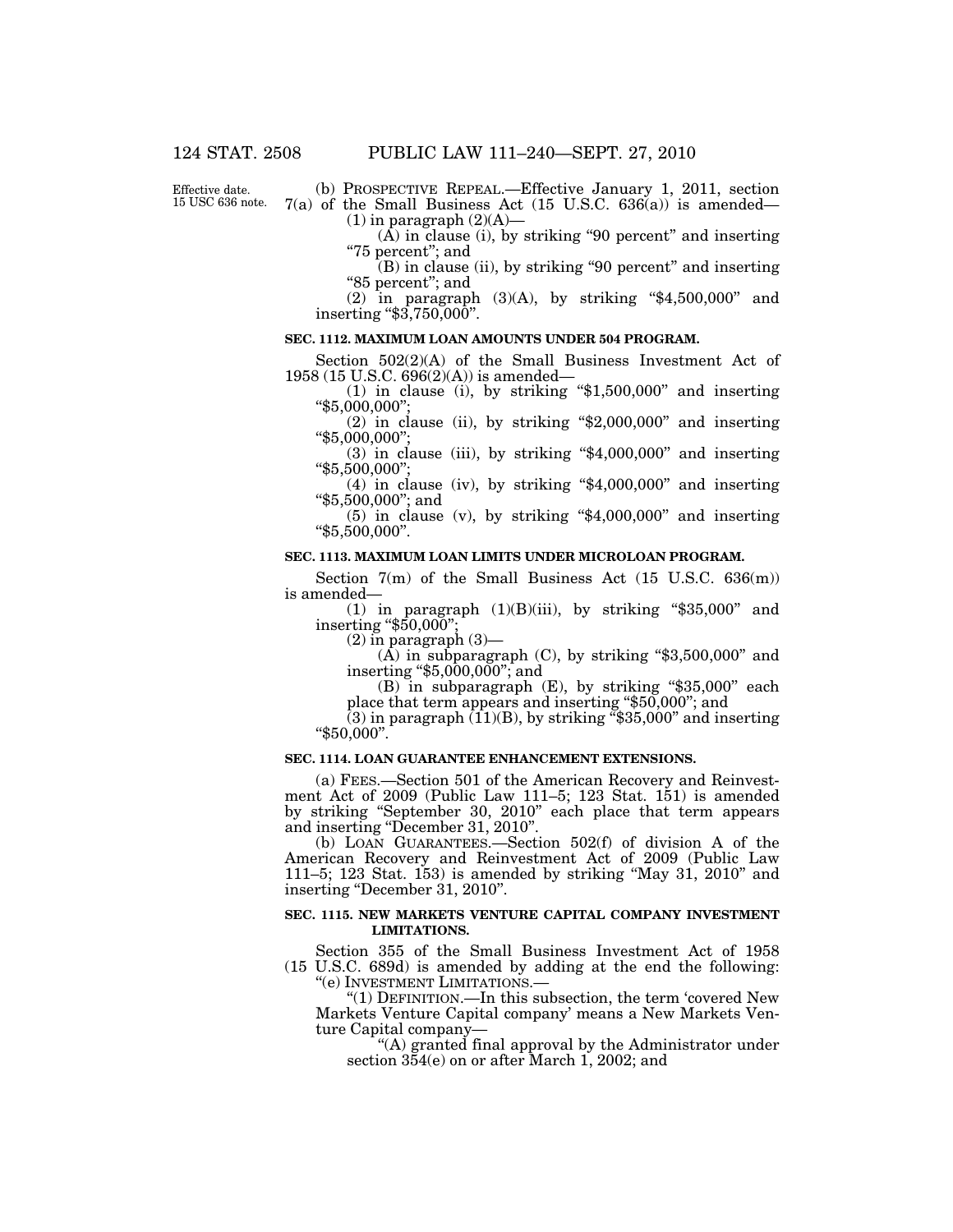$\mathrm{H}(B)$  that has obtained a financing from the Administrator.

"(2) LIMITATION.—Except to the extent approved by the Administrator, a covered New Markets Venture Capital company may not acquire or issue commitments for securities under this title for any single enterprise in an aggregate amount equal to more than 10 percent of the sum of—

''(A) the regulatory capital of the covered New Markets Venture Capital company; and

''(B) the total amount of leverage projected in the participation agreement of the covered New Markets Venture Capital.''.

# **SEC. 1116. ALTERNATIVE SIZE STANDARDS.**

Section  $3(a)$  of the Small Business Act  $(15 \text{ U.S.C. } 632(a))$  is amended by adding at the end the following:

''(5) ALTERNATIVE SIZE STANDARD.—

''(A) IN GENERAL.—The Administrator shall establish an alternative size standard for applicants for business loans under section 7(a) and applicants for development company loans under title V of the Small Business Investment Act of 1958 (15 U.S.C. 695 et seq.), that uses maximum tangible net worth and average net income as an alternative to the use of industry standards.

''(B) INTERIM RULE.—Until the date on which the alternative size standard established under subparagraph (A) is in effect, an applicant for a business loan under section  $7(a)$ or an applicant for a development company loan under title V of the Small Business Investment Act of 1958 may be eligible for such a loan if—

''(i) the maximum tangible net worth of the applicant is not more than \$15,000,000; and

''(ii) the average net income after Federal income taxes (excluding any carry-over losses) of the applicant for the 2 full fiscal years before the date of the application is not more than \$5,000,000.''.

# **SEC. 1117. SALE OF 7(a) LOANS IN SECONDARY MARKET.**

Section  $5(g)$  of the Small Business Act (15 U.S.C. 634(g)) is amended by adding at the end the following:

''(6) If the amount of the guaranteed portion of any loan under section 7(a) is more than \$500,000, the Administrator shall, upon request of a pool assembler, divide the loan guarantee into increments of \$500,000 and 1 increment of any remaining amount less than \$500,000, in order to permit the maximum amount of any loan in a pool to be not more than \$500,000. Only 1 increment of any loan guarantee divided under this paragraph may be included in the same pool. Increments of loan guarantees to different borrowers that are divided under this paragraph may be included in the same pool.''.

# **SEC. 1118. ONLINE LENDING PLATFORM.**

It is the sense of Congress that the Administrator of the Small Business Administration should establish a website that—

(1) lists each lender that makes loans guaranteed by the Small Business Administration and provides information about the loan rates of each such lender; and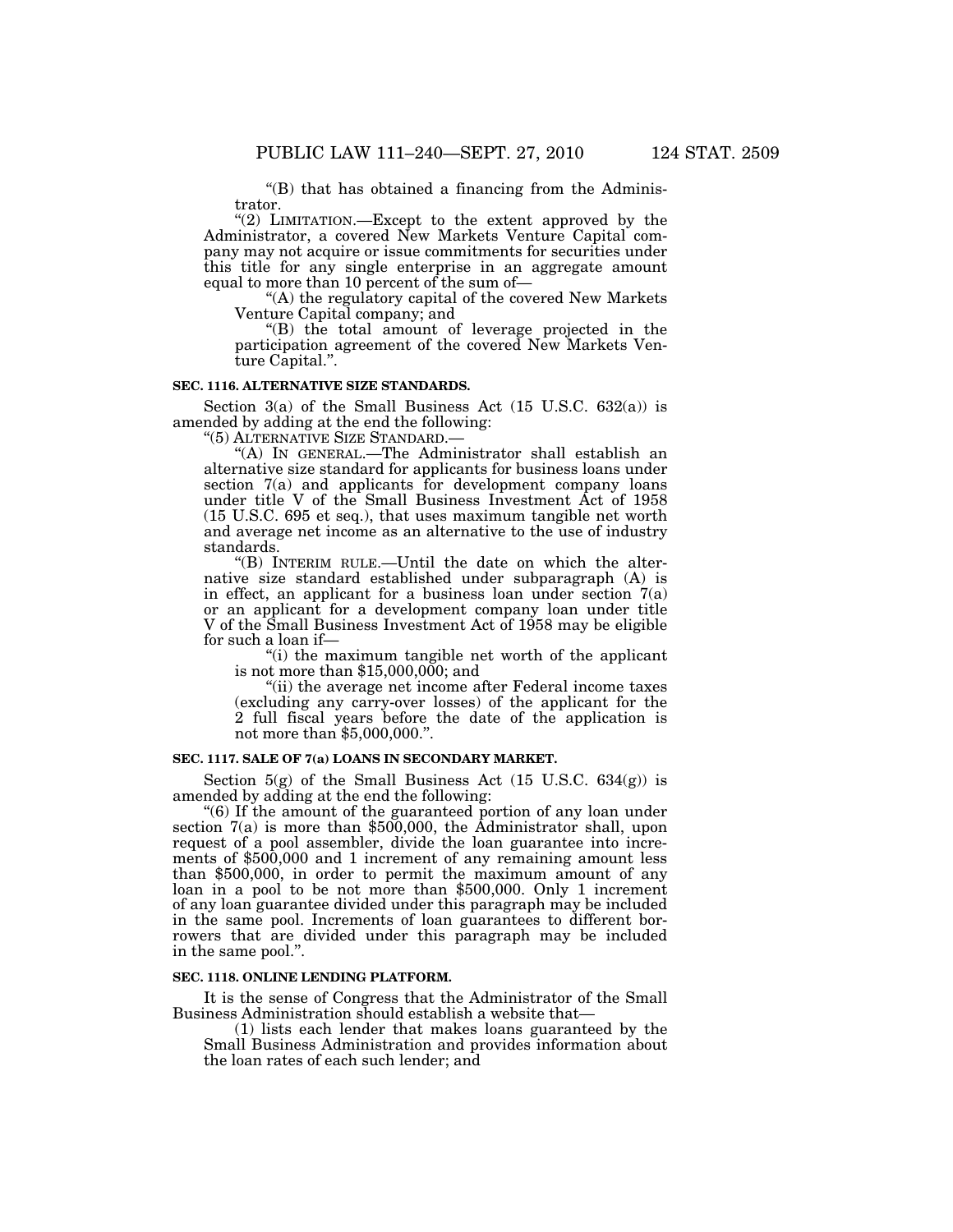(2) allows prospective borrowers to compare rates on loans guaranteed by the Small Business Administration.

### **SEC. 1119. SBA SECONDARY MARKET GUARANTEE AUTHORITY.**

Section 503(f) of division A of the American Recovery and Reinvestment Act of 2009 (Public Law 111–5; 123 Stat. 155) is amended by striking ''on the date 2 years after the date of enactment of this section" and inserting "2 years after the date of the first sale of a pool of first lien position 504 loans guaranteed under this section to a third-party investor''.

# **PART II—SMALL BUSINESS ACCESS TO CAPITAL**

# **SEC. 1122. LOW-INTEREST REFINANCING UNDER THE LOCAL DEVELOP-MENT BUSINESS LOAN PROGRAM.**

(a) REFINANCING.—Section 502(7) of the Small Business Investment Act of 1958 (15 U.S.C. 696(7)) is amended by adding at the end the following:<br>"(C) REFINANCING NOT INVOLVING EXPANSIONS.—

''(C) REFINANCING NOT INVOLVING EXPANSIONS.— ''(i) DEFINITIONS.—In this subparagraph—

''(I) the term 'borrower' means a small business concern that submits an application to a development company for financing under this subparagraph;

"(II) the term 'eligible fixed asset' means tangible property relating to which the Administrator may provide financing under this section; and

(III) the term 'qualified debt' means indebtedness—

''(aa) that— "(AA) was incurred not less than 2 years before the date of the application for assistance under this subparagraph;

''(BB) is a commercial loan;

''(CC) is not subject to a guarantee by a Federal agency;

''(DD) the proceeds of which were used to acquire an eligible fixed asset;

''(EE) was incurred for the benefit of the small business concern; and

"(FF) is collateralized by eligible fixed assets; and

''(bb) for which the borrower has been current on all payments for not less than 1 year before the date of the application.

"(ii) AUTHORITY.—A project that does not involve the expansion of a small business concern may include the refinancing of qualified debt if—

''(I) the amount of the financing is not more than 90 percent of the value of the collateral for the financing, except that, if the appraised value of the eligible fixed assets serving as collateral for the financing is less than the amount equal to 125 percent of the amount of the financing, the borrower may provide additional cash or other collateral to eliminate any deficiency;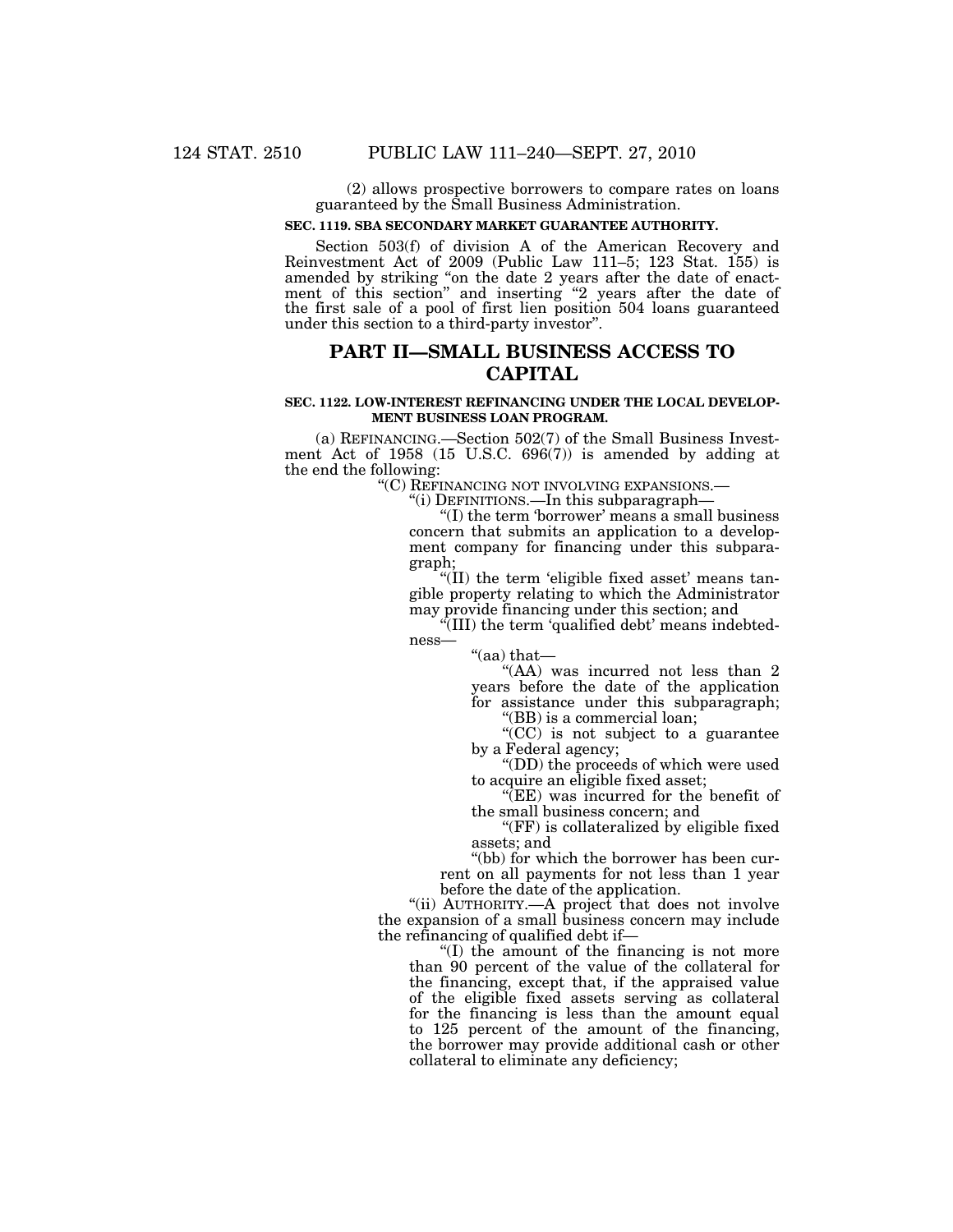''(II) the borrower has been in operation for all of the 2-year period ending on the date of the loan; and

''(III) for a financing for which the Administrator determines there will be an additional cost attributable to the refinancing of the qualified debt, the borrower agrees to pay a fee in an amount equal to the anticipated additional cost.<br>"(iii) FINANCING FOR BUSINESS EXPENSES.

"(I) FINANCING FOR BUSINESS EXPENSES.—The Administrator may provide financing to a borrower that receives financing that includes a refinancing of qualified debt under clause (ii), in addition to the refinancing under clause (ii), to be used solely for the payment of business expenses.<br>"(II) APPLICATION FOR FIN

APPLICATION FOR FINANCING.—An application for financing under subclause (I) shall include—

''(aa) a specific description of the expenses for which the additional financing is requested; and

''(bb) an itemization of the amount of each expense.

''(III) CONDITION ON ADDITIONAL FINANCING.— A borrower may not use any part of the financing under this clause for non-business purposes. ''(iv) LOANS BASED ON JOBS.—

''(I) JOB CREATION AND RETENTION GOALS.— ''(aa) IN GENERAL.—The Administrator may provide financing under this subparagraph for a borrower that meets the job creation goals under subsection (d) or (e) of section  $501$ .

''(bb) ALTERNATE JOB RETENTION GOAL.— The Administrator may provide financing under this subparagraph to a borrower that does not meet the goals described in item (aa) in an amount that is not more than the product obtained by multiplying the number of employees of the borrower by \$65,000.

''(II) NUMBER OF EMPLOYEES.—For purposes of subclause (I), the number of employees of a borrower is equal to the sum of—

''(aa) the number of full-time employees of the borrower on the date on which the borrower applies for a loan under this subparagraph; and

''(bb) the product obtained by multiplying—

''(AA) the number of part-time employees of the borrower on the date on which the borrower applies for a loan under this subparagraph; by

''(BB) the quotient obtained by dividing the average number of hours each part time employee of the borrower works each week by 40.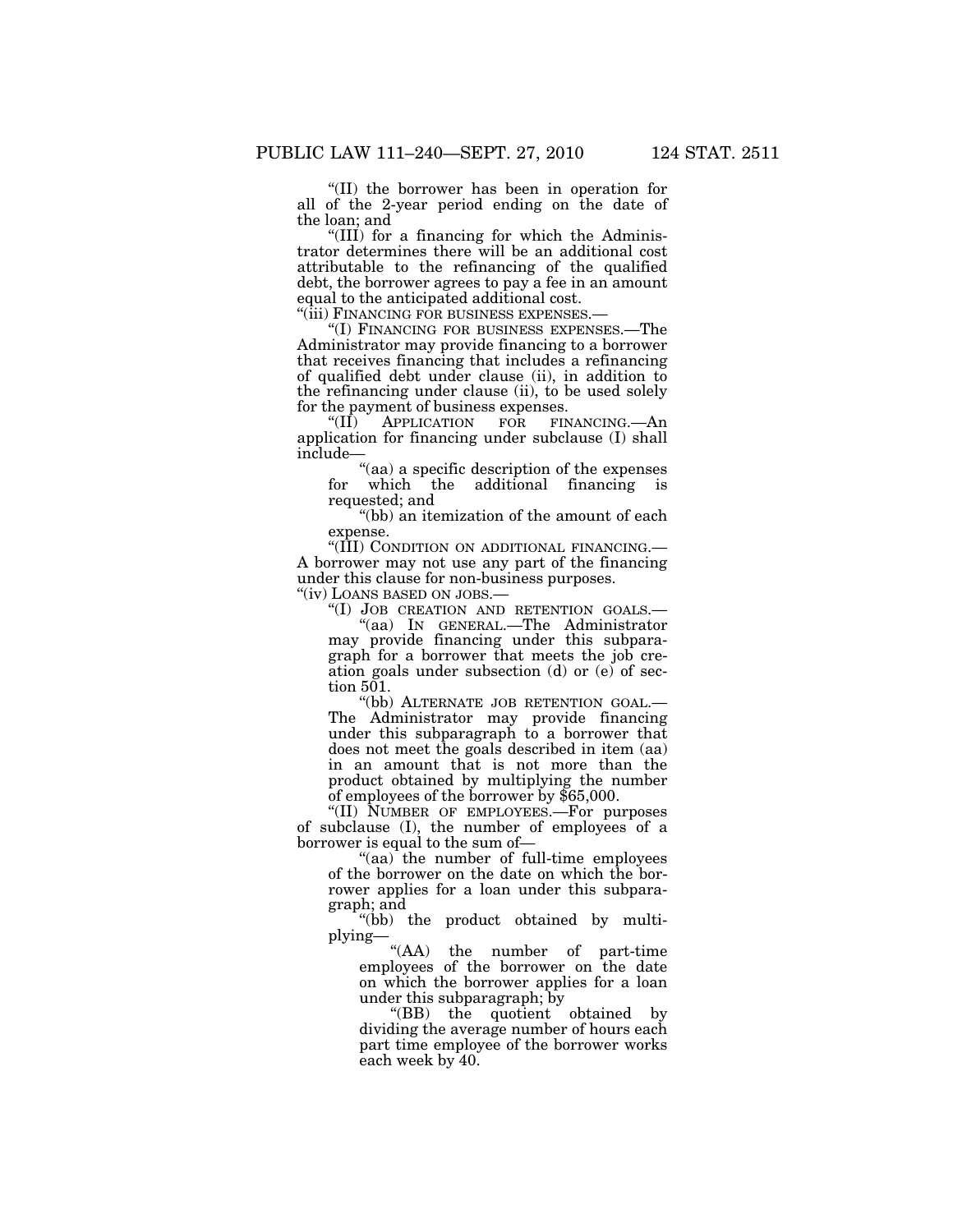''(v) NONDELEGATION.—Notwithstanding section 508(e), the Administrator may not permit a premier certified lender to approve or disapprove an application for assistance under this subparagraph.

"(vi) TOTAL AMOUNT OF LOANS.—The Administrator may provide not more than a total of \$7,500,000,000 of financing under this subparagraph for each fiscal year.''.

Effective date. 15 USC 696 note.

(b) PROSPECTIVE REPEAL.—Effective 2 years after the date of enactment of this Act, section 502(7) of the Small Business Investment Act of 1958 (15 U.S.C.  $696(7)$ ) is amended by striking subparagraph (C).

(c) TECHNICAL CORRECTION.—Section 502(2)(A)(i) of the Small Business Investment Act of 1958 (15 U.S.C. 696(2)(A)(i)) is amended by striking "subparagraph  $(B)$  or  $(C)$ " and inserting "clause (ii),  $(iii)$ ,  $(iv)$ , or  $(v)$ ".

# **PART III—OTHER MATTERS**

# **SEC. 1131. SMALL BUSINESS INTERMEDIARY LENDING PILOT PRO-GRAM.**

(a) IN GENERAL.—Section 7 of the Small Business Act (15 U.S.C. 636) is amended by striking subsection (l) and inserting the following:

''(l) SMALL BUSINESS INTERMEDIARY LENDING PILOT PROGRAM.— ''(1) DEFINITIONS.—In this subsection—

''(A) the term 'eligible intermediary'—

''(i) means a private, nonprofit entity that—

''(I) seeks or has been awarded a loan from the Administrator to make loans to small business concerns under this subsection; and

''(II) has not less than 1 year of experience making loans to startup, newly established, or growing small business concerns; and

 $\alpha$ (ii) includes—

''(I) a private, nonprofit community development corporation;

''(II) a consortium of private, nonprofit organizations or nonprofit community development corporations; and

''(III) an agency of or nonprofit entity established by a Native American Tribal Government; and

''(B) the term 'Program' means the small business intermediary lending pilot program established under paragraph (2).

"(2) ESTABLISHMENT.—There is established a 3-year small business intermediary lending pilot program, under which the Administrator may make direct loans to eligible intermediaries, for the purpose of making loans to startup, newly established, and growing small business concerns.

 $\mathbb{F}(3)$  PURPOSES.—The purposes of the Program are—

''(A) to assist small business concerns in areas suffering from a lack of credit due to poor economic conditions or changes in the financial market; and

''(B) to establish a loan program under which the Administrator may provide loans to eligible intermediaries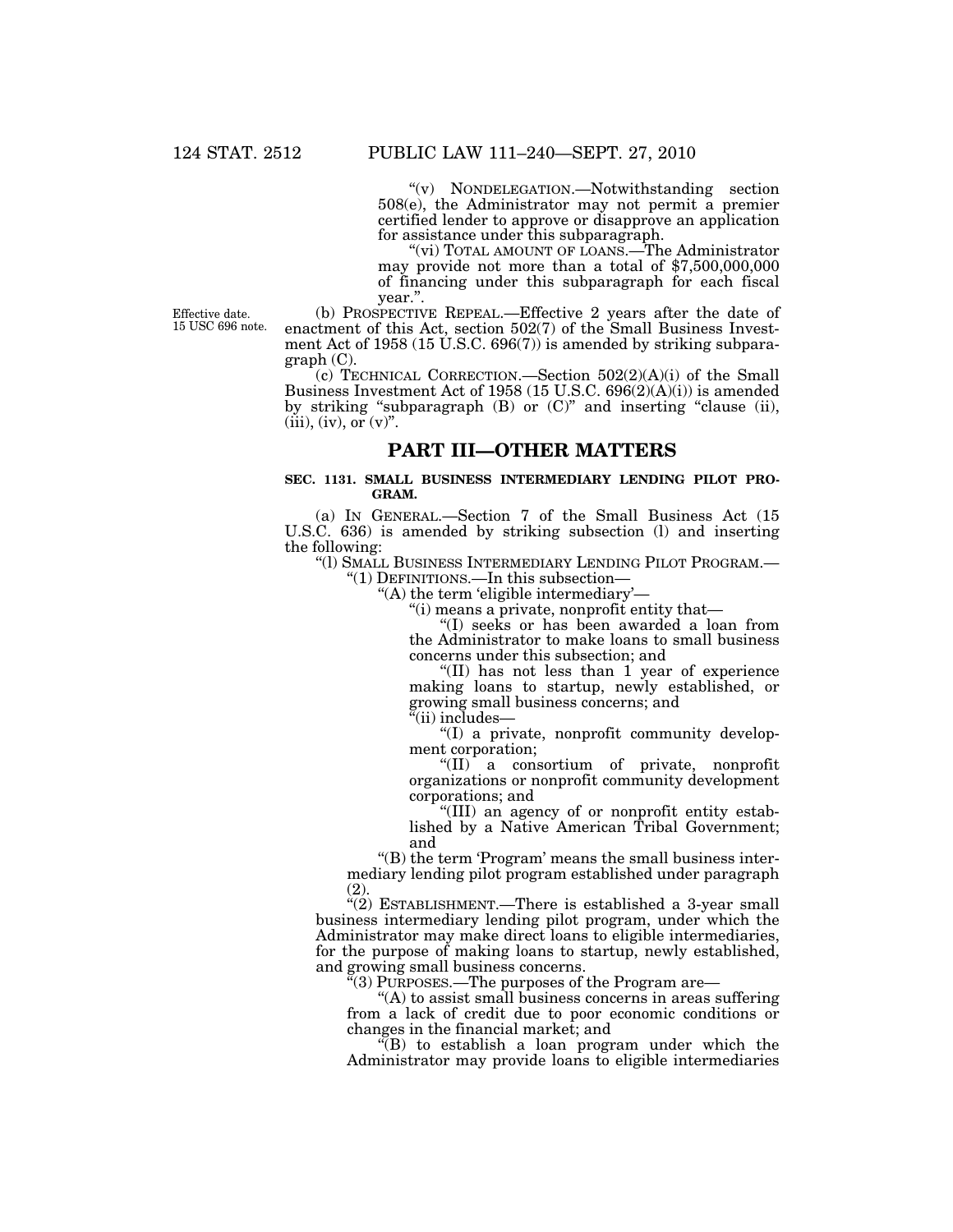to enable the eligible intermediaries to provide loans to startup, newly established, and growing small business concerns for working capital, real estate, or the acquisition of materials, supplies, or equipment.

''(4) LOANS TO ELIGIBLE INTERMEDIARIES.—

''(A) APPLICATION.—Each eligible intermediary desiring a loan under this subsection shall submit an application to the Administrator that describes—

''(i) the type of small business concerns to be assisted;

''(ii) the size and range of loans to be made;

''(iii) the interest rate and terms of loans to be made;

"(iv) the geographic area to be served and the economic, poverty, and unemployment characteristics of the area;

 $f'(v)$  the status of small business concerns in the area to be served and an analysis of the availability of credit; and

"(vi) the qualifications of the applicant to carry out this subsection.

''(B) LOAN LIMITS.—No loan may be made to an eligible intermediary under this subsection if the total amount outstanding and committed to the eligible intermediary by the Administrator would, as a result of such loan, exceed \$1,000,000 during the participation of the eligible intermediary in the Program.

" $(C)$  LOAN DURATION.—Loans made by the Administrator under this subsection shall be for a term of 20 years.

''(D) APPLICABLE INTEREST RATES.—Loans made by the Administrator to an eligible intermediary under the Program shall bear an annual interest rate equal to 1.00 percent.

''(E) FEES; COLLATERAL.—The Administrator may not charge any fees or require collateral with respect to any loan made to an eligible intermediary under this subsection.

''(F) DELAYED PAYMENTS.—The Administrator shall not require the repayment of principal or interest on a loan made to an eligible intermediary under the Program during the 2-year period beginning on the date of the initial disbursement of funds under that loan.

''(G) MAXIMUM PARTICIPANTS AND AMOUNTS.—During each of fiscal years 2011, 2012, and 2013, the Administrator may make loans under the Program—

 $(i)$  to not more than 20 eligible intermediaries; and

''(ii) in a total amount of not more than \$20,000,000.

''(5) LOANS TO SMALL BUSINESS CONCERNS.—

''(A) IN GENERAL.—The Administrator, through an eligible intermediary, shall make loans to startup, newly established, and growing small business concerns for working capital, real estate, and the acquisition of materials, supplies, furniture, fixtures, and equipment.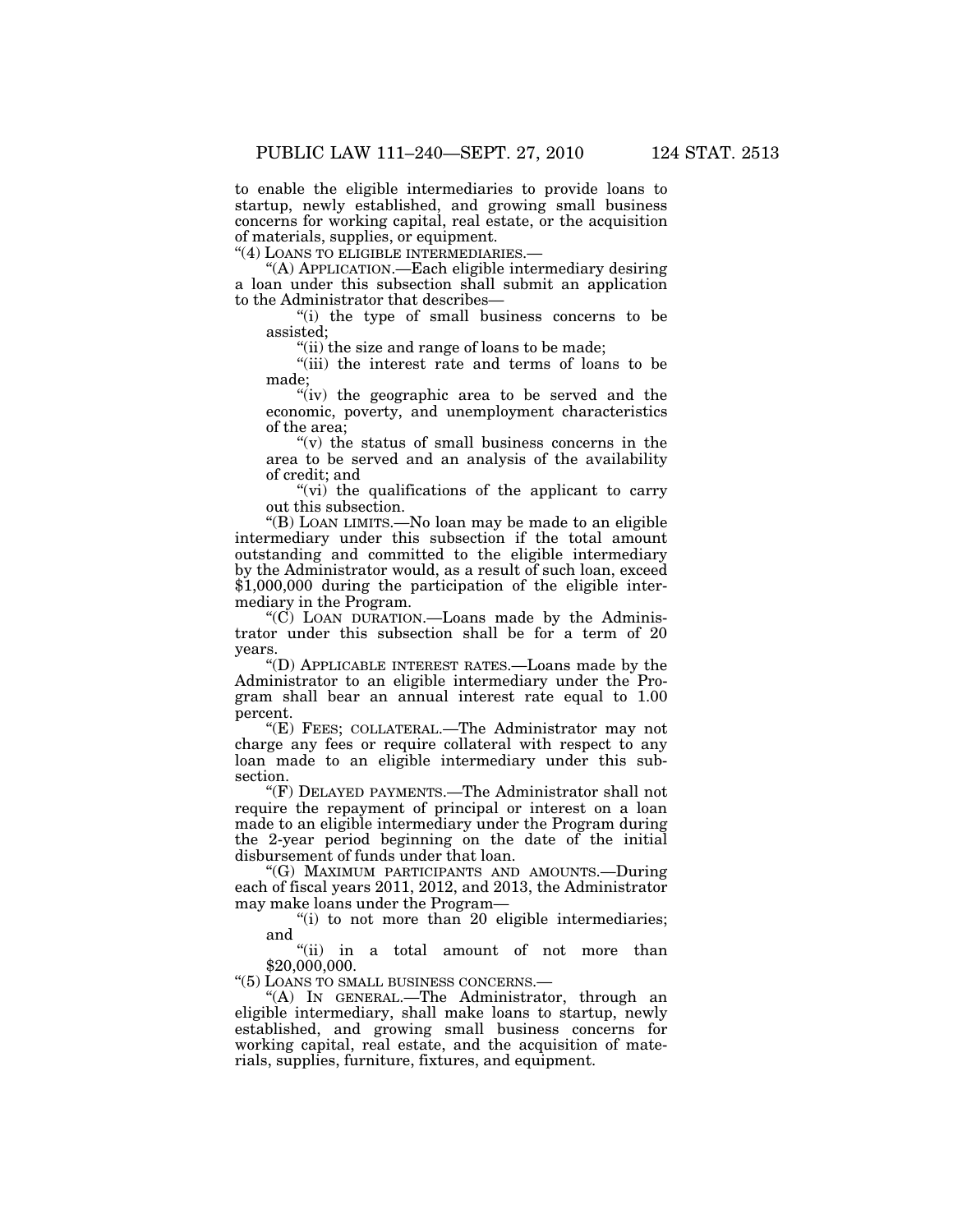''(B) MAXIMUM LOAN.—An eligible intermediary may not make a loan under this subsection of more than \$200,000 to any 1 small business concern.

''(C) APPLICABLE INTEREST RATES.—A loan made by an eligible intermediary to a small business concern under this subsection, may have a fixed or a variable interest rate, and shall bear an interest rate specified by the eligible intermediary in the application of the eligible intermediary for a loan under this subsection.

''(D) REVIEW RESTRICTIONS.—The Administrator may not review individual loans made by an eligible intermediary to a small business concern before approval of the loan by the eligible intermediary.

''(6) TERMINATION.—The authority of the Administrator to make loans under the Program shall terminate 3 years after the date of enactment of the Small Business Job Creation and Access to Capital Act of 2010.''.

(b) RULEMAKING AUTHORITY.—Not later than 180 days after the date of enactment of this Act, the Administrator shall issue regulations to carry out section 7(l) of the Small Business Act, as amended by subsection (a).

(c) AVAILABILITY OF FUNDS.—Any amounts provided to the Administrator for the purposes of carrying out section 7(l) of the Small Business Act, as amended by subsection (a), shall remain available until expended.

# **SEC. 1132. PUBLIC POLICY GOALS.**

Section  $501<sub>d</sub>(3)$  of the Small Business Investment Act of 1958  $(15 \text{ U.S.C. } 695(d)(3))$  is amended—

 $(1)$  in subparagraph  $(J)$ , by striking "or" at the end;

(2) in subparagraph (K), by striking the period at the end and inserting ", or"; and

(3) by adding at the end the following:

 $K(L)$  reduction of rates of unemployment in labor surplus areas, as such areas are determined by the Secretary of Labor.''.

# **SEC. 1133. FLOOR PLAN PILOT PROGRAM EXTENSION.**

(a) IN GENERAL.—Section 7(a) of the Small Business Act (15 U.S.C.  $636(a)$  is amended—

(1) by redesignating paragraph (32), relating to increased veteran participation, as added by section 208 of the Military Reservist and Veteran Small Business Reauthorization and Opportunity Act of 2008 (Public Law 110–186; 122 Stat. 631), as paragraph (33); and

(2) by adding at the end the following:

''(34) FLOOR PLAN FINANCING PROGRAM.—

''(A) DEFINITION.—In this paragraph, the term 'eligible retail good'—

''(i) means a good for which a title may be obtained under State law; and

"(ii) includes an automobile, recreational vehicle, boat, and manufactured home.

''(B) PROGRAM.—The Administrator may guarantee the timely payment of an open-end extension of credit to a small business concern, the proceeds of which may be used for the purchase of eligible retail goods for resale.

Deadline. 15 USC 636 note.

15 USC 636 note.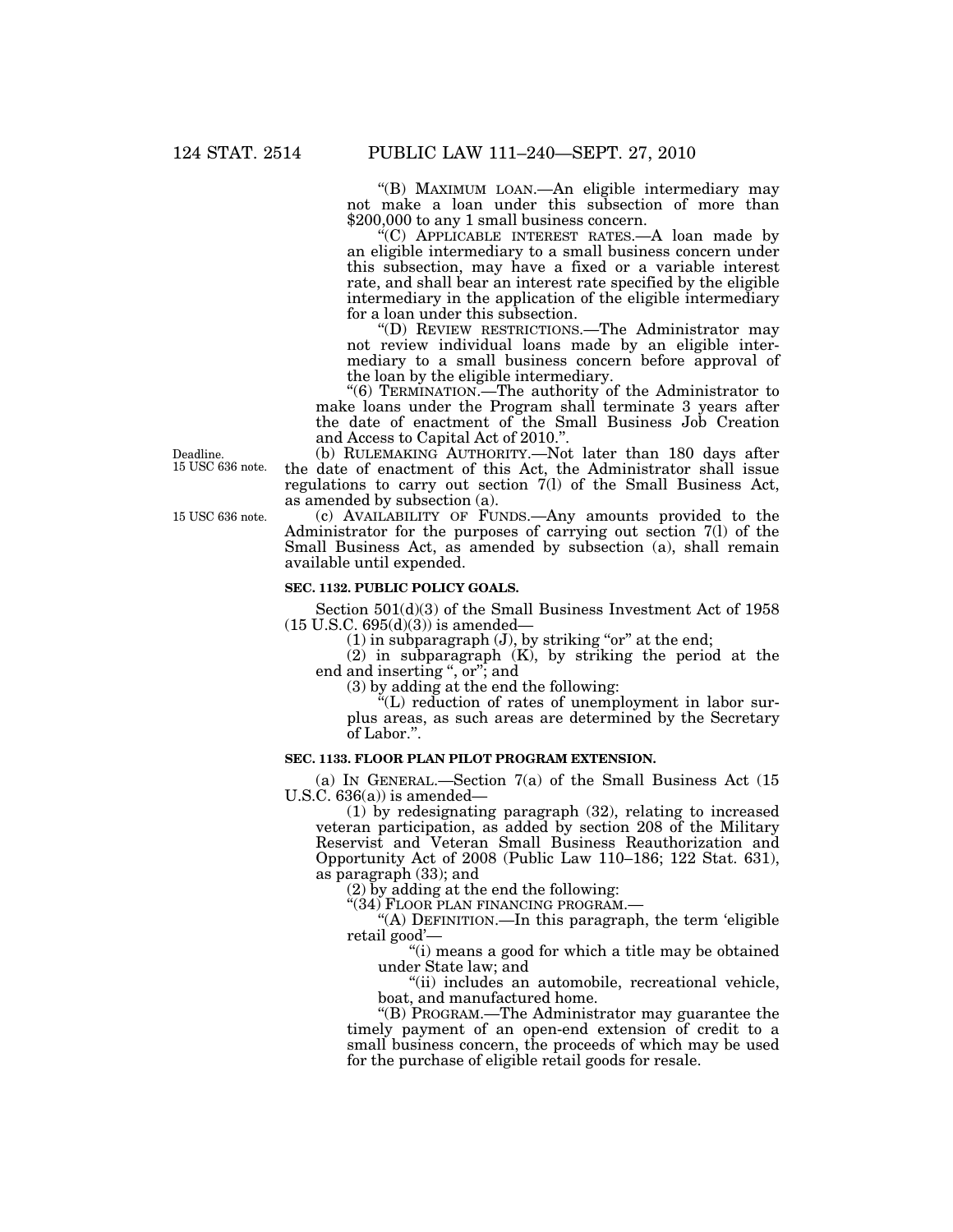''(C) AMOUNT.—An open-end extension of credit guaranteed under this paragraph shall be in an amount not less than \$500,000 and not more than \$5,000,000.

''(D) TERM.—An open-end extension of credit guaranteed under this paragraph shall have a term of not more than 5 years.

''(E) GUARANTEE PERCENTAGE.—The Administrator may guarantee—

"(i) not less than 60 percent of an open-end extension of credit under this paragraph; and

"(ii) not more than 75 percent of an open-end extension of credit under this paragraph.

''(F) ADVANCE RATE.—The lender for an open-end extension of credit guaranteed under this paragraph may allow the borrower to draw funds on the line of credit in an amount equal to not more than 100 percent of the value of the eligible retail goods to be purchased.''.

(b) SUNSET.—Effective September 30, 2013, section 7(a) of the Small Business Act (15 U.S.C. 636(a)) is amended—

(1) by striking paragraph (34); and

(2) by redesignating paragraph (35), as added by section 1206 of this Act, as paragraph (34).

# **SEC. 1134. GUARANTEES FOR BONDS AND NOTES ISSUED FOR COMMU-NITY OR ECONOMIC DEVELOPMENT PURPOSES.**

The Riegle Community Development and Regulatory Improvement Act of 1994 (12 U.S.C. 4701 et seq.) is amended by inserting after section 114 (12 U.S.C. 4713) the following:

### **''SEC. 114A. GUARANTEES FOR BONDS AND NOTES ISSUED FOR**  12 USC 4713a. **COMMUNITY OR ECONOMIC DEVELOPMENT PURPOSES.**

"(a) DEFINITIONS.—In this section, the following definitions shall apply:<br> $\binom{a}{1}$ 

ELIGIBLE COMMUNITY DEVELOPMENT FINANCIAL INSTITUTION.—The term 'eligible community development financial institution' means a community development financial institution (as described in section 1805.201 of title 12, Code of Federal Regulations, or any successor thereto) certified by the Secretary that has applied to a qualified issuer for, or

been granted by a qualified issuer, a loan under the Program.<br>"(2) ELIGIBLE COMMUNITY OR ECONOMIC DEVELOPMENT PUR-POSE.—The term 'eligible community or economic development purpose'—

"(A) means any purpose described in section  $108(b)$ ; and

''(B) includes the provision of community or economic development in low-income or underserved rural areas.

"(3) GUARANTEE.—The term 'guarantee' means a written agreement between the Secretary and a qualified issuer (or trustee), pursuant to which the Secretary ensures repayment of the verifiable losses of principal, interest, and call premium, if any, on notes or bonds issued by a qualified issuer to finance or refinance loans to eligible community development financial institutions.

''(4) LOAN.—The term 'loan' means any credit instrument that is extended under the Program for any eligible community or economic development purpose.

''(5) MASTER SERVICER.—

Effective date. 15 USC 636 note.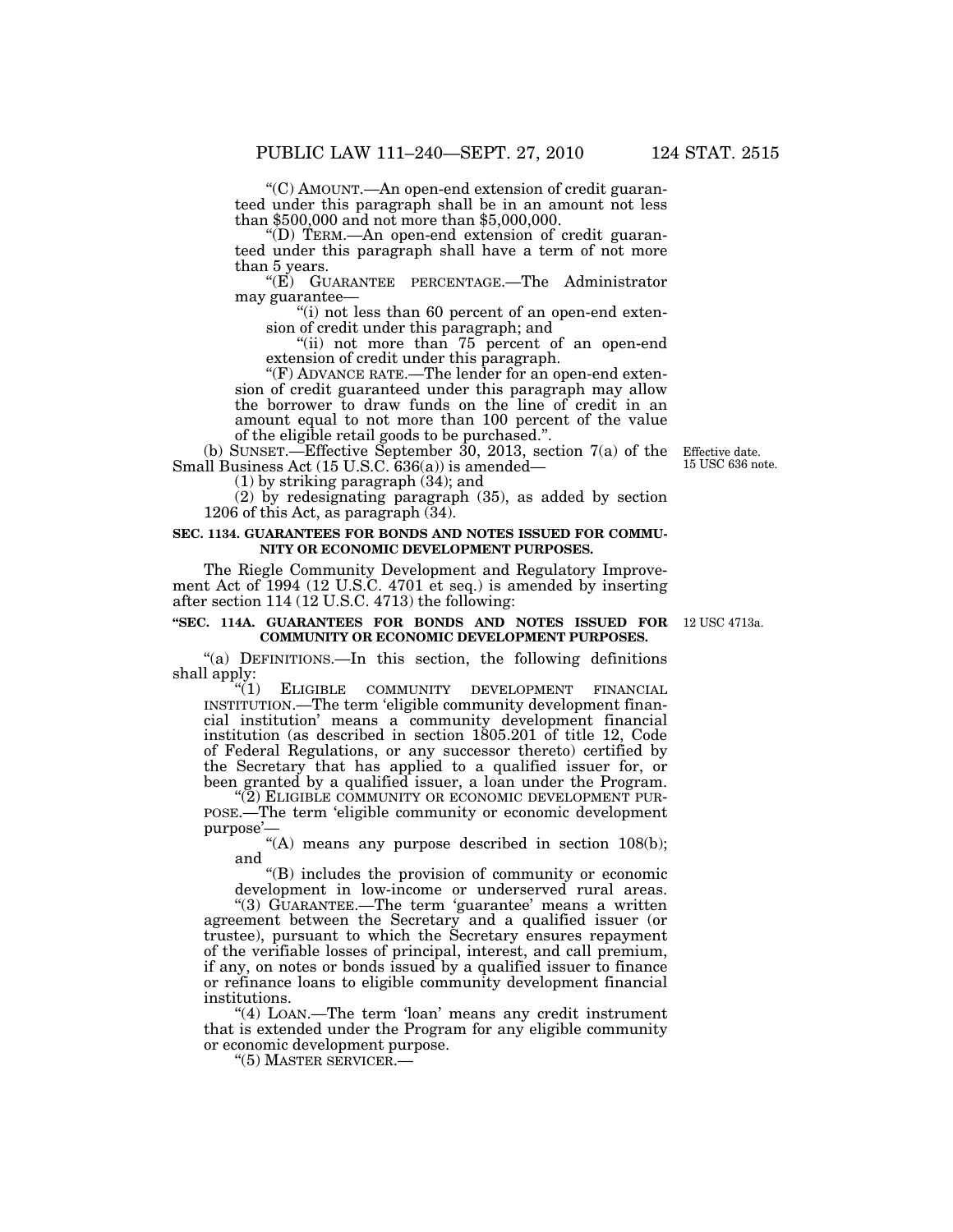"(A) IN GENERAL.—The term 'master servicer' means any entity approved by the Secretary in accordance with subparagraph  $(B)$  to oversee the activities of servicers, as provided in subsection (f)(4).

''(B) APPROVAL CRITERIA FOR MASTER SERVICERS.—The Secretary shall approve or deny any application to become a master servicer under the Program not later than 90 days after the date on which all required information is submitted to the Secretary, based on the capacity and experience of the applicant in—

''(i) loan administration, servicing, and loan monitoring;

"(ii) managing regional or national loan intake, processing, or servicing operational systems and infrastructure;

''(iii) managing regional or national originator communication systems and infrastructure;

"(iv) developing and implementing training and other risk management strategies on a regional or national basis; and

 $''(v)$  compliance monitoring, investor relations, and reporting.

"(6) PROGRAM.—The term 'Program' means the guarantee Program for bonds and notes issued for eligible community or economic development purposes established under this section.<br> $\frac{u(7)}{2}$ 

PROGRAM ADMINISTRATOR.—The term 'Program administrator' means an entity designated by the issuer to perform administrative duties, as provided in subsection (f)(2). ''(8) QUALIFIED ISSUER.—

"(A) IN GENERAL.—The term 'qualified issuer' means a community development financial institution (or any entity designated to issue notes or bonds on behalf of such community development financial institution) that meets the qualification requirements of this paragraph.

''(B) APPROVAL CRITERIA FOR QUALIFIED ISSUERS.—

''(i) IN GENERAL.—The Secretary shall approve a qualified issuer for a guarantee under the Program in accordance with the requirements of this paragraph, and such additional requirements as the Secretary may establish, by regulation.

"(ii) TERMS AND QUALIFICATIONS.—A qualified issuer shall—

''(I) have appropriate expertise, capacity, and experience, or otherwise be qualified to make loans for eligible community or economic development purposes;

''(II) provide to the Secretary—

''(aa) an acceptable statement of the proposed sources and uses of the funds; and

''(bb) a capital distribution plan that meets the requirements of subsection  $(c)(1)$ ; and

''(III) certify to the Secretary that the bonds or notes to be guaranteed are to be used for eligible community or economic development purposes. Deadlines. "(C) DEPARTMENT OPINION; TIMING.

Certification.

Deadline.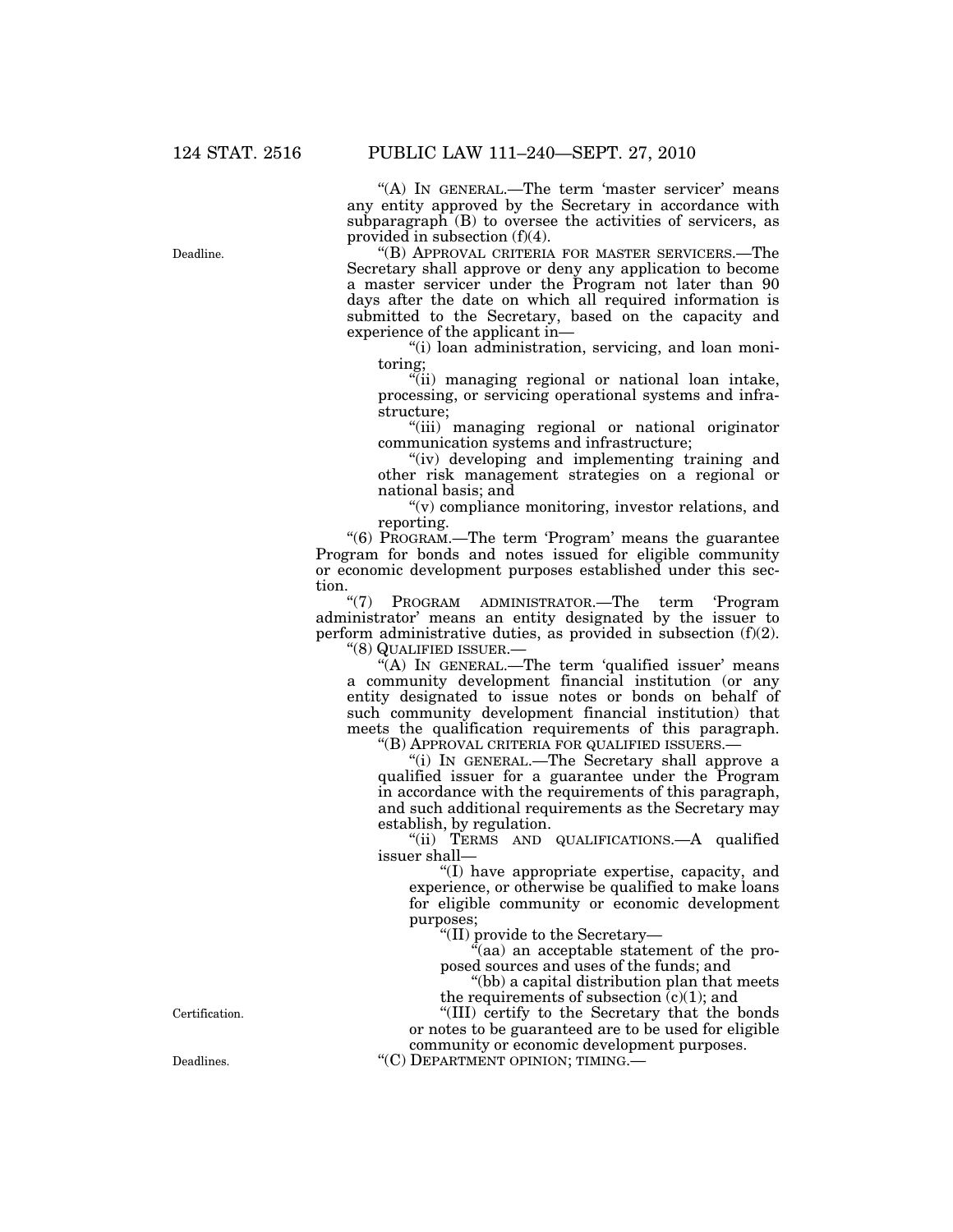''(i) DEPARTMENT OPINION.—Not later than 30 days after the date of a request by a qualified issuer for approval of a guarantee under the Program, the Secretary shall provide an opinion regarding compliance by the issuer with the requirements of the Program under this section.

"(ii) TIMING.—The Secretary shall approve or deny a guarantee under this section after consideration of the opinion provided to the Secretary under clause (i), and in no case later than 90 days after receipt of all required information by the Secretary with respect to a request for such guarantee.

''(9) SECRETARY.—The term 'Secretary' means the Secretary of the Treasury.

"(10) SERVICER.—The term 'servicer' means an entity designated by the issuer to perform various servicing duties, as provided in subsection  $(f)(3)$ .

''(b) GUARANTEES AUTHORIZED.—The Secretary shall guarantee payments on bonds or notes issued by any qualified issuer, if the proceeds of the bonds or notes are used in accordance with this section to make loans to eligible community development financial institutions—

''(1) for eligible community or economic development purposes; or

" $(2)$  to refinance loans or notes issued for such purposes. ''(c) GENERAL PROGRAM REQUIREMENTS.—

"(1) IN GENERAL.—A capital distribution plan meets the requirements of this subsection, if not less than 90 percent of the principal amount of guaranteed bonds or notes (other than costs of issuance fees) are used to make loans for any eligible community or economic development purpose, measured annually, beginning at the end of the 1-year period beginning on the issuance date of such guaranteed bonds or notes.

"(2) RELENDING ACCOUNT.—Not more than 10 percent of the principal amount of guaranteed bonds or notes, multiplied by an amount equal to the outstanding principal balance of issued notes or bonds, minus the risk-share pool amount under subsection (d), may be held in a relending account and may be made available for new eligible community or economic development purposes.

"(3) LIMITATIONS ON UNPAID PRINCIPAL BALANCES.—The proceeds of guaranteed bonds or notes under the Program may not be used to pay fees (other than costs of issuance fees), and shall be held in—

''(A) community or economic development loans;

''(B) a relending account, to the extent authorized under paragraph (2); or

 $\mathrm{``}(\mathrm{C})$  a risk-share pool established under subsection (d).

''(4) REPAYMENT.—If a qualified issuer fails to meet the requirements of paragraph  $(1)$  by the end of the 90-day period beginning at the end of the annual measurement period, repayment shall be made on that portion of bonds or notes necessary to bring the bonds or notes that remain outstanding after such repayment into compliance with the 90 percent requirement of paragraph (1).

"(5) PROHIBITED USES.—The Secretary shall, by regula- Regulations. tion—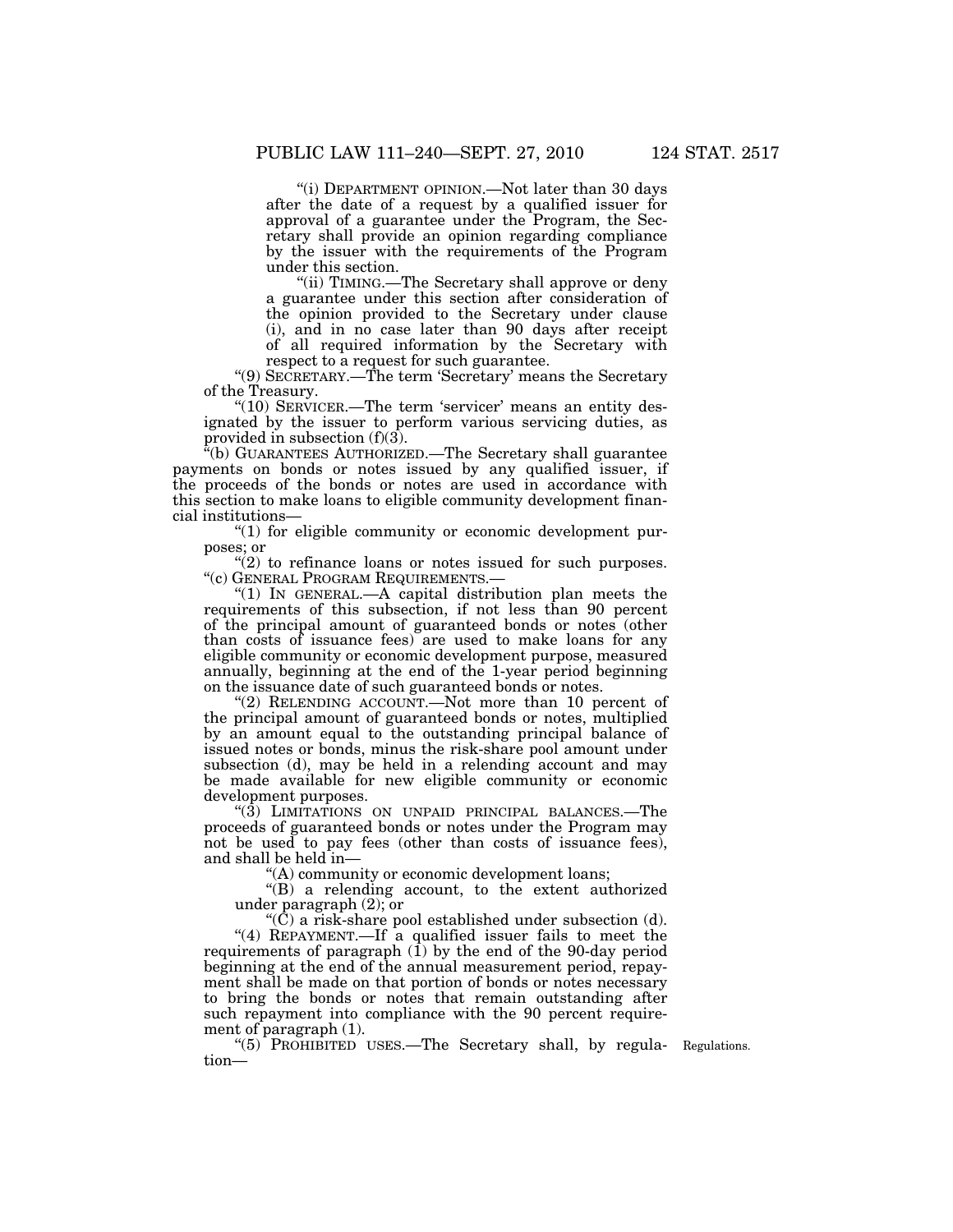''(A) prohibit, as appropriate, certain uses of amounts from the guarantee of a bond or note under the Program, including the use of such funds for political activities, lobbying, outreach, counseling services, or travel expenses; and

''(B) provide that the guarantee of a bond or note under the Program may not be used for salaries or other administrative costs of—

''(i) the qualified issuer; or

"(ii) any recipient of amounts from the guarantee" of a bond or note.

''(d) RISK-SHARE POOL.—Each qualified issuer shall, during the term of a guarantee provided under the Program, establish a riskshare pool, capitalized by contributions from eligible community development financial institution participants an amount equal to 3 percent of the guaranteed amount outstanding on the subject notes and bonds.

''(e) GUARANTEES.—

''(1) IN GENERAL.—A guarantee issued under the Program shall—

"(A) be for the full amount of a bond or note, including the amount of principal, interest, and call premiums;

''(B) be fully assignable and transferable to the capital market, on terms and conditions that are consistent with comparable Government-guaranteed bonds, and satisfactory to the Secretary;

''(C) represent the full faith and credit of the United States; and

" $(D)$  not exceed 30 years.

''(2) LIMITATIONS.—

''(A) ANNUAL NUMBER OF GUARANTEES.—The Secretary shall issue not more than 10 guarantees in any calendar year under the Program.

''(B) GUARANTEE AMOUNT.—The Secretary may not guarantee any amount under the Program equal to less than  $$100,000,000$ , but the total of all such guarantees in any fiscal year may not exceed \$1,000,000,000.

''(f) SERVICING OF TRANSACTIONS.—

''(1) IN GENERAL.—To maximize efficiencies and minimize cost and interest rates, loans made under this section may be serviced by qualified Program administrators, bond servicers, and a master servicer.

''(2) DUTIES OF PROGRAM ADMINISTRATOR.—The duties of a Program administrator shall include—

''(A) approving and qualifying eligible community development financial institution applications for participation in the Program;

''(B) compliance monitoring;

 $(C)$  bond packaging in connection with the Program; and

''(D) all other duties and related services that are customarily expected of a Program administrator.

"(3) DUTIES OF SERVICER.—The duties of a servicer shall include—

''(A) billing and collecting loan payments;

''(B) initiating collection activities on past-due loans;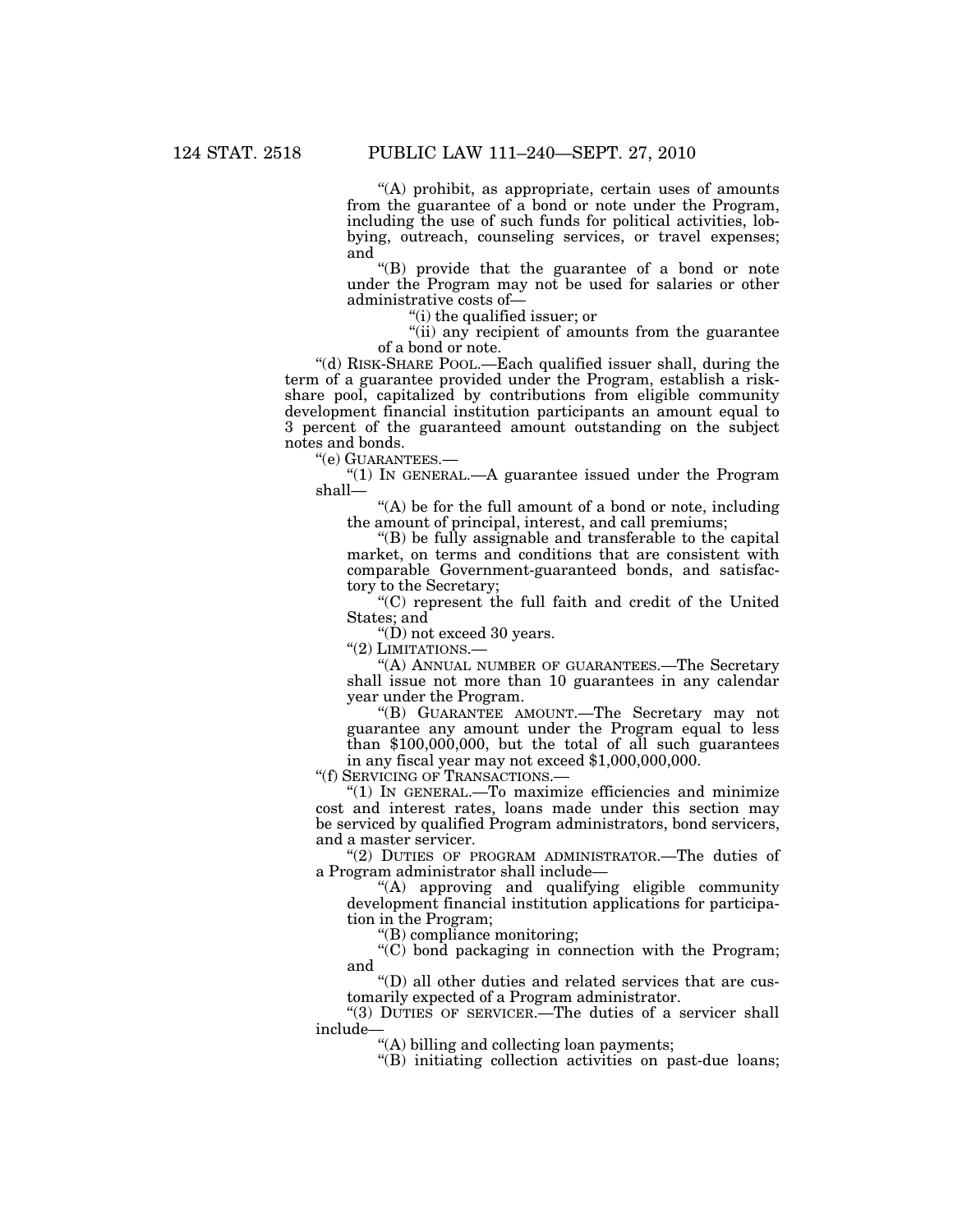''(C) transferring loan payments to the master servicing accounts;

''(D) loan administration and servicing;

 $\mathcal{L}(E)$  systematic and timely reporting of loan performance through remittance and servicing reports;

 $f(F)$  proper measurement of annual outstanding loan requirements; and

''(G) all other duties and related services that are customarily expected of servicers.

"(4) DUTIES OF MASTER SERVICER.—The duties of a master servicer shall include—

"(A) tracking the movement of funds between the accounts of the master servicer and any other servicer;

''(B) ensuring orderly receipt of the monthly remittance and servicing reports of the servicer;

''(C) monitoring the collection comments and foreclosure actions;

''(D) aggregating the reporting and distribution of funds to trustees and investors;

 $E$ ) removing and replacing a servicer, as necessary;

"(F) loan administration and servicing;

''(G) systematic and timely reporting of loan performance compiled from all bond servicers' reports;

''(H) proper distribution of funds to investors; and

''(I) all other duties and related services that are customarily expected of a master servicer.

 $''(g)$  Fees.-

"(1) IN GENERAL.—A qualified issuer that receives a guarantee issued under this section on a bond or note shall pay a fee to the Secretary, in an amount equal to 10 basis points of the amount of the unpaid principal of the bond or note guaranteed.

" $(2)$  PAYMENT.—A qualified issuer shall pay the fee required under this subsection on an annual basis.

''(3) USE OF FEES.—Fees collected by the Secretary under this subsection shall be used to reimburse the Department of the Treasury for any administrative costs incurred by the Department in implementing the Program established under this section.

''(h) AUTHORIZATION OF APPROPRIATIONS.—

''(1) IN GENERAL.—There are authorized to be appropriated to the Secretary, such sums as are necessary to carry out this section.

"(2) USE OF FEES.—To the extent that the amount of funds appropriated for a fiscal year under paragraph (1) are not sufficient to carry out this section, the Secretary may use the fees collected under subsection (g) for the cost of providing guarantees of bonds and notes under this section.

"(i) INVESTMENT IN GUARANTEED BONDS INELIGIBLE FOR COMMUNITY REINVESTMENT ACT PURPOSES.—Notwithstanding any other provision of law, any investment by a financial institution in bonds or notes guaranteed under the Program shall not be taken into account in assessing the record of such institution for purposes of the Community Reinvestment Act of 1977 (12 U.S.C.  $2901$ ).

"(i) ADMINISTRATION.— Deadlines.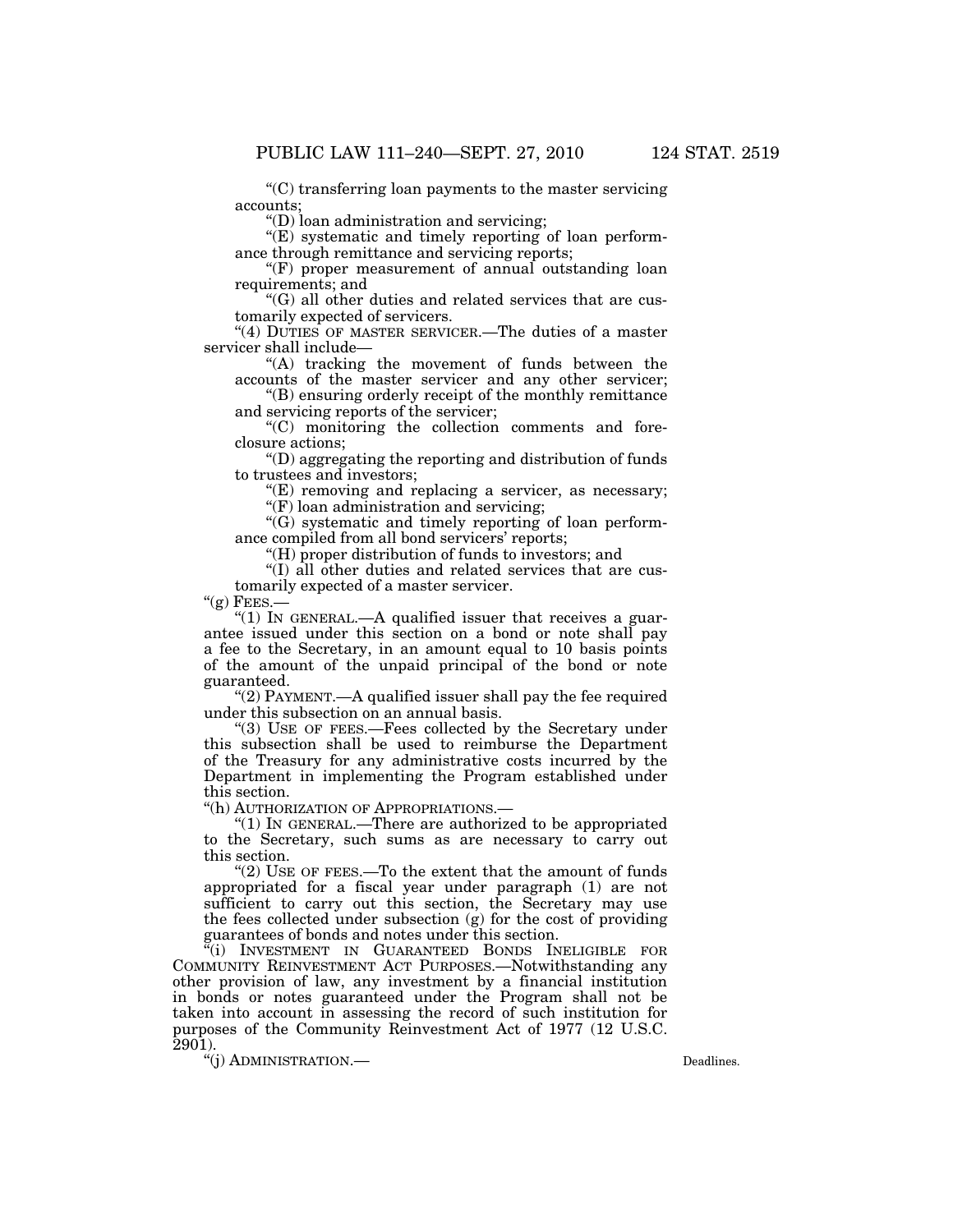"(1) REGULATIONS.—Not later than 1 year after the date of enactment of this section, the Secretary shall promulgate regulations to carry out this section.

"(2) IMPLEMENTATION.—Not later than 2 years after the date of enactment of this section, the Secretary shall implement this section.

" $(k)$  TERMINATION.—This section is repealed, and the authority provided under this section shall terminate, on September 30,  $2014.$ ".

# **SEC. 1135. TEMPORARY EXPRESS LOAN ENHANCEMENT.**

(a) IN GENERAL.—Section  $7(a)(31)(D)$  of the Small Business Act (15 U.S.C.  $636(a)(31)(D)$ ) is amended by striking "\$350,000" and inserting ''\$1,000,000''.

(b) PROSPECTIVE REPEAL.—Effective 1 year after the date of enactment of this Act, section  $7(a)(31)(D)$  of the Small Business Act (15 U.S.C.  $636(a)(31)(D)$ ) is amended by striking "\$1,000,000" and inserting "\$350,000".

15 USC 632 note.

Effective date. 15 USC 636 note.

Repeal.

# **SEC. 1136. PROHIBITION ON USING TARP FUNDS OR TAX INCREASES.**

(a) IN GENERAL.—Except as provided in subsection (b), nothing in section 1111, 1112, 1113, 1114, 1115, 1116, 1117, 1118, 1122, or 1131, or an amendment made by such sections, shall be construed to limit the ability of Congress to appropriate funds.

(b) TARP FUNDS AND TAX INCREASES.—

(1) IN GENERAL.—Any covered amounts may not be used to carry out section 1111, 1112, 1113, 1114, 1115, 1116, 1117, 1118, 1122, or 1131, or an amendment made by such sections.

(2) DEFINITION.—In this subsection, the term ''covered amounts'' means—

(A) the amounts made available to the Secretary of the Treasury under title I of the Emergency Economic Stabilization Act of 2008 S.C. 5201 et seq.) to purchase (under section 101) or guarantee (under section 102) assets under that Act; and

(B) any revenue increase attributable to any amendment to the Internal Revenue Code of 1986 made during the period beginning on the date of enactment of this Act and ending on December 31, 2010.

#### 15 USC 631 note. Small Business Export Enhancement and International Trade Act of 2010.

15 USC 649b note.

# **Subtitle B—Small Business Trade and Exporting**

### **SEC. 1201. SHORT TITLE.**

This subtitle may be cited as the ''Small Business Export Enhancement and International Trade Act of 2010''.

### **SEC. 1202. DEFINITIONS.**

(a) DEFINITIONS.—In this subtitle—

(1) the term ''Associate Administrator'' means the Associate Administrator for International Trade appointed under section  $22(a)(2)$  of the Small Business Act, as amended by this subtitle;

(2) the term "Export Assistance Center" means a onestop shop referred to in section 2301(b)(8) of the Omnibus Trade and Competitiveness Act of 1988 (15 U.S.C. 4721(b)(8)); and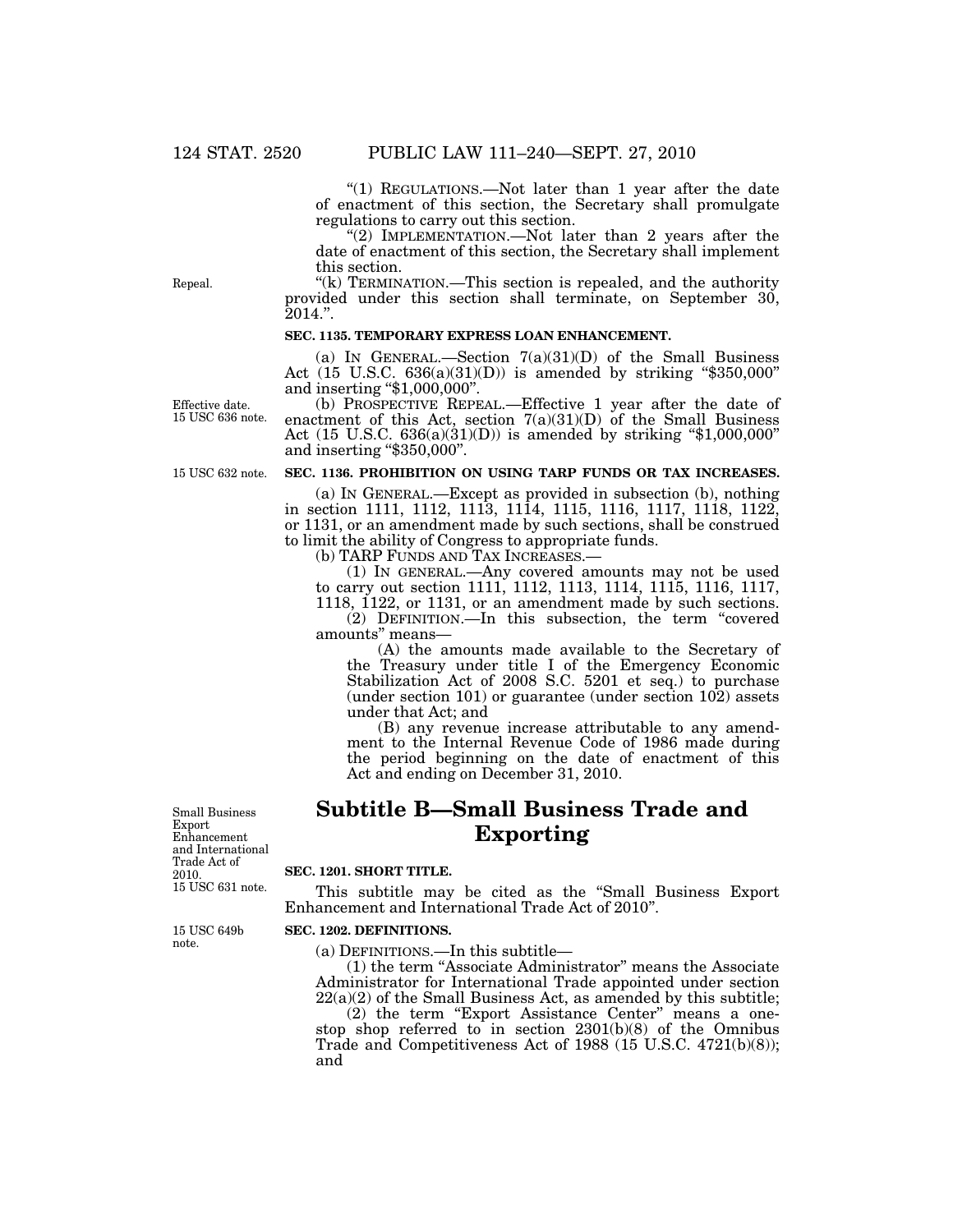(3) the term "rural small business concern" means a small business concern located in a rural area, as that term is defined in section 1393(a)(2) of the Internal Revenue Code of 1986.<br>(b) TECHNICAL AND CONFORMING AMENDMENTS.—

 $(1)$  DEFINITIONS.—Section 3 of the Small Business Act  $(15)$ U.S.C. 632) is amended by adding at the end the following:

''(t) SMALL BUSINESS DEVELOPMENT CENTER.—In this Act, the term 'small business development center' means a small business development center described in section 21.

''(u) REGION OF THE ADMINISTRATION.—In this Act, the term 'region of the Administration' means the geographic area served by a regional office of the Administration established under section  $4(a)$ .".

(2) CONFORMING AMENDMENT.—Section  $4(b)(3)(B)(x)$  of the Small Business Act (15 U.S.C.  $633(b)(3)(B)(x)$ ) is amended by striking "Administration district and region" and inserting "district and region of the Administration''.

# **SEC. 1203. OFFICE OF INTERNATIONAL TRADE.**

(a) ESTABLISHMENT.—Section 22 of the Small Business Act (15 U.S.C. 649) is amended—

(1) by striking ''SEC. 22. (a) There'' and inserting the following:

### **''SEC. 22. OFFICE OF INTERNATIONAL TRADE.**

''(a) ESTABLISHMENT.— ''(1) OFFICE.—There''; and

 $(2)$  in subsection  $(a)$ -

(A) in paragraph (1), as so designated, by striking the period and inserting ''for the primary purposes of increasing—

"(A) the number of small business concerns that export; and

''(B) the volume of exports by small business concerns.''; and

(B) by adding at the end the following:

"(2) ASSOCIATE ADMINISTRATOR.—The head of the Office shall be the Associate Administrator for International Trade, who shall be responsible to the Administrator.''.

(b) AUTHORITY FOR ADDITIONAL ASSOCIATE ADMINISTRATOR.— Section  $4(b)(1)$  of the Small Business Act (15 U.S.C. 633(b)(1)) is amended—

(1) in the fifth sentence, by striking ''five Associate Administrators'' and inserting ''Associate Administrators''; and

(2) by adding at the end the following: ''One such Associate Administrator shall be the Associate Administrator for International Trade, who shall be the head of the Office of International Trade established under section 22.''.

(c) DISCHARGE OF INTERNATIONAL TRADE RESPONSIBILITIES OF ADMINISTRATION.—Section 22 of the Small Business Act (15 U.S.C. 649) is amended by adding at the end the following:

''(h) DISCHARGE OF INTERNATIONAL TRADE RESPONSIBILITIES OF ADMINISTRATION.—The Administrator shall ensure that—

''(1) the responsibilities of the Administration regarding international trade are carried out by the Associate Administrator;

''(2) the Associate Administrator has sufficient resources to carry out such responsibilities; and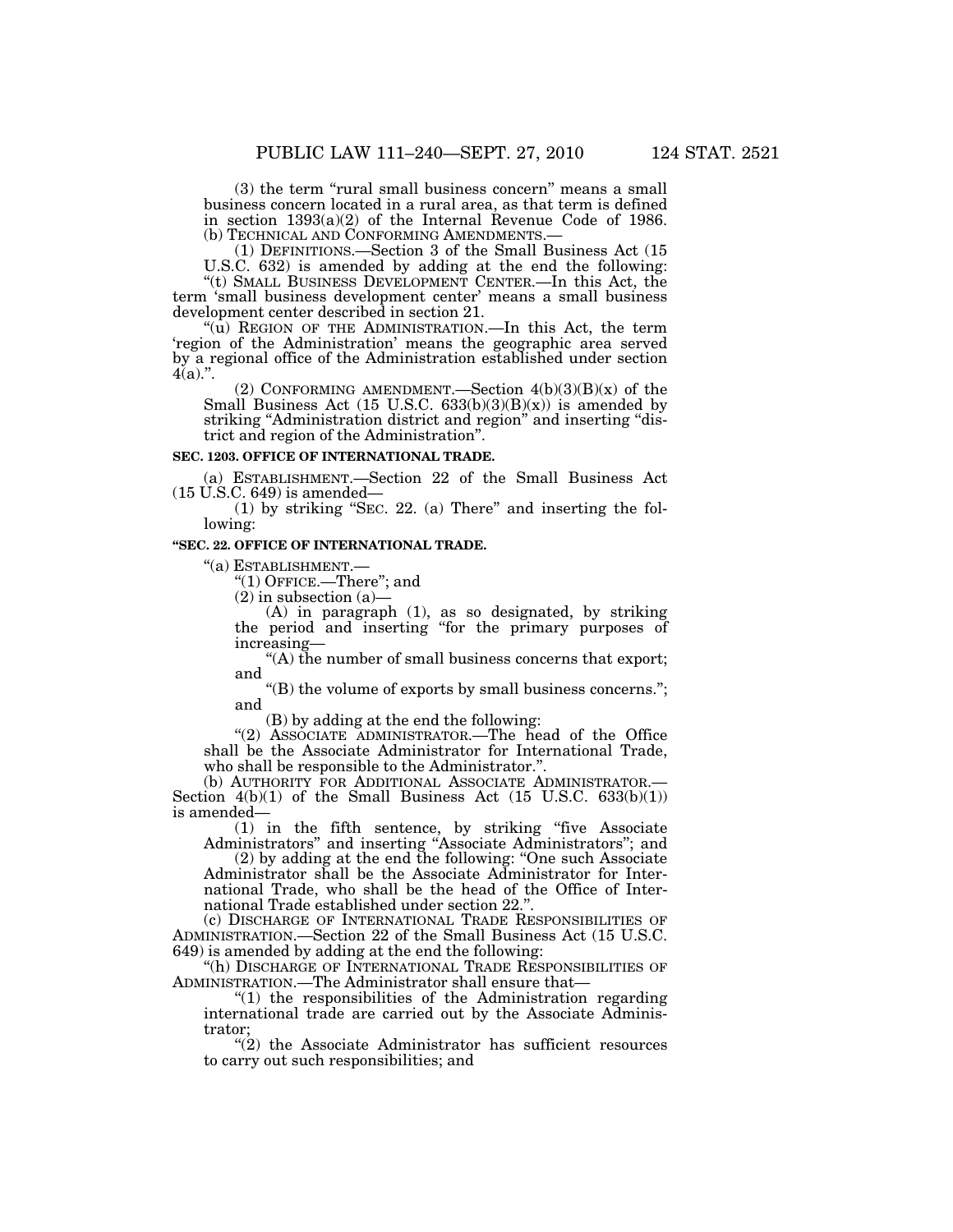''(3) the Associate Administrator has direct supervision and control over—

''(A) the staff of the Office; and

''(B) any employee of the Administration whose principal duty station is an Export Assistance Center, or any successor entity.''.

(d) ROLE OF ASSOCIATE ADMINISTRATOR IN CARRYING OUT INTERNATIONAL TRADE POLICY.—Section 2(b)(1) of the Small Business Act (15 U.S.C. 631(b)(1)) is amended in the matter preceding subparagraph (A)—

 $(1)$  by inserting "the Administrator of" before "the Small Business Administration''; and

(2) by inserting ''through the Associate Administrator for International Trade, and'' before ''in cooperation with''.

Appointment. 15 USC 649 note.

(e) IMPLEMENTATION DATE.—Not later than 90 days after the date of enactment of this Act, the Administrator of the Small Business Administration shall appoint an Associate Administrator for International Trade under section 22(a) of the Small Business Act (15 U.S.C. 649(a)), as added by this section.

# **SEC. 1204. DUTIES OF THE OFFICE OF INTERNATIONAL TRADE.**

(a) AMENDMENTS TO SECTION 22.—Section 22 of the Small Business Act (15 U.S.C. 649) is amended—

(1) by striking subsection (b) and inserting the following:

''(b) TRADE DISTRIBUTION NETWORK.—The Associate Administrator, working in close cooperation with the Secretary of Commerce, the United States Trade Representative, the Secretary of Agriculture, the Secretary of State, the President of the Export-Import Bank of the United States, the President of the Overseas Private Investment Corporation, Director of the United States Trade and Development Agency, and other relevant Federal agencies, small business development centers engaged in export promotion efforts, Export Assistance Centers, regional and district offices of the Administration, the small business community, and relevant State and local export promotion programs, shall—

" $(1)$  maintain a distribution network, using regional and district offices of the Administration, the small business development center network, networks of women's business centers, the Service Corps of Retired Executives authorized by section 8(b)(1), and Export Assistance Centers, for programs relating to—

''(A) trade promotion;

''(B) trade finance;

''(C) trade adjustment assistance;

''(D) trade remedy assistance; and

''(E) trade data collection;

"(2) aggressively market the programs described in paragraph (1) and disseminate information, including computerized marketing data, to small business concerns on exporting trends, market-specific growth, industry trends, and international prospects for exports;

''(3) promote export assistance programs through the district and regional offices of the Administration, the small business development center network, Export Assistance Centers, the network of women's business centers, chapters of the Service Corps of Retired Executives, State and local export promotion programs, and partners in the private sector; and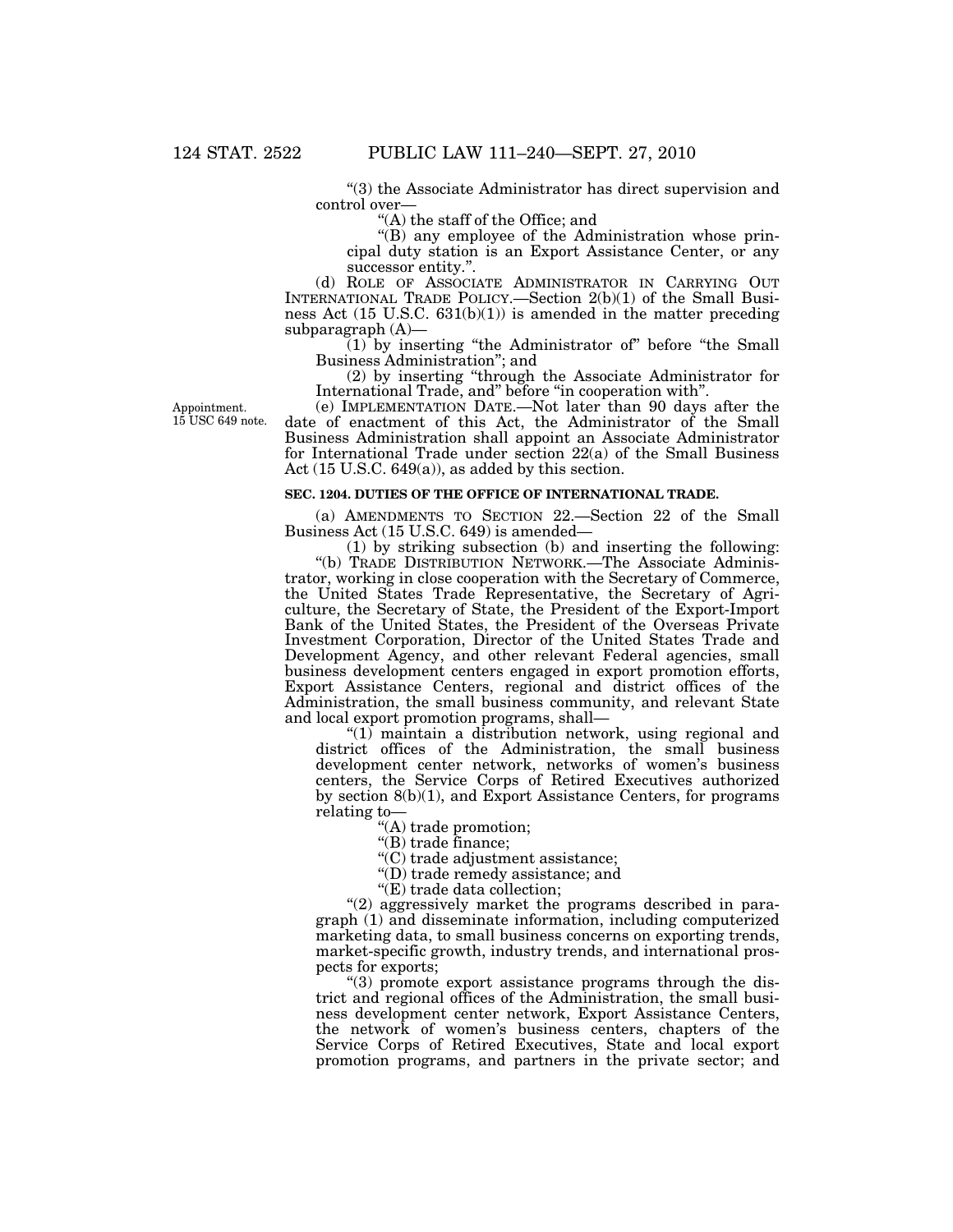"(4) give preference in hiring or approving the transfer of any employee into the Office or to a position described in subsection (c)(9) to otherwise qualified applicants who are fluent in a language in addition to English,  $\overline{to}$ 

"(A) accompany small business concerns on foreign trade missions; and

''(B) translate documents, interpret conversations, and facilitate multilingual transactions, including by providing referral lists for translation services, if required.'';

(2) in subsection (c)—

(A) by striking "(c) The Office" and inserting the following:

''(c) PROMOTION OF SALES OPPORTUNITIES.—The Associate Administrator'';

(B) by redesignating paragraphs (1) through (8) as paragraphs (2) through (9), respectively;

(C) by inserting before paragraph (2), as so redesignated, the following:

''(1) establish annual goals for the Office relating to—

''(A) enhancing the exporting capability of small business concerns and small manufacturers;

''(B) facilitating technology transfers;

''(C) enhancing programs and services to assist small business concerns and small manufacturers to compete effectively and efficiently in foreign markets;

''(D) increasing the ability of small business concerns to access capital; and

''(E) disseminating information concerning Federal, State, and private programs and initiatives;'';

(D) in paragraph (2), as so redesignated, by striking "mechanism for" and all that follows through " $(D)$  assisting" and inserting the following: ''mechanism for—

"(A) identifying subsectors of the small business community with strong export potential;

''(B) identifying areas of demand in foreign markets;

''(C) prescreening foreign buyers for commercial and credit purposes; and

 $\dddot{^{}}$ (D) assisting";

(E) in paragraph (3), as so redesignated, by striking "assist small businesses in the formation and utilization of'' and inserting ''assist small business concerns in forming and using'';

(F) in paragraph (4), as so redesignated—

(i) by striking ''local'' and inserting ''district'';

 $(i)$  by striking "existing";

(iii) by striking ''Small Business Development Center network'' and inserting ''small business development center network''; and

(iv) by striking ''Small Business Development Center Program'' and inserting ''small business development center program'';

(G) in paragraph (5), as so redesignated—

(i) in subparagraph (A), by striking ''Gross State Produce'' and inserting ''Gross State Product'';

(ii) in subparagraph  $(B)$ , by striking "SIC" each place it appears and inserting ''North American Industry Classification System''; and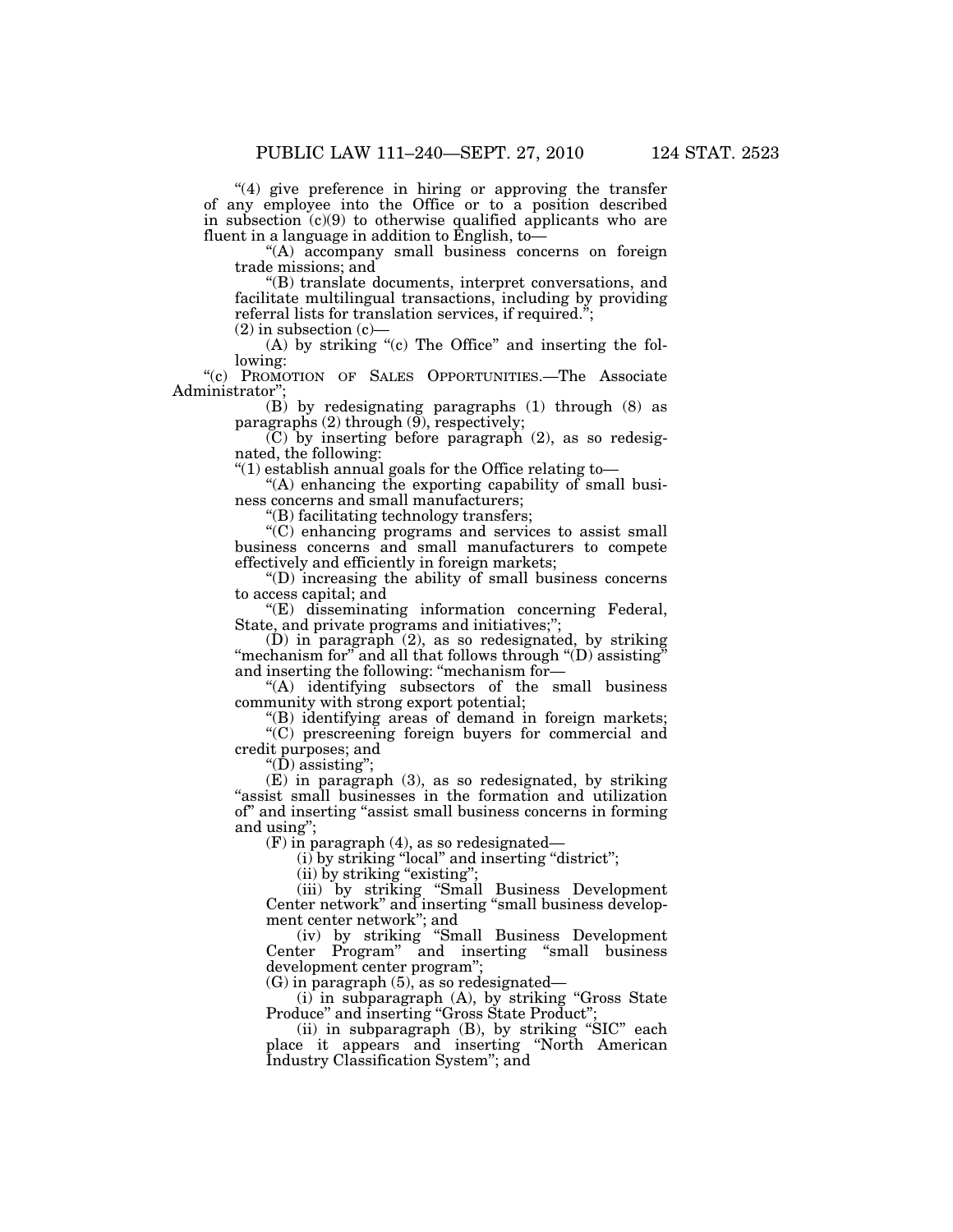(iii) in subparagraph (C), by striking ''small businesses'' and inserting ''small business concerns''; (H) in paragraph (6), as so redesignated, by striking the period at the end and inserting a semicolon;

(I) in paragraph (7), as so redesignated—

(i) in the matter preceding subparagraph  $(A)$ — (I) by inserting ''concerns'' after ''small business''; and

(II) by striking ''current'' and inserting ''up to date'';

(ii) in subparagraph (A), by striking ''Administration's regional offices'' and inserting ''regional and district offices of the Administration'';

 $(iii)$  in subparagraph  $(B)$  by striking "current";

 $(iv)$  in subparagraph  $(C)$ , by striking "current"; and

(v) by striking ''small businesses'' each place that term appears and inserting ''small business concerns''; (J) in paragraph (8), as so redesignated, by striking and at the end;

 $(K)$  in paragraph  $(9)$ , as so redesignated—

(i) in the matter preceding subparagraph (A)—

(I) by striking ''full-time export development specialists to each Administration regional office and assigning''; and

(II) by striking ''person in each district office. Such specialists'' and inserting ''individual in each district office and providing each Administration regional office with a full-time export development specialist, who'';

 $(iii)$  in subparagraph  $(B)$ —

(I) by striking ''current''; and

(II) by striking ''with'' and inserting ''in'';

 $(iii)$  in subparagraph  $(D)$ 

(I) by striking ''Administration personnel involved in granting'' and inserting ''personnel of the Administration involved in making''; and

(II) by striking "and" at the end;

 $(iv)$  in subparagraph  $(E)$ 

(I) by striking ''small businesses' needs'' and inserting ''the needs of small business concerns''; and

(II) by striking the period at the end and inserting a semicolon;

(v) by adding at the end the following:

"(F) participate, jointly with employees of the Office, in an annual training program that focuses on current small business needs for exporting; and

''(G) develop and conduct training programs for exporters and lenders, in cooperation with the Export Assistance Centers, the Department of Commerce, the Department of Agriculture, small business development centers, women's business centers, the Export-Import Bank of the United States, the Overseas Private Investment Corporation, and other relevant Federal agencies;"; and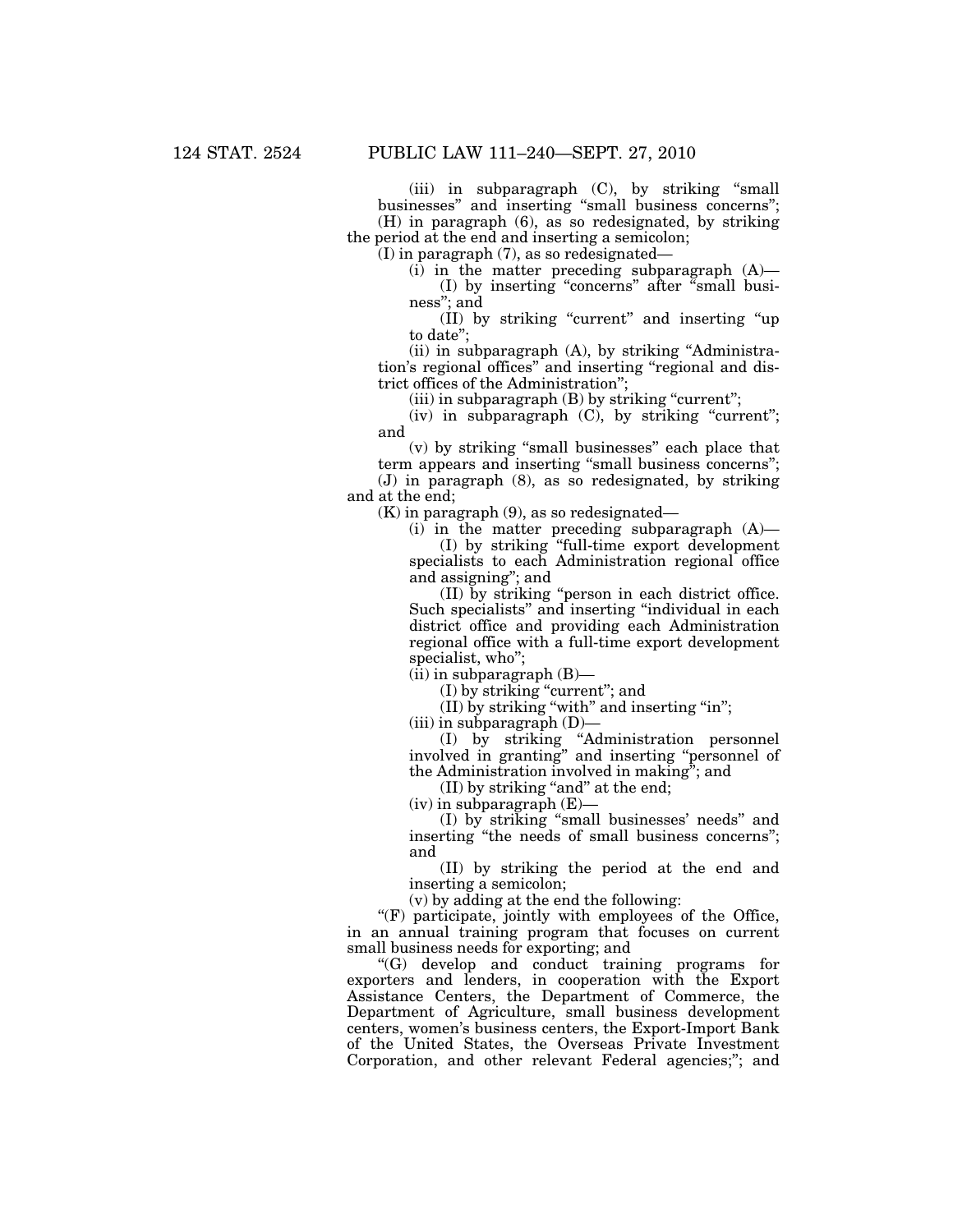(vi) by striking ''small businesses'' each place that term appears and inserting "small business concerns"; and

(L) by adding at the end the following:

" $(10)$  make available on the website of the Administration Web posting. the name and contact information of each individual described in paragraph (9);

" $(11)$  carry out a nationwide marketing effort using technology, online resources, training, and other strategies to promote exporting as a business development opportunity for small business concerns;

 $\degree$ (12) disseminate information to the small business community through regional and district offices of the Administration, the small business development center network, Export Assistance Centers, the network of women's business centers, chapters of the Service Corps of Retired Executives authorized by section 8(b)(1), State and local export promotion programs, and partners in the private sector regarding exporting trends, market-specific growth, industry trends, and prospects for exporting; and

" $(13)$  establish and carry out training programs for the staff of the regional and district offices of the Administration and resource partners of the Administration on export promotion and providing assistance relating to exports.'';

 $(3)$  in subsection  $(d)$ —

(A) by redesignating paragraphs (1) through (5) as clauses (i) through (v), respectively, and adjusting the margins accordingly;

(B) by striking "(d) The Office" and inserting the following:

''(d) EXPORT FINANCING PROGRAMS.—

''(1) IN GENERAL.—The Associate Administrator''; and

(C) by striking ''To accomplish this goal, the Office shall work'' and inserting the following:

"(2) TRADE FINANCE SPECIALIST.—To accomplish the goal Designation. established under paragraph (1), the Associate Administrator shall—

''(A) designate at least 1 individual within the Administration as a trade finance specialist to oversee international loan programs and assist Administration employees with trade finance issues; and

" $(B)$  work";

(4) in subsection (e), by striking ''(e) The Office'' and inserting the following:

''(e) TRADE REMEDIES.—The Associate Administrator'';

(5) by amending subsection (f) to read as follows:

''(f) REPORTING REQUIREMENT.—The Associate Administrator shall submit an annual report to the Committee on Small Business and Entrepreneurship of the Senate and the Committee on Small Business of the House of Representatives that contains—

" $(1)$  a description of the progress of the Office in implementing the requirements of this section;

" $(2)$  a detailed account of the results of export growth activities of the Administration, including the activities of each district and regional office of the Administration, based on the performance measures described in subsection (i);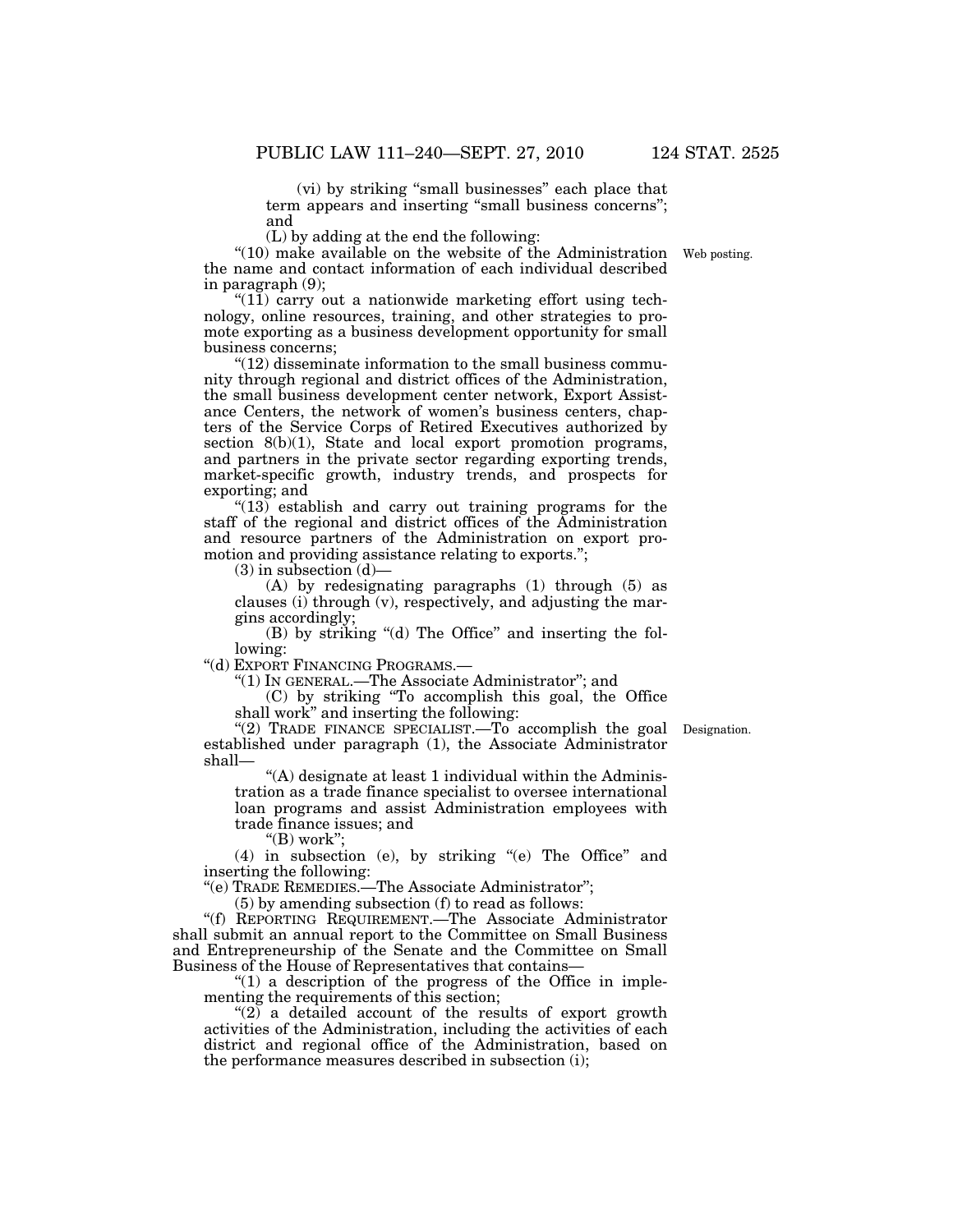''(3) an estimate of the total number of jobs created or retained as a result of export assistance provided by the Administration and resource partners of the Administration;

''(4) for any travel by the staff of the Office, the destination of such travel and the benefits to the Administration and to small business concerns resulting from such travel; and

" $(5)$  a description of the participation by the Office in trade negotiations.'';

(6) in subsection (g), by striking " $(g)$  The Office" and inserting the following:

''(g) STUDIES.—The Associate Administrator''; and

(7) by adding after subsection (h), as added by section 1203 of this subtitle, the following:

''(i) EXPORT AND TRADE COUNSELING.— ''(1) DEFINITION.—In this subsection—

"(A) the term 'lead small business development center' means a small business development center that has received a grant from the Administration; and

"(B) the term 'lead women's business center' means a women's business center that has received a grant from the Administration.

"(2) CERTIFICATION PROGRAM.—The Administrator shall establish an export and trade counseling certification program to certify employees of lead small business development centers and lead women's business centers in providing export assistance to small business concerns.

''(3) NUMBER OF CERTIFIED EMPLOYEES.—The Administrator shall ensure that the number of employees of each lead small business development center who are certified in providing export assistance is not less than the lesser of—

"(A) 5; or

"(B) 10 percent of the total number of employees of the lead small business development center.

"(4) REIMBURSEMENT FOR CERTIFICATION.-

''(A) IN GENERAL.—Subject to the availability of appropriations, the Administrator shall reimburse a lead small business development center or a lead women's business center for costs relating to the certification of an employee of the lead small business center or lead women's business center in providing export assistance under the program established under paragraph (2).

''(B) LIMITATION.—The total amount reimbursed by the Administrator under subparagraph (A) may not exceed \$350,000 in any fiscal year.

''(j) PERFORMANCE MEASURES.—

''(1) IN GENERAL.—The Associate Administrator shall develop performance measures for the Administration to support export growth goals for the activities of the Office under this section that include—

''(A) the number of small business concerns that— ''(i) receive assistance from the Administration;

"(ii) had not exported goods or services before

receiving the assistance described in clause (i); and ''(iii) export goods or services;

"(B) the number of small business concerns receiving assistance from the Administration that export goods or services to a market outside the United States into which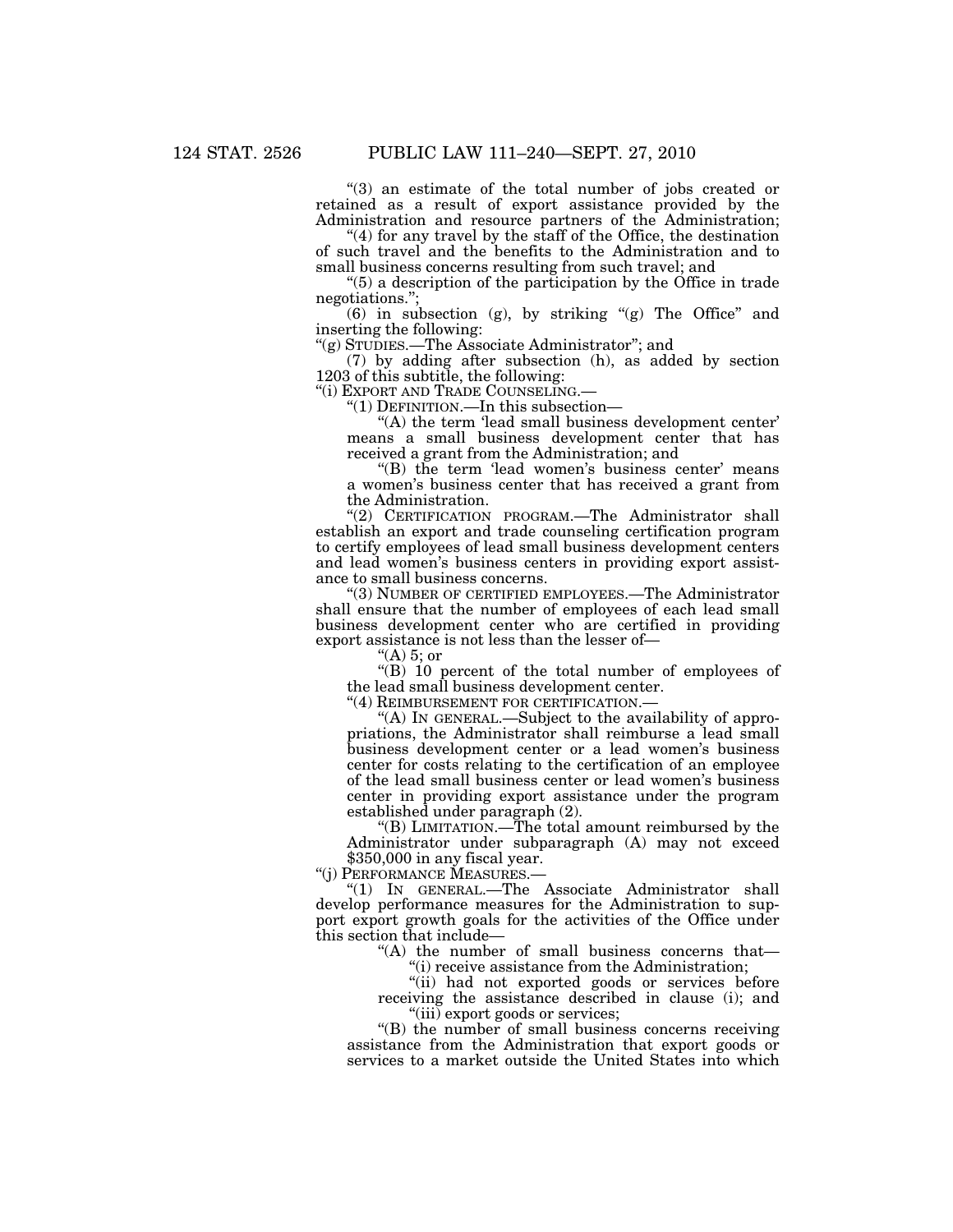the small business concern did not export before receiving the assistance;

''(C) export revenues by small business concerns assisted by programs of the Administration;

''(D) the number of small business concerns referred to an Export Assistance Center or a small business development center by the staff of the Office;

''(E) the number of small business concerns referred to the Administration by an Export Assistance Center or a small business development center; and

 $(F)$  the number of small business concerns referred to the Department of Commerce, the Department of Agriculture, the Department of State, the Export-Import Bank of the United States, the Overseas Private Investment Corporation, or the United States Trade and Development Agency by the staff of the Office, an Export Assistance Center, or a small business development center.

''(2) JOINT PERFORMANCE MEASURES.—The Associate Administrator shall develop joint performance measures for the district offices of the Administration and the Export Assistance Centers that include the number of export loans made under—

"(A) section  $7(a)(16)$ ;

''(B) the Export Working Capital Program established under section  $7(a)(14)$ ;

''(C) the Preferred Lenders Program, as defined in section  $7(a)(2)(C)(ii)$ ; and

 $\mathrm{``(D)}$  the export express program established under section 7(a)(34).

''(3) CONSISTENCY OF TRACKING.—The Associate Administrator, in coordination with the departments and agencies that are represented on the Trade Promotion Coordinating Committee established under section 2312 of the Export Enhancement Act of 1988 (15 U.S.C. 4727) and the small business development center network, shall develop a system to track exports by small business concerns, including information relating to the performance measures developed under paragraph (1), that is consistent with systems used by the departments and agencies and the network.''.

(b) REPORT.—Not later than 60 days after the date of enactment of this Act, the Administrator shall submit a report to the Committee on Small Business and Entrepreneurship of the Senate and the Committee on Small Business of the House of Representatives on any travel by the staff of the Office of International Trade of the Administration, during the period beginning on October 1, 2004, and ending on the date of enactment of the Act, including the destination of such travel and the benefits to the Administration and to small business concerns resulting from such travel.

# **SEC. 1205. EXPORT ASSISTANCE CENTERS.**

(a) EXPORT ASSISTANCE CENTERS.—Section 22 of the Small Business Act (15 U.S.C. 649), as amended by this subtitle, is amended by adding at the end the following:

''(k) EXPORT ASSISTANCE CENTERS.—

''(1) EXPORT FINANCE SPECIALISTS.— ''(A) MINIMUM NUMBER OF EXPORT FINANCE SPECIAL- ISTS.—On and after the date that is 90 days after the

Deadlines.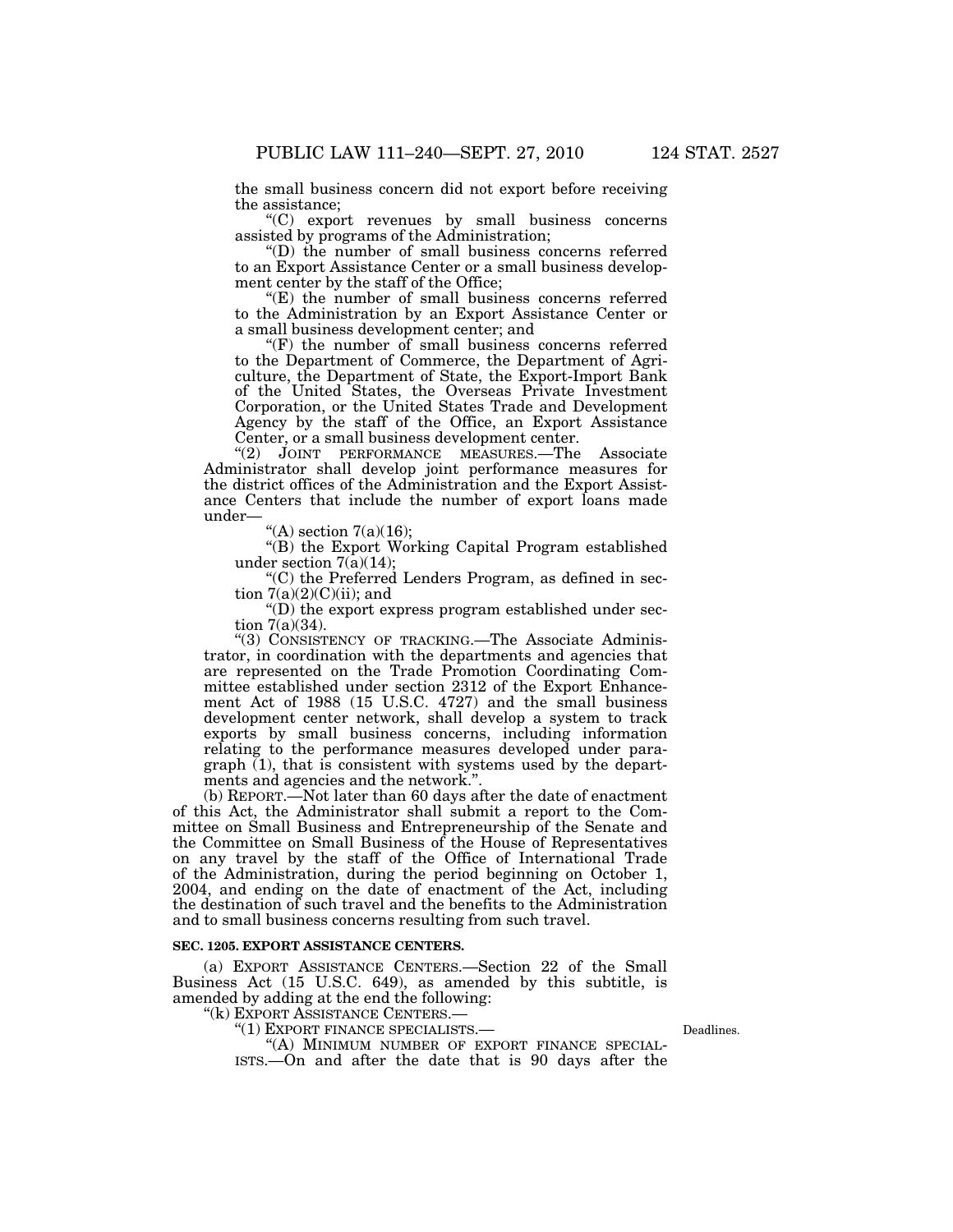date of enactment of this subsection, the Administrator, in coordination with the Secretary of Commerce, shall ensure that the number of export finance specialists is not less than the number of such employees so assigned on January 1, 2003.

''(B) EXPORT FINANCE SPECIALISTS ASSIGNED TO EACH REGION OF THE ADMINISTRATION.—On and after the date that is 2 years after the date of enactment of this subsection, the Administrator, in coordination with the Secretary of Commerce, shall ensure that there are not fewer than 3 export finance specialists in each region of the Administration.

''(2) PLACEMENT OF EXPORT FINANCE SPECIALISTS.—

''(A) PRIORITY.—The Administrator shall give priority, to the maximum extent practicable, to placing employees of the Administration at any Export Assistance Center that—

''(i) had an Administration employee assigned to the Export Assistance Center before January 2003; and

''(ii) has not had an Administration employee assigned to the Export Assistance Center during the period beginning January 2003, and ending on the date of enactment of this subsection, either through retirement or reassignment.

''(B) NEEDS OF EXPORTERS.—The Administrator shall, to the maximum extent practicable, strategically assign Administration employees to Export Assistance Centers, based on the needs of exporters.

''(C) RULE OF CONSTRUCTION.—Nothing in this subsection may be construed to require the Administrator to reassign or remove an export finance specialist who is assigned to an Export Assistance Center on the date of enactment of this subsection.

''(3) GOALS.—The Associate Administrator shall work with the Department of Commerce, the Export-Import Bank of the United States, and the Overseas Private Investment Corporation to establish shared annual goals for the Export Assistance Centers.

''(4) OVERSIGHT.—The Associate Administrator shall designate an individual within the Administration to oversee all activities conducted by Administration employees assigned to Export Assistance Centers.

''(l) DEFINITIONS.—In this section—

" $(1)$  the term 'Associate Administrator' means the Associate Administrator for International Trade described in subsection  $(a)(2);$ 

 $''(2)$  the term 'Export Assistance Center' means a onestop shop for United States exporters established by the United States and Foreign Commercial Service of the Department of Commerce pursuant to section 2301(b)(8) of the Omnibus Trade and Competitiveness Act of 1988 (15 U.S.C. 4721(b)(8));

" $(3)$  the term 'export finance specialist' means a full-time" equivalent employee of the Office assigned to an Export Assistance Center to carry out the duties described in subsection (e); and

Time period.

Designation.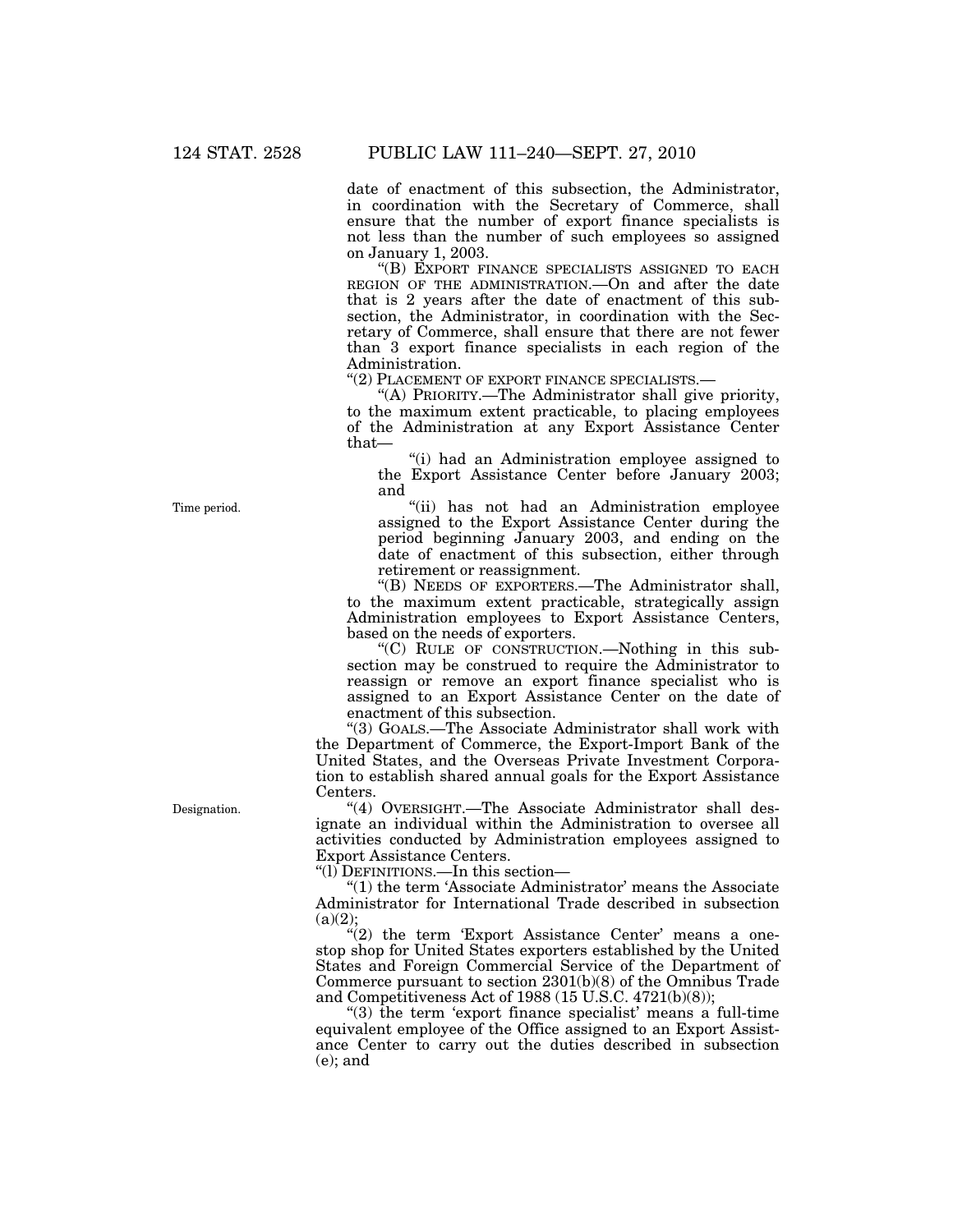"(4) the term 'Office' means the Office of International Trade established under subsection (a)(1).''.

(b) STUDY AND REPORT ON FILLING GAPS IN HIGH-AND-LOW-15 USC 649 note. EXPORT VOLUME AREAS.— (1) STUDY AND REPORT.—Not later than 6 months after

the date of enactment of this Act, and every 2 years thereafter, the Administrator shall—

(A) conduct a study of—

(i) the volume of exports for each State;

(ii) the availability of export finance specialists in each State;

(iii) the number of exporters in each State that are small business concerns;

(iv) the percentage of exporters in each State that are small business concerns;

(v) the change, if any, in the number of exporters that are small business concerns in each State—

(I) for the first study conducted under this subparagraph, during the 10-year period ending on the date of enactment of this Act; and

(II) for each subsequent study, during the 10 year period ending on the date the study is commenced;

(vi) the total value of the exports in each State by small business concerns;

(vii) the percentage of the total volume of exports in each State that is attributable to small business concerns; and

(viii) the change, if any, in the percentage of the total volume of exports in each State that is attributable to small business concerns—

(I) for the first study conducted under this subparagraph, during the 10-year period ending on the date of enactment of this Act; and

(II) for each subsequent study, during the 10 year period ending on the date the study is commenced; and

(B) submit to the Committee on Small Business and Entrepreneurship of the Senate and the Committee on Small Business of the House of Representatives a report containing—

(i) the results of the study under subparagraph (A);

(ii) to the extent practicable, a recommendation regarding how to eliminate gaps between the supply of and demand for export finance specialists in the 15 States that have the greatest volume of exports, based upon the most recent data available from the Department of Commerce;

(iii) to the extent practicable, a recommendation regarding how to eliminate gaps between the supply of and demand for export finance specialists in the 15 States that have the lowest volume of exports, based upon the most recent data available from the Department of Commerce; and

(iv) such additional information as the Administrator determines is appropriate.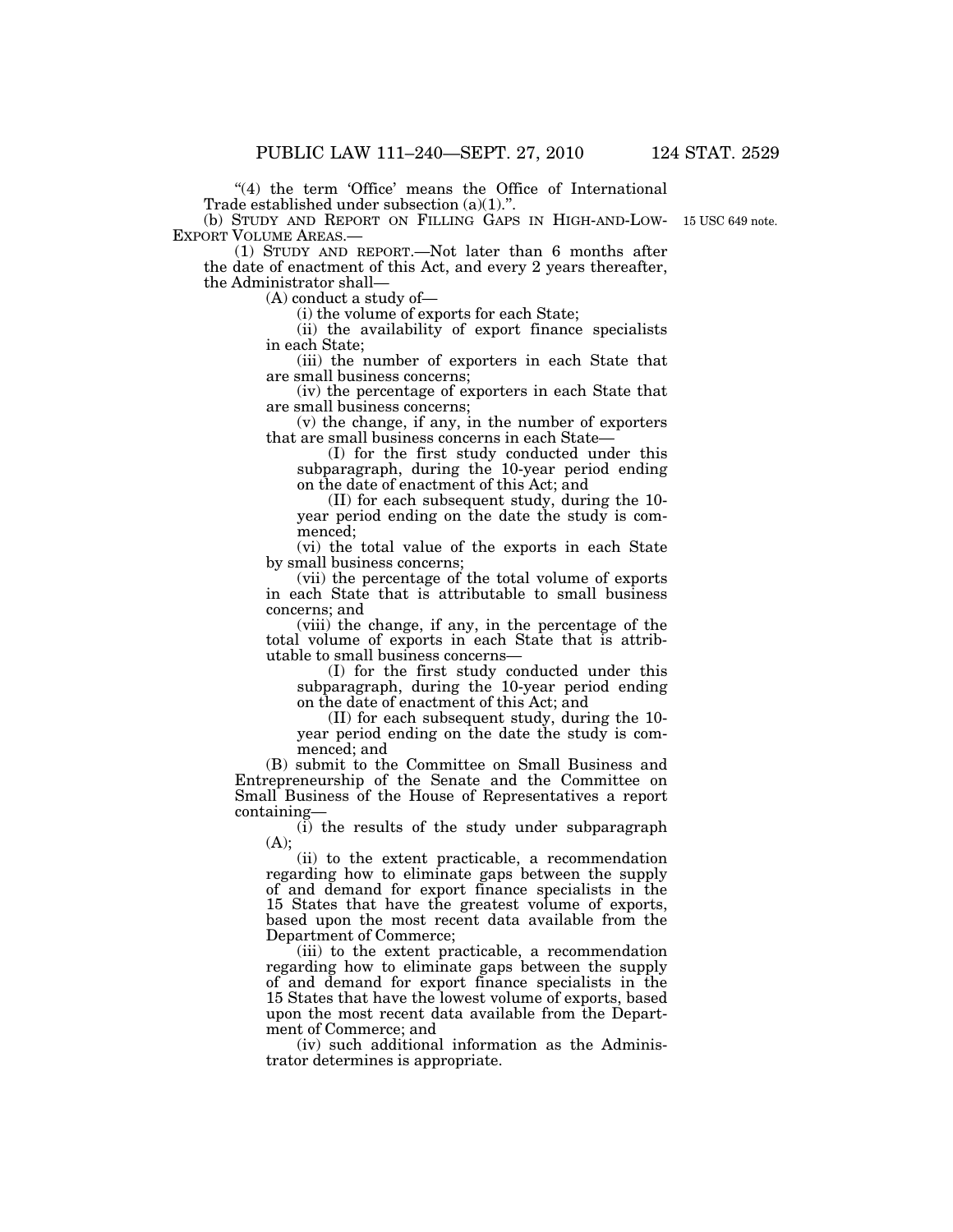(2) DEFINITION.—In this subsection, the term ''export finance specialist'' has the meaning given that term in section 22(l) of the Small Business Act, as added by this title.

# **SEC. 1206. INTERNATIONAL TRADE FINANCE PROGRAMS.**

(a) LOAN LIMITS.—<br>(1) TOTAL AMOUNT OUTSTANDING.—Section  $7(a)(3)(B)$  of the Small Business Act (15 U.S.C. 636(a)(3)(B)) is amended by striking "\$1,750,000, of which not more than \$1,250,000" and inserting ''\$4,500,000 (or if the gross loan amount would exceed \$5,000,000), of which not more than \$4,000,000''.

(2) PARTICIPATION.—Section  $7(a)(2)$  of the Small Business Act  $(15 \text{ U.S.C. } 636(a)(2))$  is amended-

(A) in subparagraph (A), in the matter preceding clause (i), by striking ''subparagraph (B)'' and inserting ''subparagraphs  $(B)$ ,  $(D)$ , and  $(E)$ ";

(B) in subparagraph (D), by striking ''Notwithstanding subparagraph  $(A)$ , in" and inserting "In"; and

(C) by adding at the end the following:

''(E) PARTICIPATION IN INTERNATIONAL TRADE LOAN.— In an agreement to participate in a loan on a deferred basis under paragraph (16), the participation by the Administration may not exceed 90 percent.''.

(b) WORKING CAPITAL.—Section 7(a)(16)(A) of the Small Business Act (15 U.S.C. 636(a)(16)(A)) is amended—

 $(1)$  in the matter preceding clause  $(i)$ , by striking "in— " and inserting "-";

 $(2)$  in clause  $(i)$ —

 $(A)$  by inserting "in" after " $(i)$ "; and

(B) by striking ''or'' at the end;

 $(3)$  in clause  $(ii)$ -

 $(A)$  by inserting "in" after " $(ii)$ "; and

(B) by striking the period at the end and inserting '', including any debt that qualifies for refinancing under

any other provision of this subsection; or''; and

(4) by adding at the end the following:

''(iii) by providing working capital.''.

(c) COLLATERAL.—Section  $7(a)(16)(B)$  of the Small Business Act  $(15 \text{ U.S.C. } 636(a)(16)(B))$  is amended–

> (1) by striking ''Each loan'' and inserting the following: ''(i) IN GENERAL.—Except as provided in clause (ii), each loan''; and

(2) by adding at the end the following:

''(ii) EXCEPTION.—A loan under this paragraph may be secured by a second lien position on the property or equipment financed by the loan or on other assets of the small business concern, if the Administrator determines the lien provides adequate assurance of the payment of the loan.''.

(d) EXPORT WORKING CAPITAL PROGRAM.—Section 7(a) of the Small Business Act (15 U.S.C. 636(a)) is amended—

(1) in paragraph (2)(D), by striking ''not exceed'' and inserting "be"; and

 $(2)$  in paragraph  $(14)$ —

 $(A)$  by striking " $(A)$  The Administration" and inserting the following: ''EXPORT WORKING CAPITAL PROGRAM.— ''(A) IN GENERAL.—The Administrator'';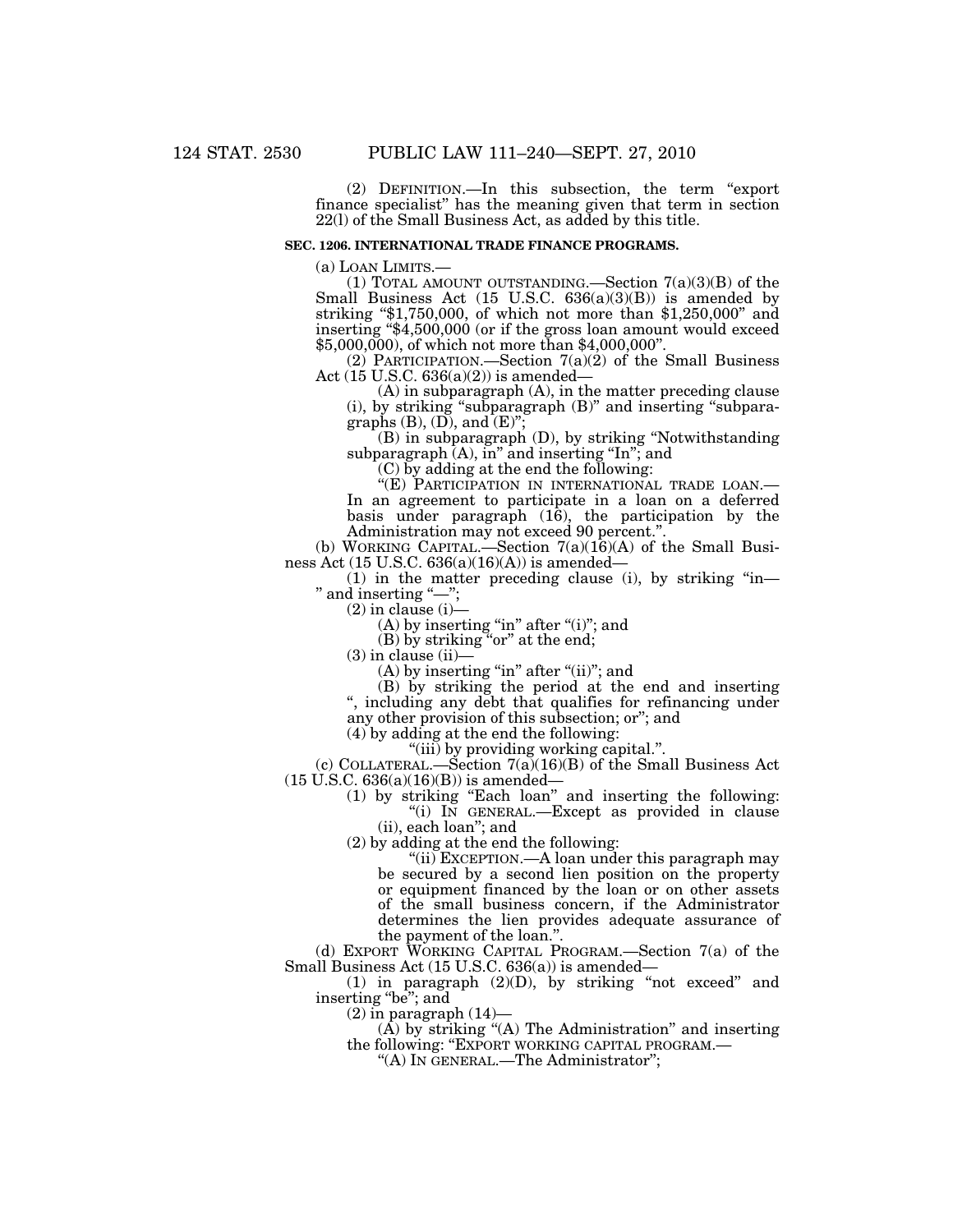(B) by striking "(B) When considering" and inserting the following:

''(C) CONSIDERATIONS.—When considering'';

(C) by striking ''(C) The Administration'' and inserting the following:

''(D) MARKETING.—The Administrator''; and

(D) by inserting after subparagraph (A) the following: " $(B)$  TERMS.—

''(i) LOAN AMOUNT.—The Administrator may not guarantee a loan under this paragraph of more than \$5,000,000.

''(ii) FEES.—

''(I) IN GENERAL.—For a loan under this paragraph, the Administrator shall collect the fee assessed under paragraph (23) not more frequently than once each year.

''(II) UNTAPPED CREDIT.—The Administrator may not assess a fee on capital that is not accessed by the small business concern."

(e) PARTICIPATION IN PREFERRED LENDERS PROGRAM.—Section  $7(a)(2)(C)$  of the Small Business Act (15 U.S.C. 636(a)(2)(C)) is amended—

(1) by redesignating clause (ii) as clause (iii); and

(2) by inserting after clause (i) the following:

"(ii) EXPORT-IMPORT BANK LENDERS.—Any lender that is participating in the Delegated Authority Lender Program of the Export-Import Bank of the United States (or any successor to the Program) shall be eligible to participate in the Preferred Lenders Program.''.

(f) EXPORT EXPRESS PROGRAM.—Section 7(a) of the Small Business Act (15 U.S.C. 636(a)) is amended by adding at the end the following:

''(35) EXPORT EXPRESS PROGRAM.—

''(A) DEFINITIONS.—In this paragraph—

"(i) the term 'export development activity' includes—

''(I) obtaining a standby letter of credit when required as a bid bond, performance bond, or advance payment guarantee;

''(II) participation in a trade show that takes place outside the United States;

''(III) translation of product brochures or catalogues for use in markets outside the United States;

''(IV) obtaining a general line of credit for export purposes;

" $(V)$  performing a service contract from buyers" located outside the United States;

''(VI) obtaining transaction-specific financing associated with completing export orders;

''(VII) purchasing real estate or equipment to be used in the production of goods or services for export;

''(VIII) providing term loans or other financing to enable a small business concern, including an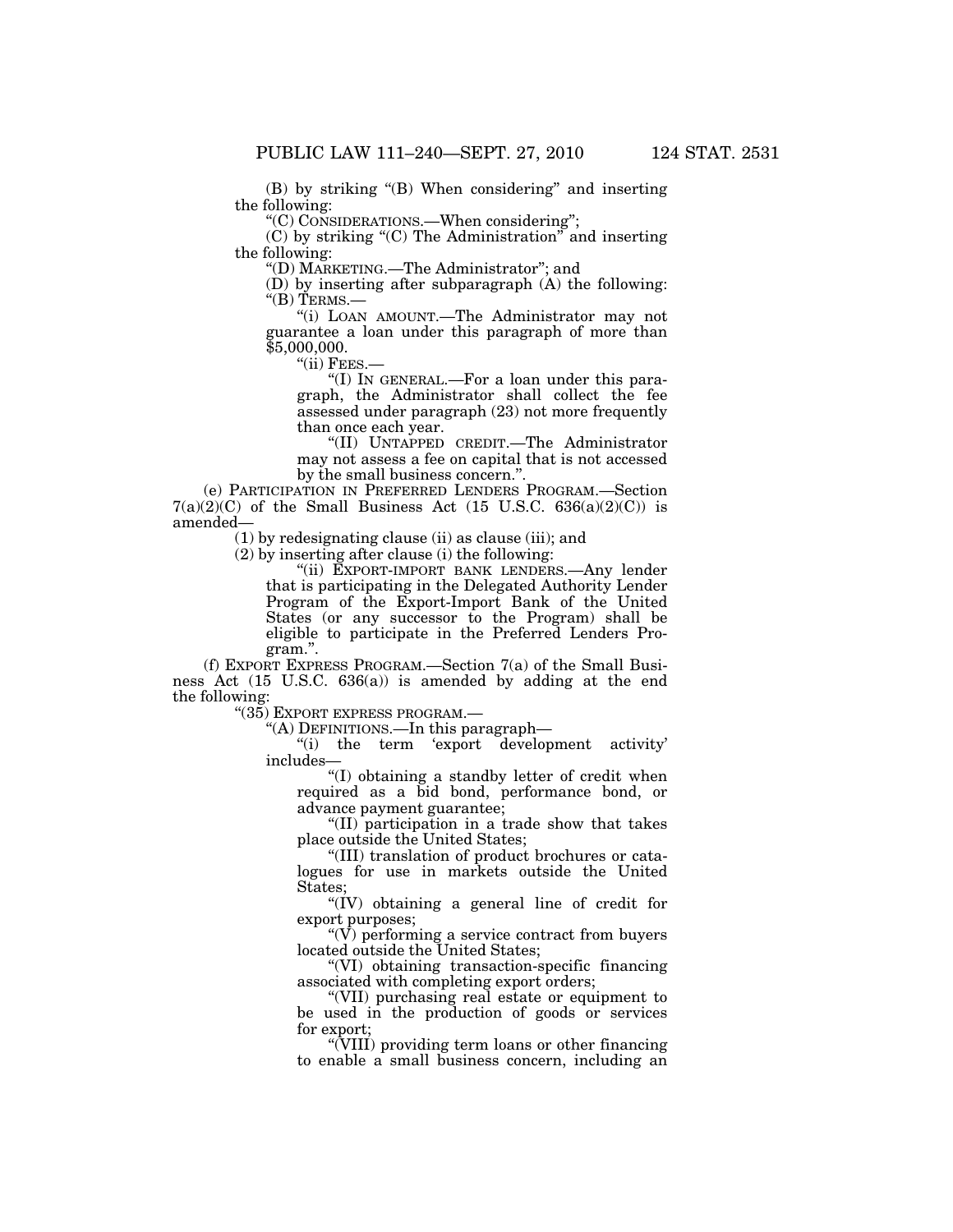export trading company and an export management company, to develop a market outside the United States; and

''(IX) acquiring, constructing, renovating, modernizing, improving, or expanding a production facility or equipment to be used in the United States in the production of goods or services for export; and

"(ii) the term 'express loan' means a loan in which a lender uses to the maximum extent practicable the loan analyses, procedures, and documentation of the lender to provide expedited processing of the loan application.

''(B) AUTHORITY.—The Administrator may guarantee the timely payment of an express loan to a small business concern made for an export development activity.

''(C) LEVEL OF PARTICIPATION.—

''(i) MAXIMUM AMOUNT.—The maximum amount of an express loan guaranteed under this paragraph shall be \$500,000.

''(ii) PERCENTAGE.—For an express loan guaranteed under this paragraph, the Administrator shall guarantee—

''(I) 90 percent of a loan that is not more than \$350,000; and

''(II) 75 percent of a loan that is more than \$350,000 and not more than \$500,000.''.

(g) ANNUAL LISTING OF EXPORT FINANCE LENDERS.—Section  $7(a)(16)$  of the Small Business Act (15 U.S.C. 636(a)(16)) is amended by adding at the end the following:

"(F) LIST OF EXPORT FINANCE LENDERS.-

''(i) PUBLICATION OF LIST REQUIRED.—The Administrator shall publish an annual list of the banks and participating lending institutions that, during the 1 year period ending on the date of publication of the list, have made loans guaranteed by the Administration under—

''(I) this paragraph;

''(II) paragraph (14); or

''(III) paragraph (34).

''(ii) AVAILABILITY OF LIST.—The Administrator shall—

''(I) post the list published under clause (i) on the website of the Administration; and

''(II) make the list published under clause (i) available, upon request, at each district office of the Administration.''.

(h) APPLICABILITY.—The amendments made by subsections (a) through (f) shall apply with respect to any loan made after the date of enactment of this Act.

# **SEC. 1207. STATE TRADE AND EXPORT PROMOTION GRANT PROGRAM.**

(a) DEFINITIONS.—In this section—

(1) the term "eligible small business concern" means a small business concern that—

Web posting.

15 USC 636 note.

15 USC 649b note.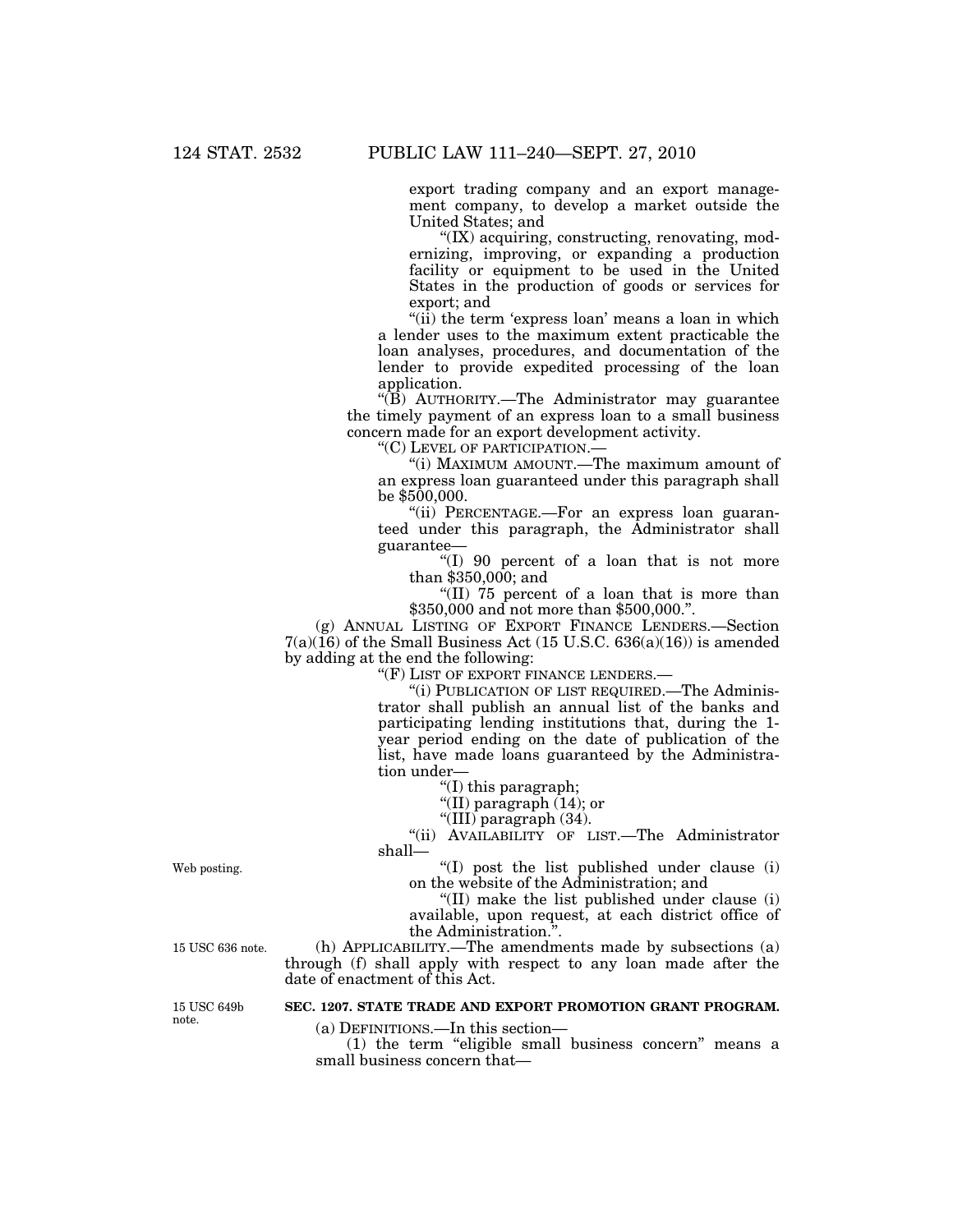(A) has been in business for not less than the 1-year period ending on the date on which assistance is provided using a grant under this section;

(B) is operating profitably, based on operations in the United States;

(C) has demonstrated understanding of the costs associated with exporting and doing business with foreign purchasers, including the costs of freight forwarding, customs brokers, packing and shipping, as determined by the Associate Administrator; and

(D) has in effect a strategic plan for exporting;

(2) the term ''program'' means the State Trade and Export Promotion Grant Program established under subsection (b);

(3) the term ''small business concern owned and controlled by women'' has the meaning given that term in section 3 of the Small Business Act  $(15 \text{ U}.\text{S}.\text{C}.\,632)$ ;

(4) the term ''socially and economically disadvantaged small business concern'' has the meaning given that term in section  $8(a)(4)(A)$  of the Small Business Act (15 U.S.C. 6537(a)(4)(A)); and

(5) the term ''State'' means each of the several States, the District of Columbia, the Commonwealth of Puerto Rico, the Virgin Islands, Guam, and American Samoa.

(b) ESTABLISHMENT OF PROGRAM.—The Associate Administrator shall establish a 3-year trade and export promotion pilot program to be known as the State Trade and Export Promotion Grant Program, to make grants to States to carry out export programs that assist eligible small business concerns in—

(1) participation in a foreign trade mission;

(2) a foreign market sales trip;

(3) a subscription to services provided by the Department of Commerce;

(4) the payment of website translation fees;

(5) the design of international marketing media;

(6) a trade show exhibition;

(7) participation in training workshops; or

(8) any other export initiative determined appropriate by the Associate Administrator.

(c) GRANTS.—

(1) JOINT REVIEW.—In carrying out the program, the Associate Administrator may make a grant to a State to increase the number of eligible small business concerns in the State that export or to increase the value of the exports by eligible small business concerns in the State.

(2) CONSIDERATIONS.—In making grants under this section, the Associate Administrator may give priority to an application by a State that proposes a program that—

(A) focuses on eligible small business concerns as part of an export promotion program;

(B) demonstrates success in promoting exports by— (i) socially and economically disadvantaged small business concerns;

(ii) small business concerns owned or controlled by women; and

(iii) rural small business concerns;

(C) promotes exports from a State that is not 1 of the 10 States with the highest percentage of exporters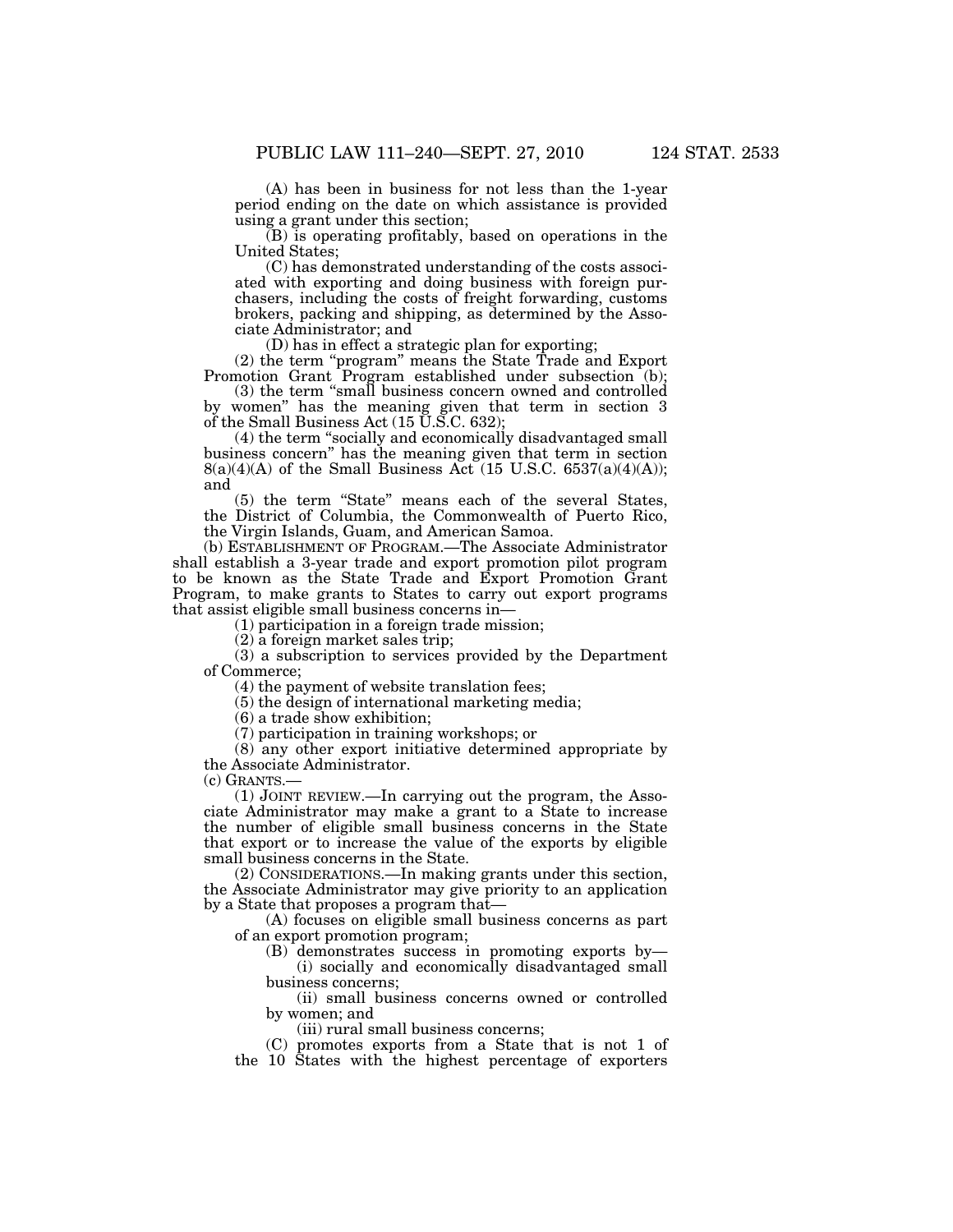that are small business concerns, based upon the latest data available from the Department of Commerce; and

(D) promotes new-to-market export opportunities to the People's Republic of China for eligible small business concerns in the United States.

(3) LIMITATIONS.—

(A) SINGLE APPLICATION.—A State may not submit more than 1 application for a grant under the program in any 1 fiscal year.

(B) PROPORTION OF AMOUNTS.—The total value of grants under the program made during a fiscal year to the 10 States with the highest number of exporters that are small business concerns, based upon the latest data available from the Department of Commerce, shall be not more than 40 percent of the amounts appropriated for the program for that fiscal year.

(4) APPLICATION.—A State desiring a grant under the program shall submit an application at such time, in such manner, and accompanied by such information as the Associate Administrator may establish.

(d) COMPETITIVE BASIS.—The Associate Administrator shall award grants under the program on a competitive basis.

(e) FEDERAL SHARE.—The Federal share of the cost of an export program carried out using a grant under the program shall be—

(1) for a State that has a high export volume, as determined by the Associate Administrator, not more than 65 percent; and

(2) for a State that does not have a high export volume, as determined by the Associate Administrator, not more than 75 percent.

(f) NON-FEDERAL SHARE.—The non-Federal share of the cost of an export program carried using a grant under the program shall be comprised of not less than 50 percent cash and not more than 50 percent of indirect costs and in-kind contributions, except that no such costs or contributions may be derived from funds from any other Federal program.

(g) REPORTS.—

(1) INITIAL REPORT.—Not later than 120 days after the date of enactment of this Act, the Associate Administrator shall submit to the Committee on Small Business and Entrepreneurship of the Senate and the Committee on Small Business of the House of Representatives a report, which shall include—

(A) a description of the structure of and procedures for the program;

(B) a management plan for the program; and

(C) a description of the merit-based review process to be used in the program.

(2) ANNUAL REPORTS.—The Associate Administrator shall submit an annual report to the Committee on Small Business and Entrepreneurship of the Senate and the Committee on Small Business of the House of Representatives regarding the program, which shall include—

(A) the number and amount of grants made under the program during the preceding year;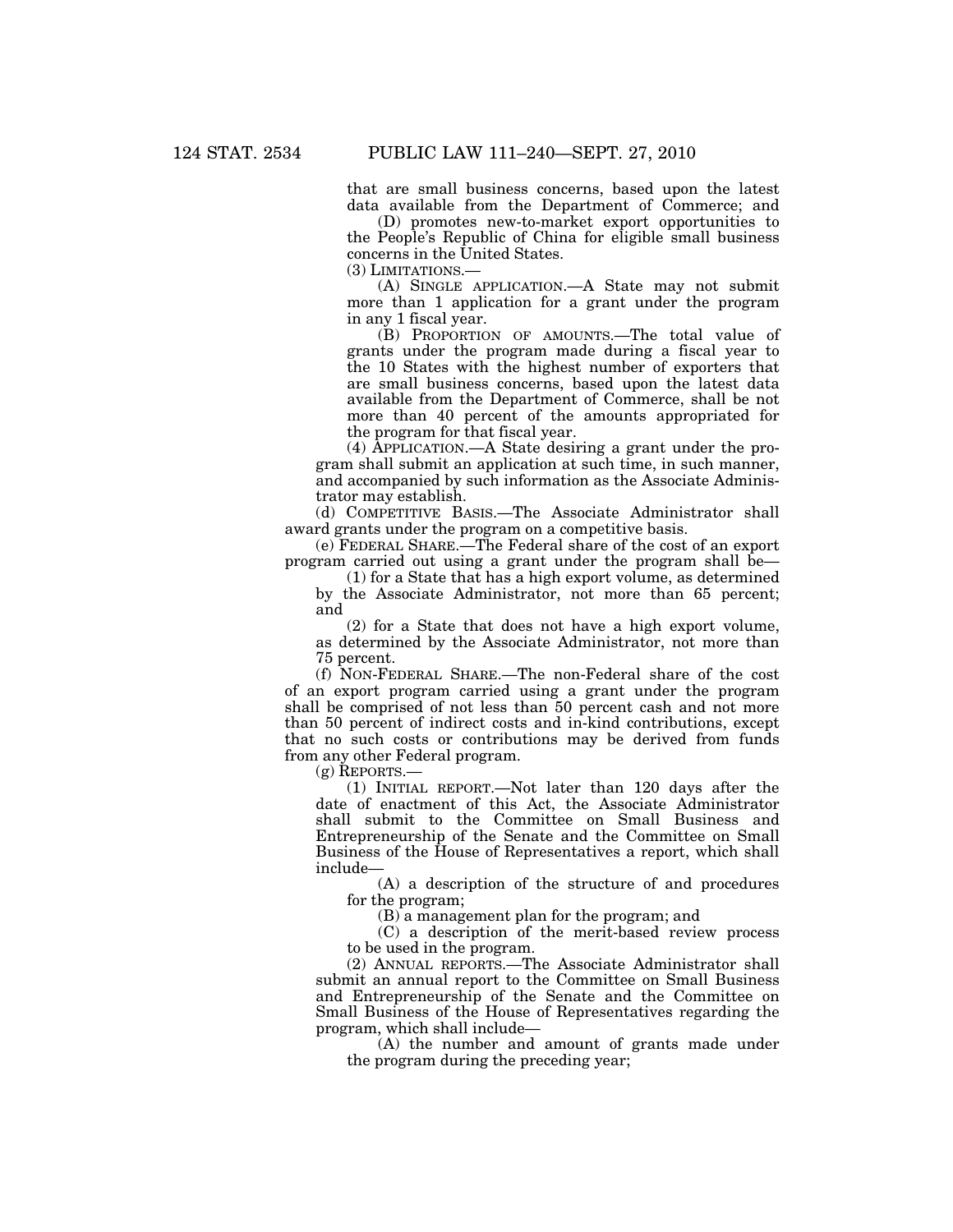(B) a list of the States receiving a grant under the program during the preceding year, including the activities being performed with grant; and

 $(C)$  the effect of each grant on exports by eligible small business concerns in the State receiving the grant.<br>(h) REVIEWS BY INSPECTOR GENERAL.—

 $(1)$  In GENERAL.—The Inspector General of the Administration shall conduct a review of—

(A) the extent to which recipients of grants under the program are measuring the performance of the activities being conducted and the results of the measurements; and

(B) the overall management and effectiveness of the program.

 $(2)$  REPORT.—Not later than September 30, 2012, the Inspector General of the Administration shall submit to the Committee on Small Business and Entrepreneurship of the Senate and the Committee on Small Business of the House of Representatives a report regarding the review conducted under paragraph (1).

(i) AUTHORIZATION OF APPROPRIATIONS.—There is authorized to be appropriated to carry out the program \$30,000,000 for each of fiscal years 2011, 2012, and 2013.

(j) TERMINATION.—The authority to carry out the program shall terminate 3 years after the date on which the Associate Administrator establishes the program.

# **SEC. 1208. RURAL EXPORT PROMOTION.**

Deadline. Reports.

Not later than 6 months after the date of enactment of this Act, the Administrator, in consultation with the Secretary of Agriculture and the Secretary of Commerce, shall submit to the Committee on Small Business and Entrepreneurship of the Senate and the Committee on Small Business of the House of Representatives a report that contains—

(1) a description of each program of the Administration that promotes exports by rural small business concerns, including—

(A) the number of rural small business concerns served by the program;

(B) the change, if any, in the number of rural small business concerns as a result of participation in the program during the 10-year period ending on the date of enactment of this Act;

(C) the volume of exports by rural small business concerns that participate in the program; and

(D) the change, if any, in the volume of exports by rural small businesses that participate in the program during the 10-year period ending on the date of enactment of this Act;

(2) a description of the coordination between programs of the Administration and other Federal programs that promote exports by rural small business concerns;

(3) recommendations, if any, for improving the coordination described in paragraph (2);

(4) a description of any plan by the Administration to market the international trade financing programs of the Administration through lenders that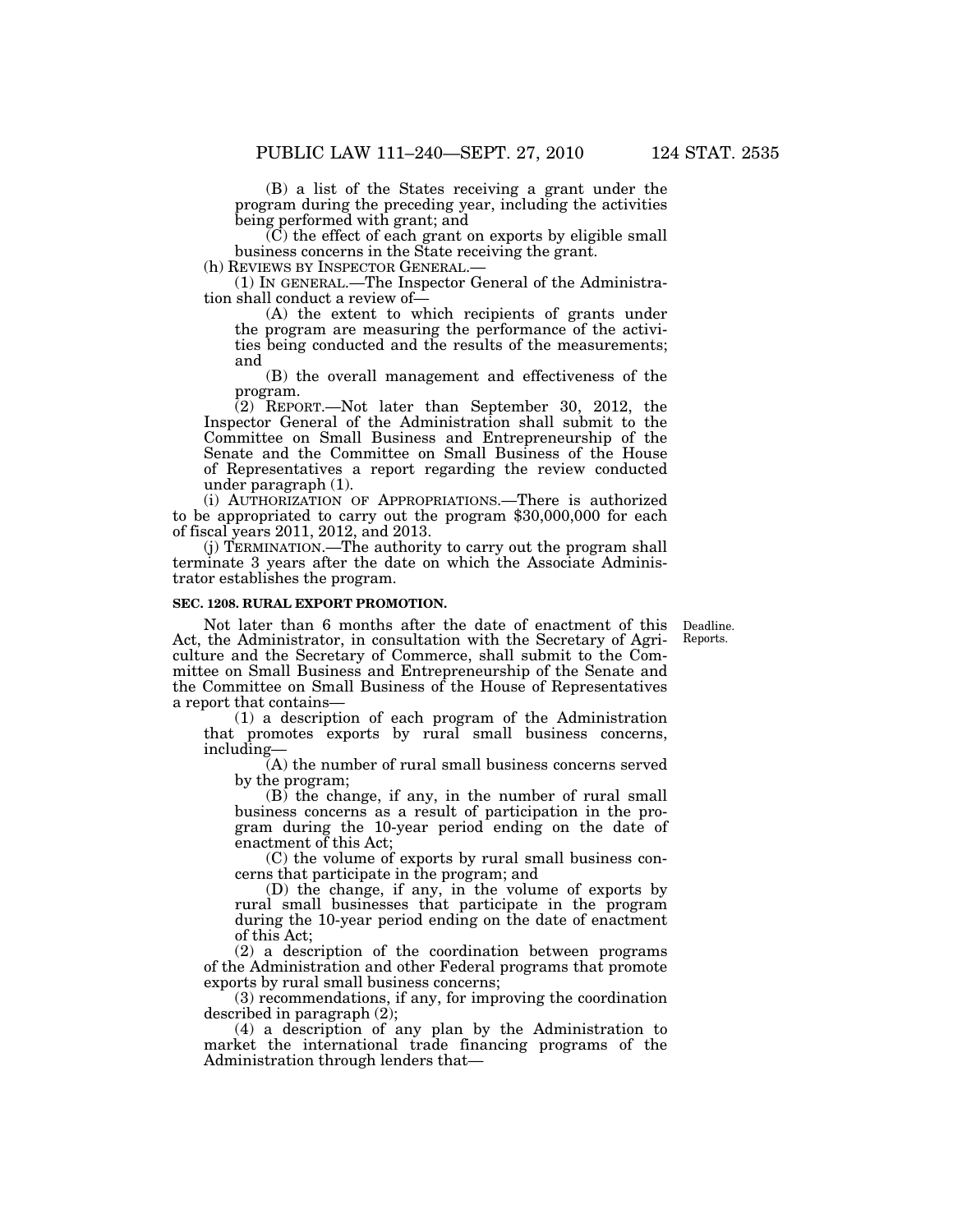(A) serve rural small business concerns; and

(B) are associated with financing programs of the Department of Agriculture;

(5) recommendations, if any, for improving coordination between the counseling programs and export financing programs of the Administration, in order to increase the volume of exports by rural small business concerns; and

(6) any additional information the Administrator determines is necessary.

# **SEC. 1209. INTERNATIONAL TRADE COOPERATION BY SMALL BUSINESS DEVELOPMENT CENTERS.**

Section 21(a) of the Small Business Act  $(15 \text{ U.S.C. } 648(a))$ is amended—

(1) by striking ''(2) The Small Business Development Centers'' and inserting the following:

"(2) COOPERATION TO PROVIDE INTERNATIONAL TRADE SERVICES.—<br>ICES.— "(A) INFORMATION AND SERVICES.—The small business

development centers''; and

 $(2)$  in paragraph  $(2)$ —

 $(A)$  in subparagraph  $(A)$ , as so designated, by inserting "(including State trade agencies)," after "local agencies"; and

(B) by adding at the end the following:

''(B) COOPERATION WITH STATE TRADE AGENCIES AND EXPORT ASSISTANCE CENTERS.—A small business development center that counsels a small business concern on issues relating to international trade shall—

''(i) consult with State trade agencies and Export Assistance Centers to provide appropriate services to the small business concern; and

"(ii) as necessary, refer the small business concern to a State trade agency or an Export Assistance Center for further counseling or assistance.

''(C) DEFINITION.—In this paragraph, the term 'Export Assistance Center' has the same meaning as in section  $22.$ ".

# **Subtitle C—Small Business Contracting**

# **PART I—CONTRACT BUNDLING**

# **SEC. 1311. SMALL BUSINESS ACT.**

Section 3 of the Small Business Act (15 U.S.C. 632), as amended by section 1202, is amended by adding at the end the following: ''(v) MULTIPLE AWARD CONTRACT.—In this Act, the term 'multiple award contract' means—

''(1) a multiple award task order contract or delivery order contract that is entered into under the authority of sections 303H through 303K of the Federal Property and Administrative Services Act of 1949 (41 U.S.C. 253h through 253k); and

 $\degree$ (2) any other indefinite delivery, indefinite quantity contract that is entered into by the head of a Federal agency with 2 or more sources pursuant to the same solicitation.".

Definition.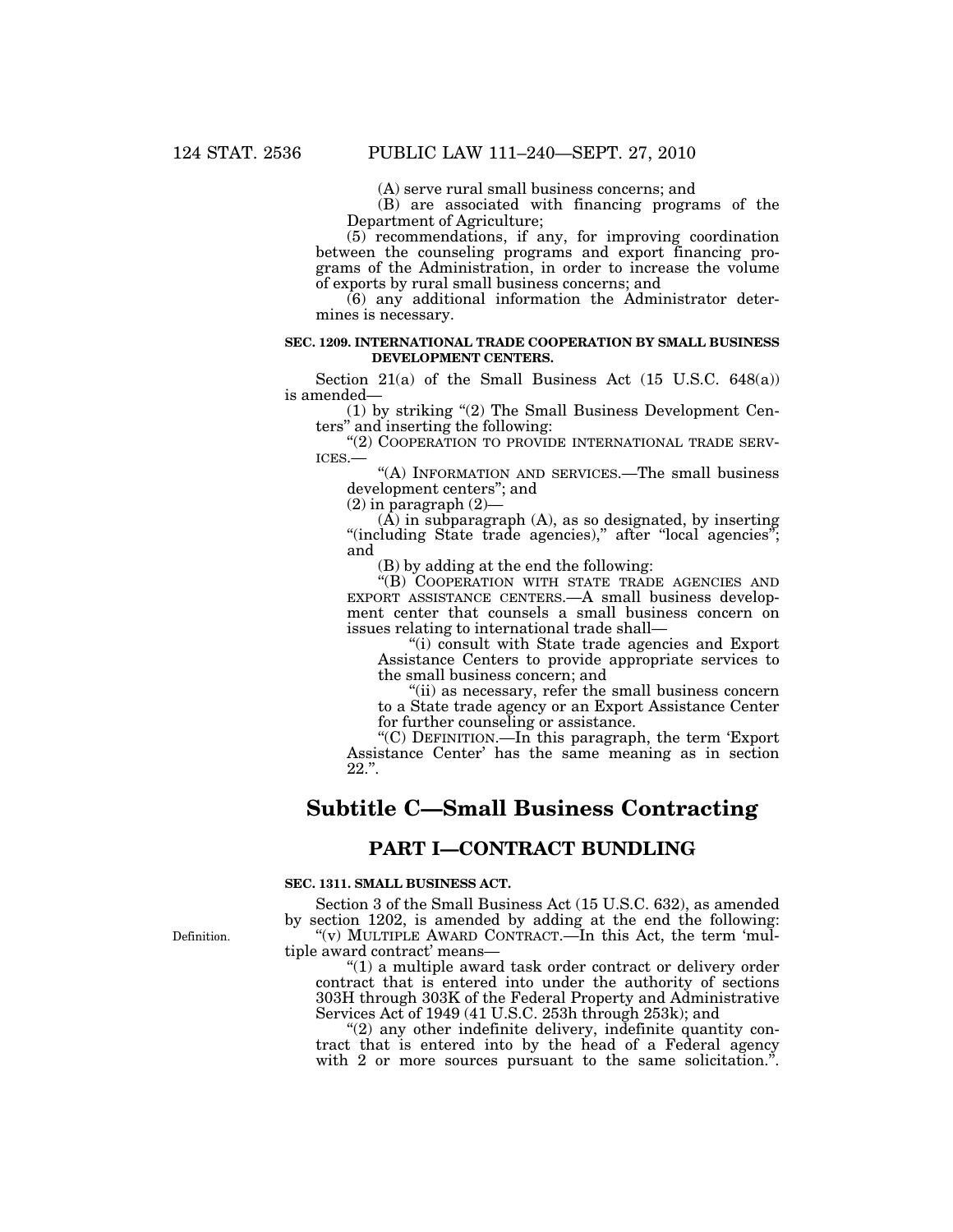# **SEC. 1312. LEADERSHIP AND OVERSIGHT.**

(a) IN GENERAL.—Section 15 of the Small Business Act (15 U.S.C. 644) is amended by adding at the end the following:

"(q) BUNDLING ACCOUNTABILITY MEASURES.-

''(1) TEAMING REQUIREMENTS.—Each Federal agency shall include in each solicitation for any multiple award contract above the substantial bundling threshold of the Federal agency a provision soliciting bids from any responsible source, including responsible small business concerns and teams or joint ventures of small business concerns.

"(2) POLICIES ON REDUCTION OF CONTRACT BUNDLING.

Deadlines. Web postings.

"(A) IN GENERAL.—Not later than 1 year after the date of enactment of this subsection, the Federal Acquisition Regulatory Council established under section 25(a) of the Office of Federal Procurement Policy Act (41 U.S.C. 4219(a)) shall amend the Federal Acquisition Regulation issued under section 25 of such Act to—

''(i) establish a Government-wide policy regarding contract bundling, including regarding the solicitation of teaming and joint ventures under paragraph (1); and

"(ii) require that the policy established under clause (i) be published on the website of each Federal agency.

''(B) RATIONALE FOR CONTRACT BUNDLING.—Not later than 30 days after the date on which the head of a Federal agency submits data certifications to the Administrator for Federal Procurement Policy, the head of the Federal agency shall publish on the website of the Federal agency a list and rationale for any bundled contract for which the Federal agency solicited bids or that was awarded by the Federal agency.

''(3) REPORTING.—Not later than 90 days after the date of enactment of this subsection, and every 3 years thereafter, the Administrator shall submit to the Committee on Small Business and Entrepreneurship of the Senate and the Committee on Small Business of the House of Representatives a report regarding procurement center representatives and commercial market representatives, which shall—

''(A) identify each area for which the Administration has assigned a procurement center representative or a commercial market representative;

''(B) explain why the Administration selected the areas identified under subparagraph (A); and

''(C) describe the activities performed by procurement center representatives and commercial market representatives.''.

(b) TECHNICAL CORRECTION.—Section 15(g) of the Small Business Act (15 U.S.C. 644(g)) is amended by striking ''Administrator of the Office of Federal Procurement Policy'' each place it appears and inserting ''Administrator for Federal Procurement Policy''.

(c) REPORT.—

(1) IN GENERAL.—Not later than 180 days after the date of enactment of this Act, the Comptroller General of the United States shall submit to Congress a report regarding the procurement center representative program of the Administration.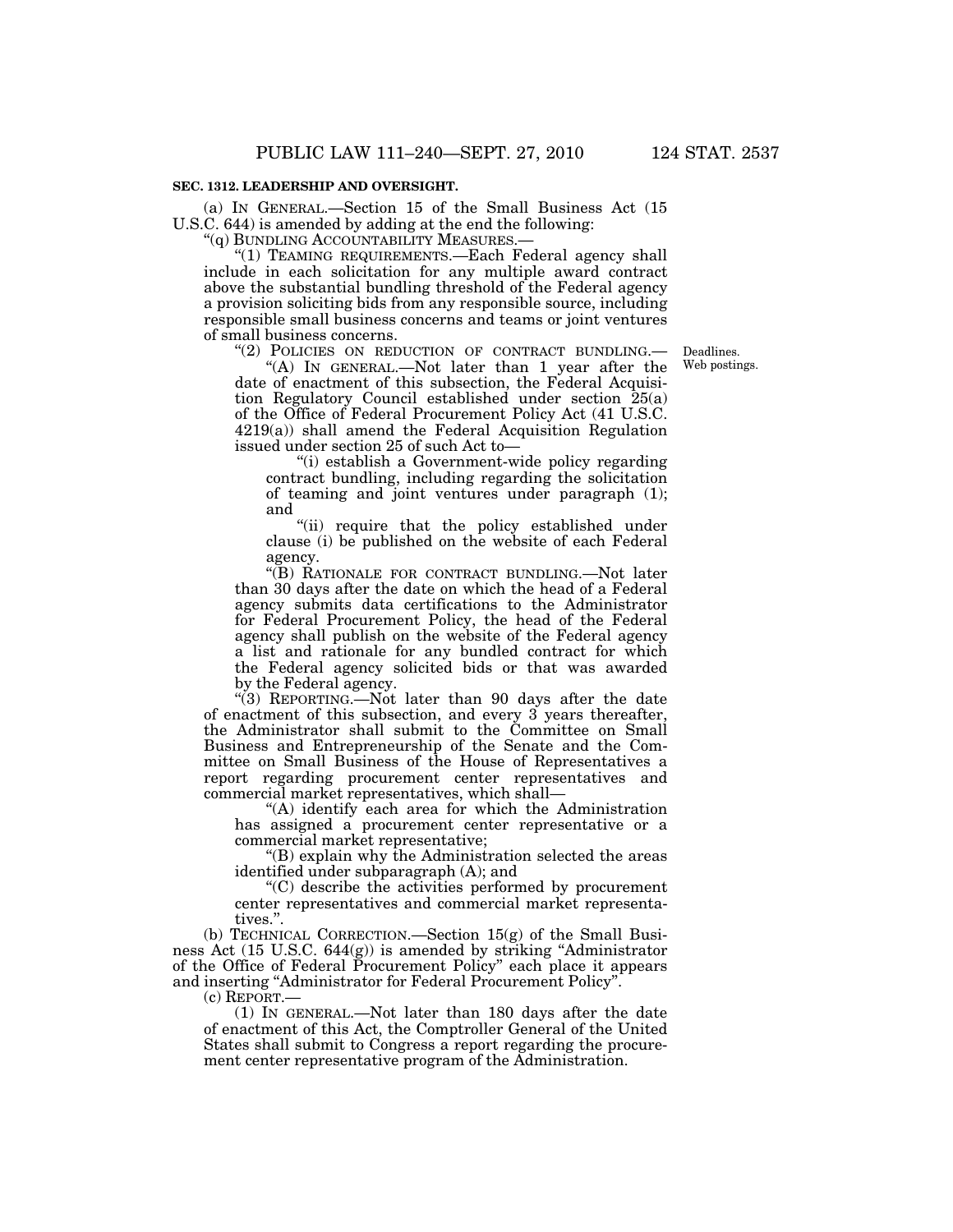(2) CONTENTS.—The report submitted under paragraph (1) shall—

(A) address ways to improve the effectiveness of the procurement center representative program in helping small business concerns obtain Federal contracts;

(B) evaluate the effectiveness of procurement center representatives and commercial marketing representatives; and

(C) include recommendations, if any, on how to improve the procurement center representative program.

(d) ELECTRONIC PROCUREMENT CENTER REPRESENTATIVE.— (1) IN GENERAL.—Not later than 1 year after the date of enactment of this Act, the Administrator shall implement a 3-year pilot electronic procurement center representative program.

(2) REPORT.—Not later than 30 days after the pilot program under paragraph (1) ends, the Comptroller General of the United States shall submit to the Committee on Small Business and Entrepreneurship of the Senate and the Committee on Small Business of the House of Representatives a report regarding the pilot program.

# **SEC. 1313. CONSOLIDATION OF CONTRACT REQUIREMENTS.**

(a) IN GENERAL.—The Small Business Act (15 U.S.C. 631 et seq.) is amended—

(1) by redesignating section 44 as section 45; and

(2) by inserting after section 43 the following:

15 USC 657q.

15 USC 631 note.

**''SEC. 44. CONSOLIDATION OF CONTRACT REQUIREMENTS.** 

''(a) DEFINITIONS.—In this section—

 $"(1)$  the term 'Chief Acquisition Officer' means the employee of a Federal agency designated as the Chief Acquisition Officer for the Federal agency under section 16(a) of the Office of Federal Procurement Policy Act (41 U.S.C. 414(a));

 $(2)$  the term 'consolidation of contract requirements', with respect to contract requirements of a Federal agency, means a use of a solicitation to obtain offers for a single contract or a multiple award contract to satisfy 2 or more requirements of the Federal agency for goods or services that have been provided to or performed for the Federal agency under 2 or more separate contracts lower in cost than the total cost of the contract for which the offers are solicited; and

 $(3)$  the term 'senior procurement executive' means an official designated under section 16(c) of the Office of Federal Procurement Policy Act (41 U.S.C. 414(c)) as the senior procurement executive for a Federal agency.

''(b) POLICY.—The head of each Federal agency shall ensure that the decisions made by the Federal agency regarding consolidation of contract requirements of the Federal agency are made with a view to providing small business concerns with appropriate opportunities to participate as prime contractors and subcontractors in the procurements of the Federal agency.

"(c) LIMITATION ON USE OF ACQUISITION STRATEGIES INVOLVING CONSOLIDATION.—

''(1) IN GENERAL.—Subject to paragraph (4), the head of a Federal agency may not carry out an acquisition strategy that includes a consolidation of contract requirements of the Federal agency with a total value of more than \$2,000,000,

Deadline. 15 USC 644 note.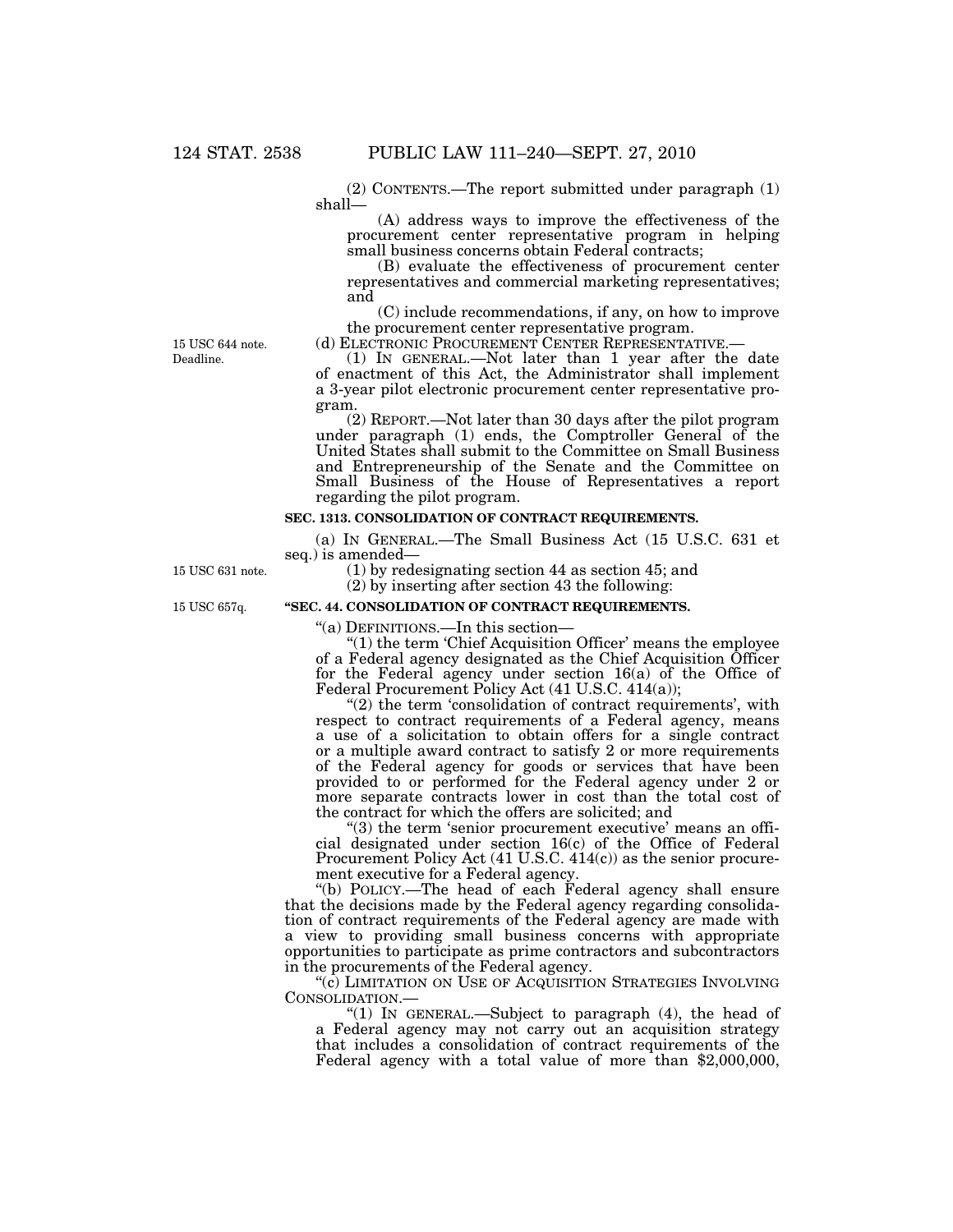unless the senior procurement executive or Chief Acquisition Officer for the Federal agency, before carrying out the acquisition strategy—

 $\mathcal{A}(\mathbf{A})$  conducts market research;

''(B) identifies any alternative contracting approaches that would involve a lesser degree of consolidation of contract requirements;

''(C) makes a written determination that the consolidation of contract requirements is necessary and justified; Determination.

''(D) identifies any negative impact by the acquisition strategy on contracting with small business concerns; and

" $(E)$  certifies to the head of the Federal agency that steps will be taken to include small business concerns in the acquisition strategy.

"(2) DETERMINATION THAT CONSOLIDATION IS NECESSARY AND JUSTIFIED.—

''(A) IN GENERAL.—A senior procurement executive or Chief Acquisition Officer may determine that an acquisition strategy involving a consolidation of contract requirements is necessary and justified for the purposes of paragraph  $(1)(C)$  if the benefits of the acquisition strategy substantially exceed the benefits of each of the possible alternative contracting approaches identified under paragraph  $(1)(B)$ .

''(B) SAVINGS IN ADMINISTRATIVE OR PERSONNEL COSTS.—For purposes of subparagraph (A), savings in administrative or personnel costs alone do not constitute a sufficient justification for a consolidation of contract requirements in a procurement unless the expected total amount of the cost savings, as determined by the senior procurement executive or Chief Acquisition Officer, is expected to be substantial in relation to the total cost of the procurement.

''(3) BENEFITS TO BE CONSIDERED.—The benefits considered for the purposes of paragraphs (1) and (2) may include cost and, regardless of whether quantifiable in dollar amounts—

''(A) quality;

''(B) acquisition cycle;

''(C) terms and conditions; and

''(D) any other benefit.

"(4) DEPARTMENT OF DEFENSE.-

"(A) IN GENERAL.—The Department of Defense and Compliance. each military department shall comply with this section until after the date described in subparagraph (C).

''(B) RULE.—After the date described in subparagraph (C), contracting by the Department of Defense or a military department shall be conducted in accordance with section 2382 of title 10, United States Code.

''(C) DATE.—The date described in this subparagraph is the date on which the Administrator determines the Department of Defense or a military department is in compliance with the Government-wide contracting goals

under section 15.".<br>TECHNICAL AND (b) TECHNICAL AND CONFORMING AMENDMENT.—Section 2382(b)(1) of title 10, United States Code, is amended by striking "An official" and inserting "Subject to section  $44(c)(4)$ , an official".

Certification.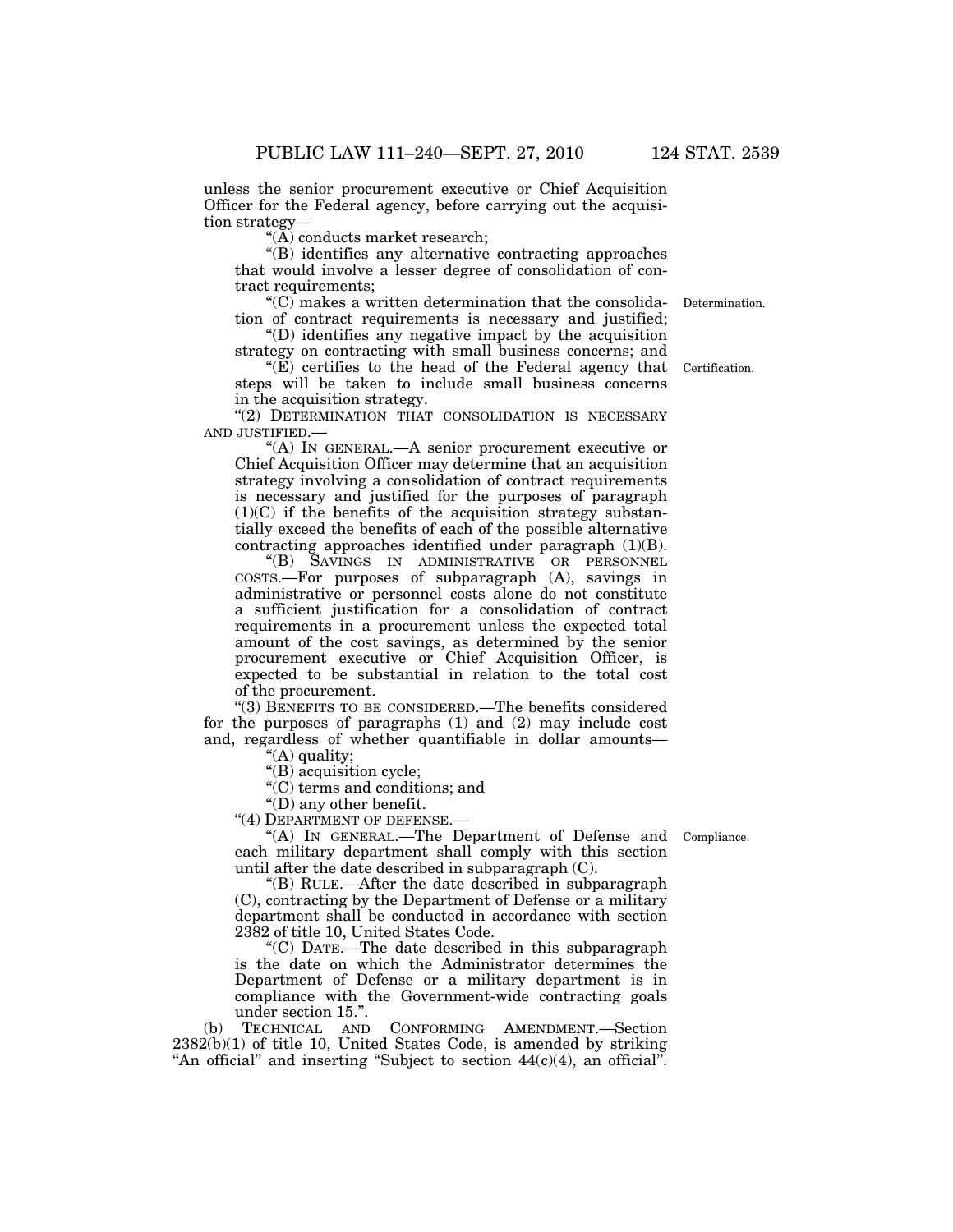#### 15 USC 644 note. **SEC. 1314. SMALL BUSINESS TEAMS PILOT PROGRAM.**

(a) DEFINITIONS.—In this section—

(1) the term ''Pilot Program'' means the Small Business Teaming Pilot Program established under subsection (b); and

(2) the term ''eligible organization'' means a well-established national organization for small business concerns with the capacity to provide assistance to small business concerns (which may be provided with the assistance of the Administrator) relating to—

(A) customer relations and outreach;

(B) team relations and outreach; and

(C) performance measurement and quality assurance.

(b) ESTABLISHMENT.—The Administrator shall establish a Small Business Teaming Pilot Program for teaming and joint ventures involving small business concerns.

(c) GRANTS.—Under the Pilot Program, the Administrator may make grants to eligible organizations to provide assistance and guidance to teams of small business concerns seeking to compete for larger procurement contracts.

(d) CONTRACTING OPPORTUNITIES.—The Administrator shall work with eligible organizations receiving a grant under the Pilot Program to recommend appropriate contracting opportunities for teams or joint ventures of small business concerns.

(e) REPORT.—Not later than 1 year before the date on which the authority to carry out the Pilot Program terminates under subsection (f), the Administrator shall submit to the Committee on Small Business and Entrepreneurship of the Senate and the Committee on Small Business of the House of Representatives a report on the effectiveness of the Pilot Program.

(f) TERMINATION.—The authority to carry out the Pilot Program shall terminate 5 years after the date of enactment of this Act.

(g) AUTHORIZATION OF APPROPRIATIONS.—There are authorized to be appropriated for grants under subsection (c) \$5,000,000 for each of fiscal years 2010 through 2015.

### **PART II—SUBCONTRACTING INTEGRITY**

Deadline. Regulations. 15 USC 637 note. **SEC. 1321. SUBCONTRACTING MISREPRESENTATIONS.** 

Not later than 1 year after the date of enactment of this Act, the Administrator, in consultation with the Administrator for Federal Procurement Policy, shall promulgate regulations relating to, and the Federal Acquisition Regulatory Council established under section 25(a) of the Office of Federal Procurement Policy Act (41 U.S.C. 421(a)) shall amend the Federal Acquisition Regulation issued under section 25 of such Act to establish a policy on, subcontracting compliance relating to small business concerns, including assignment of compliance responsibilities between contracting offices, small business offices, and program offices and periodic oversight and review activities.

#### **SEC. 1322. SMALL BUSINESS SUBCONTRACTING IMPROVEMENTS.**

Section 8(d)(6) of the Small Business Act (15 U.S.C. 637(d)(6)) is amended—

(1) in subparagraph  $(E)$ , by striking "and" at the end; (2) in subparagraph (F), by striking the period at the end and inserting  $\ddot{a}$ ; and  $\dddot{b}$ 

(3) by adding at the end, the following: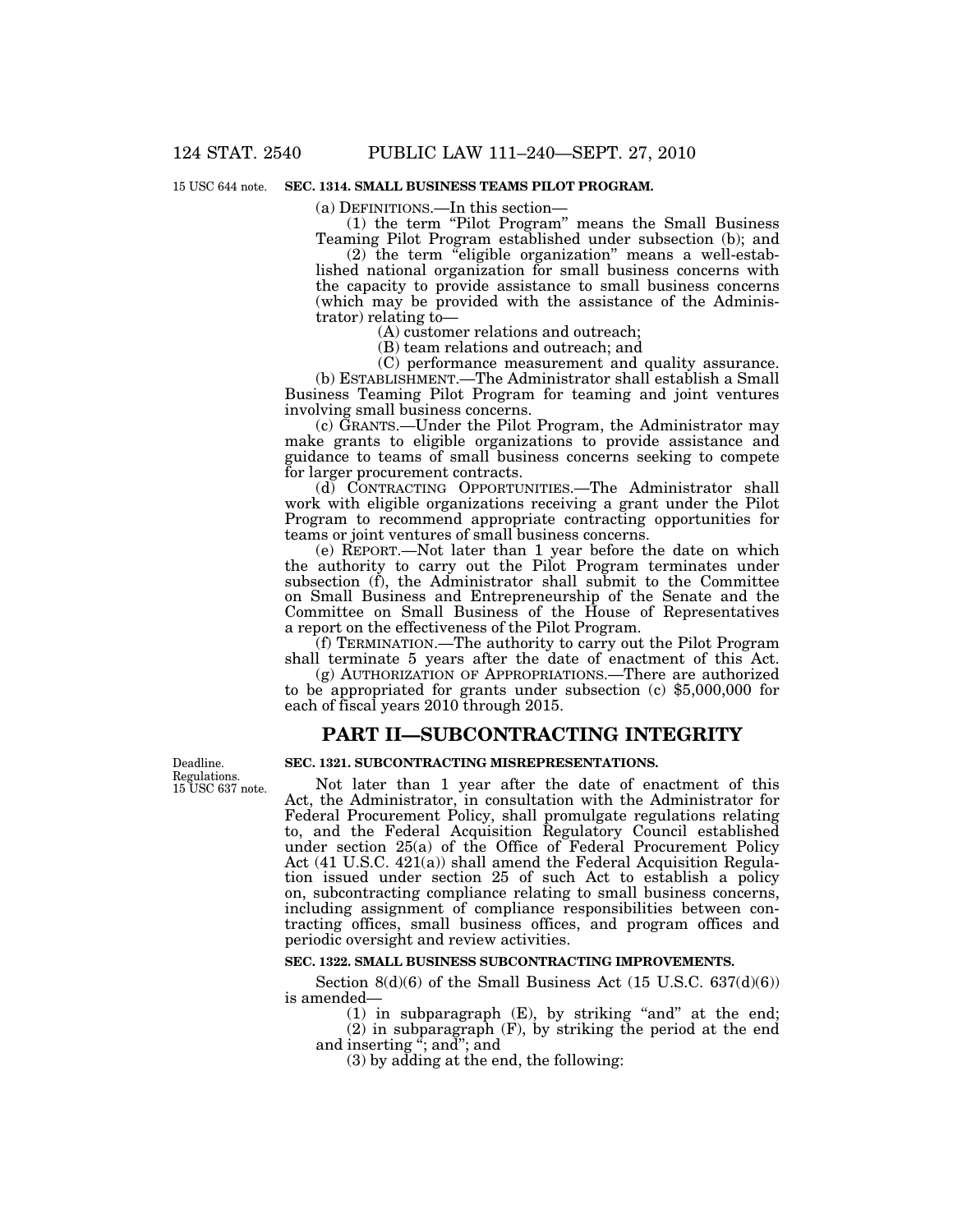$C'(G)$  a representation that the offeror or bidder will—

"(i) make a good faith effort to acquire articles, equipment, supplies, services, or materials, or obtain the performance of construction work from the small business concerns used in preparing and submitting to the contracting agency the bid or proposal, in the same amount and quality used in preparing and submitting the bid or proposal; and

"(ii) provide to the contracting officer a written explanation if the offeror or bidder fails to acquire articles, equipment, supplies, services, or materials or obtain the performance of construction work as described in clause (i).''.

### **PART III—ACQUISITION PROCESS**

### **SEC. 1331. RESERVATION OF PRIME CONTRACT AWARDS FOR SMALL BUSINESSES.**

Section 15 of the Small Business Act (15 U.S.C. 644), as amended by this Act, is amended by adding at the end the following:

" $(r)$  MULTIPLE AWARD CONTRACTS.—Not later than 1 year after the date of enactment of this subsection, the Administrator for Federal Procurement Policy and the Administrator, in consultation with the Administrator of General Services, shall, by regulation, establish guidance under which Federal agencies may, at their discretion—

" $(1)$  set aside part or parts of a multiple award contract for small business concerns, including the subcategories of small business concerns identified in subsection  $(g)(2)$ ;

"(2) notwithstanding the fair opportunity requirements under section 2304c(b) of title 10, United States Code, and section 303J(b) of the Federal Property and Administrative Services Act of 1949 (41 U.S.C. 253j(b)), set aside orders placed against multiple award contracts for small business concerns, including the subcategories of small business concerns identified in subsection  $(g)(2)$ ; and

" $(3)$  reserve 1 or more contract awards for small business concerns under full and open multiple award procurements, including the subcategories of small business concerns identified in subsection  $(g)(2)$ .".

### **SEC. 1332. MICRO-PURCHASE GUIDELINES.**

Not later than 1 year after the date of enactment of this Act, the Director of the Office of Management and Budget, in coordination with the Administrator of General Services, shall issue guidelines regarding the analysis of purchase card expenditures to identify opportunities for achieving and accurately measuring fair participation of small business concerns in purchases in an amount not in excess of the micro-purchase threshold, as defined in section 32 of the Office of Federal Procurement Policy Act (41 U.S.C. 428) (in this section referred to as ''micro-purchases''), consistent with the national policy on small business participation in Federal procurements set forth in sections  $2(a)$  and  $15(g)$  of the Small Business Act  $(15 \text{ U.S.C. } 631(a)$  and  $644(g)$ , and dissemination of best practices for participation of small business concerns in micro-purchases.

Deadline. 41 USC 428 note.

Deadline. Regulations. Guidance.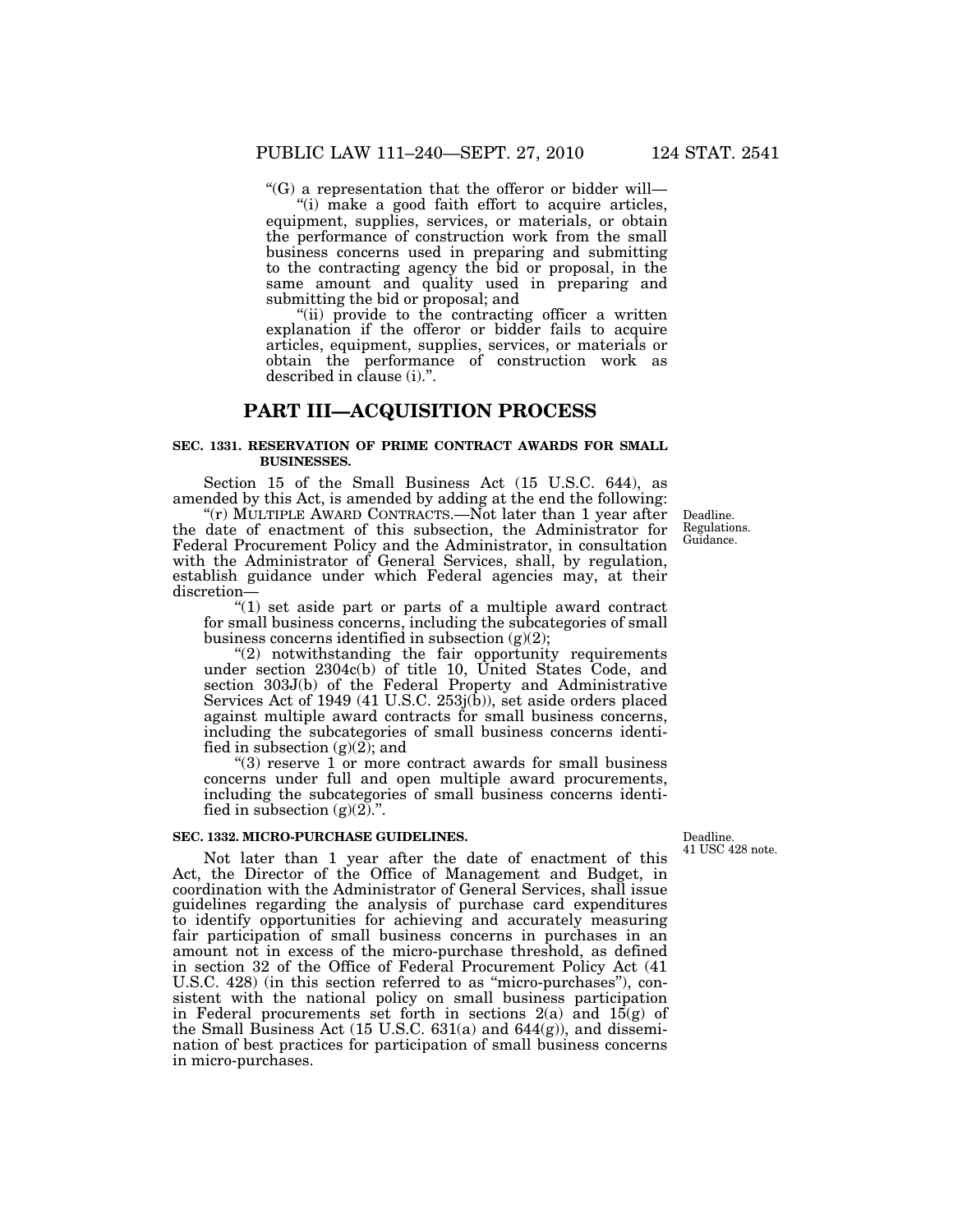### **SEC. 1333. AGENCY ACCOUNTABILITY.**

Section  $15(g)(2)$  of the Small Business Act (15 U.S.C. 644 $(g)(2)$ ) is amended—

(1) by inserting " $(A)$ " after " $(2)$ ";

(2) by striking ''Goals established'' and inserting the following:

''(B) Goals established'';

(3) by striking ''Whenever'' and inserting the following: "(C) Whenever";

(4) by striking ''For the purpose of'' and inserting the following:

''(D) For the purpose of'';

(5) by striking ''The head of each Federal agency, in attempting to attain such participation'' and inserting the following:

 $E(E)$  The head of each Federal agency, in attempting to attain the participation described in subparagraph (D)''.

 $(6)$  in subparagraph  $(E)$ , as so designated—

(A) by striking " $(A)$  contracts" and inserting " $(i)$  contracts''; and

 $(B)$  by striking " $(B)$  contracts" and inserting " $(ii)$  contracts''; and

(7) by adding at the end the following:

 $f(F)(i)$  Each procurement employee or program manager described in clause (ii) shall communicate to the subordinates of the procurement employee or program manager the importance of achieving small business goals.

"(ii) A procurement employee or program manager described in this clause is a senior procurement executive, senior program manager, or Director of Small and Disadvantaged Business Utilization of a Federal agency having contracting authority.''.

### **SEC. 1334. PAYMENT OF SUBCONTRACTORS.**

Section 8(d) of the Small Business Act (15 U.S.C. 637(d)) is amended by adding at the end the following:

''(12) PAYMENT OF SUBCONTRACTORS.—

''(A) DEFINITION.—In this paragraph, the term 'covered contract' means a contract relating to which a prime contractor is required to develop a subcontracting plan under paragraph  $(4)$  or  $(5)$ .

''(B) NOTICE.—

''(i) IN GENERAL.—A prime contractor for a covered contract shall notify in writing the contracting officer for the covered contract if the prime contractor pays a reduced price to a subcontractor for goods and services upon completion of the responsibilities of the subcontractor or the payment to a subcontractor is more than 90 days past due for goods or services provided for the covered contract for which the Federal agency has paid the prime contractor.

"(ii) CONTENTS.—A prime contractor shall include the reason for the reduction in a payment to or failure to pay a subcontractor in any notice made under clause (i).

 $\tilde{f}^{\alpha}(\tilde{C})$  PERFORMANCE.—A contracting officer for a covered contract shall consider the unjustified failure by a prime contractor to make a full or timely payment to a subcontractor in evaluating the performance of the prime contractor.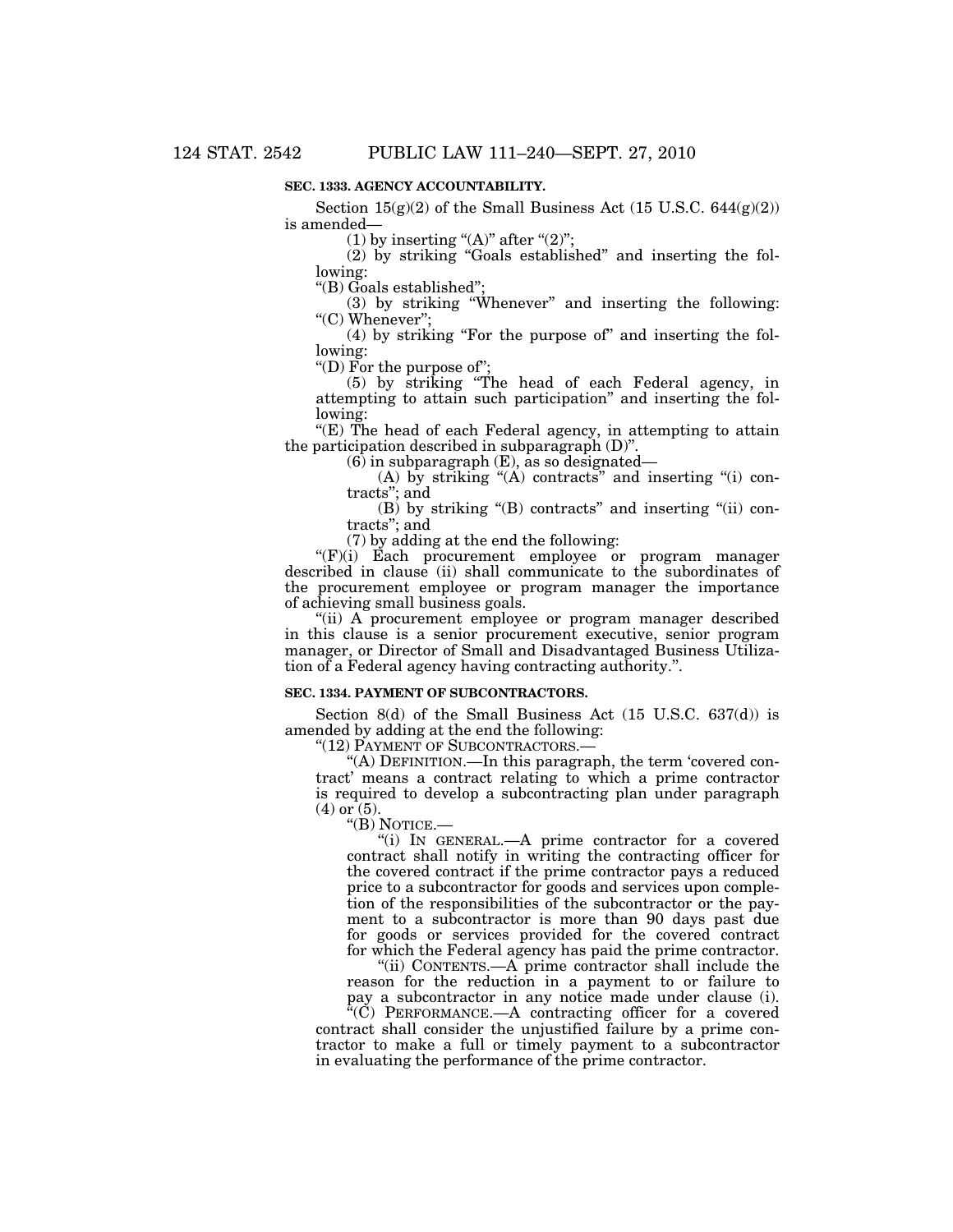''(D) CONTROL OF FUNDS.—If the contracting officer for a Records. covered contract determines that a prime contractor has a history of unjustified, untimely payments to contractors, the contracting officer shall record the identity of the contractor in accordance with the regulations promulgated under subparagraph (E).

"(E) REGULATIONS.—Not later than 1 year after the date Deadline. of enactment of this paragraph, the Federal Acquisition Regulatory Council established under section 25(a) of the Office of Federal Procurement Policy Act (41 U.S.C. 421(a)) shall amend the Federal Acquisition Regulation issued under section 25 of such Act to—

"(i) describe the circumstances under which a contractor may be determined to have a history of unjustified, untimely payments to subcontractors;

''(ii) establish a process for contracting officers to record the identity of a contractor described in clause (i); and

"(iii) require the identity of a contractor described in clause (i) to be incorporated in, and made publicly available through, the Federal Awardee Performance and Integrity Information System, or any successor thereto.''.

### **SEC. 1335. REPEAL OF SMALL BUSINESS COMPETITIVENESS DEM-ONSTRATION PROGRAM.**

(a) IN GENERAL.—The Business Opportunity Development Reform Act of 1988 (Public Law 100–656) is amended by striking title VII (15 U.S.C. 644 note).

(b) EFFECTIVE DATE AND APPLICABILITY.—The amendment 15 USC 644 note. made by this section—

(1) shall take effect on the date of enactment of this Act; and

(2) apply to the first full fiscal year after the date of enactment of this Act.

## **PART IV—SMALL BUSINESS SIZE AND STATUS INTEGRITY**

### **SEC. 1341. POLICY AND PRESUMPTIONS.**

Section 3 of the Small Business Act (15 U.S.C. 632), as amended by section 1311, is amended by adding at the end the following: ''(w) PRESUMPTION.—

''(1) IN GENERAL.—In every contract, subcontract, cooperative agreement, cooperative research and development agreement, or grant which is set aside, reserved, or otherwise classified as intended for award to small business concerns, there shall be a presumption of loss to the United States based on the total amount expended on the contract, subcontract, cooperative agreement, cooperative research and development agreement, or grant whenever it is established that a business concern other than a small business concern willfully sought and received the award by misrepresentation.

"(2) DEEMED CERTIFICATIONS.—The following actions shall be deemed affirmative, willful, and intentional certifications of small business size and status:

"(A) Submission of a bid or proposal for a Federal grant, contract, subcontract, cooperative agreement, or cooperative research and development agreement reserved,

Records.

Public information.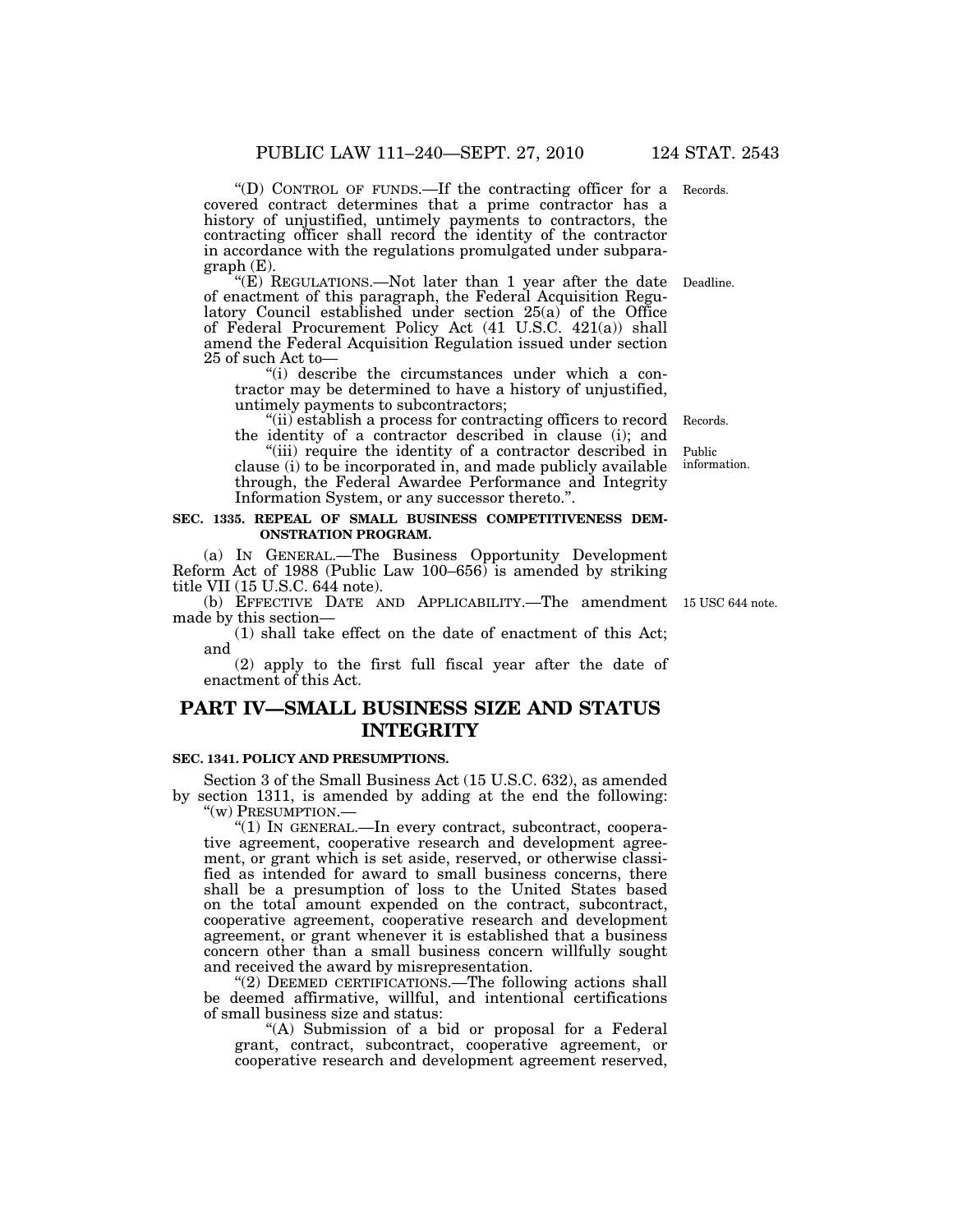set aside, or otherwise classified as intended for award to small business concerns.

''(B) Submission of a bid or proposal for a Federal grant, contract, subcontract, cooperative agreement, or cooperative research and development agreement which in any way encourages a Federal agency to classify the bid or proposal, if awarded, as an award to a small business concern.

''(C) Registration on any Federal electronic database for the purpose of being considered for award of a Federal grant, contract, subcontract, cooperative agreement, or cooperative research agreement, as a small business concern.

''(3) CERTIFICATION BY SIGNATURE OF RESPONSIBLE OFFI-CIAL.—

''(A) IN GENERAL.—Each solicitation, bid, or application for a Federal contract, subcontract, or grant shall contain a certification concerning the small business size and status of a business concern seeking the Federal contract, subcontract, or grant.

''(B) CONTENT OF CERTIFICATIONS.—A certification that a business concern qualifies as a small business concern of the exact size and status claimed by the business concern for purposes of bidding on a Federal contract or subcontract, or applying for a Federal grant, shall contain the signature of an authorized official on the same page on which the certification is contained.

"(4) REGULATIONS.—The Administrator shall promulgate regulations to provide adequate protections to individuals and business concerns from liability under this subsection in cases of unintentional errors, technical malfunctions, and other similar situations.''.

### **SEC. 1342. ANNUAL CERTIFICATION.**

Section 3 of the Small Business Act (15 U.S.C. 632), as amended by section 1341, is amended by adding at the end the following: ''(x) ANNUAL CERTIFICATION.—

''(1) IN GENERAL.—Each business certified as a small business concern under this Act shall annually certify its small business size and, if appropriate, its small business status, by means of a confirming entry on the Online Representations and Certifications Application database of the Administration, or any successor thereto.

 $\sqrt{\hat{a}}$ ) REGULATIONS.—Not later than 1 year after the date of enactment of this subsection, the Administrator, in consultation with the Inspector General and the Chief Counsel for Advocacy of the Administration, shall promulgate regulations to ensure that—

"(A) no business concern continues to be certified as a small business concern on the Online Representations and Certifications Application database of the Administration, or any successor thereto, without fulfilling the requirements for annual certification under this subsection; and

 $H(B)$  the requirements of this subsection are implemented in a manner presenting the least possible regulatory burden on small business concerns.".

Deadline.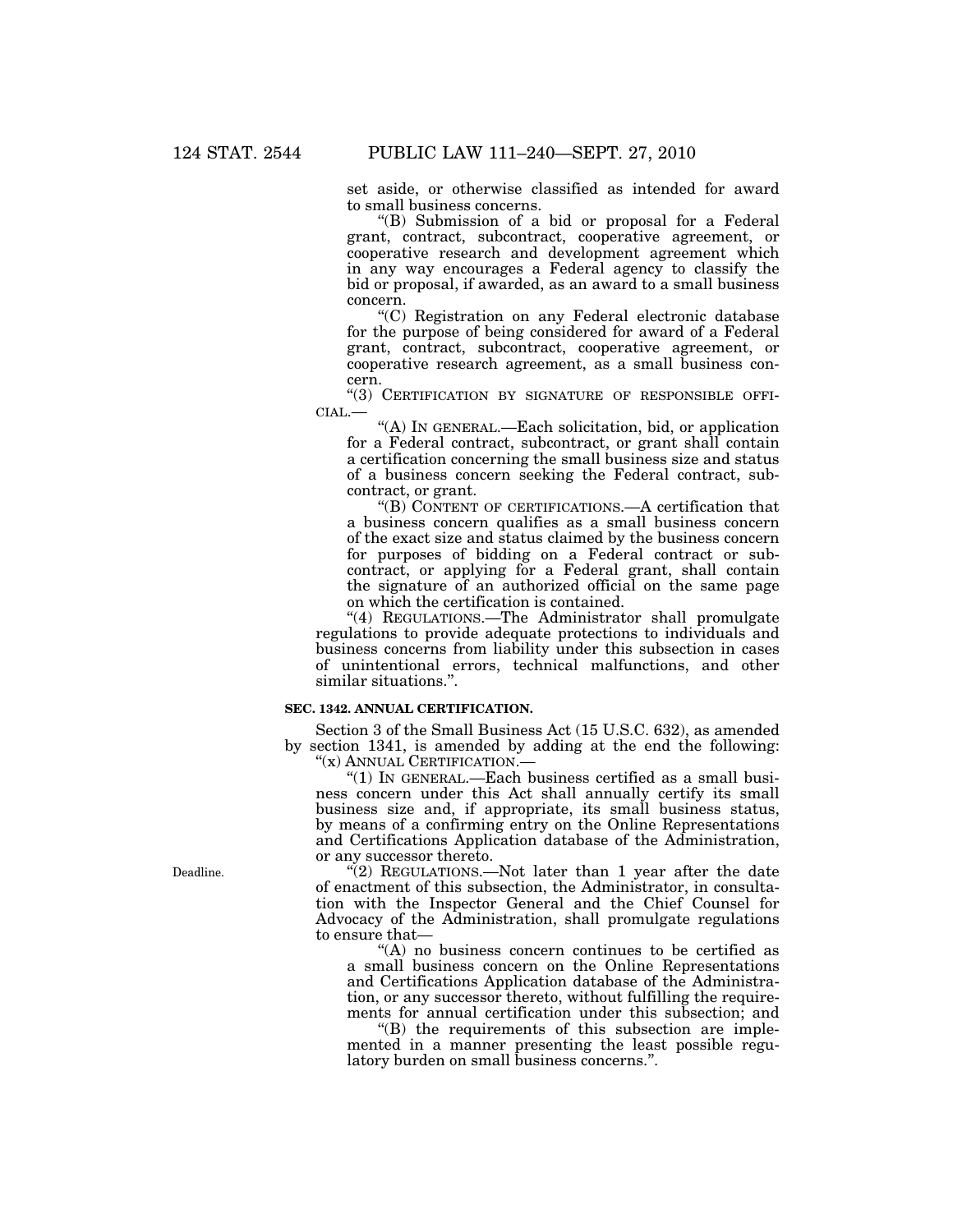#### **SEC. 1343. TRAINING FOR CONTRACTING AND ENFORCEMENT PER-SONNEL.**

(a) IN GENERAL.—Not later than 1 year after the date of enactment of this Act, the Federal Acquisition Institute, in consultation with the Administrator for Federal Procurement Policy, the Defense Acquisition University, and the Administrator, shall develop courses for acquisition personnel concerning proper classification of business concerns and small business size and status for purposes of Federal contracts, subcontracts, grants, cooperative agreements, and cooperative research and development agreements.

(b) POLICY ON PROSECUTIONS OF SMALL BUSINESS SIZE AND STATUS FRAUD.—Section 3 of the Small Business Act (15 U.S.C. 632), as amended by section 1342, is amended by adding at the end the following:

''(y) POLICY ON PROSECUTIONS OF SMALL BUSINESS SIZE AND STATUS FRAUD.—Not later than 1 year after the date of enactment Deadline. of this subsection, the Administrator, in consultation with the Attorney General, shall issue a Government-wide policy on prosecution of small business size and status fraud, which shall direct Federal agencies to appropriately publicize the policy.''.

#### **SEC. 1344. UPDATED SIZE STANDARDS.**

(a) ROLLING REVIEW.—

(1) IN GENERAL.—The Administrator shall—

(A) during the 18-month period beginning on the date of enactment of this Act, and during every 18-month period thereafter, conduct a detailed review of not less than  $\frac{1}{3}$ of the size standards for small business concerns established under section 3(a)(2) of the Small Business Act (15 U.S.C. 632(a)(2)), which shall include holding not less than 2 public forums located in different geographic regions of the United States;

(B) after completing each review under subparagraph (A) make appropriate adjustments to the size standards established under section 3(a)(2) of the Small Business Act to reflect market conditions;

(C) make publicly available—

(i) information regarding the factors evaluated as part of each review conducted under subparagraph  $(A)$ ; and

(ii) information regarding the criteria used for any revised size standards promulgated under subparagraph (B); and

(D) not later than 30 days after the date on which the Administrator completes each review under subparagraph (A), submit to the Committee on Small Business and Entrepreneurship of the Senate and the Committee on Small Business of the House of Representatives and make publicly available a report regarding the review, including why the Administrator—

(i) used the factors and criteria described in subparagraph (C); and

(ii) adjusted or did not adjust each size standard that was reviewed under the review.

(2) COMPLETE REVIEW OF SIZE STANDARDS.—The Administrator shall ensure that each size standard for small business concerns established under section 3(a)(2) of the Small Business Deadlines.

Public information.

Deadline. Public information.

Deadline. 41 USC 433 note.

15 USC 1632 note.

Time period.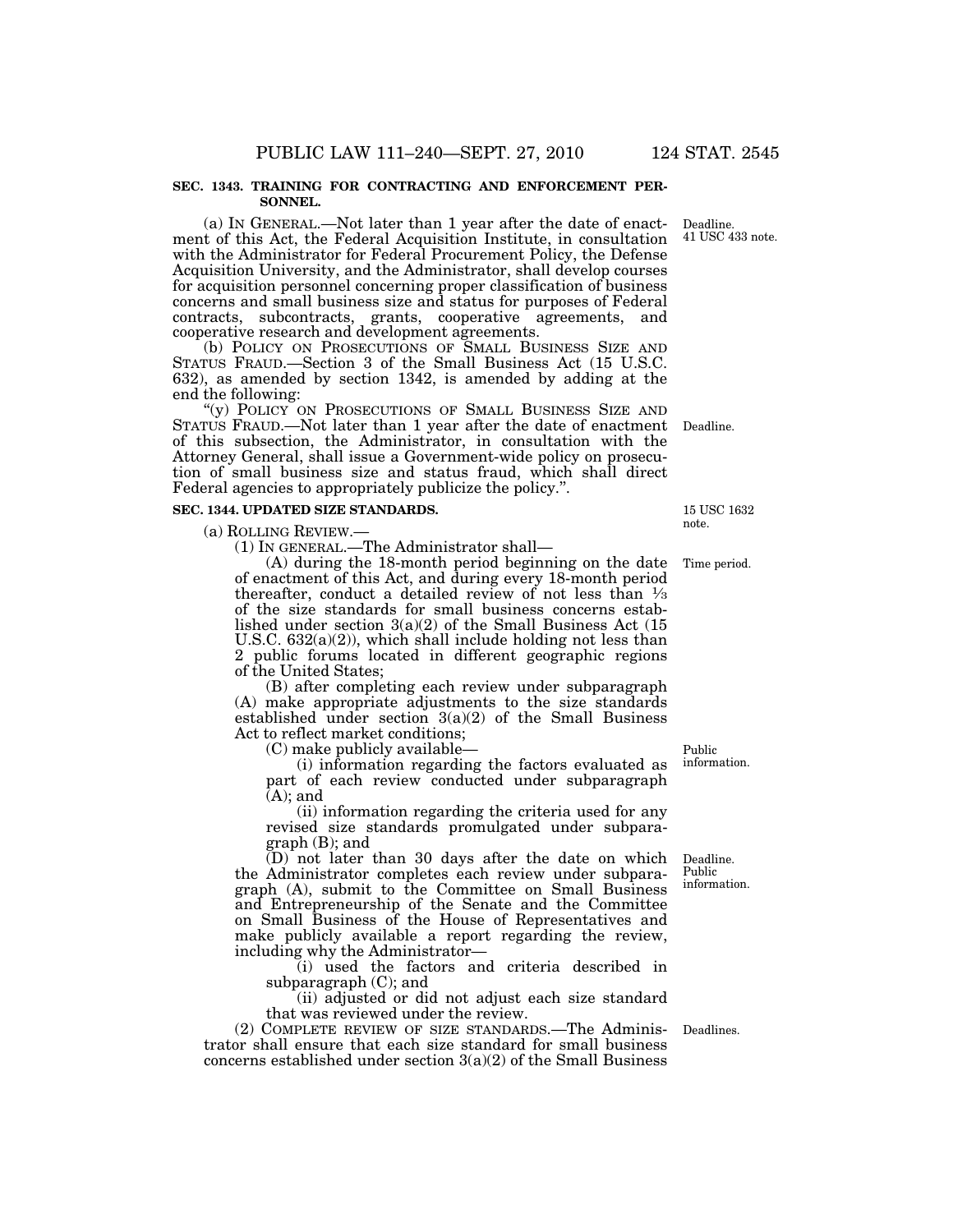Act (15 U.S.C. 632(a)(2)) is reviewed under paragraph (1) not less frequently than once every 5 years.

(b) RULES.—Not later than 1 year after the date of enactment of this Act, the Administrator shall promulgate rules for conducting the reviews required under subsection (a).

### **SEC. 1345. STUDY AND REPORT ON THE MENTOR-PROTEGE PROGRAM.**

(a) IN GENERAL.—The Comptroller General of the United States shall conduct a study of the mentor-protege program of the Administration for small business concerns participating in programs under section 8(a) of the Small Business Act  $(15 \text{ U.S.C. } 637(a))$ , and other relationships and strategic alliances pairing a larger business and a small business concern partner to gain access to Federal Government contracts, to determine whether the programs and relationships are effectively supporting the goal of increasing the participation of small business concerns in Government contracting.

(b) MATTERS TO BE STUDIED.—The study conducted under this section shall include—

(1) a review of a broad cross-section of industries; and (2) an evaluation of—

(A) how each Federal agency carrying out a program described in subsection (a) administers and monitors the program;

(B) whether there are systems in place to ensure that the mentor-protege relationship, or similar affiliation, promotes real gain to the protege, and is not just a mechanism to enable participants that would not otherwise qualify under section  $8(a)$  of the Small Business Act (15 U.S.C. 637(a)) to receive contracts under that section; and

(C) the degree to which protege businesses become able to compete for Federal contracts without the assistance of a mentor.

(c) REPORT TO CONGRESS.—Not later than 180 days after the date of enactment of this Act, the Comptroller General shall submit to the Committee on Small Business and Entrepreneurship of the Senate and the Committee on Small Business of the House of Representatives a report on the results of the study conducted under this section.

#### **SEC. 1346. CONTRACTING GOALS REPORTS.**

Section  $15(h)(2)$  of the Small Business Act  $(15 \text{ U.S.C. } 644(h)(2))$ is amended by striking "submit them" and all that follows through "the following:" and inserting "submit to the President and the Committee on Small Business and Entrepreneurship of the Senate and the Committee on Small Business of the House of Representatives the compilation and analysis, which shall include the following:''.

### **SEC. 1347. SMALL BUSINESS CONTRACTING PARITY.**

15 USC 637 note.

(a) DEFINITIONS.—In this section—

(1) the terms ''Administration'' and ''Administrator'' mean the Small Business Administration and the Administrator thereof, respectively; and

(2) the terms ''HUBZone small business concern'', ''small business concern'', ''small business concern owned and controlled by service-disabled veterans'', and ''small business concern owned and controlled by women'' have the same meanings as in section 3 of the Small Business Act (15 U.S.C. 632).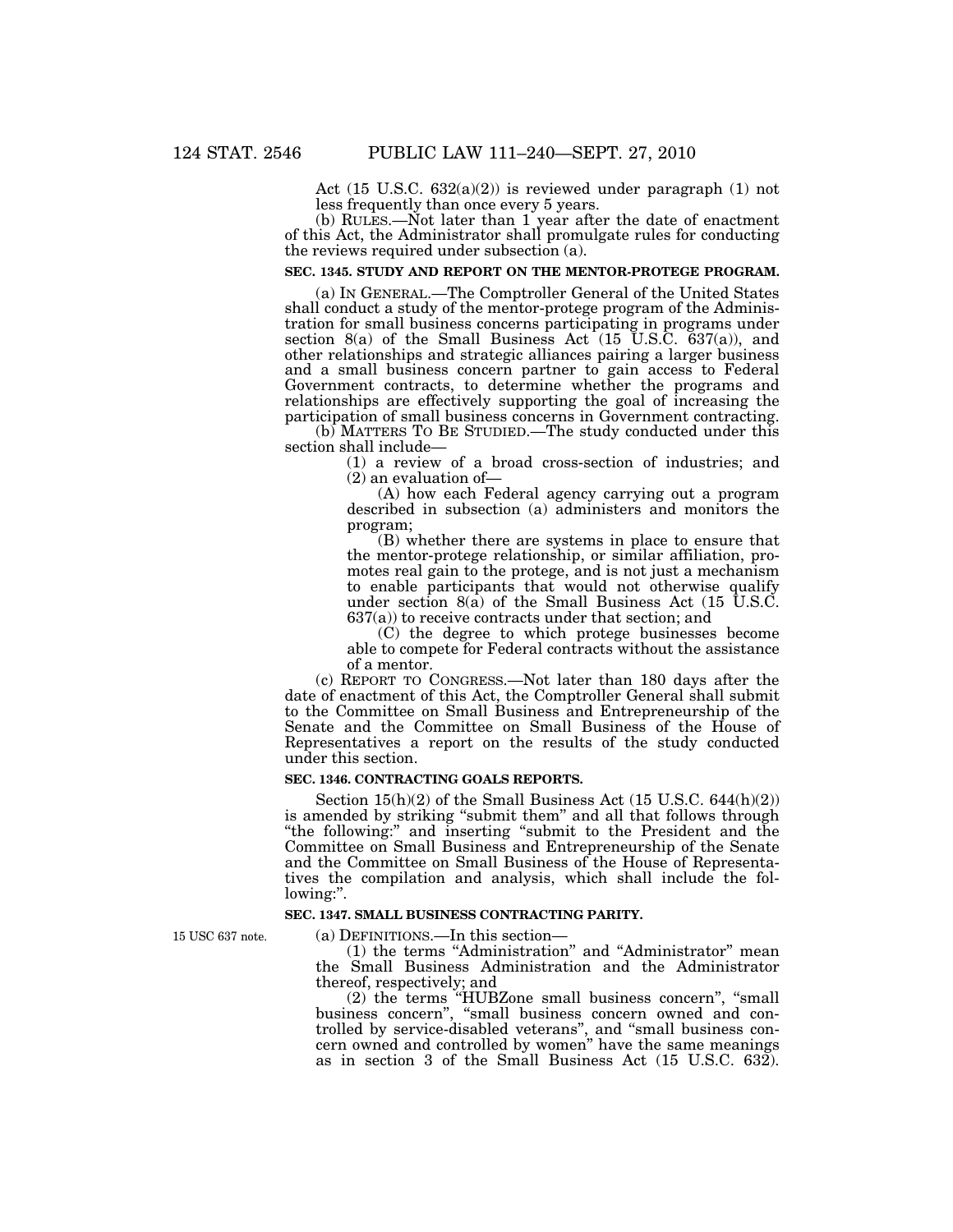(b) CONTRACTING IMPROVEMENTS.—<br>
(1) CONTRACTING OPPORTUNITIES.—Section  $31(b)(2)(B)$  of the Small Business Act  $(15 \text{ U.S.C. } 657a(b)(2)(B))$  is amended by striking "shall" and inserting "may".

(2) CONTRACTING GOALS.—Section  $15(g)(1)$  of the Small Business Act  $(15 \text{ U.S.C. } 644(g)(1))$  is amended in the fourth sentence by inserting "and subcontract" after "not less than 3 percent of the total value of all prime contract''.

(3) MENTOR-PROTEGE PROGRAMS.—The Administrator may establish mentor-protege programs for small business concerns owned and controlled by service-disabled veterans, small business concerns owned and controlled by women, and HUBZone small business concerns modeled on the mentor-protege program of the Administration for small business concerns participating in programs under section 8(a) of the Small Business Act (15 U.S.C. 637(a)).

(c) SMALL BUSINESS CONTRACTING PROGRAMS PARITY.—Section  $31(b)(2)$  of the Small Business Act  $(15 \text{ U.S.C. } 657a(b)(2))$  is amended—

(1) in the matter preceding subparagraph (A), by striking ''Notwithstanding any other provision of law—'';

 $(2)$  in subparagraph  $(A)$ —

(A) in the matter preceding clause (i), by striking ''a contracting'' and inserting ''SOLE SOURCE CONTRACTS.—A contracting''; and

(B) in clause (iii), by striking the semicolon at the end and inserting a period;

 $(3)$  in subparagraph  $(B)$ –

(A) by striking ''a contract opportunity shall'' and inserting ''RESTRICTED COMPETITION.—A contract opportunity may''; and

(B) by striking ''; and'' and inserting a period; and (4) in subparagraph  $(C)$ , by striking "not later" and inserting ''APPEALS.—Not later''.

# **Subtitle D—Small Business Management and Counseling Assistance**

### **SEC. 1401. MATCHING REQUIREMENTS UNDER SMALL BUSINESS PRO-GRAMS.**

(a) MICROLOAN PROGRAM.—Section 7(m) of the Small Business Act (15 U.S.C. 636(m)) is amended—

 $(1)$  in paragraph  $(3)(B)$ –

 $(A)$  by striking "As a condition" and inserting the following:

''(i) IN GENERAL.—Subject to clause (ii), as a condition'';

(B) by striking ''the Administration'' and inserting ''the Administrator''; and

(C) by adding at the end the following:

''(ii) WAIVER OF NON-FEDERAL SHARE.—

''(I) IN GENERAL.—Upon request by an intermediary, and in accordance with this clause, the Administrator may waive, in whole or in part, the requirement to obtain non-Federal funds under clause (i) for a fiscal year. The Administrator may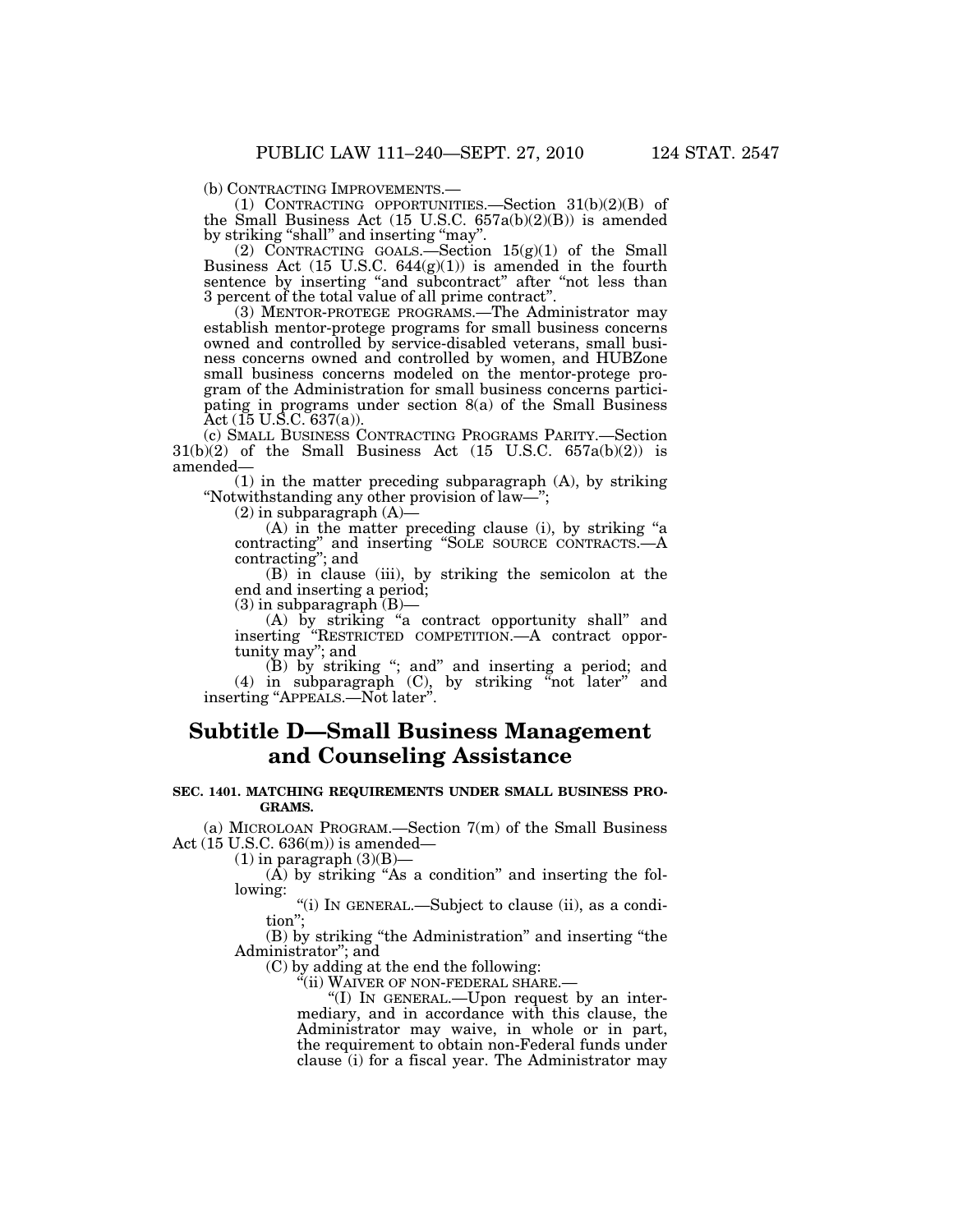waive the requirement to obtain non-Federal funds under this clause for successive fiscal years.<br>
"(II) CONSIDERATIONS.—In deter

CONSIDERATIONS.—In determining whether to waive the requirement to obtain non-Federal funds under this clause, the Administrator shall consider—

''(aa) the economic conditions affecting the intermediary;

"(bb) the impact a waiver under this clause would have on the credibility of the microloan program under this subsection;

"(cc) the demonstrated ability of the intermediary to raise non-Federal funds; and

"(dd) the performance of the intermediary.<br>"(III) LIMITATIONS.—

"(aa) In GENERAL.—The Administrator may not waive the requirement to obtain non-Federal funds under this clause if granting the waiver would undermine the credibility of the microloan program under this subsection.

''(bb) SUNSET.—The Administrator may not waive the requirement to obtain non-Federal funds under this clause for fiscal year 2013 or any fiscal year thereafter.''; and

 $(2)$  in paragraph  $(4)(B)$ —

 $(A)$  by striking "As a condition" and all that follows through ''the Administration shall require'' and inserting the following:

''(i) IN GENERAL.—Subject to clause (ii), as a condition of a grant made under subparagraph (A), the Administrator shall require''; and

(B) by adding at the end the following:

''(ii) WAIVER OF NON-FEDERAL SHARE.—

''(I) IN GENERAL.—Upon request by an intermediary, and in accordance with this clause, the Administrator may waive, in whole or in part, the requirement to obtain non-Federal funds under clause (i) for a fiscal year. The Administrator may waive the requirement to obtain non-Federal funds under this clause for successive fiscal years.<br>
"(II) CONSIDERATIONS.—In deter

CONSIDERATIONS.—In determining whether to waive the requirement to obtain non-Federal funds under this clause, the Administrator shall consider—

''(aa) the economic conditions affecting the intermediary;

"(bb) the impact a waiver under this clause would have on the credibility of the microloan program under this subsection;

''(cc) the demonstrated ability of the intermediary to raise non-Federal funds; and

''(dd) the performance of the intermediary. ''(III) LIMITATIONS.—

''(aa) IN GENERAL.—The Administrator may not waive the requirement to obtain non-Federal funds under this clause if granting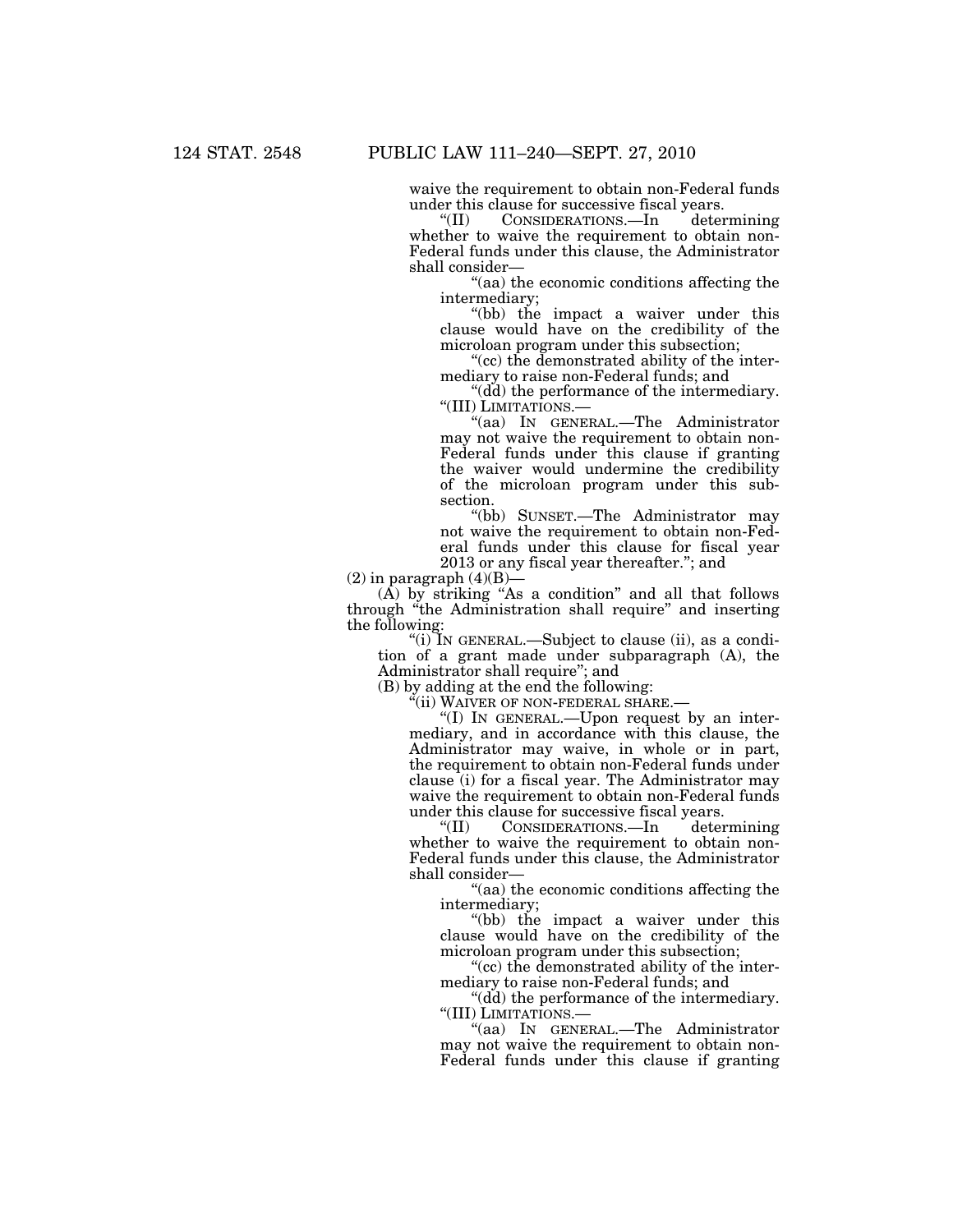the waiver would undermine the credibility of the microloan program under this subsection.

''(bb) SUNSET.—The Administrator may not waive the requirement to obtain non-Federal funds under this clause for fiscal year 2013 or any fiscal year thereafter.''.

(b) WOMEN'S BUSINESS CENTER PROGRAM.—Section 29(c) of the Small Business Act (15 U.S.C. 656(c)) is amended—

(1) in paragraph (1), by striking ''As a condition'' and inserting ''Subject to paragraph (5), as a condition''; and

(2) by adding at the end the following:

 $\mathrm{``(5)}$  WAIVER OF NON-FEDERAL SHARE RELATING TO TECHNICAL ASSISTANCE AND COUNSELING.—

 $H(A)$  In GENERAL.—Upon request by a recipient organization, and in accordance with this paragraph, the Administrator may waive, in whole or in part, the requirement to obtain non-Federal funds under this subsection for the technical assistance and counseling activities of the recipient organization carried out using financial assistance under this section for a fiscal year. The Administrator may waive the requirement to obtain non-Federal funds under this paragraph for successive fiscal years.

''(B) CONSIDERATIONS.—In determining whether to waive the requirement to obtain non-Federal funds under this paragraph, the Administrator shall consider—

''(i) the economic conditions affecting the recipient organization;

"(ii) the impact a waiver under this clause would have on the credibility of the women's business center program under this section;

''(iii) the demonstrated ability of the recipient organization to raise non-Federal funds; and

"(iv) the performance of the recipient organization. " $(C)$  LIMITATIONS.—

"(i) IN GENERAL.—The Administrator may not waive the requirement to obtain non-Federal funds under this paragraph if granting the waiver would undermine the credibility of the women's business center program under this section.

''(ii) SUNSET.—The Administrator may not waive the requirement to obtain non-Federal funds under this paragraph for fiscal year 2013 or any fiscal year thereafter.''.

(c) PROSPECTIVE REPEALS.—Effective October 1, 2012, the Small Business Act (15 U.S.C. 631 et seq.) is amended—

(1) in section  $7(m)$  (15 U.S.C. 636 $(m)$ )—

 $(A)$  in paragraph  $(3)(B)$ —

(i) by striking ''INTERMEDIARY CONTRIBUTION.—'' and all that follows through ''Subject to clause (ii), as'' and inserting ''INTERMEDIARY CONTRIBUTION.—As''; and

(ii) by striking clause (ii); and

 $(B)$  in paragraph  $(4)(B)$ —

(i) by striking ''CONTRIBUTION.—'' and all that follows through "Subject to clause (ii), as" and inserting "CONTRIBUTION.—As"; and

Effective date. 15 USC 636 note.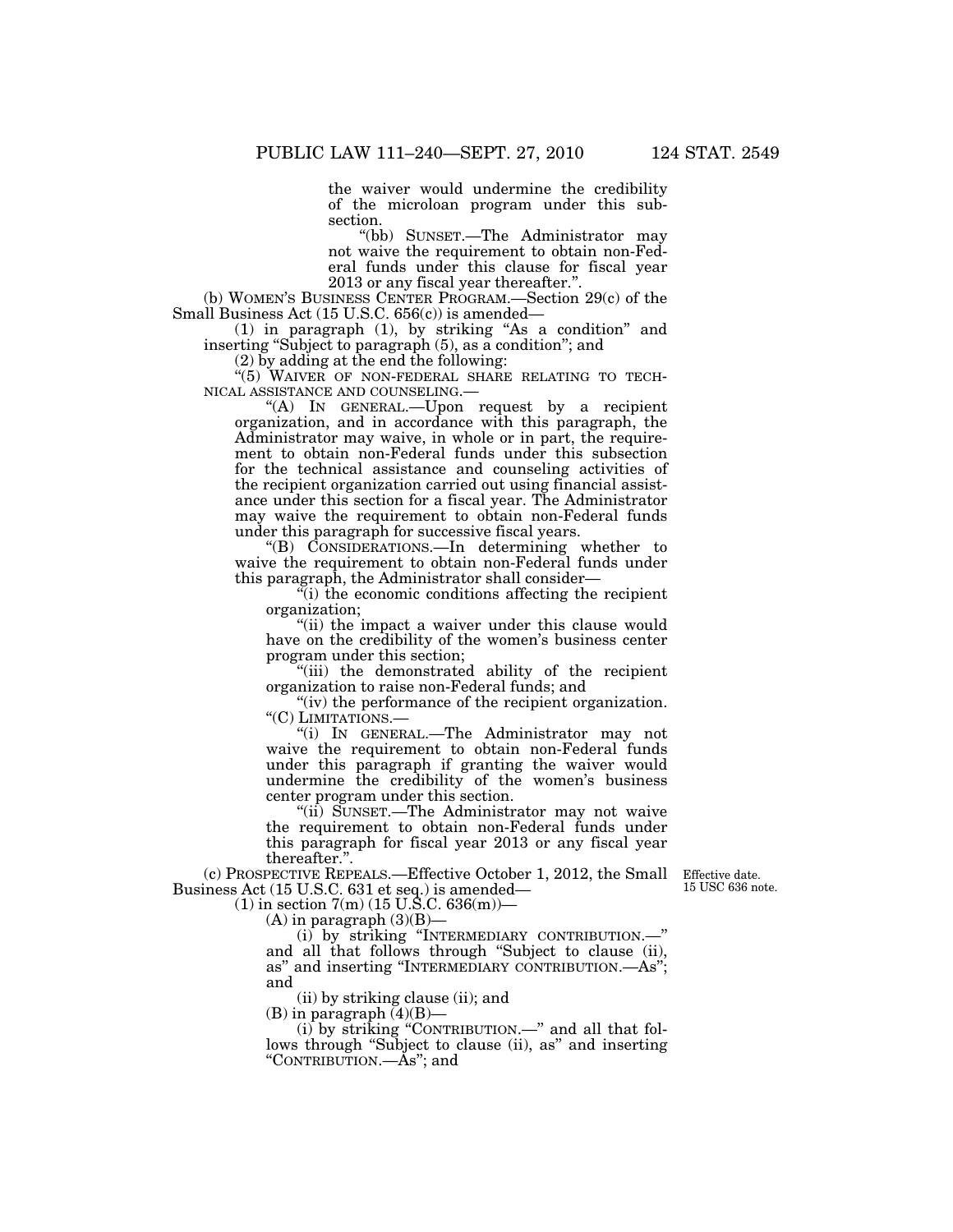(ii) by striking clause (ii); and

(2) in section 29(c) (15 U.S.C. 656(c))—

(A) in paragraph (1), by striking ''Subject to paragraph

(5), as'' and inserting ''As''; and

(B) by striking paragraph (5).

15 USC 648b.

### **SEC. 1402. GRANTS FOR SBDCS.**

(a) IN GENERAL.—The Administrator may make grants to small business development centers under section 21 of the Small Business Act (15 U.S.C. 648) to provide targeted technical assistance to small business concerns seeking access to capital or credit, Federal procurement opportunities, energy efficiency audits to reduce energy bills, opportunities to export products or provide services to foreign customers, adopting, making innovations in, and using broadband technologies, or other assistance.

(b) ALLOCATION.—

(1) IN GENERAL.—Subject to paragraph (2), and notwithstanding the requirements of section  $21(a)(4)(C)(iii)$  of the Small Business Act  $(15 \text{ U.S.C. } 648(a)(4)(C)(iii))$ , the amount appropriated to carry out this section shall be allocated under the formula under section  $21(a)(4)(C)(i)$  of that Act.

(2) MINIMUM FUNDING.—The amount made available under this section to each State shall be not less than \$325,000.

(3) TYPES OF USES.—Of the total amount of the grants awarded by the Administrator under this section—

(A) not less than 80 percent shall be used for counseling of small business concerns; and

(B) not more than 20 percent may be used for classes or seminars.

(c) NO NON-FEDERAL SHARE REQUIRED.—Notwithstanding section  $21(a)(4)(A)$  of the Small Business Act (15 U.S.C. 648(a)( $\widetilde{4}$ )(A)), the recipient of a grant made under this section shall not be required to provide non-Federal matching funds.

(d) DISTRIBUTION.—Not later than 30 days after the date on which amounts are appropriated to carry out this section, the Administrator shall disburse the total amount appropriated.

(e) AUTHORIZATION OF APPROPRIATIONS.—There is authorized to be appropriated to the Administrator \$50,000,000 to carry out this section.

## **Subtitle E—Disaster Loan Improvement**

### **SEC. 1501. AQUACULTURE BUSINESS DISASTER ASSISTANCE.**

Section 3 of the Small Business Act (15 U.S.C. 632), as amended by section 1343, is amended by adding at the end the following:

''(z) AQUACULTURE BUSINESS DISASTER ASSISTANCE.—Subject to section  $18(a)$  and notwithstanding section  $18(b)(1)$ , the Administrator may provide disaster assistance under section  $7(b)(2)$  to aquaculture enterprises that are small businesses.''.

Deadline.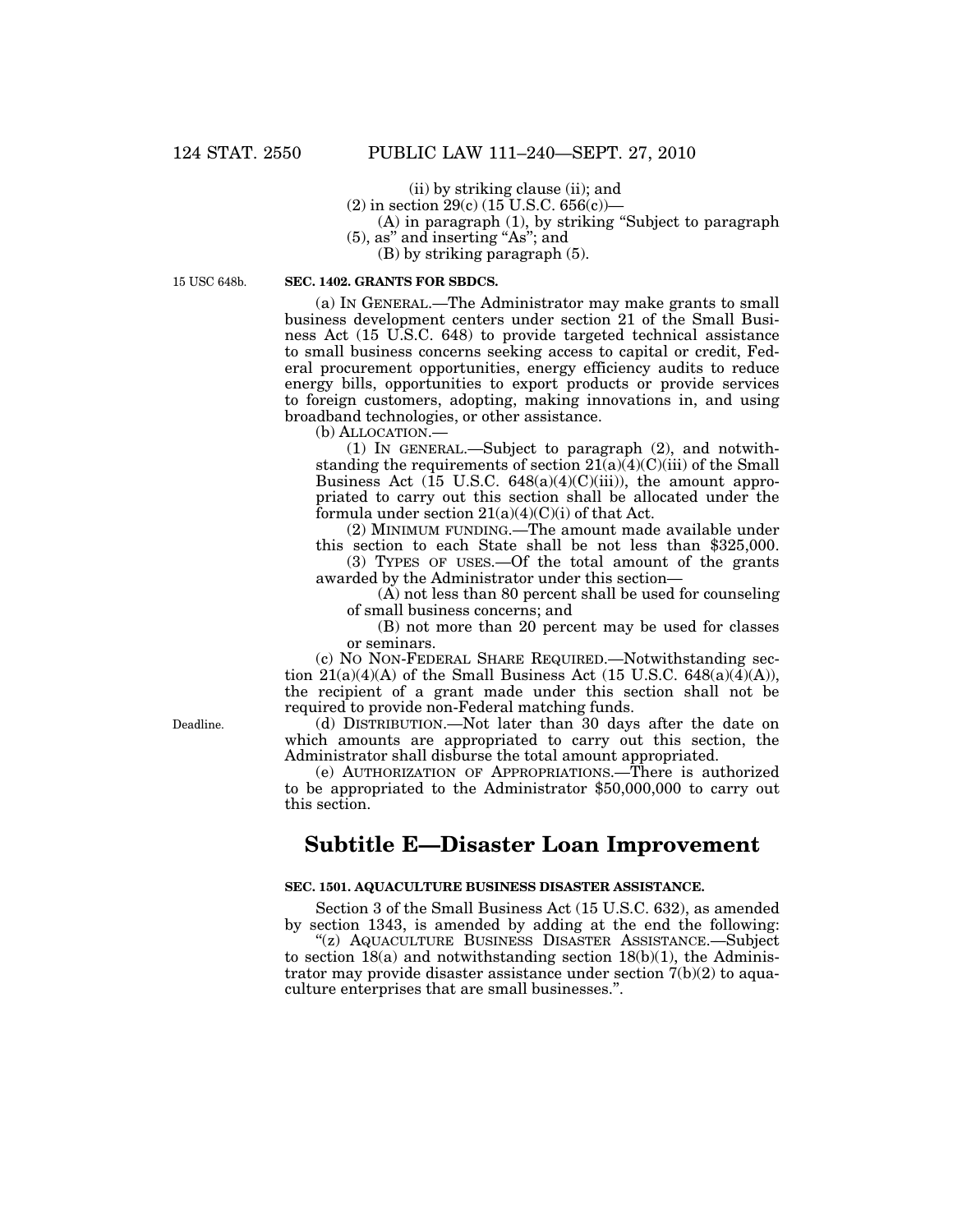# **Subtitle F—Small Business Regulatory Relief**

### **SEC. 1601. REQUIREMENTS PROVIDING FOR MORE DETAILED ANAL-YSES.**

Section 604(a) of title 5, United States Code, is amended—  $(1)$  in paragraph  $(1)$ , by striking "succinct";

(2) in paragraph (2), by striking ''summary'' each place it appears and inserting ''statement'';

(3) by redesignating paragraphs (3), (4), and (5) as paragraphs (4), (5), and (6), respectively; and

(4) by inserting after paragraph (2) the following:

"(3) the response of the agency to any comments filed by the Chief Counsel for Advocacy of the Small Business Administration in response to the proposed rule, and a detailed statement of any change made to the proposed rule in the final rule as a result of the comments;''.

### **SEC. 1602. OFFICE OF ADVOCACY.**

(a) IN GENERAL.—Section 203 of Public Law 94–305 (15 U.S.C. 634c) is amended—

 $(1)$  in paragraph  $(4)$ , by striking "and" at the end;

(2) in paragraph (5), by striking the period and inserting ''; and''; and

(3) by adding at the end the following:

''(6) carry out the responsibilities of the Office of Advocacy under chapter 6 of title 5, United States Code.''.

(b) BUDGETARY LINE ITEM AND AUTHORIZATION OF APPROPRIA-TIONS.—Title II of Public Law 94–305 (15 U.S.C. 634a et seq.) is amended by striking section 207 and inserting the following:

#### **''SEC. 207. BUDGETARY LINE ITEM AND AUTHORIZATION OF APPRO-**15 USC 634g. **PRIATIONS.**

''(a) APPROPRIATION REQUESTS.—Each budget of the United States Government submitted by the President under section 1105 of title 31, United States Code, shall include a separate statement of the amount of appropriations requested for the Office of Advocacy of the Small Business Administration, which shall be designated in a separate account in the General Fund of the Treasury.

''(b) ADMINISTRATIVE OPERATIONS.—The Administrator of the Small Business Administration shall provide the Office of Advocacy with appropriate and adequate office space at central and field office locations, together with such equipment, operating budget, and communications facilities and services as may be necessary, and shall provide necessary maintenance services for such offices and the equipment and facilities located in such offices.

''(c) AUTHORIZATION OF APPROPRIATIONS.—There are authorized to be appropriated such sums as are necessary to carry out this title. Any amount appropriated under this subsection shall remain available, without fiscal year limitation, until expended.''.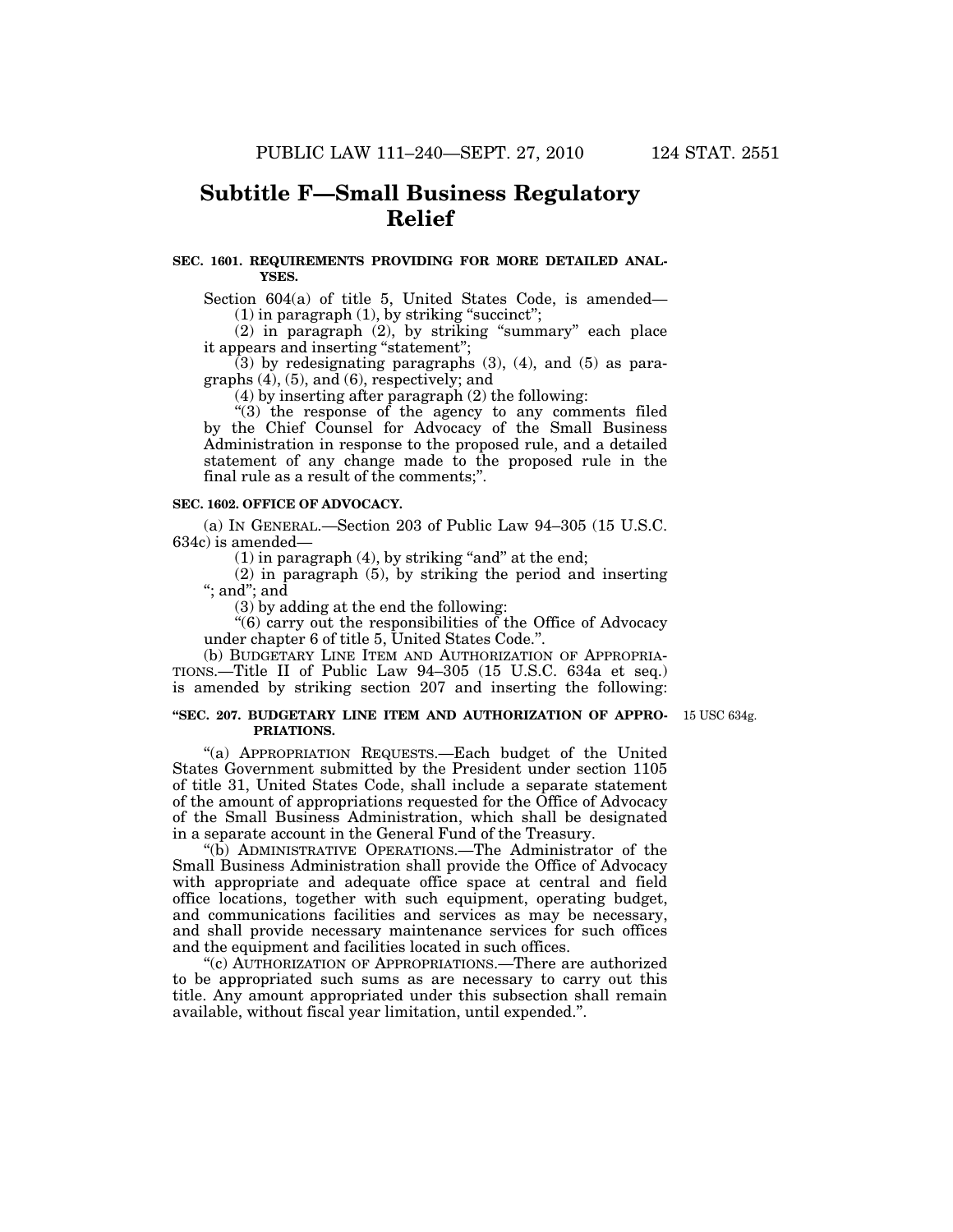## **Subtitle G—Appropriations Provisions**

### **SEC. 1701. SALARIES AND EXPENSES.**

(a) APPROPRIATION.—There is appropriated, out of any money in the Treasury not otherwise appropriated, for the fiscal year ending September 30, 2010, \$150,000,000, to remain available until September 30, 2012, for an additional amount for the appropriations account appropriated under the heading ''SALARIES AND EXPENSES'' under the heading ''SMALL BUSINESS ADMINISTRATION'', of which—

(1) \$50,000,000 is for grants to small business development centers authorized under section 1402;

(2) \$1,000,000 is for the costs of administering grants authorized under section 1402;

(3) \$30,000,000 is for grants to States for fiscal year 2011 to carry out export programs that assist small business concerns authorized under section 1207;

(4) \$30,000,000 is for grants to States for fiscal year 2012 to carry out export programs that assist small business concerns authorized under section 1207;

(5) \$2,500,000 is for the costs of administering grants authorized under section 1207;

(6) \$5,000,000 is for grants for fiscal year 2011 under the Small Business Teaming Pilot Program under section 1314; and

(7) \$5,000,000 is for grants for fiscal year 2012 under the Small Business Teaming Pilot Program under section 1314.

(b) REPORT.—Not later than 60 days after the date of enactment of this Act, the Administrator shall submit to the Committee on Appropriations of the Senate and the Committee on Appropriations of the House of Representatives a detailed expenditure plan for using the funds provided under subsection (a).

#### **SEC. 1702. BUSINESS LOANS PROGRAM ACCOUNT.**

(a) IN GENERAL.—There is appropriated, out of any money in the Treasury not otherwise appropriated, for the fiscal year ending September 30, 2010, for an additional amount for the appropriations account appropriated under the heading ''BUSINESS LOANS PROGRAM ACCOUNT" under the heading "SMALL BUSINESS ADMINIS-<br>TRATION"—

(1) \$8,000,000, to remain available until September 30, 2012, for fiscal year 2011 for the cost of direct loans authorized under section 7(l) of the Small Business Act, as added by section 1131 of this title, including the cost of modifying the loans;

(2) \$8,000,000, to remain available until September 30, 2012, for fiscal year 2012 for the cost of direct loans authorized under section 7(l) of the Small Business Act, as added by section 1131 of this title, including the cost of modifying the loans;

(3) \$6,500,000, to remain available until September 30, 2012, for administrative expenses to carry out the direct loan program authorized under section 7(l) of the Small Business Act, as added by section 1131 of this title, which may be transferred to and merged with the appropriations account appropriated under the heading ''SALARIES AND EXPENSES'' under the heading ''SMALL BUSINESS ADMINISTRATION''; and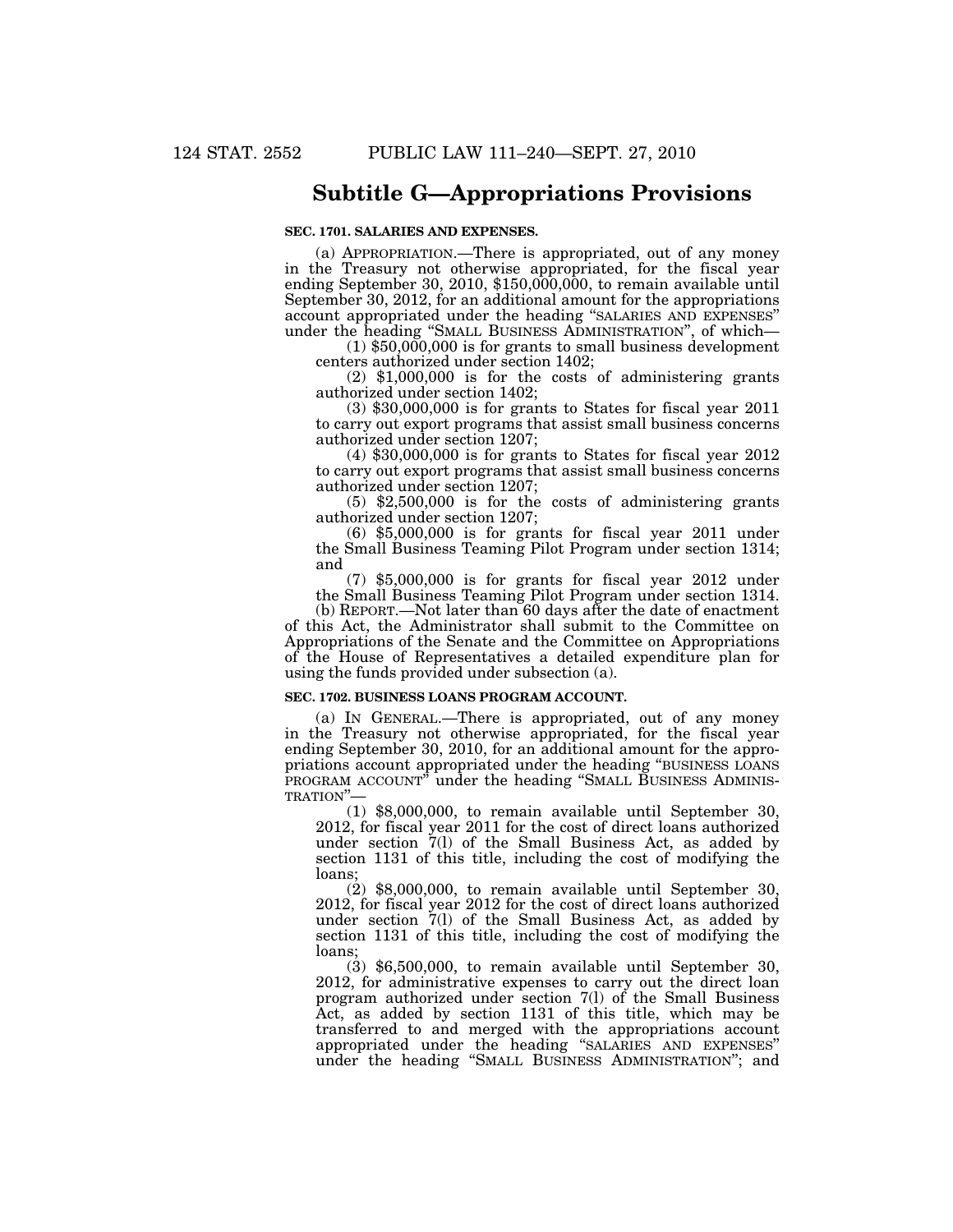(4) \$15,000,000, to remain available until September 30, 2011, for the cost of guaranteed loans as authorized under section 7(a) of the Small Business Act, including the cost of modifying the loans.

(b) DEFINITION.—In this section, the term ''cost'' has the meaning given that term in section 502 of the Congressional Budget Act of 1974.

### **SEC. 1703. COMMUNITY DEVELOPMENT FINANCIAL INSTITUTIONS FUND PROGRAM ACCOUNT.**

**Appropriation** authorization.

There is appropriated, out of any money in the Treasury not otherwise appropriated, for the fiscal year ending September 30, 2010, for an additional amount for the appropriations account appropriated under the heading ''COMMUNITY DEVELOPMENT FINANCIAL INSTITUTIONS FUND PROGRAM ACCOUNT'' under the heading "DEPARTMENT OF THE TREASURY", \$13,500,000, to remain available until September 30, 2012, for the costs of administering guarantees for bonds and notes as authorized under section 114A of the Riegle Community Development and Regulatory Improvement Act of 1994, as added by section 1134 of this Act.

### **SEC. 1704. SMALL BUSINESS LOAN GUARANTEE ENHANCEMENT EXTEN-SIONS.**

(a) EXTENSION OF PROGRAMS.—

(1) IN GENERAL.—There is appropriated, out of any funds in the Treasury not otherwise appropriated, for an additional amount for ''Small Business Administration—Business Loans Program Account'', \$505,000,000, to remain available through December 31, 2010, for the cost of—

(A) fee reductions and eliminations under section 501 of division A of the American Recovery and Reinvestment Act of 2009 (Public Law 111–5; 123 Stat. 151), as amended by this Act; and

(B) loan guarantees under section 502 of division A of the American Recovery and Reinvestment Act of 2009 (Public Law 111–5; 123 Stat. 152), as amended by this Act.

(2) COST.—For purposes of this subsection, the term "cost" has the same meaning as in section 502 of the Congressional Budget Act of 1974 (2 U.S.C. 661a).

(b) ADMINISTRATIVE EXPENSES.—There is appropriated for an additional amount, out of any funds in the Treasury not otherwise appropriated, for administrative expenses to carry out sections 501 and 502 of division A of the American Recovery and Reinvestment Act of 2009 (Public Law 111–5), \$5,000,000, to remain available until expended, which may be transferred and merged with the appropriation for ''Small Business Administration—Salaries and Expenses''.

## **TITLE II—TAX PROVISIONS**

### **SEC. 2001. SHORT TITLE.**

This title may be cited as the "Creating Small Business Jobs Act of 2010''.

26 USC 1 note. Creating Small Business Jobs Act of 2010.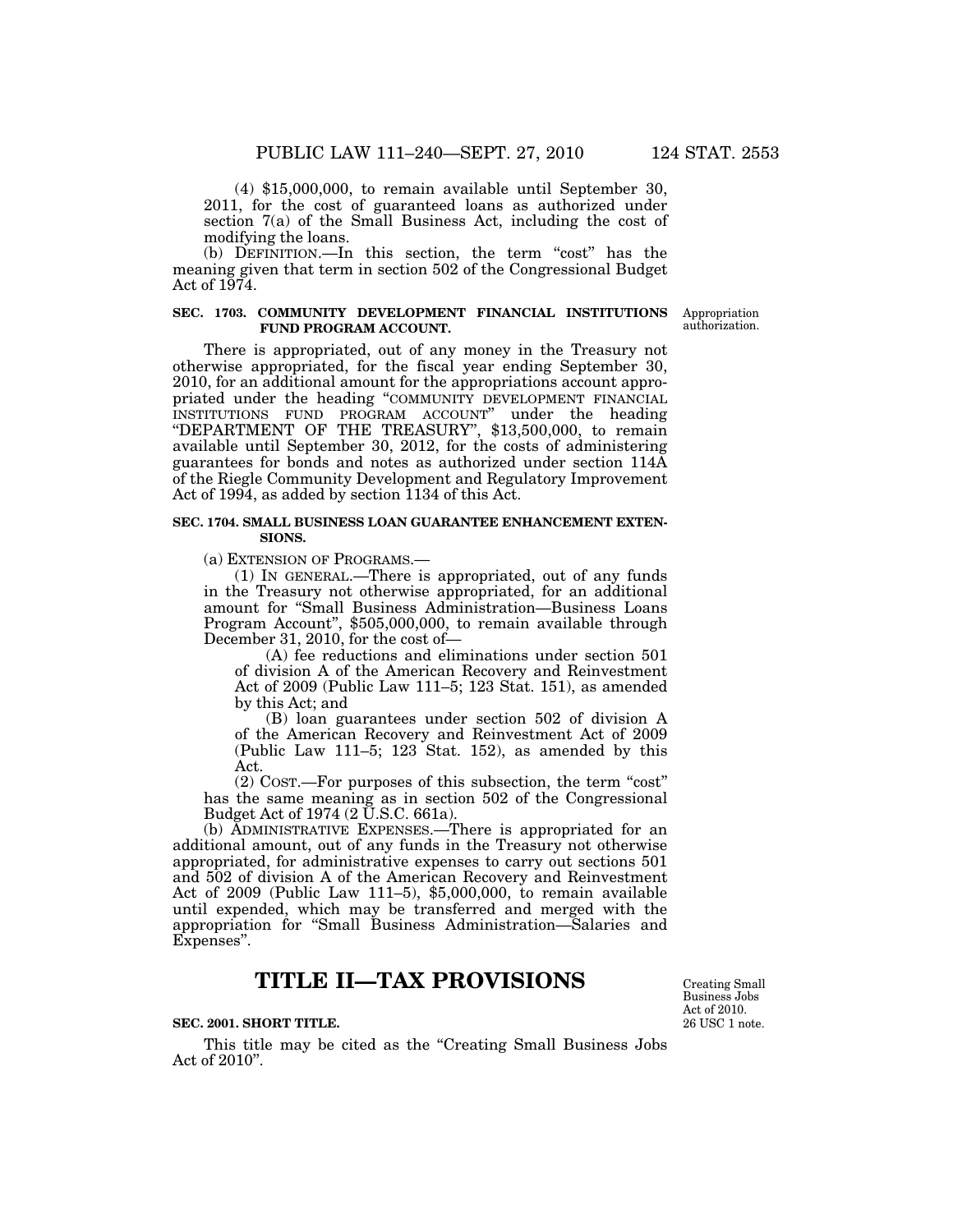## **Subtitle A—Small Business Relief**

### **PART I—PROVIDING ACCESS TO CAPITAL**

#### **SEC. 2011. TEMPORARY EXCLUSION OF 100 PERCENT OF GAIN ON CER-TAIN SMALL BUSINESS STOCK.**

26 USC 1202.

(a) IN GENERAL.—Subsection (a) of section 1202 of the Internal Revenue Code of 1986 is amended by adding at the end the following new paragraph:

"(4) 100 PERCENT EXCLUSION FOR STOCK ACQUIRED DURING CERTAIN PERIODS IN 2010.—In the case of qualified small business stock acquired after the date of the enactment of the Creating Small Business Jobs Act of 2010 and before January 1, 2011—

"(A) paragraph (1) shall be applied by substituting '100 percent' for '50 percent',

 $\bar{f}(B)$  paragraph  $(2)$  shall not apply, and

"(C) paragraph (7) of section  $57(a)$  shall not apply.". (b) CONFORMING AMENDMENT.—Paragraph  $(3)$  of section  $1202(a)$ of the Internal Revenue Code of 1986 is amended—

(1) by inserting ''CERTAIN PERIODS IN'' before ''2010'' in the heading, and

 $(2)$  by striking "before January 1, 2011" and inserting "on or before the date of the enactment of the Creating Small Business Jobs Act of 2010''.

(c) EFFECTIVE DATE.—The amendments made by this section shall apply to stock acquired after the date of the enactment of this Act.

### **SEC. 2012. GENERAL BUSINESS CREDITS OF ELIGIBLE SMALL BUSINESSES FOR 2010 CARRIED BACK 5 YEARS.**

(a) IN GENERAL.—Section 39(a) of the Internal Revenue Code of 1986 is amended by adding at the end the following new paragraph:

"(4) 5-YEAR CARRYBACK FOR ELIGIBLE SMALL BUSINESS CREDITS.—

''(A) IN GENERAL.—Notwithstanding subsection (d), in the case of eligible small business credits determined in the first taxable year of the taxpayer beginning in 2010—

''(i) paragraph (1) shall be applied by substituting 'each of the 5 taxable years' for 'the taxable year' in subparagraph (A) thereof, and

''(ii) paragraph (2) shall be applied—

 $\sqrt[\alpha]{(I)}$  by substituting '25 taxable years' for '21 taxable years' in subparagraph (A) thereof, and

"(II) by substituting  $24$  taxable years' for  $20$ taxable years' in subparagraph (B) thereof.

''(B) ELIGIBLE SMALL BUSINESS CREDITS.—For purposes of this subsection, the term 'eligible small business credits' has the meaning given such term by section  $38(c)(5)(B)$ .".

(b) CONFORMING AMENDMENT.—Section 39(a)(3)(A) of the Internal Revenue Code of 1986 is amended by inserting "or the eligible small business credits" after "credit)".

(c) EFFECTIVE DATE.—The amendments made by this section shall apply to credits determined in taxable years beginning after December 31, 2009.

26 USC 1202 note.

Applicability.

Applicability.

26 USC 39.

26 USC 39 note.

Applicability.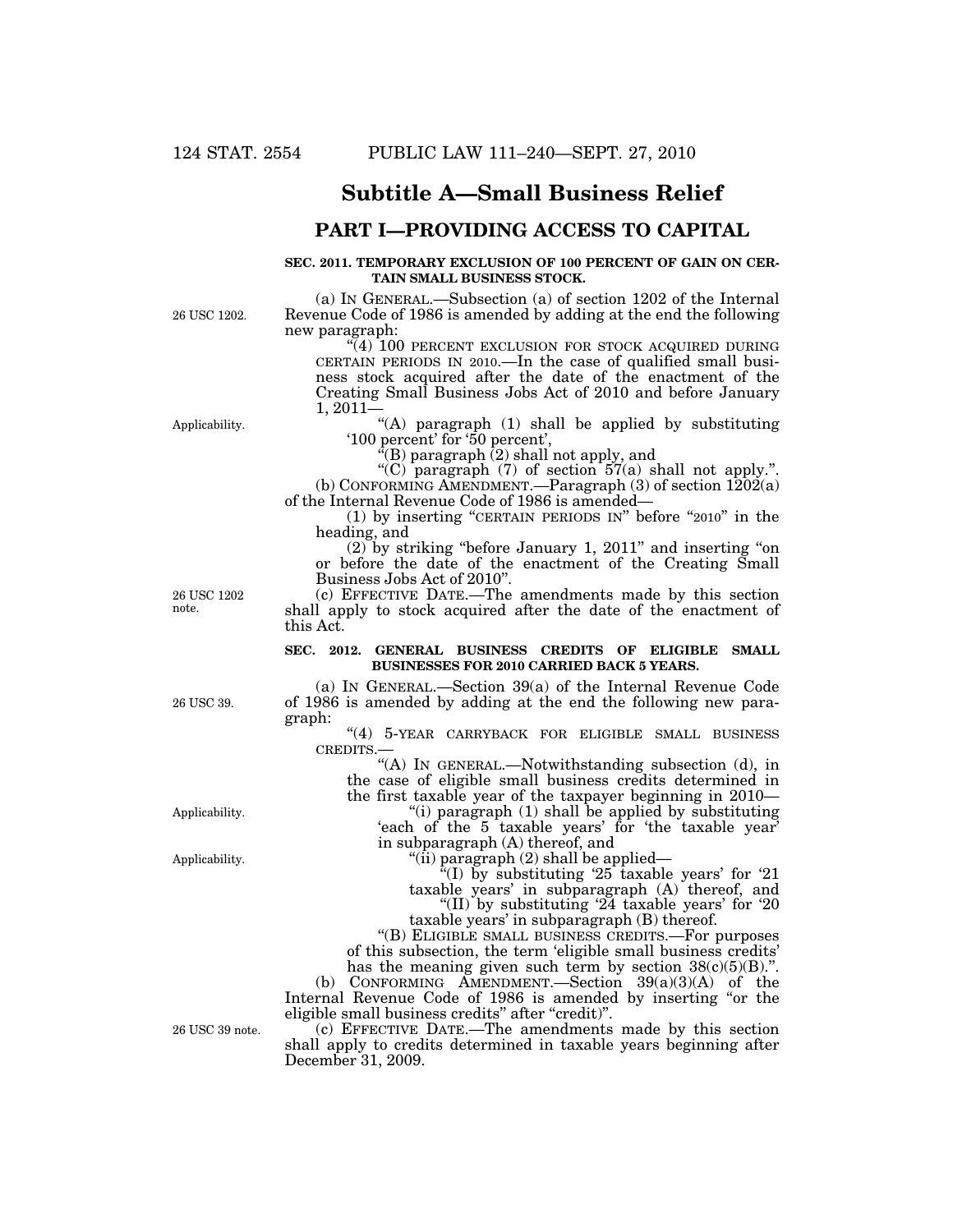### **SEC. 2013. GENERAL BUSINESS CREDITS OF ELIGIBLE SMALL BUSINESSES IN 2010 NOT SUBJECT TO ALTERNATIVE MIN-IMUM TAX.**

(a) IN GENERAL.—Section 38(c) of the Internal Revenue Code of 1986 is amended by redesignating paragraph (5) as paragraph 26 USC 38. (6) and by inserting after paragraph (4) the following new paragraph:

''(5) SPECIAL RULES FOR ELIGIBLE SMALL BUSINESS CREDITS IN 2010.—

''(A) IN GENERAL.—In the case of eligible small business credits determined in taxable years beginning in 2010—

"(i) this section and section 39 shall be applied Applicability. separately with respect to such credits, and

"(ii) in applying paragraph (1) to such credits-''(I) the tentative minimum tax shall be treated as being zero, and

" $(II)$  the limitation under paragraph  $(1)$  (as modified by subclause (I)) shall be reduced by the credit allowed under subsection (a) for the taxable year (other than the eligible small business credits).

''(B) ELIGIBLE SMALL BUSINESS CREDITS.—For purposes Definition. of this subsection, the term 'eligible small business credits' means the sum of the credits listed in subsection (b) which are determined for the taxable year with respect to an eligible small business. Such credits shall not be taken into account under paragraph (2), (3), or (4).

''(C) ELIGIBLE SMALL BUSINESS.—For purposes of this Definition. subsection, the term 'eligible small business' means, with respect to any taxable year—

"(i) a corporation the stock of which is not publicly traded,

''(ii) a partnership, or

''(iii) a sole proprietorship,

if the average annual gross receipts of such corporation, partnership, or sole proprietorship for the 3-taxable-year period preceding such taxable year does not exceed \$50,000,000. For purposes of applying the test under the preceding sentence, rules similar to the rules of paragraphs  $(2)$  and  $(3)$  of section 448(c) shall apply.

''(D) TREATMENT OF PARTNERS AND S CORPORATION SHAREHOLDERS.—Credits determined with respect to a partnership or S corporation shall not be treated as eligible small business credits by any partner or shareholder unless such partner or shareholder meets the gross receipts test under subparagraph (C) for the taxable year in which such credits are treated as current year business credits.''.

(b) TECHNICAL AMENDMENT.—Section 55(e)(5) of the Internal Revenue Code of 1986 is amended by striking " $38(c)(3)(B)$ " and 26 USC 55. inserting " $38(c)(6)(B)$ ".

(c) CONFORMING AMENDMENTS.—

(1) Subclause (II) of section  $38(c)(2)(A)(ii)$  of the Internal Revenue Code of 1986 is amended by inserting ''the eligible small business credits," after "the New York Liberty Zone business employee credit,''.

Applicability.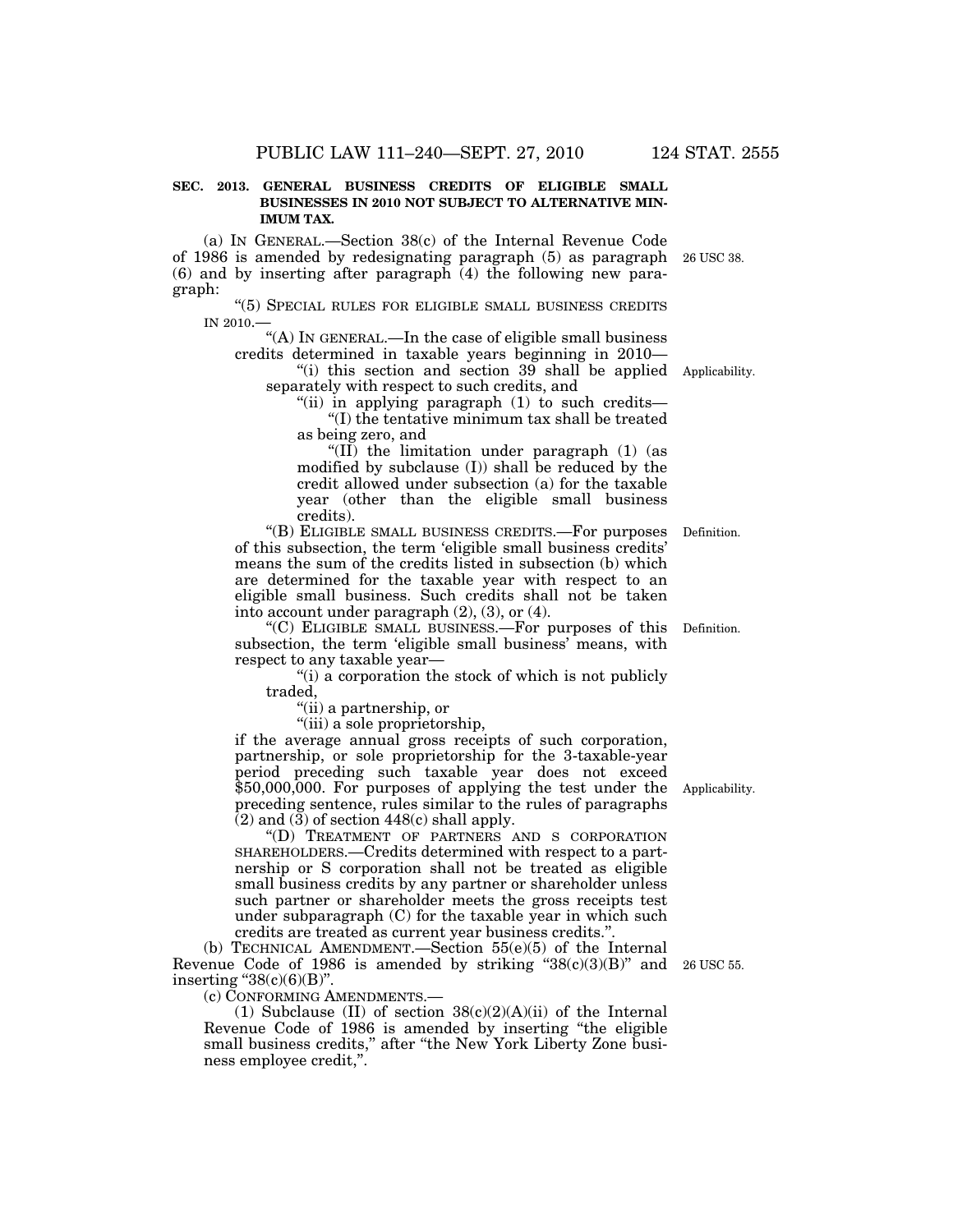26 USC 38.

26 USC 38 note.

(2) Subclause (II) of section 38(c)(3)(A)(ii) of such Code is amended by inserting '', the eligible small business credits,'' after ''the New York Liberty Zone business employee credit''.

(3) Subclause (II) of section  $38(c)(4)(A)(ii)$  of such Code is amended by inserting ''the eligible small business credits and'' before ''the specified credits''.

(d) EFFECTIVE DATE.—The amendments made by subsection (a) shall apply to credits determined in taxable years beginning after December 31, 2009, and to carrybacks of such credits.

### **SEC. 2014. TEMPORARY REDUCTION IN RECOGNITION PERIOD FOR BUILT-IN GAINS TAX.**

(a) IN GENERAL.—Subparagraph  $(B)$  of section  $1374(d)(7)$  of the Internal Revenue Code of 1986 is amended to read as follows:

''(B) SPECIAL RULES FOR 2009, 2010, AND 2011.—No tax shall be imposed on the net recognized built-in gain of an S corporation—

''(i) in the case of any taxable year beginning in 2009 or 2010, if the 7th taxable year in the recognition period preceded such taxable year, or

"(ii) in the case of any taxable year beginning in 2011, if the 5th year in the recognition period preceded such taxable year.

The preceding sentence shall be applied separately with respect to any asset to which paragraph (8) applies.''.

(b) EFFECTIVE DATE.—The amendment made by this section shall apply to taxable years beginning after December 31, 2010.

### **PART II—ENCOURAGING INVESTMENT**

### **SEC. 2021. INCREASED EXPENSING LIMITATIONS FOR 2010 AND 2011; CERTAIN REAL PROPERTY TREATED AS SECTION 179 PROPERTY.**

(a) INCREASED LIMITATIONS.—Subsection (b) of section 179 of the Internal Revenue Code of 1986 is amended—

(1) by striking ''shall not exceed'' and all that follows in paragraph (1) and inserting ''shall not exceed—

"(A)  $$250,000$  in the case of taxable years beginning after 2007 and before 2010,

''(B) \$500,000 in the case of taxable years beginning in 2010 or 2011, and

"(C)  $$25,000$  in the case of taxable years beginning after 2011.'', and

(2) by striking ''exceeds'' and all that follows in paragraph (2) and inserting ''exceeds—

"(A)  $$800,000$  in the case of taxable years beginning after 2007 and before 2010,

 $\degree$ (B) \$2,000,000 in the case of taxable years beginning in 2010 or 2011, and

"(C)  $$200,000$  in the case of taxable years beginning after 2011.''.

(b) INCLUSION OF CERTAIN REAL PROPERTY.—Section 179 of the Internal Revenue Code of 1986 is amended by adding at the end the following new subsection:

''(f) SPECIAL RULES FOR QUALIFIED REAL PROPERTY.— ''(1) IN GENERAL.—If a taxpayer elects the application of this subsection for any taxable year beginning in 2010 or 2011,

Applicability.

26 USC 1374.

26 USC 179.

26 USC 1374.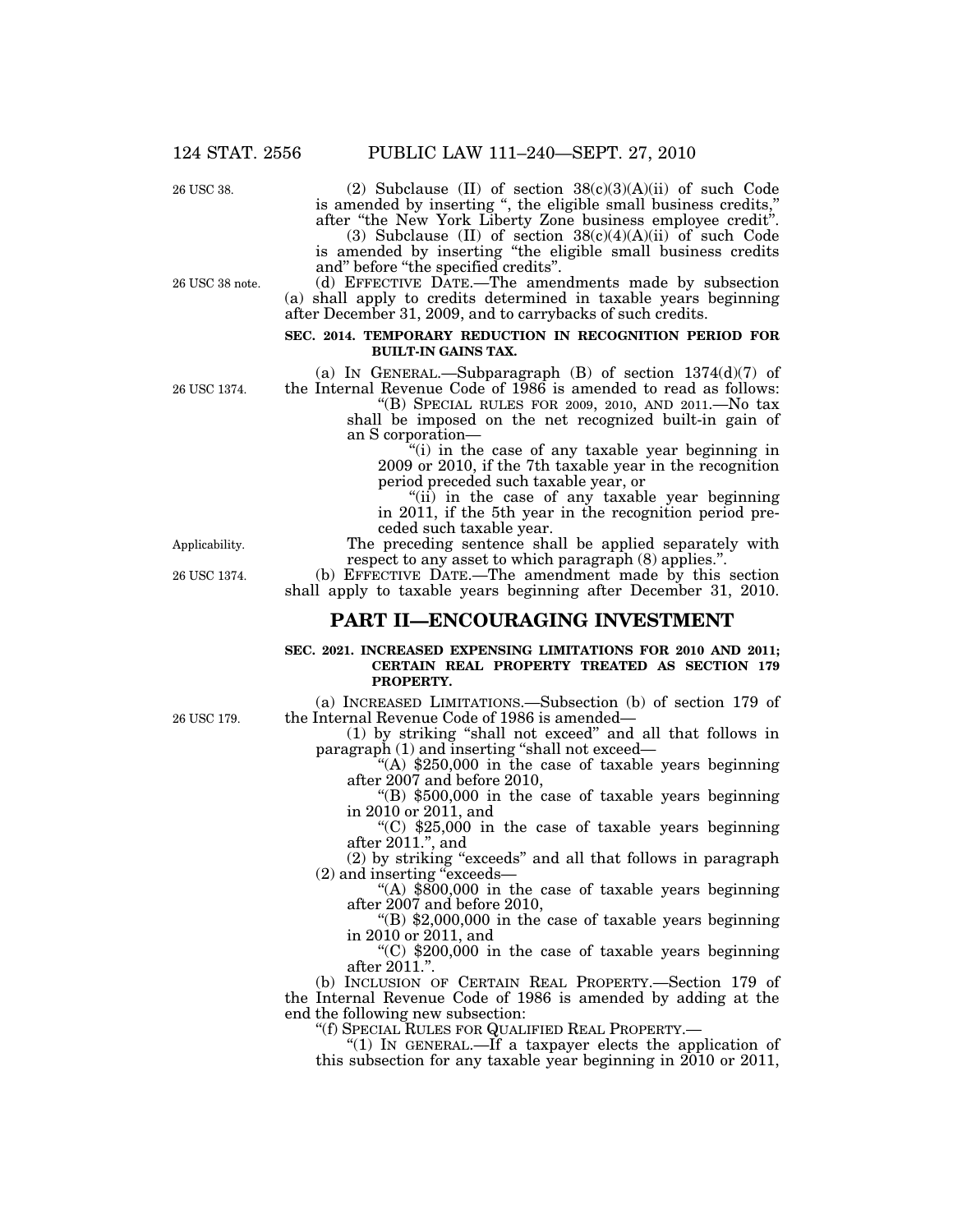the term 'section 179 property' shall include any qualified real property which is—

''(A) of a character subject to an allowance for depreciation,

''(B) acquired by purchase for use in the active conduct of a trade or business, and

''(C) not described in the last sentence of subsection  $(d)(1)$ .

" $(2)$  QUALIFIED REAL PROPERTY.—For purposes of this subsection, the term 'qualified real property' means—

''(A) qualified leasehold improvement property described in section 168(e)(6),

''(B) qualified restaurant property described in section  $168(e)(7)$  (without regard to the dates specified in subparagraph (A)(i) thereof), and

''(C) qualified retail improvement property described in section  $168(e)(8)$  (without regard to subparagraph  $(E)$ ) thereof).

''(3) LIMITATION.—For purposes of applying the limitation under subsection  $(b)(1)(B)$ , not more than \$250,000 of the aggregate cost which is taken into account under subsection (a) for any taxable year may be attributable to qualified real property.

''(4) CARRYOVER LIMITATION.—

''(A) IN GENERAL.—Notwithstanding subsection  $(b)(3)(B)$ , no amount attributable to qualified real property may be carried over to a taxable year beginning after 2011.

Applicability.

''(B) TREATMENT OF DISALLOWED AMOUNTS.—Except as provided in subparagraph (C), to the extent that any amount is not allowed to be carried over to a taxable year beginning after 2011 by reason of subparagraph (A), this title shall be applied as if no election under this section had been made with respect to such amount.

''(C) AMOUNTS CARRIED OVER FROM 2010.—If subparagraph (B) applies to any amount (or portion of an amount) which is carried over from a taxable year other than the taxpayer's last taxable year beginning in 2011, such amount (or portion of an amount) shall be treated for purposes of this title as attributable to property placed in service on the first day of the taxpayer's last taxable year beginning in 2011.

''(D) ALLOCATION OF AMOUNTS.—For purposes of applying this paragraph and subsection  $(b)(3)(\vec{B})$  to any taxable year, the amount which is disallowed under subsection  $(b)(3)(A)$  for such taxable year which is attributed to qualified real property shall be the amount which bears the same ratio to the total amount so disallowed as—

''(i) the aggregate amount attributable to qualified real property placed in service during such taxable year, increased by the portion of any amount carried over to such taxable year from a prior taxable year which is attributable to such property, bears to

''(ii) the total amount of section 179 property placed in service during such taxable year, increased by the aggregate amount carried over to such taxable year from any prior taxable year.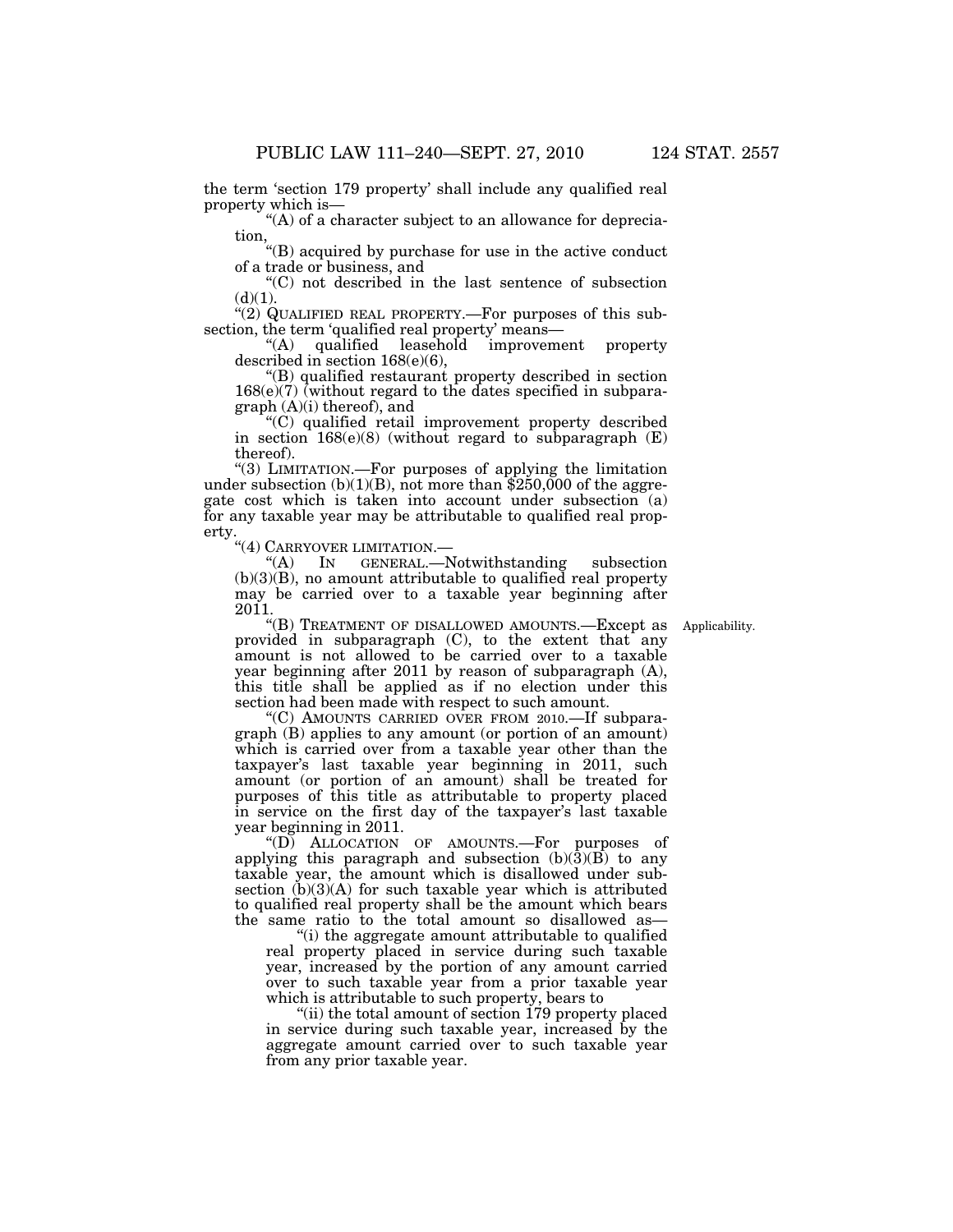For purposes of the preceding sentence, only section 179 property with respect to which an election was made under subsection  $(c)(1)$  (determined without regard to subparagraph (B) of this paragraph) shall be taken into account.''.

(c) REVOCABILITY OF ELECTION.—Paragraph (2) of section 179(c) of the Internal Revenue Code of 1986 is amended by striking "2011" and inserting "2012".

(d) COMPUTER SOFTWARE TREATED AS 179 PROPERTY.—Clause (ii) of section  $179(d)(1)(A)$  is amended by striking "2011" and inserting "2012".

Applicability.  $26$  USC  $179$  note. (e) EFFECTIVE DATES.—

(1) IN GENERAL.—Except as provided in paragraph (2), the amendments made by this section shall apply to property placed in service after December 31, 2009, in taxable years beginning after such date.

(2) EXTENSIONS.—The amendments made by subsections (c) and (d) shall apply to taxable years beginning after December 31, 2010.

### **SEC. 2022. ADDITIONAL FIRST-YEAR DEPRECIATION FOR 50 PERCENT OF THE BASIS OF CERTAIN QUALIFIED PROPERTY.**

(a) IN GENERAL.—Paragraph (2) of section 168(k) of the Internal Revenue Code of 1986 is amended—

(1) by striking "January 1, 2011" in subparagraph  $(A)(iv)$ and inserting ''January 1, 2012'', and

(2) by striking ''January 1, 2010'' each place it appears and inserting "January 1, 2011".

(b) CONFORMING AMENDMENTS.—

(1) The heading for subsection (k) of section 168 of the Internal Revenue Code of 1986 is amended by striking ''JANUARY 1, 2010'' and inserting ''JANUARY 1, 2011''.

(2) The heading for clause (ii) of section  $168(k)(2)(B)$  of such Code is amended by striking "PRE-JANUARY 1, 2010" and inserting "PRE-JANUARY 1, 2011".

(3) Subparagraph (D) of section 168(k)(4) of such Code is amended by striking "and" at the end of clause (ii), by striking the period at the end of clause (iii) and inserting a comma, and by adding at the end the following new clauses:

"(iv) 'January 1, 2011' shall be substituted for 'January 1, 2012' in subparagraph  $(A)(iv)$  thereof, and

"(v) 'January 1,  $2010$ ' shall be substituted for 'January 1, 2011' each place it appears in subparagraph (A) thereof.''.

(4) Subparagraph (B) of section  $168(1)(5)$  of such Code is amended by striking ''January 1, 2010'' and inserting ''January 1, 2011''.

(5) Subparagraph (C) of section  $168(n)(2)$  of such Code is amended by striking ''January 1, 2010'' and inserting ''January 1, 2011''.

(6) Subparagraph (D) of section  $1400L(b)(2)$  of such Code is amended by striking ''January 1, 2010'' and inserting ''January 1, 2011''.

(7) Subparagraph (B) of section 1400N(d)(3) of such Code is amended by striking ''January 1, 2010'' and inserting ''January 1, 2011''.

26 USC 1400L.

26 USC 1400N.

26 USC 179.

26 USC 168.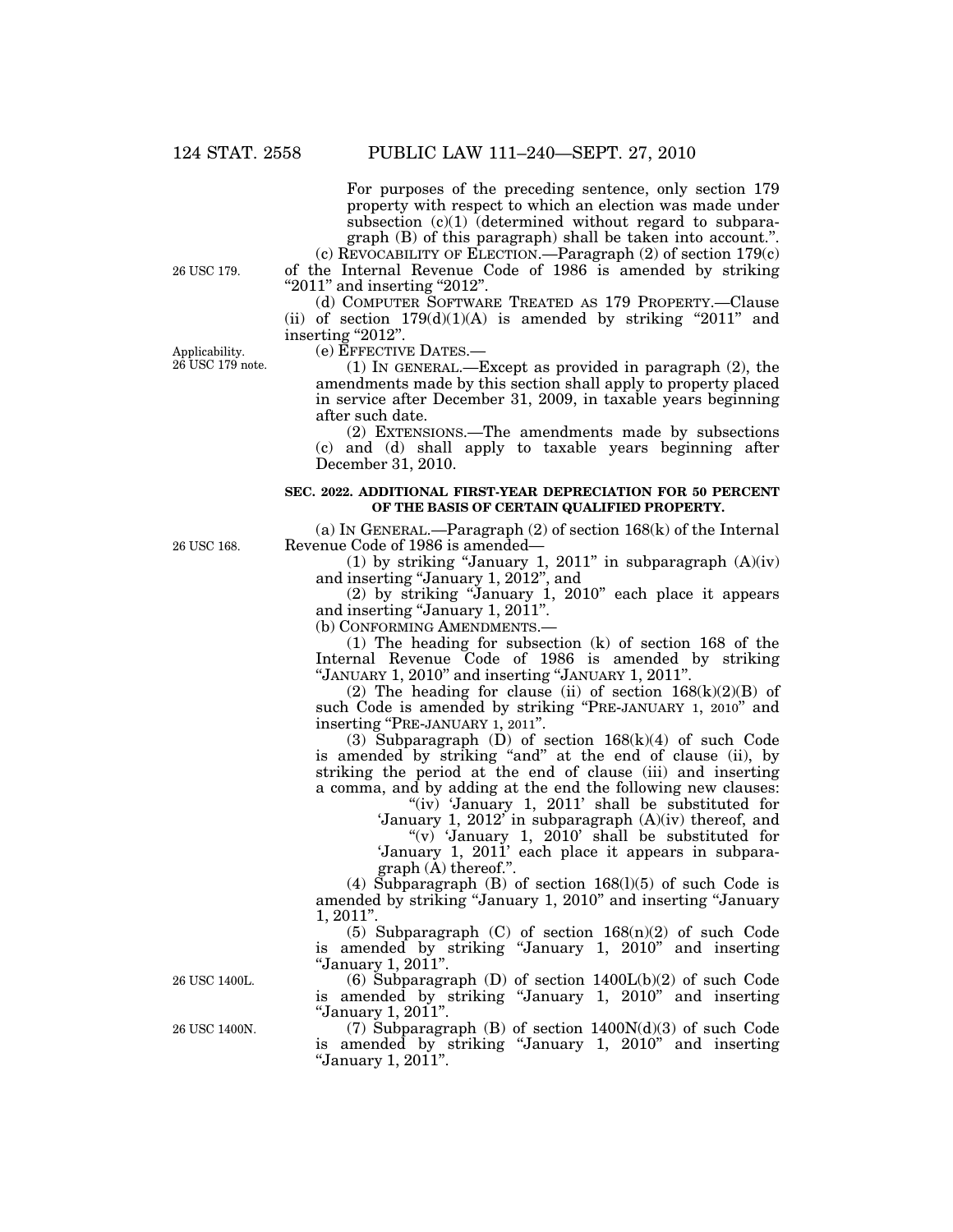(c) EFFECTIVE DATE.—The amendments made by this section 26 USC 168 note. shall apply to property placed in service after December 31, 2009, in taxable years ending after such date.

#### **SEC. 2023. SPECIAL RULE FOR LONG-TERM CONTRACT ACCOUNTING.**

(a) IN GENERAL.—Section 460(c) of the Internal Revenue Code of 1986 is amended by adding at the end the following new para-26 USC 460. graph:

''(6) SPECIAL RULE FOR ALLOCATION OF BONUS DEPRECIATION WITH RESPECT TO CERTAIN PROPERTY.—<br>"(A) IN GENERAL.—Solely for purposes of determining

the percentage of completion under subsection  $(b)(1)(A)$ , the cost of qualified property shall be taken into account as a cost allocated to the contract as if subsection (k) of section 168 had not been enacted.

''(B) QUALIFIED PROPERTY.—For purposes of this para-Definition. graph, the term 'qualified property' means property described in section  $168(k)(2)$  which—

"(i) has a recovery period of 7 years or less, and ''(ii) is placed in service after December 31, 2009,

and before January 1, 2011 (January 1, 2012, in the case of property described in section  $168(k)(2)(B)$ .".

(b) EFFECTIVE DATE.—The amendment made by this section 26 USC 460 note. shall apply to property placed in service after December 31, 2009.

### **PART III—PROMOTING ENTREPRENEURSHIP**

### **SEC. 2031. INCREASE IN AMOUNT ALLOWED AS DEDUCTION FOR START-UP EXPENDITURES IN 2010.**

(a) START-UP EXPENDITURES.—Subsection (b) of section 195 of the Internal Revenue Code of 1986 is amended by adding at the 26 USC 195. end the following new paragraph:

''(3) SPECIAL RULE FOR TAXABLE YEARS BEGINNING IN 2010.— In the case of a taxable year beginning in 2010, paragraph  $(1)(A)(ii)$  shall be applied-

"(A) by substituting  $$10,000$  for  $$5,000$ , and

"(B) by substituting  $$60,000$  for  $$50,000$ ".".

(b) EFFECTIVE DATE.—The amendment made by this section 26 USC 195 note. shall apply to amounts paid or incurred in taxable years beginning after December 31, 2009.

### **SEC. 2032. AUTHORIZATION OF APPROPRIATIONS FOR THE UNITED STATES TRADE REPRESENTATIVE TO DEVELOP MARKET ACCESS OPPORTUNITIES FOR UNITED STATES SMALL-AND MEDIUM-SIZED BUSINESSES AND TO ENFORCE TRADE AGREEMENTS.**

(a) IN GENERAL.—There are authorized to be appropriated to the Office of the United States Trade Representative \$5,230,000, to remain available until expended, for—

(1) analyzing and developing opportunities for businesses in the United States to access the markets of foreign countries; and

(2) enforcing trade agreements to which the United States is a party.

(b) REQUIREMENTS.—In obligating and expending the funds authorized to be appropriated under subsection (a), the United States Trade Representative shall—

Applicability.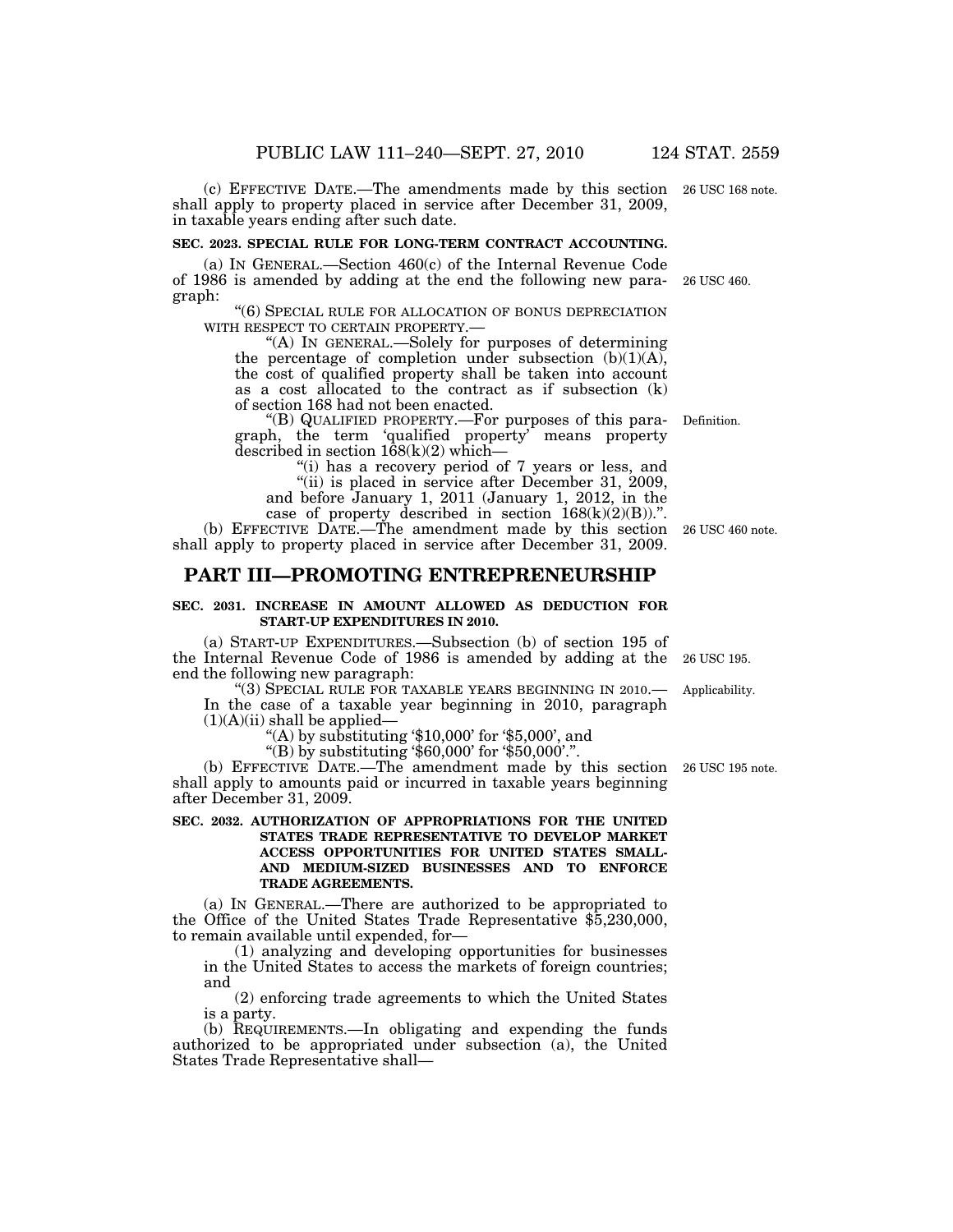(1) give preference to those initiatives that the United States Trade Representative determines will create or sustain the greatest number of jobs in the United States or result in the greatest benefit to the economy of the United States; and

(2) consider the needs of small- and medium-sized businesses in the United States with respect to—

(A) accessing the markets of foreign countries; and (B) the enforcement of trade agreements to which the United States is a party.

### **PART IV—PROMOTING SMALL BUSINESS FAIRNESS**

### **SEC. 2041. LIMITATION ON PENALTY FOR FAILURE TO DISCLOSE REPORTABLE TRANSACTIONS BASED ON RESULTING TAX BENEFITS.**

(a) IN GENERAL.—Subsection (b) of section 6707A of the Internal Revenue Code of 1986 is amended to read as follows:

''(b) AMOUNT OF PENALTY.—

''(1) IN GENERAL.—Except as otherwise provided in this subsection, the amount of the penalty under subsection (a) with respect to any reportable transaction shall be 75 percent of the decrease in tax shown on the return as a result of such transaction (or which would have resulted from such transaction if such transaction were respected for Federal tax purposes).

"(2) MAXIMUM PENALTY.—The amount of the penalty under subsection (a) with respect to any reportable transaction shall not exceed—

"(A) in the case of a listed transaction,  $$200,000$ (\$100,000 in the case of a natural person), or

''(B) in the case of any other reportable transaction, \$50,000 (\$10,000 in the case of a natural person).

''(3) MINIMUM PENALTY.—The amount of the penalty under subsection (a) with respect to any transaction shall not be less than  $$10,000$   $$5,000$  in the case of a natural person).". (b) EFFECTIVE DATE.—The amendment made by this section

shall apply to penalties assessed after December 31, 2006.

### **SEC. 2042. DEDUCTION FOR HEALTH INSURANCE COSTS IN COM-PUTING SELF-EMPLOYMENT TAXES IN 2010.**

(a) IN GENERAL.—Paragraph (4) of section 162(l) of the Internal Revenue Code of 1986 is amended by inserting ''for taxable years beginning before January 1, 2010, or after December 31, 2010'' before the period.

(b) EFFECTIVE DATE.—The amendments made by this section shall apply to taxable years beginning after December 31, 2009.

### **SEC. 2043. REMOVAL OF CELLULAR TELEPHONES AND SIMILAR TELE-COMMUNICATIONS EQUIPMENT FROM LISTED PROPERTY.**

(a) IN GENERAL.—Subparagraph (A) of section 280F(d)(4) of the Internal Revenue Code of 1986 (defining listed property) is amended by adding "'and'" at the end of clause (iv), by striking clause (v), and by redesignating clause (vi) as clause (v).

(b) EFFECTIVE DATE.—The amendment made by this section shall apply to taxable years beginning after December 31, 2009.

26 USC 6707A note.

26 USC 6707A.

26 USC 162.

26 USC 162 note.

26 USC 280F.

26 USC 280F note.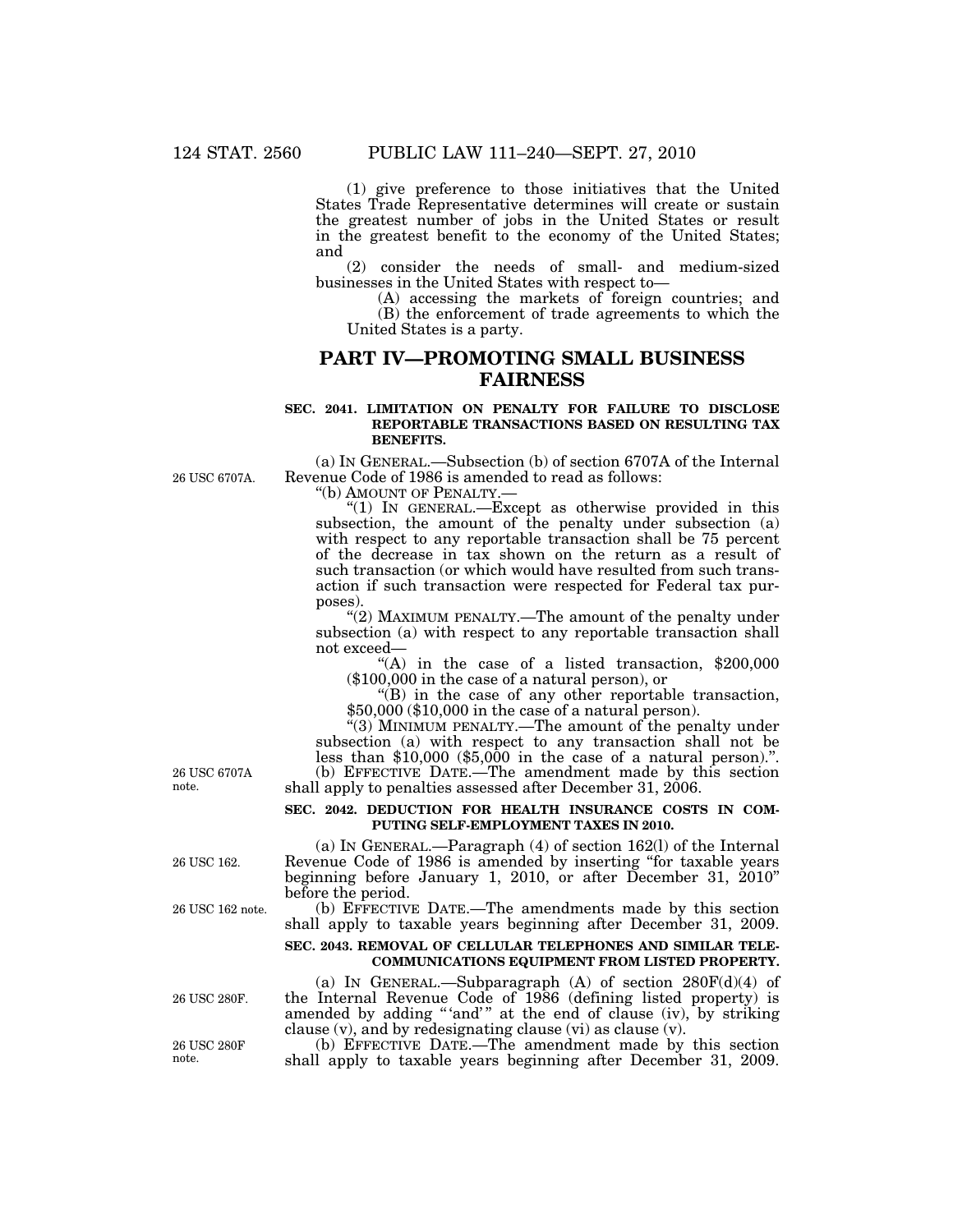## **Subtitle B—Revenue Provisions**

### **PART I—REDUCING THE TAX GAP**

### **SEC. 2101. INFORMATION REPORTING FOR RENTAL PROPERTY EXPENSE PAYMENTS.**

(a) IN GENERAL.—Section 6041 of the Internal Revenue Code of 1986, as amended by section 9006 of the Patient Protection and Affordable Care Act, is amended by redesignating subsections *Ante*, p. 855. (h) and (i) as subsections (i) and (j), respectively, and by inserting after subsection (g) the following new subsection:

''(h) TREATMENT OF RENTAL PROPERTY EXPENSE PAYMENTS.— ''(1) IN GENERAL.—Solely for purposes of subsection (a)

and except as provided in paragraph (2), a person receiving rental income from real estate shall be considered to be engaged in a trade or business of renting property.

"(2) EXCEPTIONS.—Paragraph (1) shall not apply to—

"(A) any individual, including any individual who is an active member of the uniformed services or an employee of the intelligence community (as defined in section  $121(d)(9)(C)(iv)$ , if substantially all rental income is derived from renting the principal residence (within the meaning of section  $121$ ) of such individual on a temporary basis,

''(B) any individual who receives rental income of not more than the minimal amount, as determined under regulations prescribed by the Secretary, and

 $C$ ) any other individual for whom the requirements of this section would cause hardship, as determined under regulations prescribed by the Secretary.''.

(b) EFFECTIVE DATE.—The amendments made by subsection (a) shall apply to payments made after December 31, 2010.

### **SEC. 2102. INCREASE IN INFORMATION RETURN PENALTIES.**

(a) FAILURE TO FILE CORRECT INFORMATION RETURNS.—<br>(1) IN GENERAL.—Subsections (a)(1), (b)(1)(A), and (b)(2)(A) of section 6721 of the Internal Revenue Code of 1986 are 26 USC 6721. each amended by striking "\$50" and inserting "\$100".

(2) AGGREGATE ANNUAL LIMITATION.—Subsections (a)(1),  $(d)(1)(A)$ , and  $(e)(3)(A)$  of section 6721 of such Code are each amended by striking "\$250,000" and inserting "\$1,500,000".

(b) REDUCTION WHERE CORRECTION WITHIN 30 DAYS.—<br>(1) IN GENERAL.—Subparagraph (A) of section 6721(b)(1) of the Internal Revenue Code of 1986 is amended by striking " $$15"$  and inserting " $$30"$ .

(2) AGGREGATE ANNUAL LIMITATION.—Subsections (b)(1)(B) and (d)(1)(B) of section 6721 of such Code are each amended by striking ''\$75,000'' and inserting ''\$250,000''.

(c) REDUCTION WHERE CORRECTION ON OR BEFORE AUGUST  $1 -$ 

(1) IN GENERAL.—Subparagraph  $(A)$  of section  $6721(b)(2)$ of the Internal Revenue Code of 1986 is amended by striking ''\$30'' and inserting ''\$60''.

(2) AGGREGATE ANNUAL LIMITATION.—Subsections (b)(2)(B) and  $(d)(1)(C)$  of section 6721 of such Code are each amended by striking ''\$150,000'' and inserting ''\$500,000''.

(d) AGGREGATE ANNUAL LIMITATIONS FOR PERSONS WITH GROSS RECEIPTS OF NOT MORE THAN \$5,000,000.—

26 USC 6041 note.

Regulations.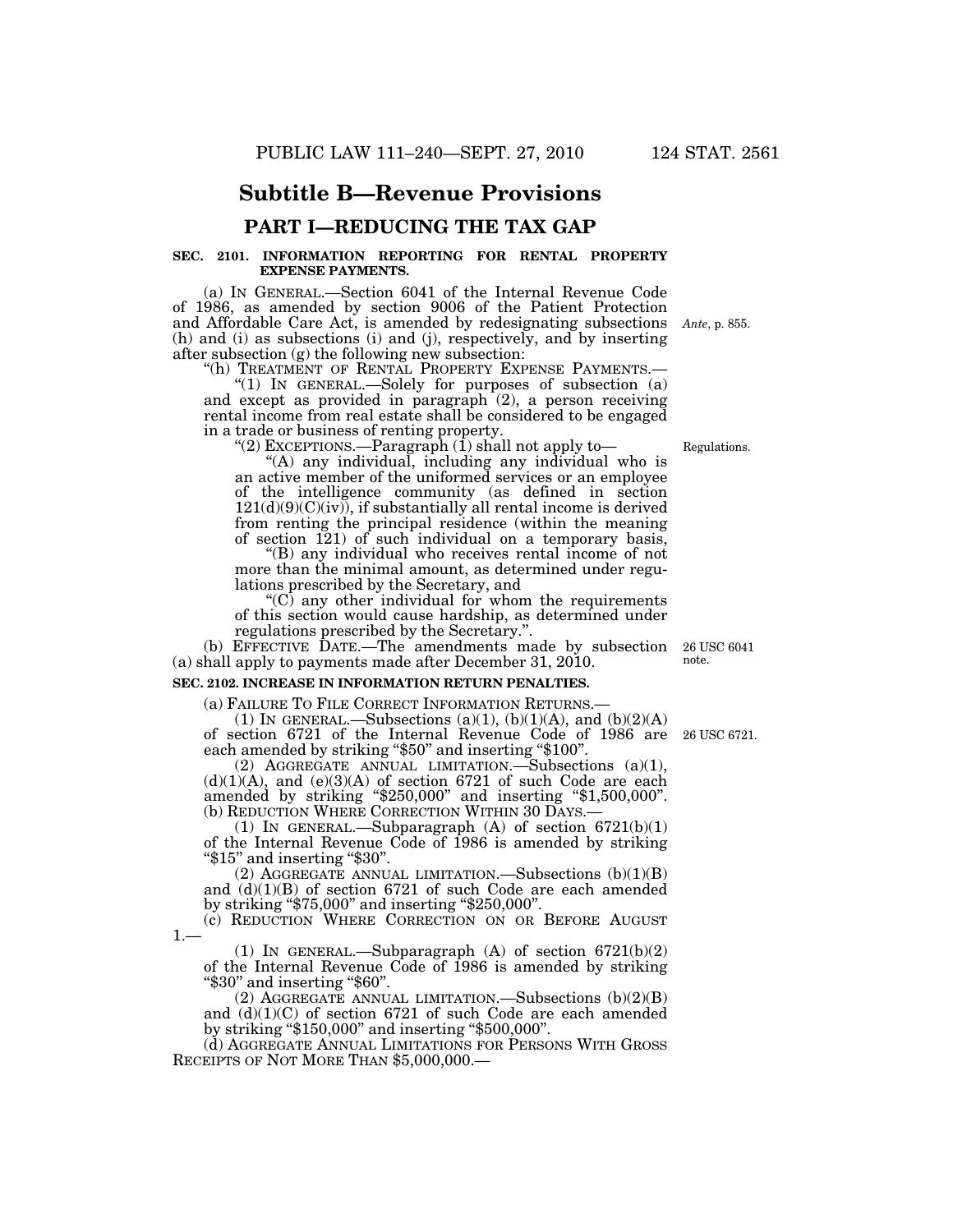26 USC 6721.

(1) IN GENERAL.—Paragraph (1) of section 6721(d) of the Internal Revenue Code of 1986 is amended—

(A) by striking " $$100,000"$  in subparagraph (A) and inserting " $$500,000"$ ,

 $(B)$  by striking "\$25,000" in subparagraph  $(B)$  and inserting " $$75,000$ ", and

(C) by striking ''\$50,000'' in subparagraph (C) and inserting "\$200,000".

(2) TECHNICAL AMENDMENT.—Paragraph (1) of section 6721(d) of such Code is amended by striking ''such taxable year'' and inserting ''such calendar year''.

(e) PENALTY IN CASE OF INTENTIONAL DISREGARD.—Paragraph (2) of section  $6721(e)$  of the Internal Revenue Code of  $1986$  is amended by striking ''\$100'' and inserting ''\$250''.

(f) ADJUSTMENT FOR INFLATION.—Section 6721 of the Internal Revenue Code of 1986 is amended by adding at the end the following new subsection:

''(f) ADJUSTMENT FOR INFLATION.—

''(1) IN GENERAL.—For each fifth calendar year beginning after 2012, each of the dollar amounts under subsections (a), (b), (d) (other than paragraph (2)(A) thereof), and (e) shall be increased by such dollar amount multiplied by the costof-living adjustment determined under section 1(f)(3) determined by substituting 'calendar year 2011' for 'calendar year 1992' in subparagraph  $(B)$  thereof.

"(2) ROUNDING.—If any amount adjusted under paragraph  $(1)$ —

"(A) is not less than  $$75,000$  and is not a multiple of \$500, such amount shall be rounded to the next lowest multiple of \$500, and

''(B) is not described in subparagraph (A) and is not a multiple of \$10, such amount shall be rounded to the next lowest multiple of \$10.''.

(g) FAILURE TO FURNISH CORRECT PAYEE STATEMENTS.—Section 6722 of the Internal Revenue Code of 1986 is amended to read as follows:

26 USC 6722.

### **''SEC. 6722. FAILURE TO FURNISH CORRECT PAYEE STATEMENTS.**

''(a) IMPOSITION OF PENALTY.—

''(1) GENERAL RULE.—In the case of each failure described in paragraph (2) by any person with respect to a payee statement, such person shall pay a penalty of \$100 for each statement with respect to which such a failure occurs, but the total amount imposed on such person for all such failures during any calendar year shall not exceed \$1,500,000.

"(2) FAILURES SUBJECT TO PENALTY.—For purposes of paragraph (1), the failures described in this paragraph are—

''(A) any failure to furnish a payee statement on or before the date prescribed therefor to the person to whom such statement is required to be furnished, and

''(B) any failure to include all of the information required to be shown on a payee statement or the inclusion of incorrect information.

''(b) REDUCTION WHERE CORRECTION IN SPECIFIED PERIOD.—

"(1) CORRECTION WITHIN 30 DAYS.—If any failure described in subsection (a)(2) is corrected on or before the day 30 days after the required filing date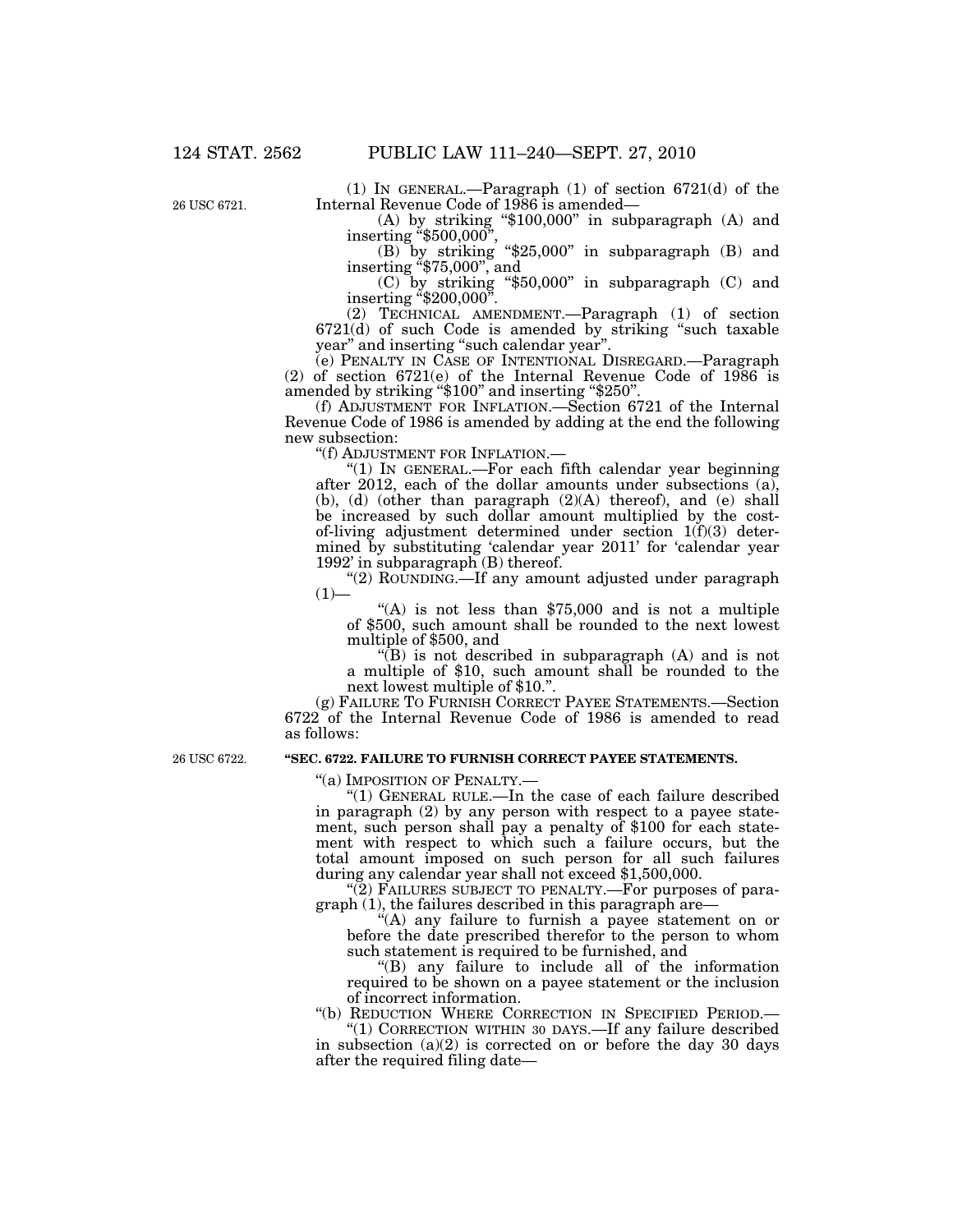''(A) the penalty imposed by subsection (a) shall be \$30 in lieu of \$100, and

''(B) the total amount imposed on the person for all such failures during any calendar year which are so corrected shall not exceed \$250,000.

''(2) FAILURES CORRECTED ON OR BEFORE AUGUST 1.—If any failure described in subsection  $(a)(2)$  is corrected after the 30th day referred to in paragraph (1) but on or before August 1 of the calendar year in which the required filing date occurs—

 $\mbox{``(A)}$  the penalty imposed by subsection (a) shall be<br>  $\$60$  in lieu of  $\$100,$  and

''(B) the total amount imposed on the person for all such failures during the calendar year which are so corrected shall not exceed \$500,000.

''(c) EXCEPTION FOR DE MINIMIS FAILURES.—

 $"(1)$  In general.—If—

"(A) a payee statement is furnished to the person to whom such statement is required to be furnished,

"(B) there is a failure described in subsection  $(a)(2)(B)$ (determined after the application of section  $6724(a)$ ) with respect to such statement, and

''(C) such failure is corrected on or before August 1 of the calendar year in which the required filing date occurs,

for purposes of this section, such statement shall be treated as having been furnished with all of the correct required information.

"(2) LIMITATION.—The number of payee statements to which paragraph (1) applies for any calendar year shall not exceed the greater of—

" $(\breve{\rm A})$  10, or

''(B) one-half of 1 percent of the total number of payee statements required to be filed by the person during the calendar year.

''(d) LOWER LIMITATIONS FOR PERSONS WITH GROSS RECEIPTS OF NOT MORE THAN \$5,000,000.—

"(1) In GENERAL.—If any person meets the gross receipts test of paragraph (2) with respect to any calendar year, with respect to failures during such calendar year—

"(A) subsection  $(a)(1)$  shall be applied by substituting '\$500,000' for '\$1,500,000',

"(B) subsection  $(b)(1)(B)$  shall be applied by substituting '\$75,000' for '\$250,000', and

" $(C)$  subsection  $(b)(2)(B)$  shall be applied by substituting '\$200,000' for '\$500,000'.

"(2) GROSS RECEIPTS TEST.—A person meets the gross receipts test of this paragraph if such person meets the gross receipts test of section  $6721(d)(2)$ .

Applicability.

''(e) PENALTY IN CASE OF INTENTIONAL DISREGARD.—If 1 or more failures to which subsection (a) applies are due to intentional disregard of the requirement to furnish a payee statement (or the correct information reporting requirement), then, with respect to each such failure—

" $(1)$  subsections  $(b)$ ,  $(c)$ , and  $(d)$  shall not apply,

"(2) the penalty imposed under subsection  $(a)(1)$  shall be \$250, or, if greater—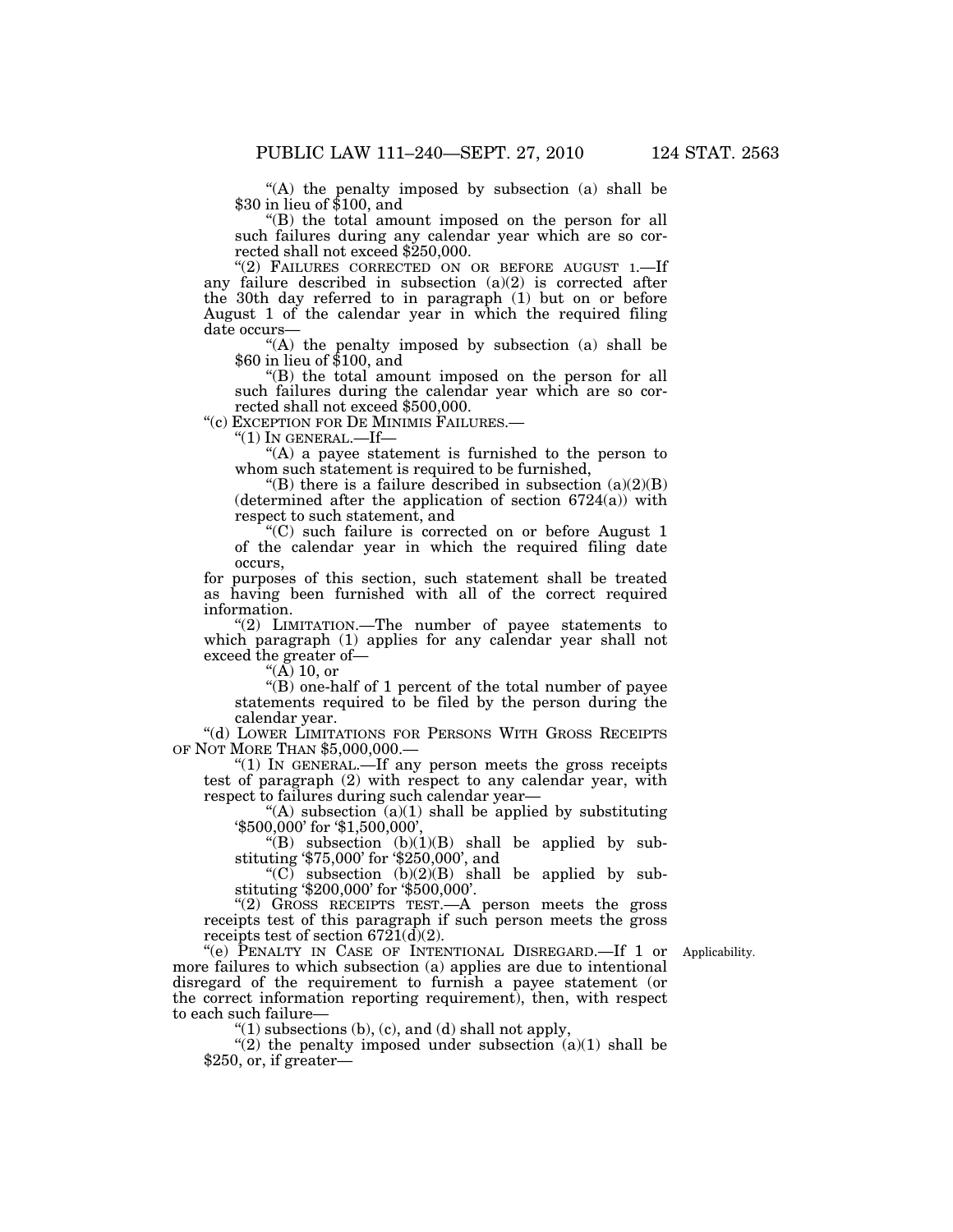"(A) in the case of a payee statement other than a statement required under section 6045(b), 6041A(e) (in respect of a return required under section 6041A(b)), 6050H(d), 6050J(e), 6050K(b), or 6050L(c), 10 percent of the aggregate amount of the items required to be reported correctly, or

 $'(B)$  in the case of a payee statement required under section 6045(b), 6050K(b), or 6050L(c), 5 percent of the aggregate amount of the items required to be reported correctly, and

''(3) in the case of any penalty determined under paragraph  $(2)$ —

"(A) the  $$1,500,000$  limitation under subsection (a) shall not apply, and

''(B) such penalty shall not be taken into account in applying such limitation to penalties not determined under paragraph (2).

''(f) ADJUSTMENT FOR INFLATION.—

" $(1)$  In GENERAL.—For each fifth calendar year beginning after 2012, each of the dollar amounts under subsections (a),  $(b)$ ,  $(d)(1)$ , and  $(e)$  shall be increased by such dollar amount multiplied by the cost-of-living adjustment determined under section 1(f)(3) determined by substituting 'calendar year 2011' for 'calendar year 1992' in subparagraph (B) thereof.

"(2) ROUNDING.—If any amount adjusted under paragraph  $(1)$ —

"(A) is not less than  $$75,000$  and is not a multiple of \$500, such amount shall be rounded to the next lowest multiple of \$500, and

 $\sqrt{\text{B}}$  is not described in subparagraph (A) and is not a multiple of \$10, such amount shall be rounded to the next lowest multiple of \$10.''.

(h) EFFECTIVE DATE.—The amendments made by this section shall apply with respect to information returns required to be filed on or after January 1, 2011.

26 USC 6721 note.

26 USC 6662A note.

### **SEC. 2103. REPORT ON TAX SHELTER PENALTIES AND CERTAIN OTHER ENFORCEMENT ACTIONS.**

(a) IN GENERAL.—The Commissioner of Internal Revenue, in consultation with the Secretary of the Treasury, shall submit to the Committee on Ways and Means of the House of Representatives and the Committee on Finance of the Senate an annual report on the penalties assessed by the Internal Revenue Service during the preceding year under each of the following provisions of the Internal Revenue Code of 1986:

(1) Section 6662A (relating to accuracy-related penalty on understatements with respect to reportable transactions).

(2) Section 6700(a) (relating to promoting abusive tax shelters).

(3) Section 6707 (relating to failure to furnish information regarding reportable transactions).

(4) Section 6707A (relating to failure to include reportable transaction information with return).

(5) Section 6708 (relating to failure to maintain lists of advisees with respect to reportable transactions).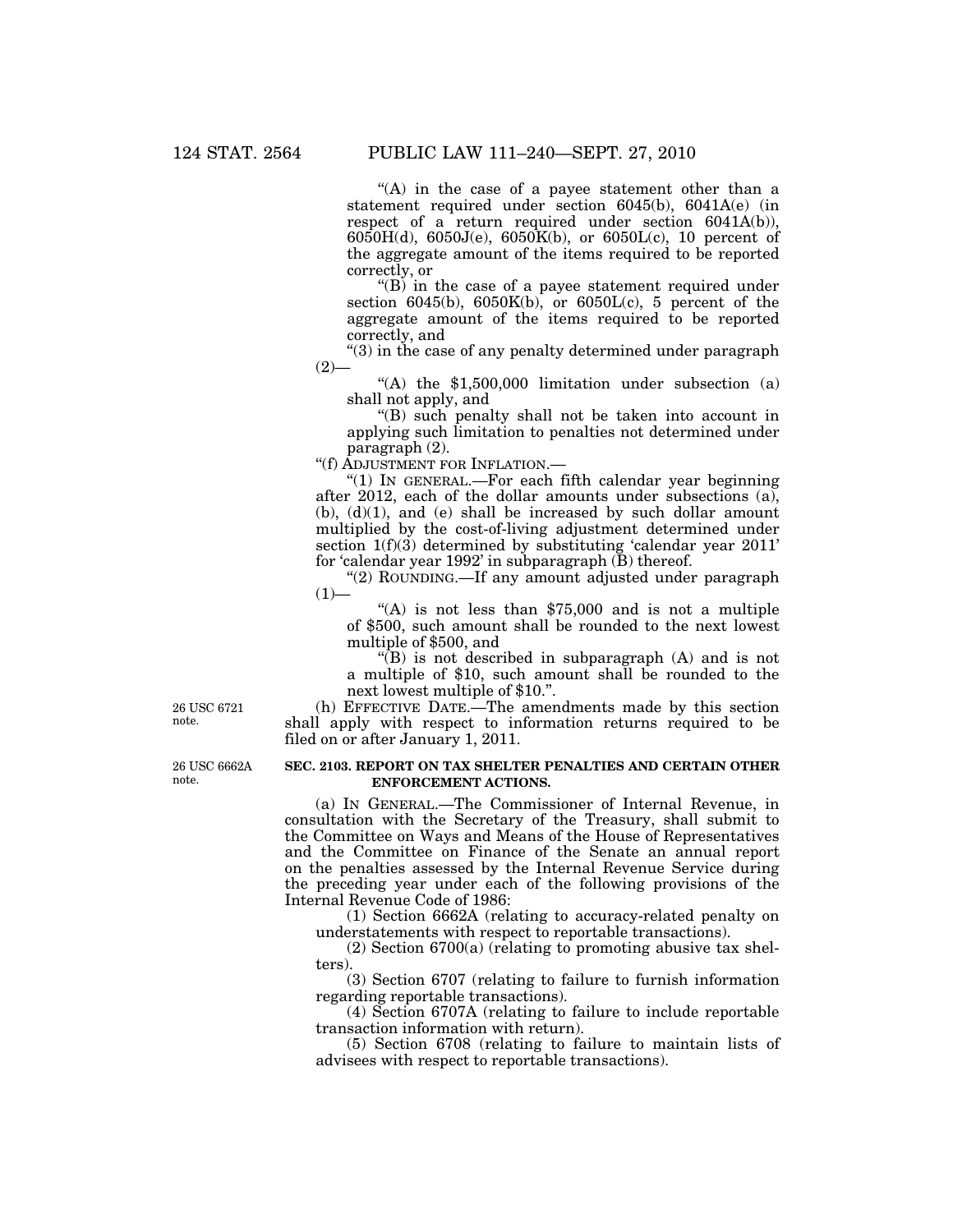(b) ADDITIONAL INFORMATION.—The report required under subsection (a) shall also include information on the following with respect to each year:

(1) Any action taken under section 330(b) of title 31, United States Code, with respect to any reportable transaction (as defined in section 6707A(c) of the Internal Revenue Code of 1986).

(2) Any extension of the time for assessment of tax enforced, or assessment of any amount under such an extension, under paragraph (10) of section 6501(c) of the Internal Revenue Code of 1986.

(c) DATE OF REPORT.—The first report required under subsection (a) shall be submitted not later than December 31, 2010.

### **SEC. 2104. APPLICATION OF CONTINUOUS LEVY TO TAX LIABILITIES OF CERTAIN FEDERAL CONTRACTORS.**

(a) IN GENERAL.—Subsection (f) of section 6330 of the Internal Revenue Code of 1986 is amended by striking "or" at the end 26 USC 6330. of paragraph  $(2)$ , by inserting "or" at the end of paragraph  $(3)$ , and by inserting after paragraph (3) the following new paragraph:

"(4) the Secretary has served a Federal contractor levy, (b) FEDERAL CONTRACTOR LEVY.—Subsection (h) of section 6330 of the Internal Revenue Code of 1986 is amended—

(1) by striking all that precedes ''any levy in connection with the collection<sup>"</sup> and inserting the following:

"(h) DEFINITIONS RELATED TO EXCEPTIONS.—For purposes of subsection (f)—

"(1) DISQUALIFIED EMPLOYMENT TAX LEVY.—A disqualified employment tax levy is''; and

(2) by adding at the end the following new paragraph:

 $\cdot$ (2) FEDERAL CONTRACTOR LEVY.—A Federal contractor levy is any levy if the person whose property is subject to the levy (or any predecessor thereof) is a Federal contractor.''.

(c) CONFORMING AMENDMENT.—The heading of subsection (f) of section 6330 of the Internal Revenue Code of 1986 is amended by striking ''JEOPARDY AND STATE REFUND COLLECTION'' and inserting "EXCEPTIONS".

(d) EFFECTIVE DATE.—The amendments made by this section shall apply to levies issued after the date of the enactment of this Act.

## **PART II—PROMOTING RETIREMENT PREPARATION**

### **SEC. 2111. PARTICIPANTS IN GOVERNMENT SECTION 457 PLANS ALLOWED TO TREAT ELECTIVE DEFERRALS AS ROTH CONTRIBUTIONS.**

(a) IN GENERAL.—Section  $402A(e)(1)$  of the Internal Revenue Code of 1986 is amended by striking "and" at the end of subparagraph (A), by striking the period at the end of subparagraph (B) and inserting ", and", and by adding at the end the following:

 $\rm ^{\ddot{o}}(C)$  an eligible deferred compensation plan (as defined in section  $457(b)$  of an eligible employer described in section  $457(e)(1)(A)$ .".

(b) ELECTIVE DEFERRALS.—Section 402A(e)(2) of the Internal Revenue Code of 1986 is amended to read as follows:

26 USC 402A.

26 USC 6330 note.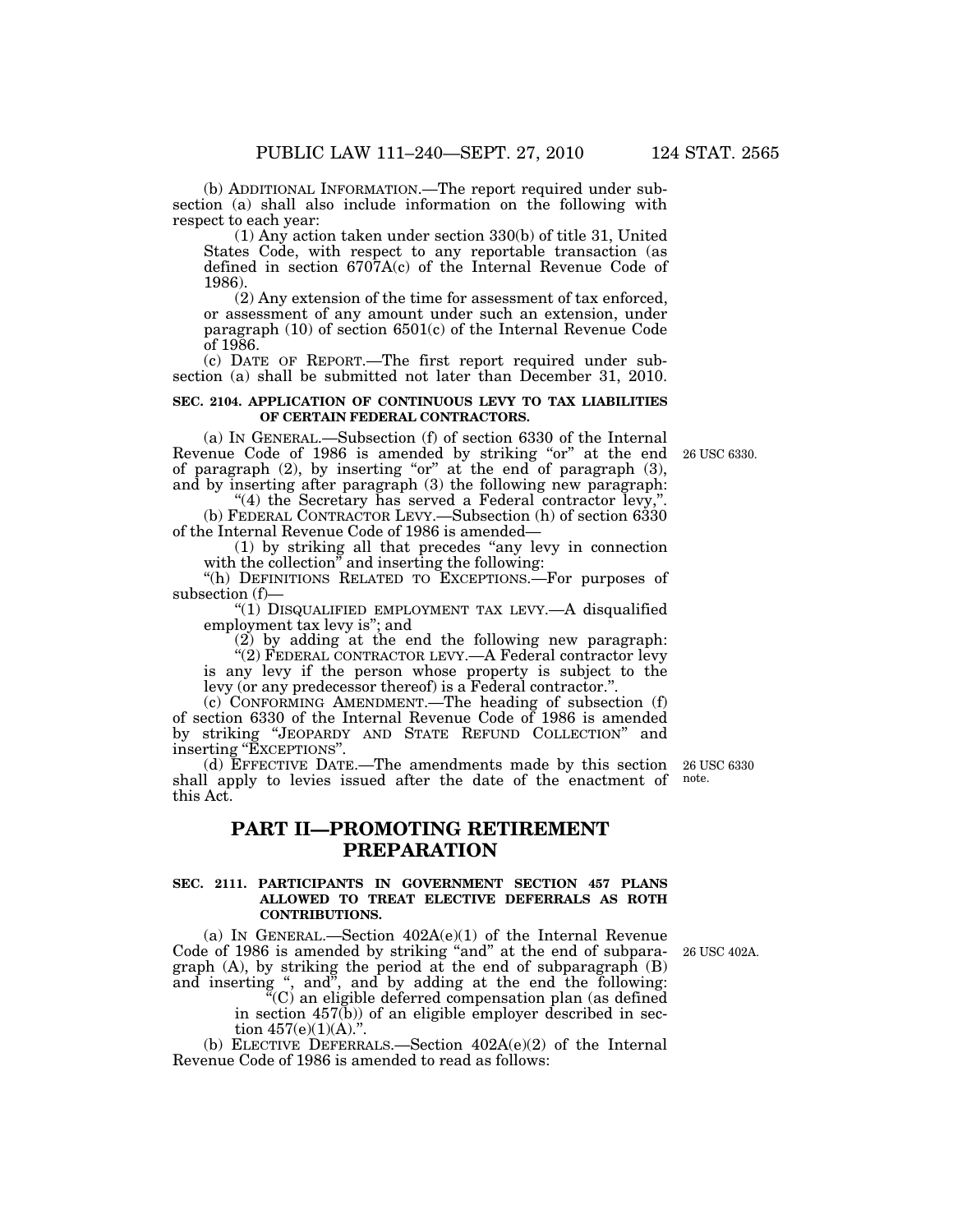"(2) ELECTIVE DEFERRAL.—The term 'elective deferral' means—

"(A) any elective deferral described in subparagraph (A) or (C) of section  $402(g)(3)$ , and

''(B) any elective deferral of compensation by an individual under an eligible deferred compensation plan (as defined in section 457(b)) of an eligible employer described in section  $457(e)(1)(A)$ .".

26 USC 402A note.

(c) EFFECTIVE DATE.—The amendments made by this section shall apply to taxable years beginning after December 31, 2010.

### **SEC. 2112. ROLLOVERS FROM ELECTIVE DEFERRAL PLANS TO DES-IGNATED ROTH ACCOUNTS.**

(a) IN GENERAL.—Section 402A(c) of the Internal Revenue Code of 1986 is amended by adding at the end the following new paragraph:

''(4) TAXABLE ROLLOVERS TO DESIGNATED ROTH ACCOUNTS.— ''(A) IN GENERAL.—Notwithstanding sections 402(c),

403(b)(8), and 457(e)(16), in the case of any distribution to which this paragraph applies—

''(i) there shall be included in gross income any amount which would be includible were it not part of a qualified rollover contribution,

 $\hat{f}$ (ii) section 72(t) shall not apply, and

"(iii) unless the taxpayer elects not to have this clause apply, any amount required to be included in gross income for any taxable year beginning in 2010 by reason of this paragraph shall be so included ratably over the 2-taxable-year period beginning with the first taxable year beginning in 2011.

Any election under clause (iii) for any distributions during a taxable year may not be changed after the due date for such taxable year.

''(B) DISTRIBUTIONS TO WHICH PARAGRAPH APPLIES.— In the case of an applicable retirement plan which includes a qualified Roth contribution program, this paragraph shall apply to a distribution from such plan other than from a designated Roth account which is contributed in a qualified rollover contribution (within the meaning of section 408A(e)) to the designated Roth account maintained under such plan for the benefit of the individual to whom the distribution is made.

''(C) COORDINATION WITH LIMIT.—Any distribution to which this paragraph applies shall not be taken into account for purposes of paragraph (1).

''(D) OTHER RULES.—The rules of subparagraphs (D),  $(E)$ , and  $(F)$  of section  $408A(d)(3)$  (as in effect for taxable years beginning after 2009) shall apply for purposes of this paragraph."

(b) EFFECTIVE DATE.—The amendments made by this section shall apply to distributions after the date of the enactment of this Act.

### **SEC. 2113. SPECIAL RULES FOR ANNUITIES RECEIVED FROM ONLY A PORTION OF A CONTRACT.**

(a) IN GENERAL.—Subsection (a) of section 72 of the Internal Revenue Code of 1986 is amended to read as follows:

''(a) GENERAL RULES FOR ANNUITIES.—

26 USC 402A note.

26 USC 72.

26 USC 402A.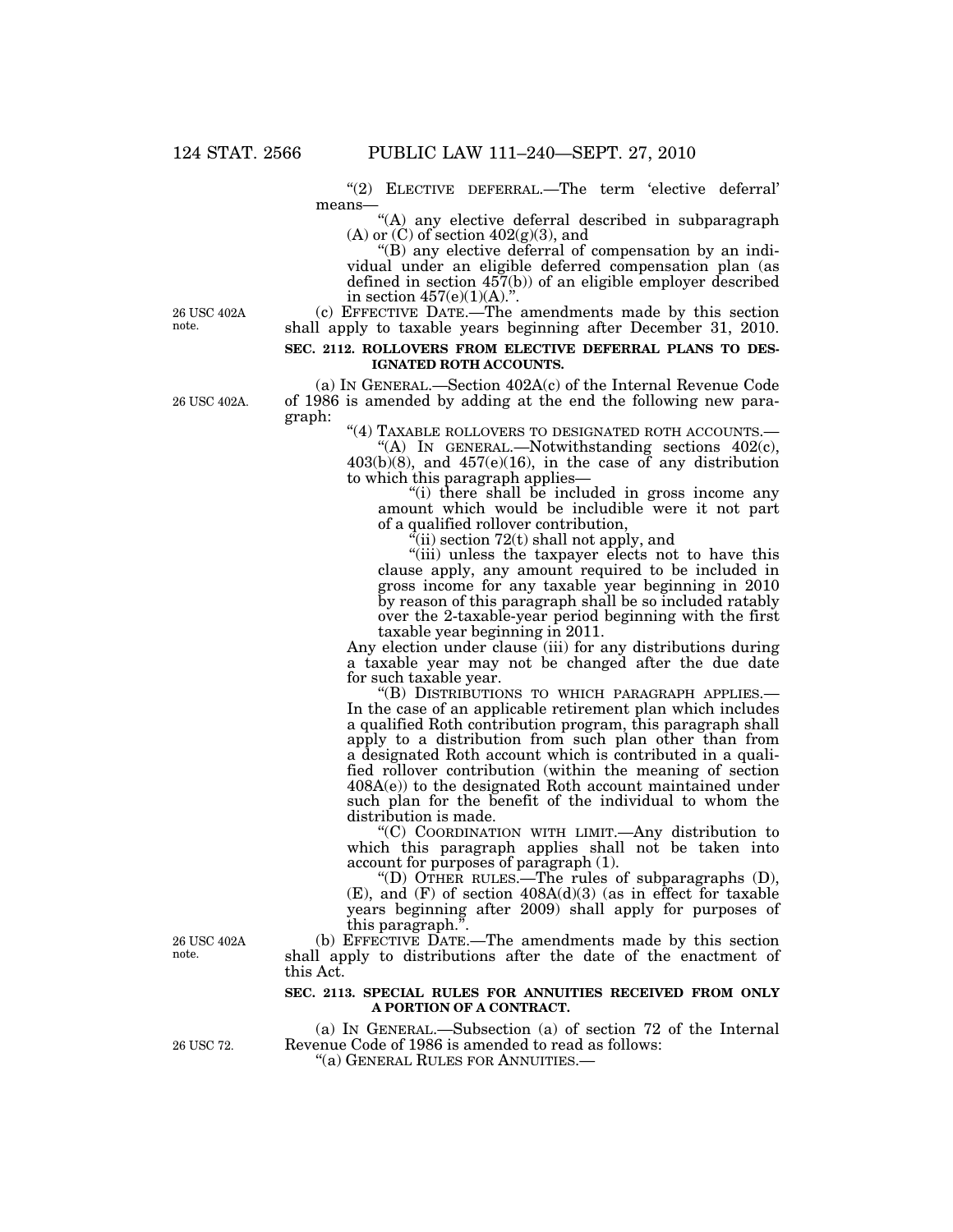"(1) INCOME INCLUSION.—Except as otherwise provided in this chapter, gross income includes any amount received as an annuity (whether for a period certain or during one or more lives) under an annuity, endowment, or life insurance contract.

''(2) PARTIAL ANNUITIZATION.—If any amount is received as an annuity for a period of 10 years or more or during one or more lives under any portion of an annuity, endowment, or life insurance contract—

''(A) such portion shall be treated as a separate contract for purposes of this section,

" $(B)$  for purposes of applying subsections (b), (c), and (e), the investment in the contract shall be allocated pro rata between each portion of the contract from which amounts are received as an annuity and the portion of the contract from which amounts are not received as an annuity, and

 $\mathrm{``}(\check{C})$  a separate annuity starting date under subsection (c)(4) shall be determined with respect to each portion of the contract from which amounts are received as an annuity.''.

(b) EFFECTIVE DATE.—The amendment made by this section 26 USC 72 note. shall apply to amounts received in taxable years beginning after December 31, 2010.

### **PART III—CLOSING UNINTENDED LOOPHOLES**

### **SEC. 2121. CRUDE TALL OIL INELIGIBLE FOR CELLULOSIC BIOFUEL PRODUCER CREDIT.**

(a) IN GENERAL.—Clause (iii) of section  $40(b)(6)(E)$  of the Internal Revenue Code of 1986, as added by the Health Care and Education Reconciliation Act of 2010, is amended—

(1) by striking "or" at the end of subclause  $(I)$ ,

(2) by striking the period at the end of subclause (II) and inserting ", or",

(3) by adding at the end the following new subclause: ''(III) such fuel has an acid number greater than 25.'', and

(4) by striking ''UNPROCESSED'' in the heading and inserting ''CERTAIN''.

(b) EFFECTIVE DATE.—The amendments made by this section 26 USC 40 note. shall apply to fuels sold or used on or after January 1, 2010.

### **SEC. 2122. SOURCE RULES FOR INCOME ON GUARANTEES.**

(a) AMOUNTS SOURCED WITHIN THE UNITED STATES.—Subsection (a) of section 861 of the Internal Revenue Code of 1986 is amended by adding at the end the following new paragraph:

''(9) GUARANTEES.—Amounts received, directly or indirectly, from—

"(A) a noncorporate resident or domestic corporation for the provision of a guarantee of any indebtedness of such resident or corporation, or

''(B) any foreign person for the provision of a guarantee of any indebtedness of such person, if such amount is connected with income which is effectively connected (or treated as effectively connected) with the conduct of a trade or business in the United States.''.

*Ante*, p. 1067.

26 USC 861.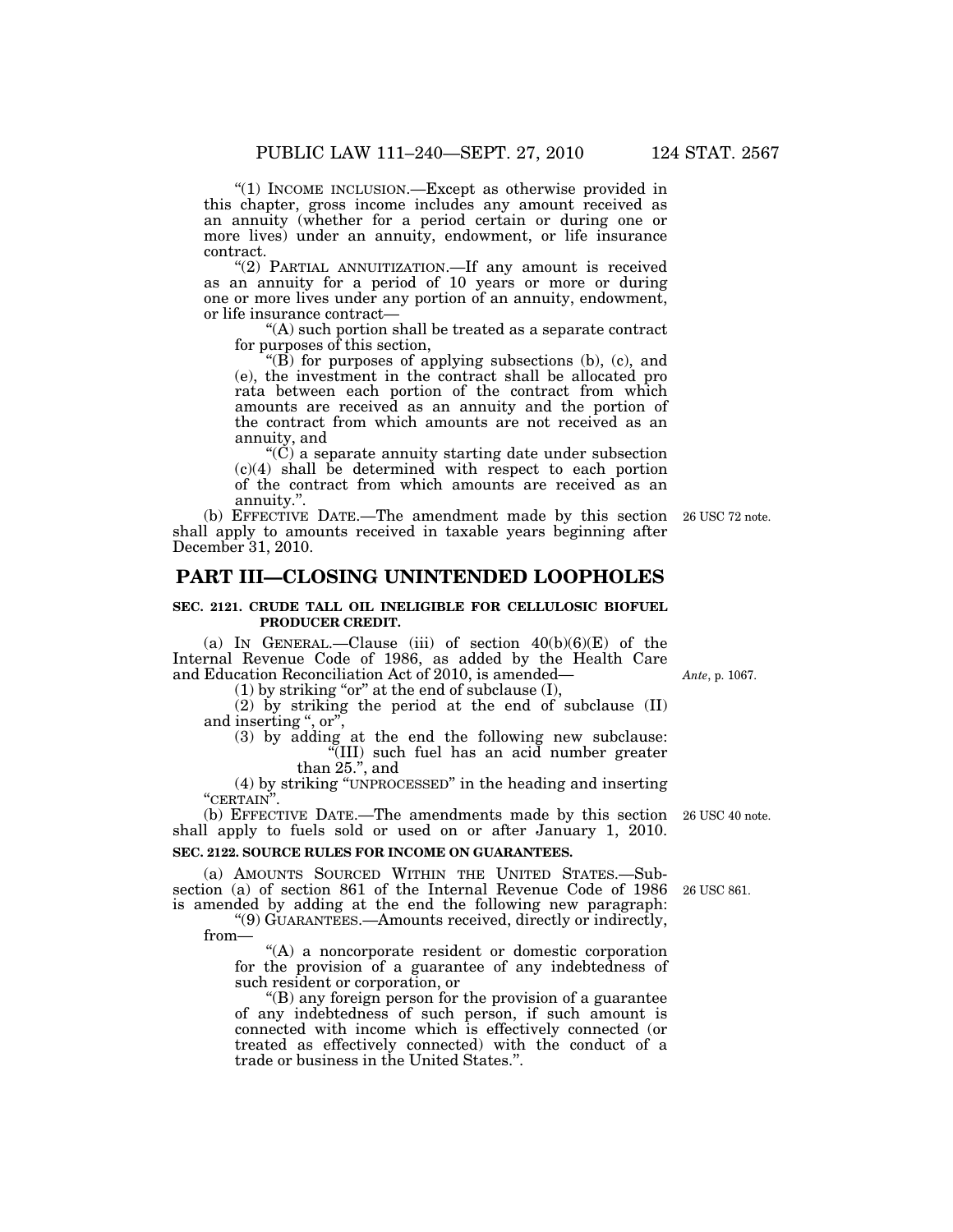26 USC 862.

(b) AMOUNTS SOURCED WITHOUT THE UNITED STATES.—Subsection (a) of section 862 of the Internal Revenue Code of 1986 is amended by striking "and" at the end of paragraph (7), by striking the period at the end of paragraph  $(8)$  and inserting  $\ddot{\cdot}$ ; and'', and by adding at the end the following new paragraph:

''(9) amounts received, directly or indirectly, from a foreign person for the provision of a guarantee of indebtedness of such person other than amounts which are derived from sources within the United States as provided in section  $861(a)(9)$ .". (c) CONFORMING AMENDMENT.—Clause (ii) of section

864(c)(4)(B) of the Internal Revenue Code of 1986 is amended by striking "dividends or interest" and inserting "dividends, interest, or amounts received for the provision of guarantees of indebtedness''.

(d) EFFECTIVE DATE.—The amendments made by this section shall apply to guarantees issued after the date of the enactment of this Act.

## **PART IV—TIME FOR PAYMENT OF CORPORATE ESTIMATED TAXES**

22 USC 6655 note.

26 USC 861 note.

26 USC 864.

### **SEC. 2131. TIME FOR PAYMENT OF CORPORATE ESTIMATED TAXES.**

The percentage under paragraph (2) of section 561 of the Hiring Incentives to Restore Employment Act in effect on the date of the enactment of this Act is increased by 36 percentage points.

Small Business Credit Initiative Act of 2010.

# **TITLE III—STATE SMALL BUSINESS CREDIT INITIATIVE**

### **SEC. 3001. SHORT TITLE.**

This title may be cited as the ''State Small Business Credit Initiative Act of 2010''.

### **SEC. 3002. DEFINITIONS.**

In this title, the following definitions shall apply:

(1) APPROPRIATE COMMITTEES OF CONGRESS.—The term ''appropriate committees of Congress'' means—

(A) the Committee on Small Business and Entrepreneurship, the Committee on Agriculture, Nutrition, and Forestry, the Committee on Banking, Housing, and Urban Affairs, the Committee on Finance, the Committee on the Budget, and the Committee on Appropriations of the Senate; and

(B) the Committee on Small Business, the Committee on Agriculture, the Committee on Financial Services, the Committee on Ways and Means, the Committee on the Budget, and the Committee on Appropriations of the House of Representatives.

(2) APPROPRIATE FEDERAL BANKING AGENCY.—The term ''appropriate Federal banking agency''—

(A) has the same meaning as in section 3(q) of the Federal Deposit Insurance Act  $(12 \text{ U.S.C. } 1813(q))$ ; and

(B) includes the National Credit Union Administration Board in the case of any credit union the deposits of which

12 USC 5701

12 USC 5701.

note.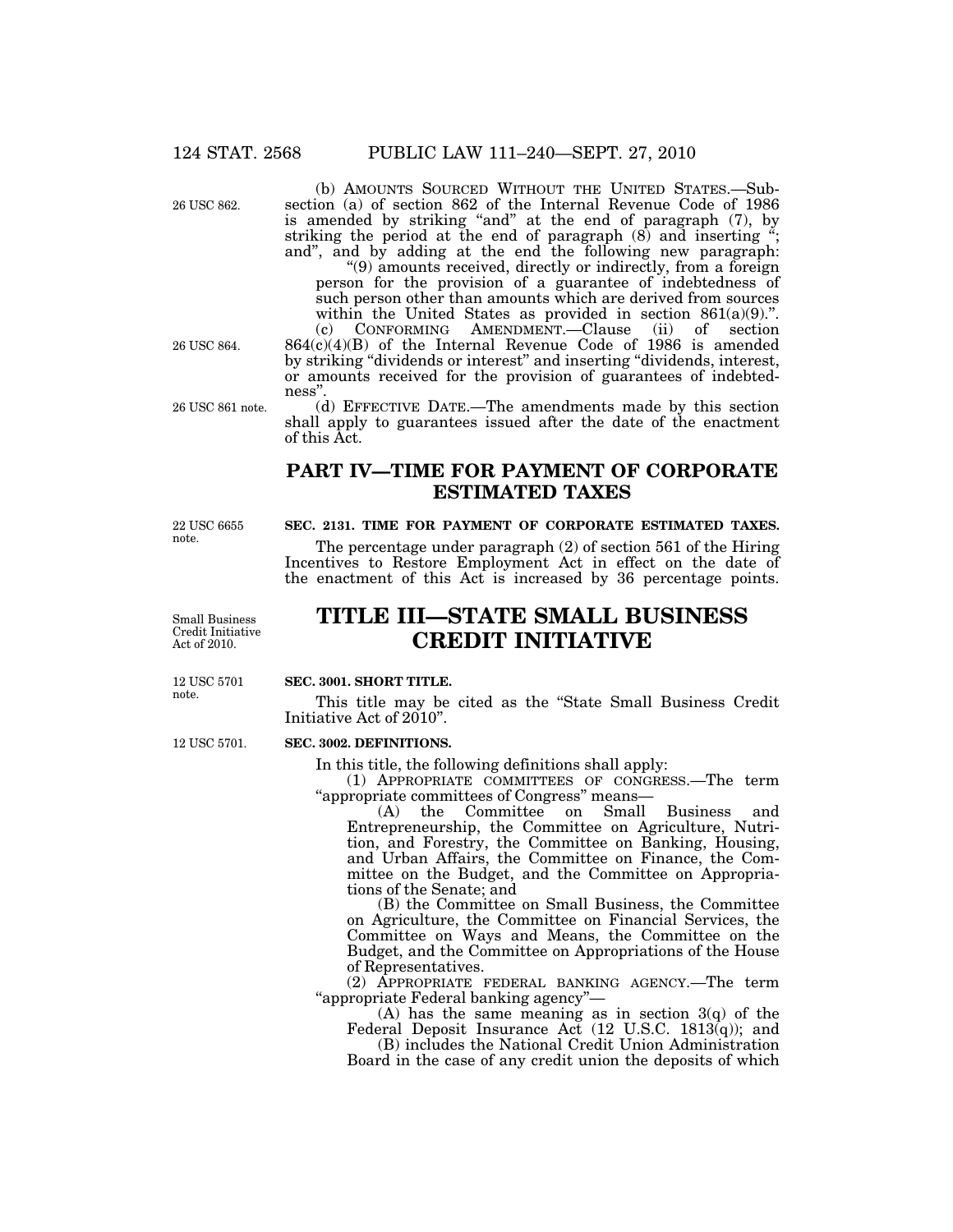are insured in accordance with the Federal Credit Union Act.

(3) ENROLLED LOAN.—The term ''enrolled loan'' means a loan made by a financial institution lender that is enrolled by a participating State in an approved State capital access program in accordance with this title.

(4) FEDERAL CONTRIBUTION.—The term ''Federal contribution'' means the portion of the contribution made by a participating State to, or for the account of, an approved State program that is made with Federal funds allocated to the State by the Secretary under section 3003.

(5) FINANCIAL INSTITUTION.—The term ''financial institution'' means any insured depository institution, insured credit union, or community development financial institution, as those terms are each defined in section 103 of the Riegle Community Development and Regulatory Improvement Act of 1994 (12 U.S.C. 4702).

(6) PARTICIPATING STATE.—The term ''participating State'' means any State that has been approved for participation in the Program under section 3004.

(7) PROGRAM.—The term "Program" means the State Small Business Credit Initiative established under this title.

(8) QUALIFYING LOAN OR SWAP FUNDING FACILITY.—The term ''qualifying loan or swap funding facility'' means a contractual arrangement between a participating State and a private financial entity under which—

(A) the participating State delivers funds to the entity as collateral;

(B) the entity provides funding from the arrangement back to the participating State; and

(C) the full amount of resulting funding from the arrangement, less any fees and other costs of the arrangement, is contributed to, or for the account of, an approved State program.

(9) RESERVE FUND.—The term ''reserve fund'' means a fund, established by a participating State, dedicated to a particular financial institution lender, for the purposes of—

(A) depositing all required premium charges paid by the financial institution lender and by each borrower receiving a loan under an approved State program from that financial institution lender;

(B) depositing contributions made by the participating State, including State contributions made with Federal contributions; and

(C) covering losses on enrolled loans by disbursing accumulated funds.

(10) STATE.-The term "State" means-

(A) a State of the United States;

(B) the District of Columbia, the Commonwealth of Puerto Rico, the Commonwealth of Northern Mariana Islands, Guam, American Samoa, and the United States Virgin Islands;

(C) when designated by a State of the United States, a political subdivision of that State that the Secretary determines has the capacity to participate in the Program; and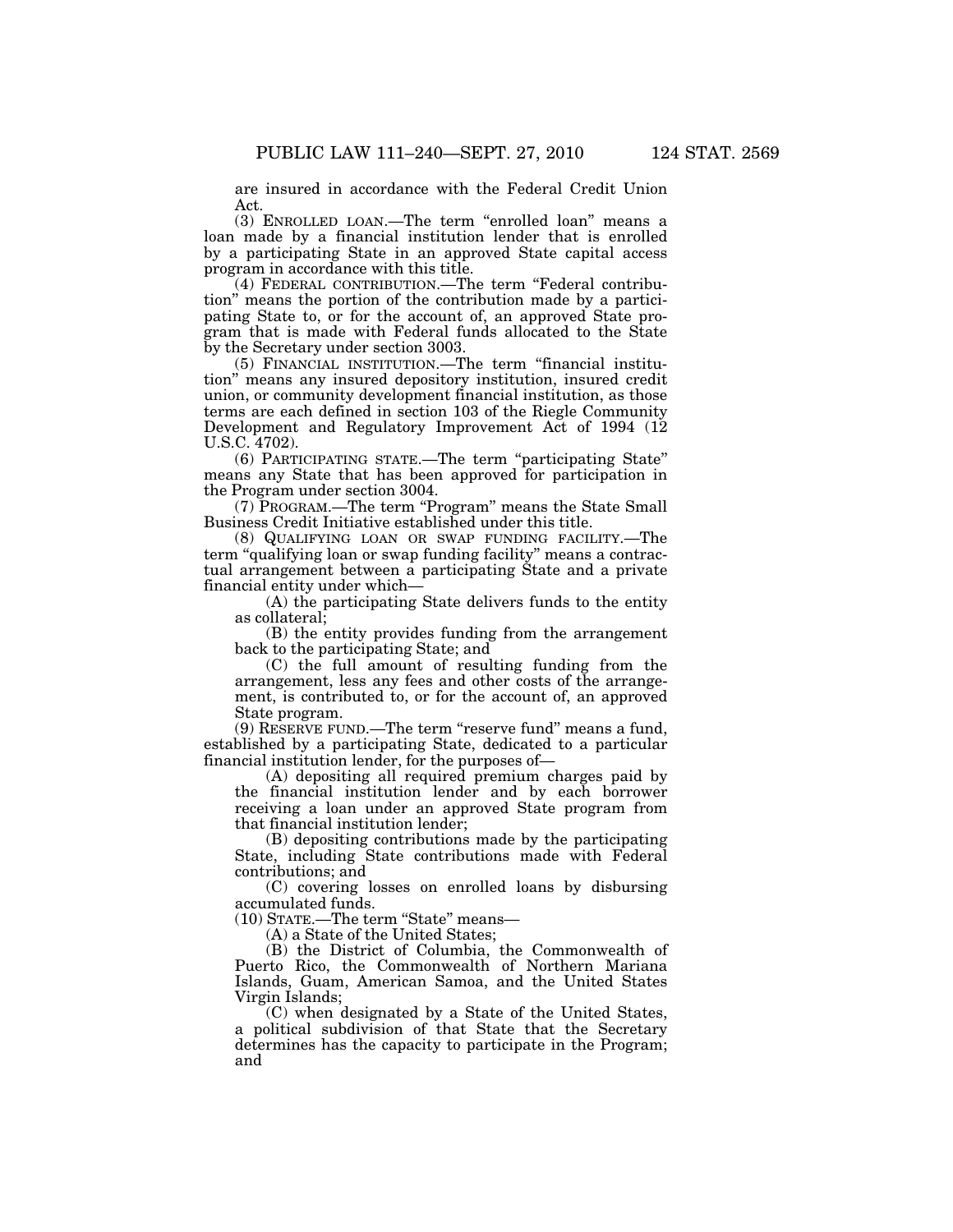(D) under the circumstances described in section 3004(d), a municipality of a State of the United States to which the Secretary has given a special permission under section  $3004(d)$ .

(11) STATE CAPITAL ACCESS PROGRAM.—The term ''State capital access program'' means a program of a State that—

(A) uses public resources to promote private access to credit; and

(B) meets the eligibility criteria in section 3005(c). (12) STATE OTHER CREDIT SUPPORT PROGRAM.—The term ''State other credit support program''—

(A) means a program of a State that—

(i) uses public resources to promote private access to credit;

(ii) is not a State capital access program; and (iii) meets the eligibility criteria in section 3006(c); and

(B) includes, collateral support programs, loan participation programs, State-run venture capital fund programs, and credit guarantee programs.

(13) STATE PROGRAM.—The term ''State program'' means a State capital access program or a State other credit support program.

(14) SECRETARY.—The term ''Secretary'' means the Secretary of the Treasury.

12 USC 5702.

### **SEC. 3003. FEDERAL FUNDS ALLOCATED TO STATES.**

(a) PROGRAM ESTABLISHED; PURPOSE.—There is established the State Small Business Credit Initiative, to be administered by the Secretary. Under the Program, the Secretary shall allocate Federal funds to participating States and make the allocated funds available to the participating States as provided in this section for the uses described in this section.

(b) ALLOCATION FORMULA.—

(1) IN GENERAL.—Not later than 30 days after the date of enactment of this Act, the Secretary shall allocate Federal funds to participating States so that each State is eligible to receive an amount equal to the average of the respective amounts that the State—

(A) would receive under the 2009 allocation, as determined under paragraph (2); and

(B) would receive under the 2010 allocation, as determined under paragraph (3).

(2) 2009 ALLOCATION FORMULA.—

(A) IN GENERAL.—The Secretary shall determine the 2009 allocation by allocating Federal funds among the States in the proportion that each such State's 2008 State employment decline bears to the aggregate of the 2008 State employment declines for all States.

(B) MINIMUM ALLOCATION.—The Secretary shall adjust the allocations under subparagraph (A) for each State to the extent necessary to ensure that no State receives less than 0.9 percent of the Federal funds.

(C) 2008 STATE EMPLOYMENT DECLINE DEFINED.—In this paragraph and with respect to a State, the term "2008 State employment decline'' means the excess (if any) of—

Deadline.

Determination.

Adjustment.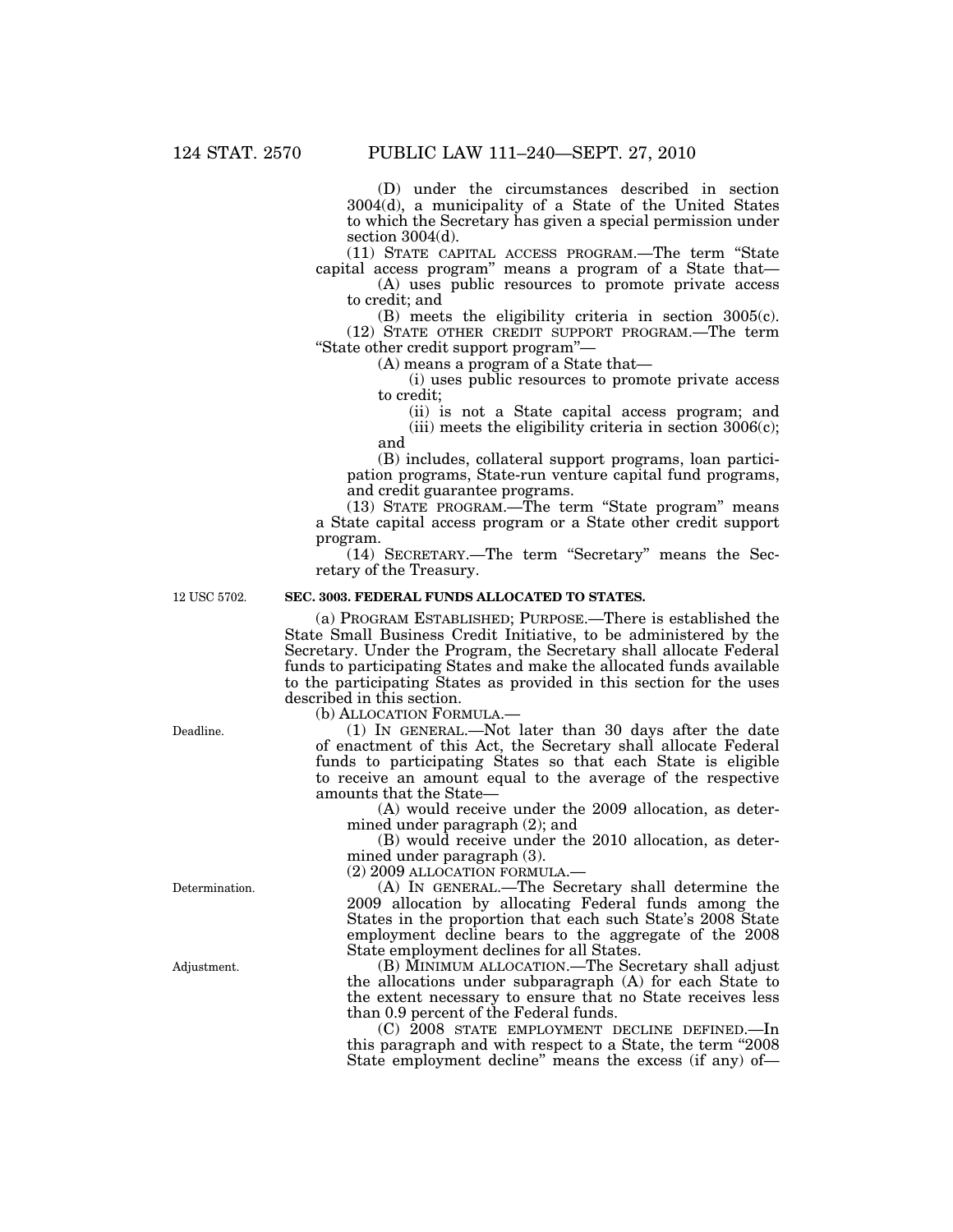(i) the number of individuals employed in such State determined for December 2007; over

(ii) the number of individuals employed in such State determined for December 2008.<br>(3) 2010 ALLOCATION FORMULA.—

(3) 2010 ALLOCATION FORMULA.— (A) IN GENERAL.—The Secretary shall determine the Determination. 2010 allocation by allocating Federal funds among the States in the proportion that each such State's 2009 unemployment number bears to the aggregate of the 2009 unemployment numbers for all of the States.

(B) MINIMUM ALLOCATION.—The Secretary shall adjust the allocations under subparagraph (A) for each State to the extent necessary to ensure that no State receives less than 0.9 percent of the Federal funds.

(C) 2009 UNEMPLOYMENT NUMBER DEFINED.—In this paragraph and with respect to a State, the term "2009" unemployment number'' means the number of individuals within such State who were determined to be unemployed by the Bureau of Labor Statistics for December 2009.

(c) AVAILABILITY OF ALLOCATED AMOUNT.—The amount allocated by the Secretary to each participating State under subsection (b) shall be made available to the State as follows:

(1) ALLOCATED AMOUNT GENERALLY TO BE AVAILABLE TO STATE IN ONE-THIRDS.—

(A) IN GENERAL.—The Secretary shall—

(i) apportion the participating State's allocated amount into thirds;

(ii) transfer to the participating State the first 1⁄3 when the Secretary approves the State for participation under section 3004; and

(iii) transfer to the participating State each successive  $\frac{1}{3}$  when the State has certified to the Secretary that it has expended, transferred, or obligated 80 percent of the last transferred  $\frac{1}{3}$  for Federal contributions to, or for the account of, State programs.

(B) AUTHORITY TO WITHHOLD PENDING AUDIT.—The Secretary may withhold the transfer of any successive  $\frac{1}{3}$ pending results of a financial audit.

(C) INSPECTOR GENERAL AUDITS.—

(i) IN GENERAL.—The Inspector General of the Department of the Treasury shall carry out an audit of the participating State's use of allocated Federal funds transferred to the State.

(ii) RECOUPMENT OF MISUSED TRANSFERRED FUNDS REQUIRED.—The allocation agreement between the Secretary and the participating State shall provide that the Secretary shall recoup any allocated Federal funds transferred to the participating State if the results of the an audit include a finding that there was an intentional or reckless misuse of transferred funds by the State.

(iii) PENALTY FOR MISSTATEMENT.—Any participating State that is found to have intentionally misstated any report issued to the Secretary under the Program shall be ineligible to receive any additional funds under the Program. Funds that had been allocated or that would otherwise have been allocated to

Adjustment.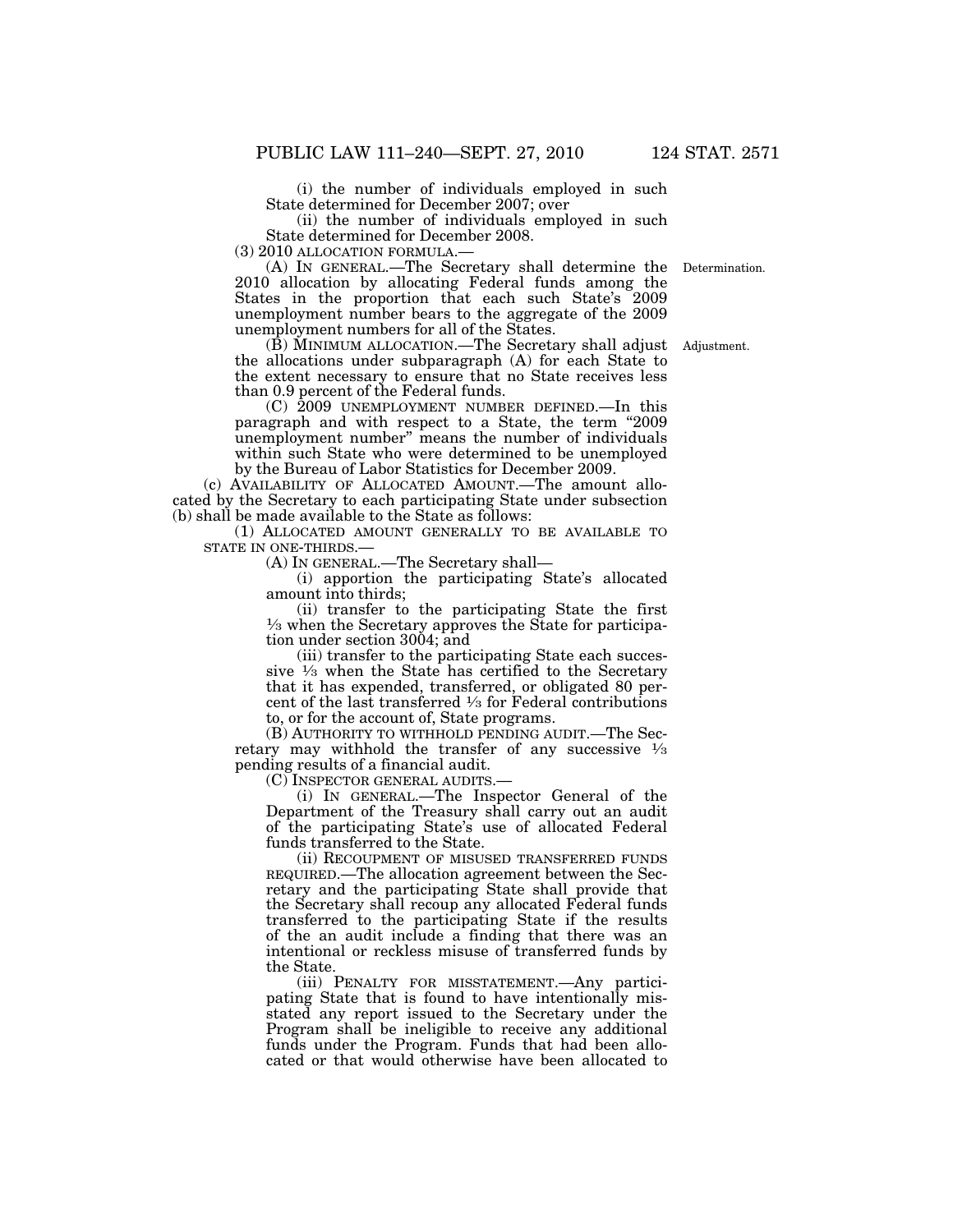such participating State shall be paid into the general fund of the Treasury for reduction of the public debt.

(iv) MUNICIPALITIES.—In this subparagraph, the term ''participating State'' shall include a municipality given special permission to participate in the Program, under section 3004(d).

(D) EXCEPTION.—The Secretary may, in the Secretary's discretion, transfer the full amount of the participating State's allocated amount to the State in a single transfer if the participating State applies to the Secretary for approval to use the full amount of the allocation as collateral for a qualifying loan or swap funding facility.

(2) TRANSFERRED AMOUNTS.—Each amount transferred to a participating State under this section shall remain available to the State until used by the State as permitted under paragraph (3).

(3) USE OF TRANSFERRED FUNDS.—Each participating State may use funds transferred to it under this section only—

(A) for making Federal contributions to, or for the account of, an approved State program;

(B) as collateral for a qualifying loan or swap funding facility;

(C) in the case of the first  $\frac{1}{3}$  transferred, for paying administrative costs incurred by the State in implementing an approved State program in an amount not to exceed 5 percent of that first  $\frac{1}{3}$ ; or

(D) in the case of each successive  $\frac{1}{3}$  transferred, for paying administrative costs incurred by the State in implementing an approved State program in an amount not to exceed 3 percent of that successive  $\frac{1}{3}$ .

(4) TERMINATION OF AVAILABILITY OF AMOUNTS NOT TRANS-FERRED WITHIN 2 YEARS OF PARTICIPATION.—Any portion of a participating State's allocated amount that has not been transferred to the State under this section by the end of the 2 year period beginning on the date that the Secretary approves the State for participation may be deemed by the Secretary to be no longer allocated to the State and no longer available to the State and shall be returned to the General Fund of the Treasury.

(5) TRANSFERRED AMOUNTS NOT ASSISTANCE.—The amounts transferred to a participating State under this section shall not be considered assistance for purposes of subtitle V of title 31, United States Code.

(6) DEFINITIONS.—In this section—

(A) the term "allocated amount" means the total amount of Federal funds allocated by the Secretary under subsection (b) to the participating State; and

(B) the term " $\frac{1}{3}$ " means-

(i) in the case of the first  $\frac{1}{3}$  and second  $\frac{1}{3}$ , and amount equal to 33 percent of a participating State's allocated amount; and

(ii) in the case of the last  $\frac{1}{3}$ , an amount equal to 34 percent of a participating State's allocated amount.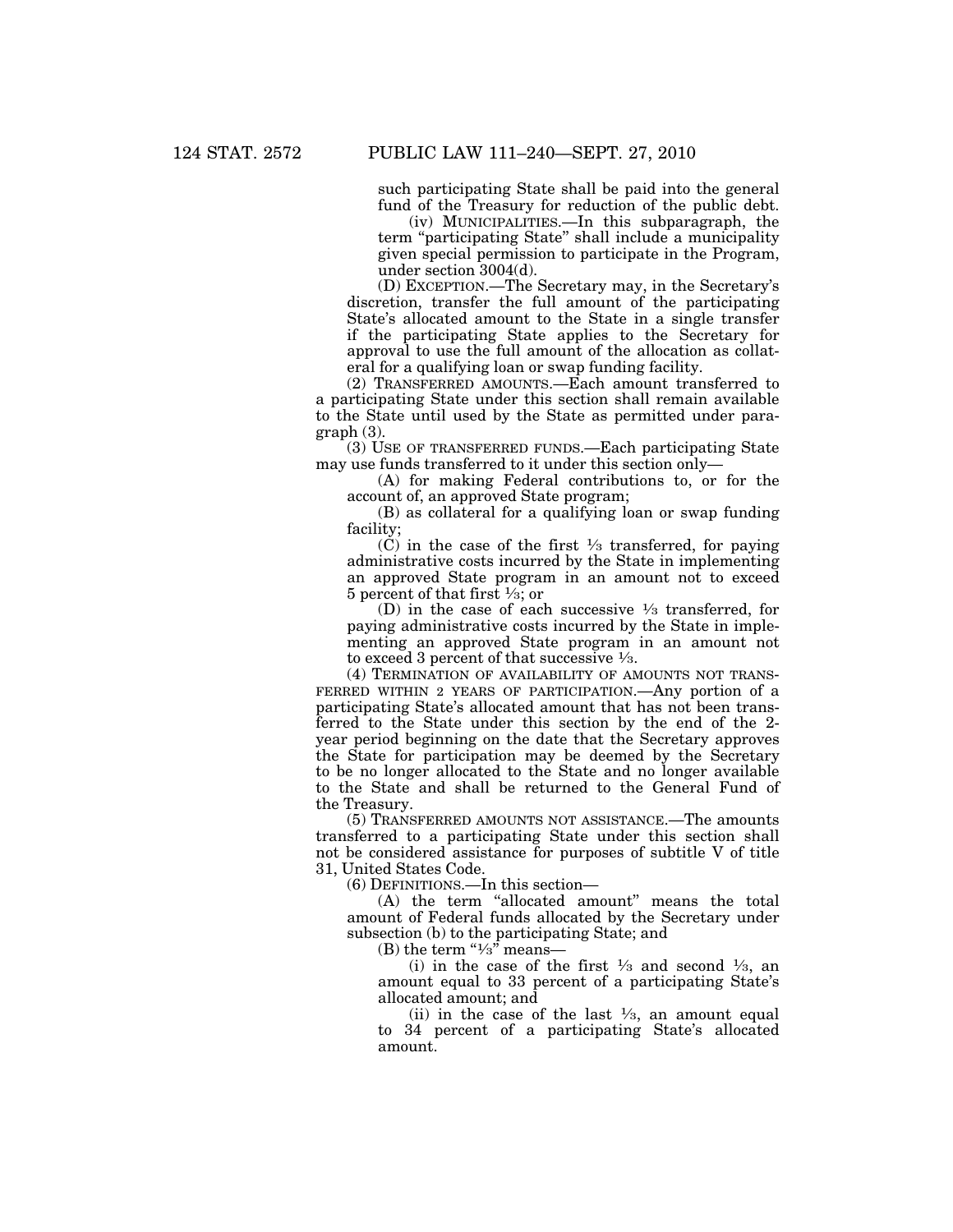### **SEC. 3004. APPROVING STATES FOR PARTICIPATION.**

(a) APPLICATION.—Any State may apply to the Secretary for approval to be a participating State under the Program and to be eligible for an allocation of Federal funds under the Program.

(b) GENERAL APPROVAL CRITERIA.—The Secretary shall approve a State to be a participating State, if—

(1) a specific department, agency, or political subdivision of the State has been designated to implement a State program and participate in the Program;

(2) all legal actions necessary to enable such designated department, agency, or political subdivision to implement a State program and participate in the Program have been accomplished;

(3) the State has filed an application with the Secretary for approval of a State capital access program under section 3005 or approval as a State other credit support program under section 3006, in each case within the time period provided in the respective section; and

(4) the State and the Secretary have executed an allocation Contracts. agreement that—

(A) conforms to the requirements of this title;

(B) ensures that the State program complies with such national standards as are established by the Secretary under section  $3009(a)(2)$ ;

(C) sets forth internal control, compliance, and reporting requirements as established by the Secretary, and such other terms and conditions necessary to carry out the purposes of this title, including an agreement by the State to allow the Secretary to audit State programs;

(D) requires that the State program be fully positioned, within 90 days of the State's execution of the allocation agreement with the Secretary, to act on providing the kind of credit support that the State program was established to provide; and Deadline.

(E) includes an agreement by the State to deliver to the Secretary, and update annually, a schedule describing how the State intends to apportion among its State programs the Federal funds allocated to the State.

(c) CONTRACTUAL ARRANGEMENTS FOR IMPLEMENTATION OF STATE PROGRAMS.—A State may be approved to be a participating State, and be eligible for an allocation of Federal funds under the Program, if the State has contractual arrangements for the implementation and administration of its State program with—

(1) an existing, approved State program administered by another State; or

(2) an authorized agent of, or entity supervised by, the State, including for-profit and not-for-profit entities.

(d) SPECIAL PERMISSION.—

(1) CIRCUMSTANCES WHEN A MUNICIPALITY MAY APPLY DIRECTLY.—If a State does not, within 60 days after the date of enactment of this Act, file with the Secretary a notice of its intent to apply for approval by the Secretary of a State program or within 9 months after the date of enactment of this Act, file with the Secretary a complete application for approval of a State program, the Secretary may grant to municipalities of that State a special permission that will allow them

Deadlines. Notice.

12 USC 5703.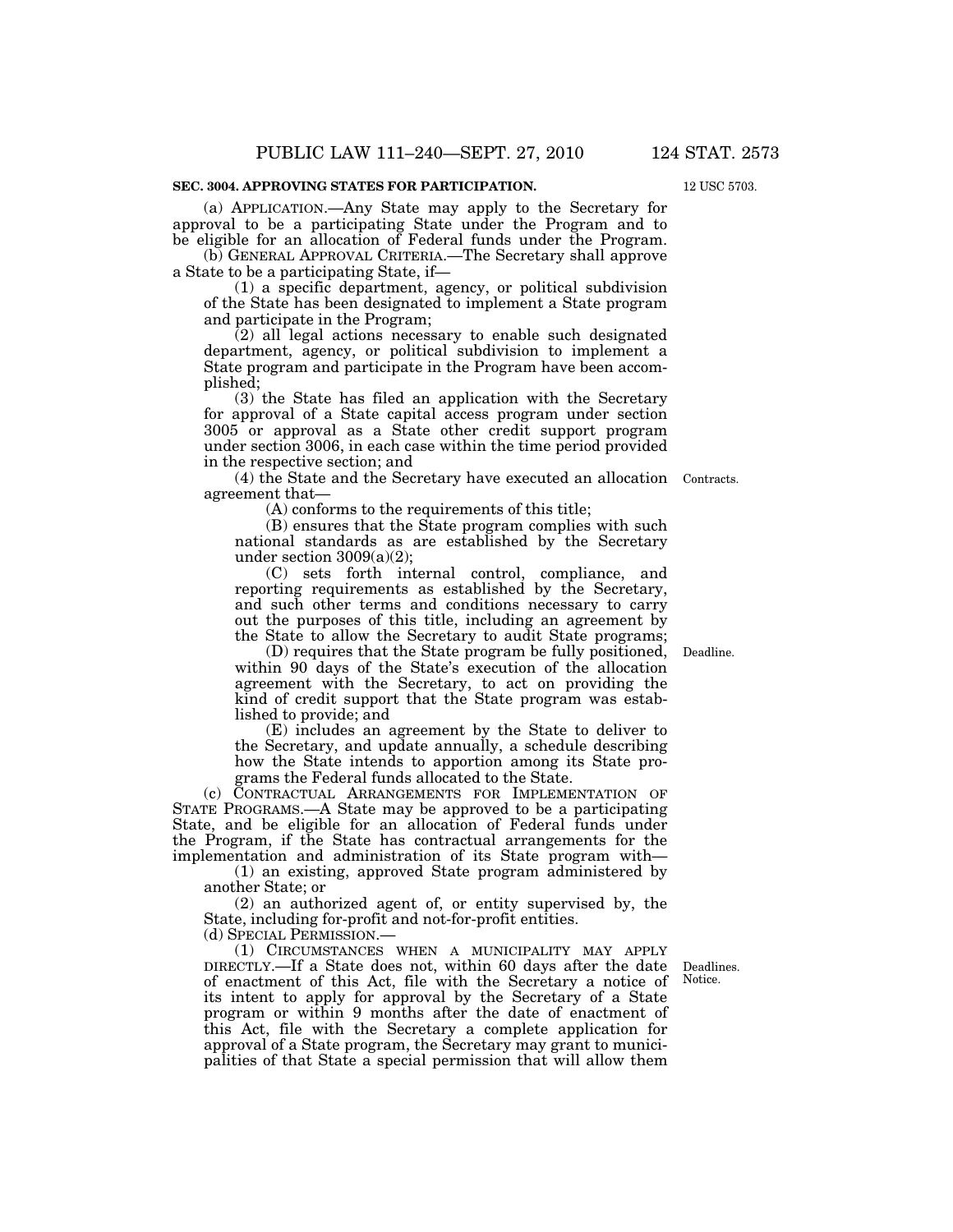to apply directly to the Secretary without the State for approval to be participating municipalities.

(2) TIMING REQUIREMENTS APPLICABLE TO MUNICIPALITIES APPLYING DIRECTLY.—To qualify for the special permission, a municipality of a State shall be required, within 12 months after the date of enactment of this Act, to file with the Secretary a complete application for approval by the Secretary of a State program.

(3) NOTICES OF INTENT AND APPLICATIONS FROM MORE THAN 1 MUNICIPALITY.—A municipality of a State may combine with 1 or more other municipalities of that State to file a joint notice of intent to file and a joint application.

(4) APPROVAL CRITERIA.—The general approval criteria in paragraphs (2) and (4) shall apply.

(5) ALLOCATION TO MUNICIPALITIES.—

(A) IF MORE THAN 3.—If more than 3 municipalities, or combination of municipalities as provided in paragraph (3), of a State apply for approval by the Secretary to be participating municipalities under this subsection, and the applications meet the approval criteria in paragraph (4), the Secretary shall allocate Federal funds to the 3 municipalities with the largest populations.

(B) IF 3 OR FEWER.—If 3 or fewer municipalities, or combination of municipalities as provided in paragraph (3), of a State apply for approval by the Secretary to be participating municipalities under this subsection, and the applications meet the approval criteria in paragraph (4), the Secretary shall allocate Federal funds to each applicant municipality or combination of municipalities.

(6) APPORTIONMENT OF ALLOCATED AMOUNT AMONG PARTICI-PATING MUNICIPALITIES.—If the Secretary approves municipalities to be participating municipalities under this subsection, the Secretary shall apportion the full amount of the Federal funds that are allocated to that State to municipalities that are approved under this subsection in amounts proportionate to the population of those municipalities, based on the most recent available decennial census.

(7) APPROVING STATE PROGRAMS FOR MUNICIPALITIES.—If the Secretary approves municipalities to be participating municipalities under this subsection, the Secretary shall take into account the additional considerations in section 3006(d) in making the determination under section 3005 or 3006 that the State program or programs to be implemented by the participating municipalities, including a State capital access program, is eligible for Federal contributions to, or for the account of, the State program.

12 USC 5704.

### **SEC. 3005. APPROVING STATE CAPITAL ACCESS PROGRAMS.**

(a) APPLICATION.—A participating State that establishes a new, or has an existing, State capital access program that meets the eligibility criteria in subsection (c) may apply to Secretary to have the State capital access program approved as eligible for Federal contributions to the reserve fund.

(b) APPROVAL.—The Secretary shall approve such State capital access program as eligible for Federal contributions to the reserve fund if—

Applicability.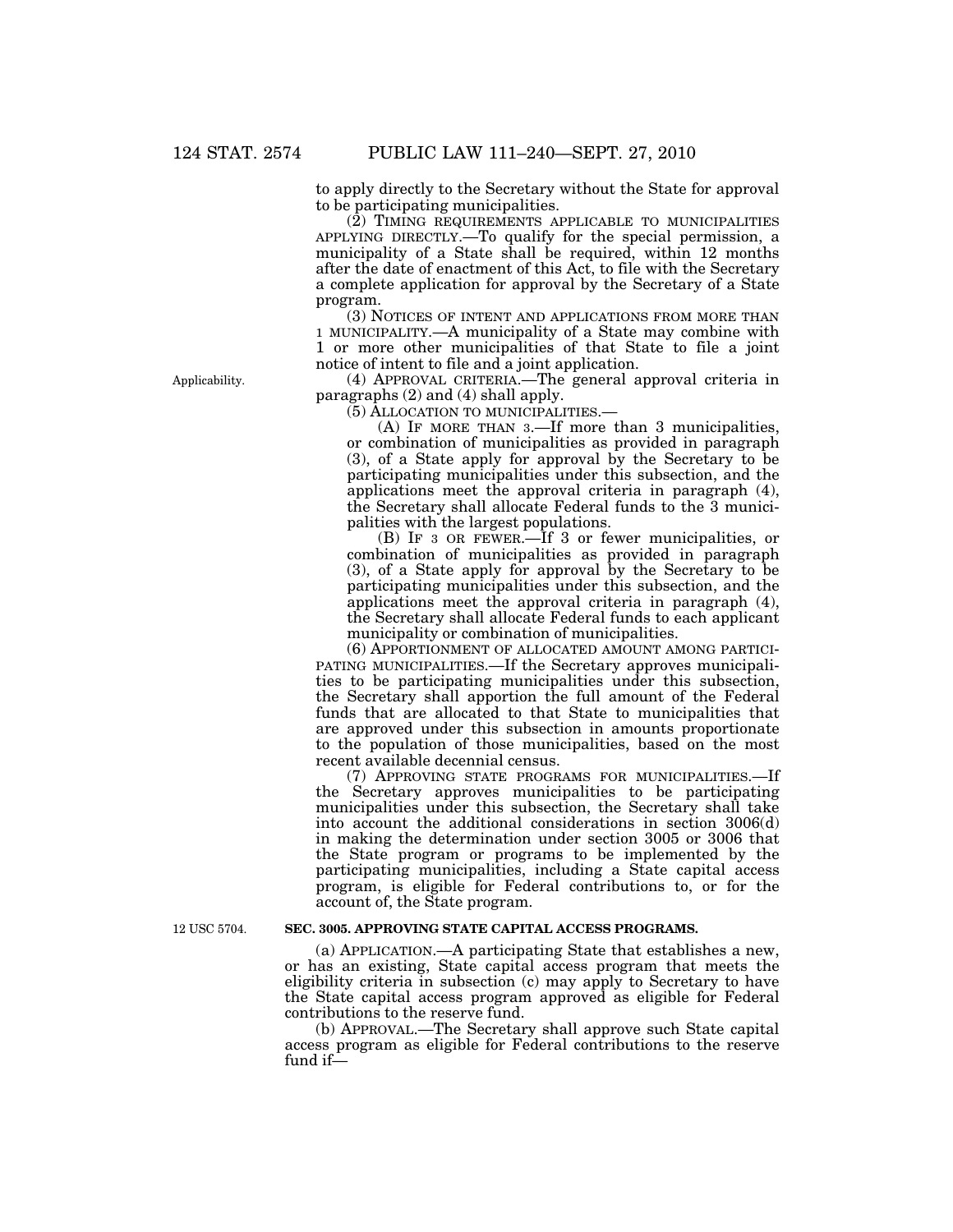(1) within 60 days after the date of enactment of this Deadline. Act, the State has filed with the Secretary a notice of intent to apply for approval by the Secretary of a State capital access program;

(2) within 9 months after the date of enactment of this Deadline. Act, the State has filed with the Secretary a complete application for approval by the Secretary of a capital access program;

(3) the State satisfies the requirements of subsections (a) and (b) of section 3004; and

(4) the State capital access program meets the eligibility criteria in subsection (c).

GRAMS.—For a State capital access program to be approved under this section, that program shall be required to be a program of the State that—

(1) provides portfolio insurance for business loans based on a separate loan-loss reserve fund for each financial institution;

(2) requires insurance premiums to be paid by the financial institution lenders and by the business borrowers to the reserve fund to have their loans enrolled in the reserve fund;

(3) provides for contributions to be made by the State to the reserve fund in amounts at least equal to the sum of the amount of the insurance premium charges paid by the borrower and the financial institution to the reserve fund for any newly enrolled loan; and

(4) provides its portfolio insurance solely for loans that meet both the following requirements:

(A) The borrower has 500 employees or less at the time that the loan is enrolled in the Program.

(B) The loan amount does not exceed \$5,000,000.

(d) FEDERAL CONTRIBUTIONS TO APPROVED STATE CAPITAL ACCESS PROGRAMS.—A State capital access program approved under this section will be eligible for receiving Federal contributions to the reserve fund in an amount equal to the sum of the amount of the insurance premium charges paid by the borrowers and by the financial institution to the reserve fund for loans that meet the requirements in subsection (c)(4). A participating State may use the Federal contribution to make its contribution to the reserve fund of an approved State capital access program.

(e) MINIMUM PROGRAM REQUIREMENTS FOR STATE CAPITAL ACCESS PROGRAMS.—The Secretary shall, by regulation or other guidance, prescribe Program requirements that meet the following minimum requirements:

(1) EXPERIENCE AND CAPACITY.—The participating State shall determine for each financial institution that participates in the State capital access program, after consultation with the appropriate Federal banking agency or, in the case of a financial institution that is a nondepository community development financial institution, the Community Development Financial Institution Fund, that the financial institution has sufficient commercial lending experience and financial and managerial capacity to participate in the approved State capital access program. The determination by the State shall not be reviewable by the Secretary.

(2) INVESTMENT AUTHORITY.—Subject to applicable State law, the participating State may invest, or cause to be invested,

Regulations.

Determination.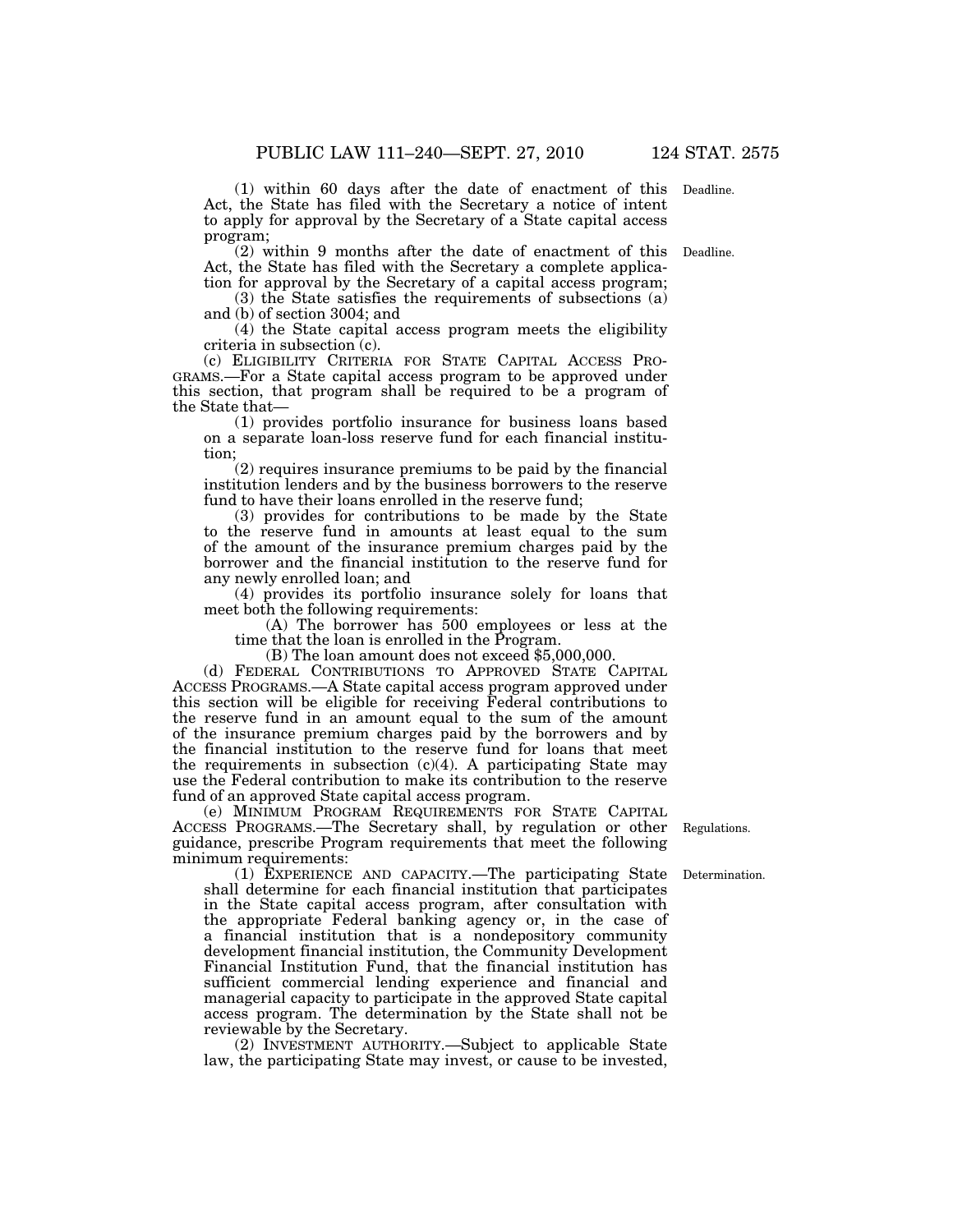funds held in a reserve fund by establishing a deposit account at the financial institution lender in the name of the participating State. In the event that funds in the reserve fund are not deposited in such an account, such funds shall be invested in a form that the participating State determines is safe and liquid.

(3) LOAN TERMS AND CONDITIONS TO BE DETERMINED BY AGREEMENT.—A loan to be filed for enrollment in an approved State capital access program may be made with such interest rate, fees, and other terms and conditions, and the loan may be enrolled in the approved State capital access program and claims may be filed and paid, as agreed upon by the financial institution lender and the borrower, consistent with applicable law.

(4) LENDER CAPITAL AT-RISK.—A loan to be filed for enrollment in the State capital access program shall require the financial institution lender to have a meaningful amount of its own capital resources at risk in the loan.

(5) PREMIUM CHARGES MINIMUM AND MAXIMUM AMOUNTS.— The insurance premium charges payable to the reserve fund by the borrower and the financial institution lender shall be prescribed by the financial institution lender, within minimum and maximum limits that require that the sum of the insurance premium charges paid in connection with a loan by the borrower and the financial institution lender may not be less than 2 percent nor more than 7 percent of the amount of the loan enrolled in the approved State capital access program.

(6) STATE CONTRIBUTIONS.—In enrolling a loan in an approved State capital access program, the participating State may make a contribution to the reserve fund to supplement Federal contributions made under this Program.

(7) LOAN PURPOSE.—

(A) PARTICULAR LOAN PURPOSE REQUIREMENTS AND PROHIBITIONS.—In connection with the filing of a loan for enrollment in an approved State capital access program, the financial institution lender—

(i) shall obtain an assurance from each borrower that—

(I) the proceeds of the loan will be used for a business purpose;

(II) the loan will not be used to finance such business activities as the Secretary, by regulation, may proscribe as prohibited loan purposes for enrollment in an approved State capital access program; and

(III) the borrower is not—

(aa) an executive officer, director, or principal shareholder of the financial institution lender;

(bb) a member of the immediate family of an executive officer, director, or principal shareholder of the financial institution lender; or

(cc) a related interest of any such executive officer, director, principal shareholder, or member of the immediate family;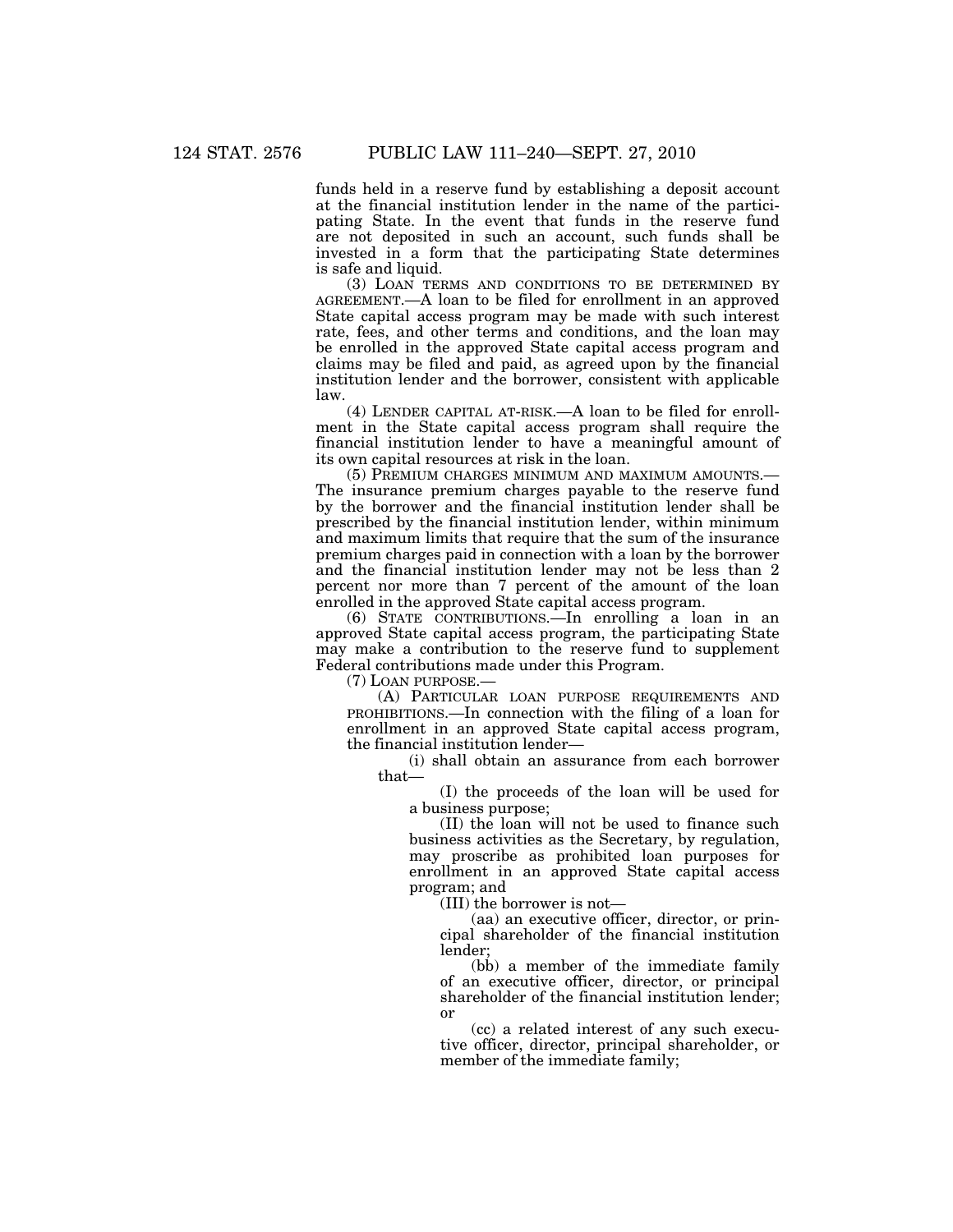(ii) shall provide assurances to the participating State that the loan has not been made in order to place under the protection of the approved State capital access program prior debt that is not covered under the approved State capital access program and that is or was owed by the borrower to the financial institution lender or to an affiliate of the financial institution lender;

(iii) shall not allow the enrollment of a loan to a borrower that is a refinancing of a loan previously made to that borrower by the financial institution lender or an affiliate of the financial institution lender; and

(iv) may include additional restrictions on the eligibility of loans or borrowers that are not inconsistent with the provisions and purposes of this title, including compliance with all applicable Federal and State laws, regulations, ordinances, and Executive orders.

 $(B)$  DEFINITIONS.—In this paragraph, the terms "executive officer'', ''director'', ''principal shareholder'', ''immediate family", and "related interest" refer to the same relationship to a financial institution lender as the relationship described in part 215 of title 12 of the Code of Federal Regulations, or any successor to such part.

(8) CAPITAL ACCESS FOR SMALL BUSINESSES IN UNDERSERVED COMMUNITIES.—At the time that a State applies to the Secretary to have the State capital access program approved as eligible for Federal contributions, the State shall deliver to the Secretary a report stating how the State plans to use the Federal contributions to the reserve fund to provide access to capital for small businesses in low- and moderate-income, minority, and other underserved communities, including women- and minority-owned small businesses.

#### **SEC. 3006. APPROVING COLLATERAL SUPPORT AND OTHER INNOVA-**12 USC 5705. **TIVE CREDIT ACCESS AND GUARANTEE INITIATIVES FOR SMALL BUSINESSES AND MANUFACTURERS.**

(a) APPLICATION.—A participating State that establishes a new, or has an existing, credit support program that meets the eligibility criteria in subsection (c) may apply to the Secretary to have the State other credit support program approved as eligible for Federal contributions to, or for the account of, the State program.

(b) APPROVAL.—The Secretary shall approve such State other credit support program as eligible for Federal contributions to, or for the account of, the program if—

(1) the Secretary determines that the State satisfies the requirements of paragraphs (1) through (3) of section 3005(b);

(2) the Secretary determines that the State other credit support program meets the eligibility criteria in subsection (c);

(3) the Secretary determines the State other credit support program to be eligible based on the additional considerations in subsection (d); and

(4) within 9 months after the date of enactment of this Deadline. Act, the State has filed with Treasury a complete application for Treasury approval.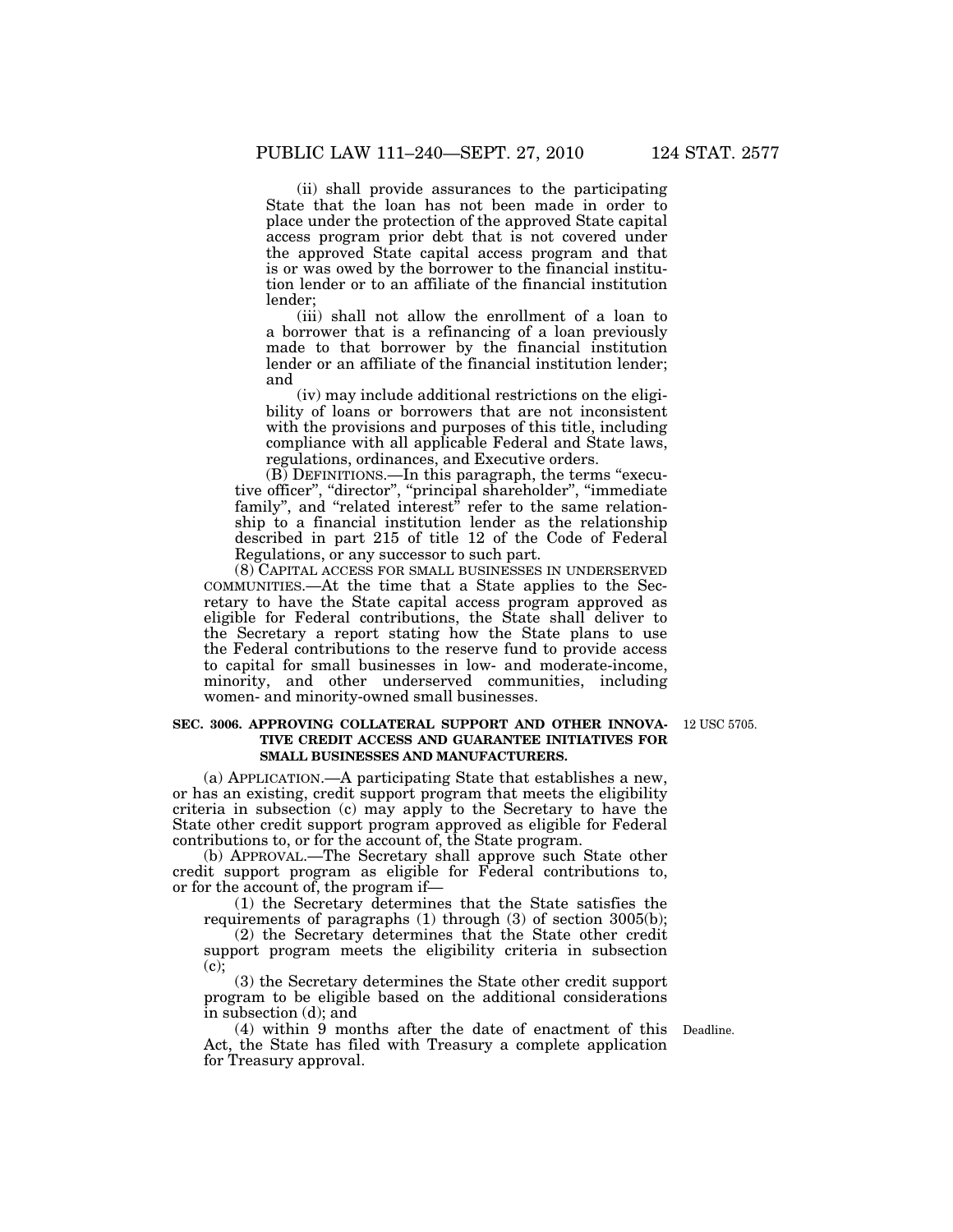(c) ELIGIBILITY CRITERIA FOR STATE OTHER CREDIT SUPPORT PROGRAMS.—For a State other credit support program to be approved under this section, that program shall be required to be a program of the State that—

 $(1)$  can demonstrate that, at a minimum, \$1 of public investment by the State program will cause and result in \$1 of new private credit;

(2) can demonstrate a reasonable expectation that, when considered with all other State programs of the State, such State programs together have the ability to use amounts of new Federal contributions to, or for the account of, all such programs in the State to cause and result in amounts of new small business lending at least 10 times the new Federal contribution amount;

(3) for those State other credit support programs that provide their credit support through 1 or more financial institution lenders, requires the financial institution lenders to have a meaningful amount of their own capital resources at risk in their small business lending; and

(4) uses Federal funds allocated under this title to extend credit support that—

(A) targets an average borrower size of 500 employees or less;

(B) does not extend credit support to borrowers that have more than 750 employees;

(C) targets support towards loans with an average principal amount of \$5,000,000 or less; and

(D) does not extend credit support to loans that exceed a principal amount of \$20,000,000.

(d) ADDITIONAL CONSIDERATIONS.—In making a determination that a State other credit support program is eligible for Federal contributions to, or for the account of, the State program, the Secretary shall take into account the following additional considerations:

(1) The anticipated benefits to the State, its businesses, and its residents to be derived from the Federal contributions to, or for the account of, the approved State other credit support program, including the extent to which resulting small business lending will expand economic opportunities.

(2) The operational capacity, skills, and experience of the management team of the State other credit support program.

(3) The capacity of the State other credit support program to manage increases in the volume of its small business lending.

(4) The internal accounting and administrative controls systems of the State other credit support program, and the extent to which they can provide reasonable assurance that funds of the State program are safeguarded against waste, loss, unauthorized use, or misappropriation.

(5) The soundness of the program design and implementation plan of the State other credit support program.

(e) FEDERAL CONTRIBUTIONS TO APPROVED STATE OTHER CREDIT SUPPORT PROGRAMS.—A State other credit support program approved under this section will be eligible for receiving Federal contributions to, or for the account of, the State program in an amount consistent with the schedule describing the apportionment of allocated Federal funds among State programs delivered by the State to the Secretary under the allocation agreement.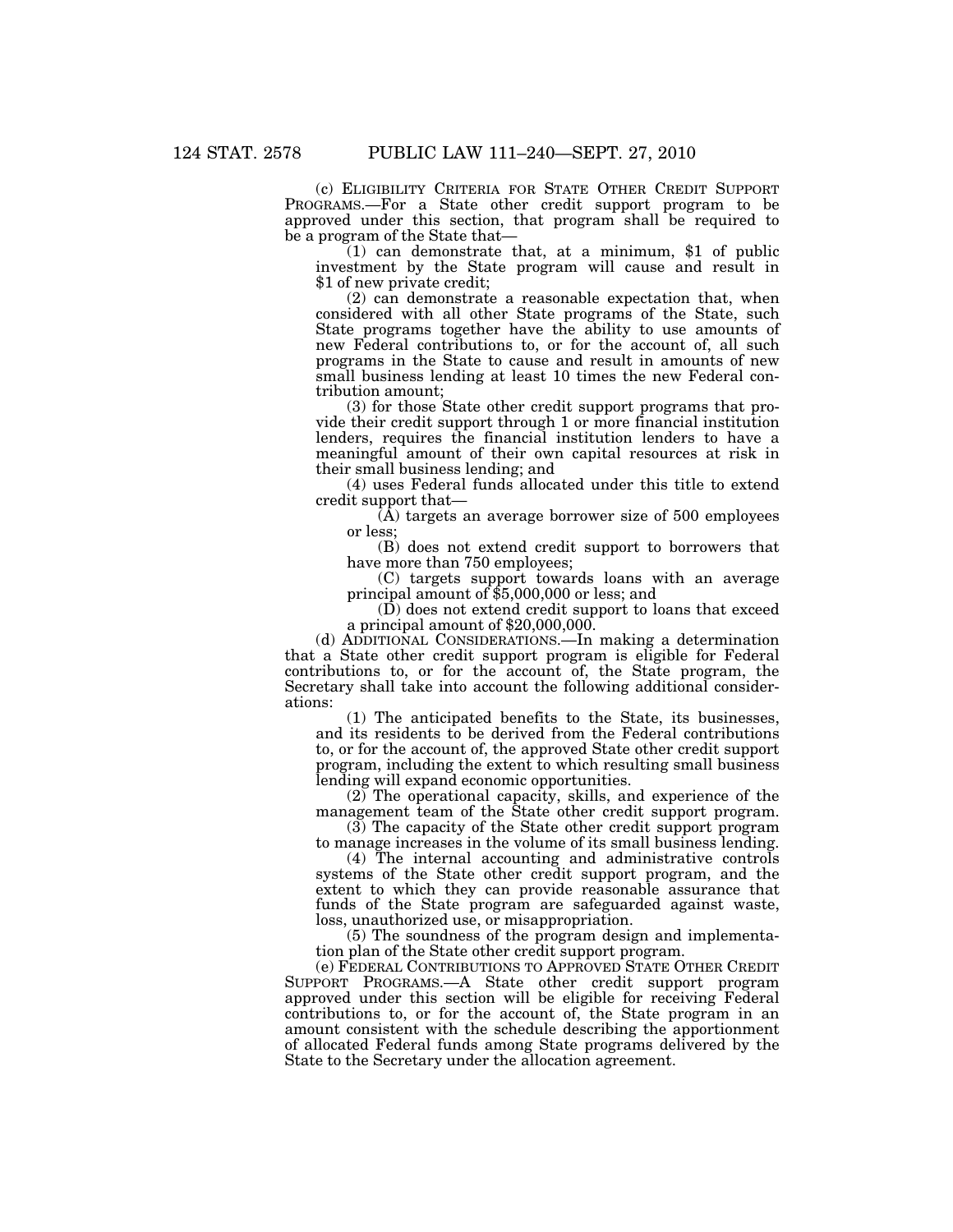(f) MINIMUM PROGRAM REQUIREMENTS FOR STATE OTHER CREDIT SUPPORT PROGRAMS.—

(1) FUND TO PRESCRIBE.—The Secretary shall, by regulation or other guidance, prescribe Program requirements for approved State other credit support programs.

(2) CONSIDERATIONS FOR FUND.—In prescribing minimum Program requirements for approved State other credit support programs, the Secretary shall take into consideration, to the extent the Secretary determines applicable and appropriate, the minimum Program requirements for approved State capital access programs in section 3005(e).

## **SEC. 3007. REPORTS.**

(a) QUARTERLY USE-OF-FUNDS REPORT.—

(1) IN GENERAL.—Not later than 30 days after the beginning of each calendar quarter, beginning after the first full calendar quarter to occur after the date the Secretary approves a State for participation, the participating State shall submit to the Secretary a report on the use of Federal funding by the participating State during the previous calendar quarter.

(2) REPORT CONTENTS.—Each report under this subsection shall—

(A) indicate the total amount of Federal funding used by the participating State; and

(B) include a certification by the participating State that—

(i) the information provided in accordance with subparagraph (A) is accurate;

(ii) funds continue to be available and legally committed to contributions by the State to, or for the account of, approved State programs, less any amount that has been contributed by the State to, or for the account of, approved State programs subsequent to the State being approved for participation in the Program; and

(iii) the participating State is implementing its approved State program or programs in accordance with this title and regulations issued under section 3010.

(b) ANNUAL REPORT.—Not later than March 31 of each year, beginning March 31, 2011, each participating State shall submit to the Secretary an annual report that shall include the following information:

(1) The number of borrowers that received new loans originated under the approved State program or programs after the State program was approved as eligible for Federal contributions.

(2) The total amount of such new loans.

(3) Breakdowns by industry type, loan size, annual sales, and number of employees of the borrowers that received such new loans.

(4) The zip code of each borrower that received such a new loan.

(5) Such other data as the Secretary, in the Secretary's sole discretion, may require to carry out the purposes of the Program.

Effective date.

12 USC 5706.

Regulations.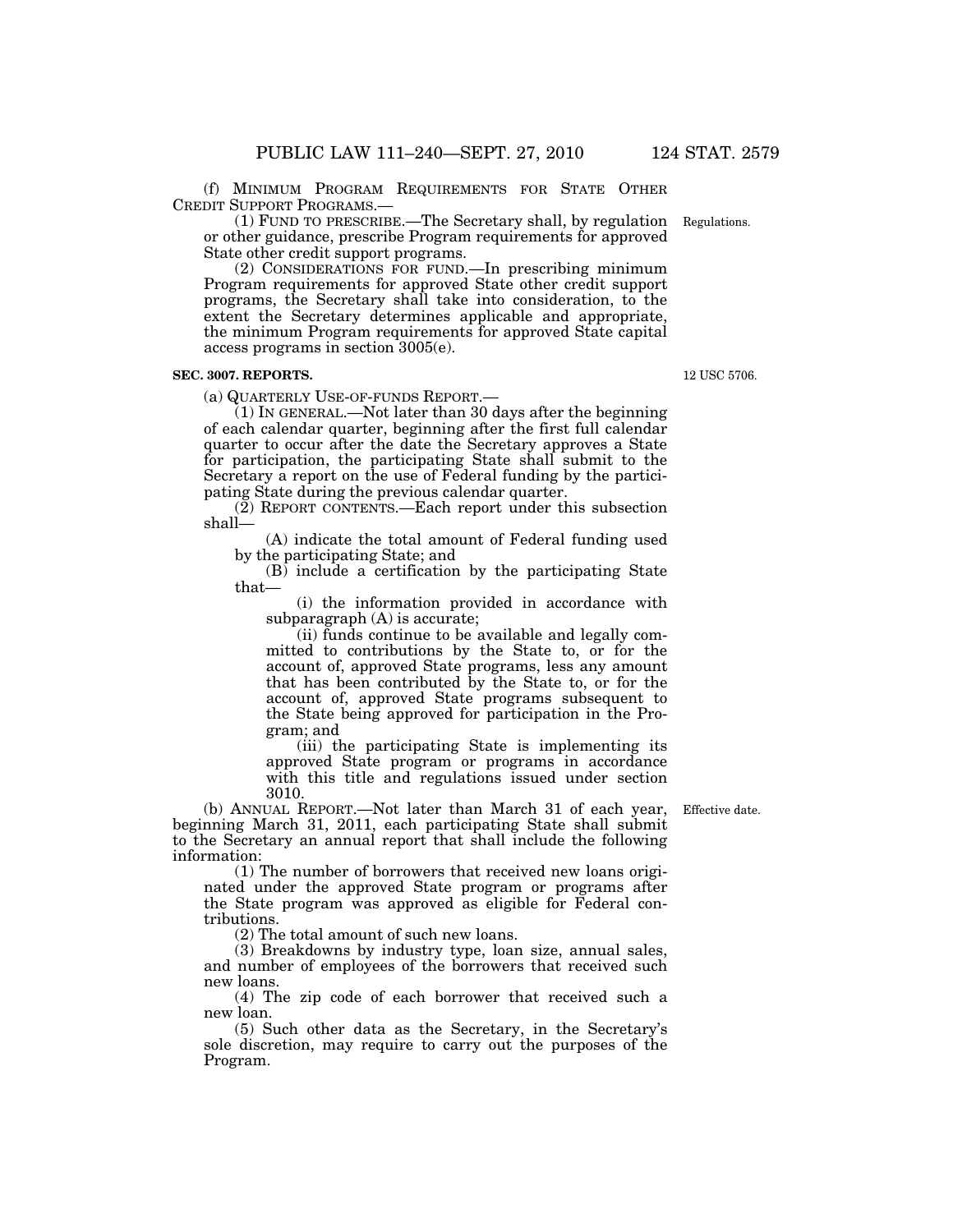(c) FORM.—The reports and data filed under subsections (a) and (b) shall be in such form as the Secretary, in the Secretary's sole discretion, may require.

(d) TERMINATION OF REPORTING REQUIREMENTS.—The requirement to submit reports under subsections (a) and (b) shall terminate for a participating State with the submission of the completed reports due on the first March 31 to occur after 5 complete 12 month periods after the State is approved by the Secretary to be a participating State.

12 USC 5707.

#### **SEC. 3008. REMEDIES FOR STATE PROGRAM TERMINATION OR FAIL-URES.**

(a) REMEDIES.—

- (1) IN GENERAL.—If any of the events listed in paragraph
- (2) occur, the Secretary, in the Secretary's discretion, may— (A) reduce the amount of Federal funds allocated to

the State under the Program; or (B) terminate any further transfers of allocated amounts that have not yet been transferred to the State. (2) CAUSAL EVENTS.—The events referred to in paragraph  $(1)$  are

(A) termination by a participating State of its participation in the Program;

(B) failure on the part of a participating State to submit complete reports under section 3007 on a timely basis; or

(C) noncompliance by the State with the terms of the allocation agreement between the Secretary and the State. (b) DEALLOCATED AMOUNTS TO BE REALLOCATED.—If, after 13

months, any portion of the amount of Federal funds allocated to a participating State is deemed by the Secretary to be no longer allocated to the State after actions taken by the Secretary under subsection  $(a)(1)$ , the Secretary shall reallocate that portion among the participating States, excluding the State whose allocated funds were deemed to be no longer allocated, as provided in section 3003(b).

## **SEC. 3009. IMPLEMENTATION AND ADMINISTRATION.**

(a) GENERAL AUTHORITIES AND DUTIES.—The Secretary shall— (1) consult with the Administrator of the Small Business

Administration and the appropriate Federal banking agencies on the administration of the Program;

(2) establish minimum national standards for approved State programs;

(3) provide technical assistance to States for starting State programs and generally disseminate best practices;

(4) manage, administer, and perform necessary program integrity functions for the Program; and

(5) ensure adequate oversight of the approved State programs, including oversight of the cash flows, performance, and compliance of each approved State program.

(b) APPROPRIATIONS.—There is hereby appropriated to the Secretary, out of funds in the Treasury not otherwise appropriated, \$1,500,000,000 to carry out the Program, including to pay reasonable costs of administering the Program.

Time period.

12 USC 5708.

Consultation.

Standards.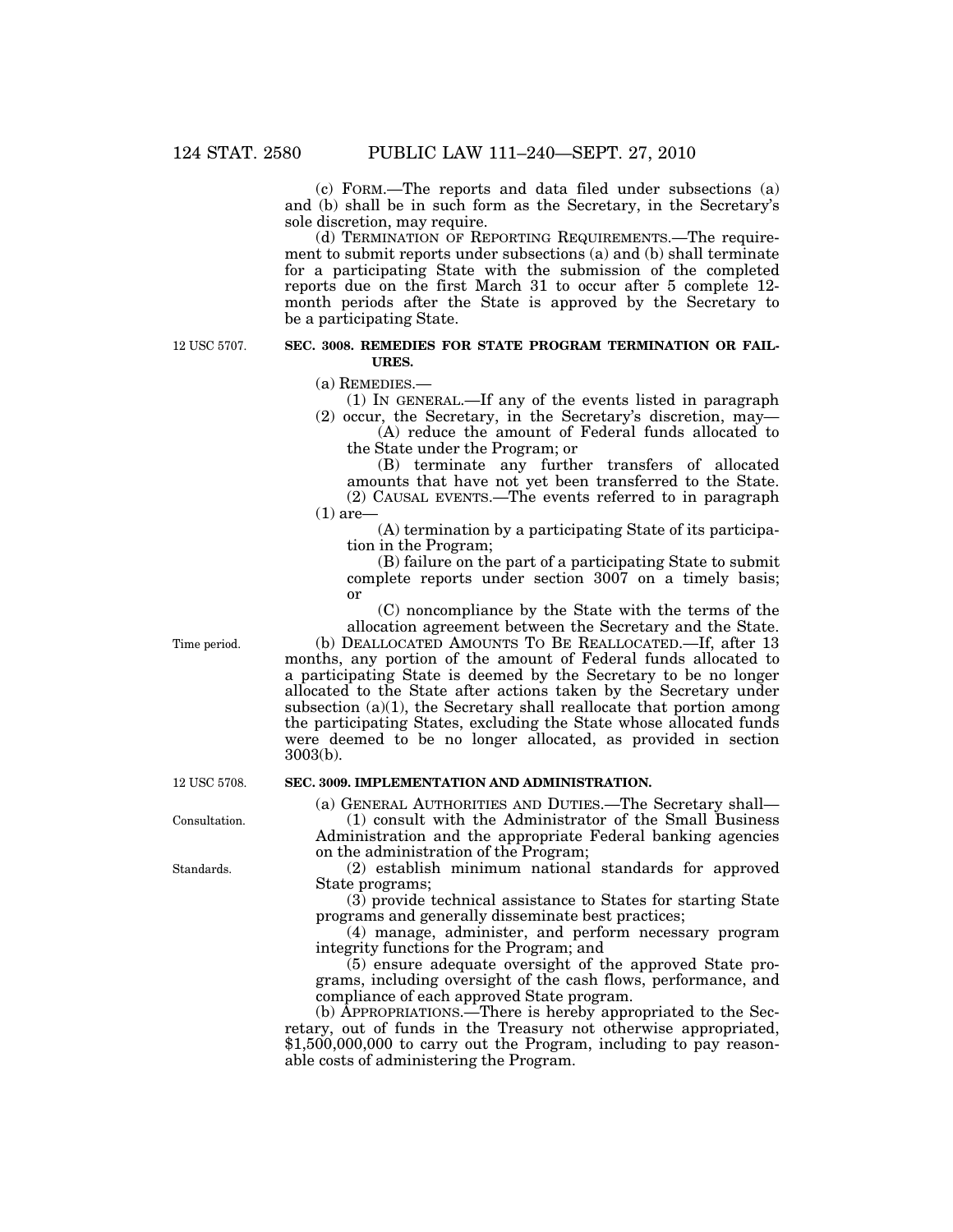(c) TERMINATION OF SECRETARY'S PROGRAM ADMINISTRATION FUNCTIONS.—The authorities and duties of the Secretary to implement and administer the Program shall terminate at the end of the 7-year period beginning on the date of enactment of this Act.

(d) EXPEDITED CONTRACTING.—During the 1-year period beginning on the date of enactment of this Act, the Secretary may enter into contracts without regard to any other provision of law regarding public contracts, for purposes of carrying out this title.

## **SEC. 3010. REGULATIONS.**

The Secretary, in consultation with the Administrator of the Small Business Administration, shall issue such regulations and other guidance as the Secretary determines necessary or appropriate to implement this title including to define terms, to establish compliance and reporting requirements, and such other terms and conditions necessary to carry out the purposes of this title.

#### **SEC. 3011. OVERSIGHT AND AUDITS.**

(a) INSPECTOR GENERAL OVERSIGHT.—The Inspector General of the Department of the Treasury shall conduct, supervise, and coordinate audits and investigations of the use of funds made available under the Program.

(b) GAO AUDIT.—The Comptroller General of the United States shall perform an annual audit of the Program and issue a report to the appropriate committees of Congress containing the results of such audit.<br>(c) REQUIRED CERTIFICATION.—

 $(1)$  FINANCIAL INSTITUTIONS CERTIFICATION.—With respect to funds received by a participating State under the Program, any financial institution that receives a loan, a loan guarantee, or other financial assistance using such funds after the date of the enactment of this Act shall certify that such institution is in compliance with the requirements of section 103.121 of title 31, Code of Federal Regulations, a regulation that, at a minimum, requires financial institutions, as that term is defined in section 5312 (a)(2) and  $(c)(1)(A)$  of title 31, United States Code, to implement reasonable procedures to verify the identity of any person seeking to open an account, to the extent reasonable and practicable, maintain records of the information used to verify the person's identity, and determine whether the person appears on any lists of known or suspected terrorists or terrorist organizations provided to the financial institution by any government agency.

(2) SEX OFFENSE CERTIFICATION.—With respect to funds received by a participating State under the Program, any private entity that receives a loan, a loan guarantee, or other financial assistance using such funds after the date of the enactment of this Act shall certify to the participating State that the principals of such entity have not been convicted of a sex offense against a minor (as such terms are defined in section 111 of the Sex Offender Registration and Notification Act (42 U.S.C. 16911)).

(d) PROHIBITION ON PORNOGRAPHY.—None of the funds made available under this title may be used to pay the salary of any individual engaged in activities related to the Program who has been officially disciplined for violations of subpart G of the Standards of Ethical Conduct for Employees of the Executive Branch for viewing, downloading, or exchanging pornography, including

12 USC 5710.

Time period.

12 USC 5709.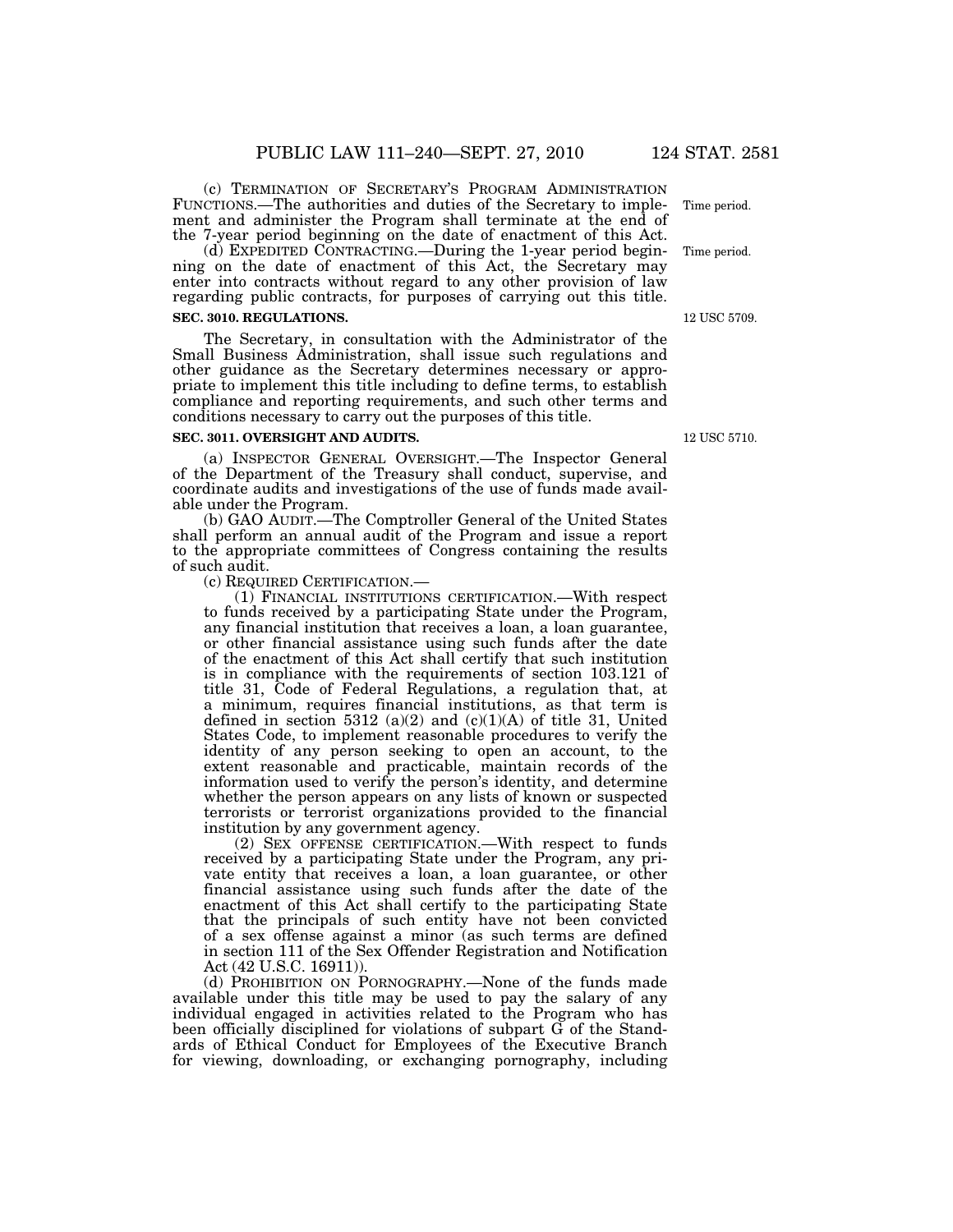child pornography, on a Federal Government computer or while performing official Federal Government duties.

# **TITLE IV—ADDITIONAL SMALL BUSINESS PROVISIONS**

12 USC 4741 note.

## **Subtitle A—Small Business Lending Fund**

#### **SEC. 4101. PURPOSE.**

The purpose of this subtitle is to address the ongoing effects of the financial crisis on small businesses by providing temporary authority to the Secretary of the Treasury to make capital investments in eligible institutions in order to increase the availability of credit for small businesses.

## **SEC. 4102. DEFINITIONS.**

For purposes of this subtitle:

(1) APPROPRIATE COMMITTEES OF CONGRESS.—The term ''appropriate committees of Congress'' means—

(A) the Committee on Small Business and Entrepreneurship, the Committee on Agriculture, Nutrition, and Forestry, the Committee on Banking, Housing, and Urban Affairs, the Committee on Finance, the Committee on the Budget, and the Committee on Appropriations of the Senate; and

(B) the Committee on Small Business, the Committee on Agriculture, the Committee on Financial Services, the Committee on Ways and Means, the Committee on the Budget, and the Committee on Appropriations of the House of Representatives.

(2) APPROPRIATE FEDERAL BANKING AGENCY.—The term "appropriate Federal banking agency" has the meaning given such term under section  $3(q)$  of the Federal Deposit Insurance Act (12 U.S.C. 1813(q)).

(3) BANK HOLDING COMPANY.—The term ''bank holding company" has the meaning given such term under section  $\tilde{2}(a)(1)$ of the Bank Holding Company Act of 1956 (12 U.S.C.  $1841(2)(a)(1)$ ).

(4) CALL REPORT.—The term "call report" means-

(A) reports of Condition and Income submitted to the Office of the Comptroller of the Currency, the Board of Governors of the Federal Reserve System, and the Federal Deposit Insurance Corporation;

(B) the Office of Thrift Supervision Thrift Financial Report;

(C) any report that is designated by the Office of the Comptroller of the Currency, the Board of Governors of the Federal Reserve System, the Federal Deposit Insurance Corporation, or the Office of Thrift Supervision, as applicable, as a successor to any report referred to in subparagraph  $(A)$  or  $(B)$ ;

(D) reports of Condition and Income as designated through guidance developed by the Secretary, in consultation with the Director of the Community Development Financial Institutions Fund; and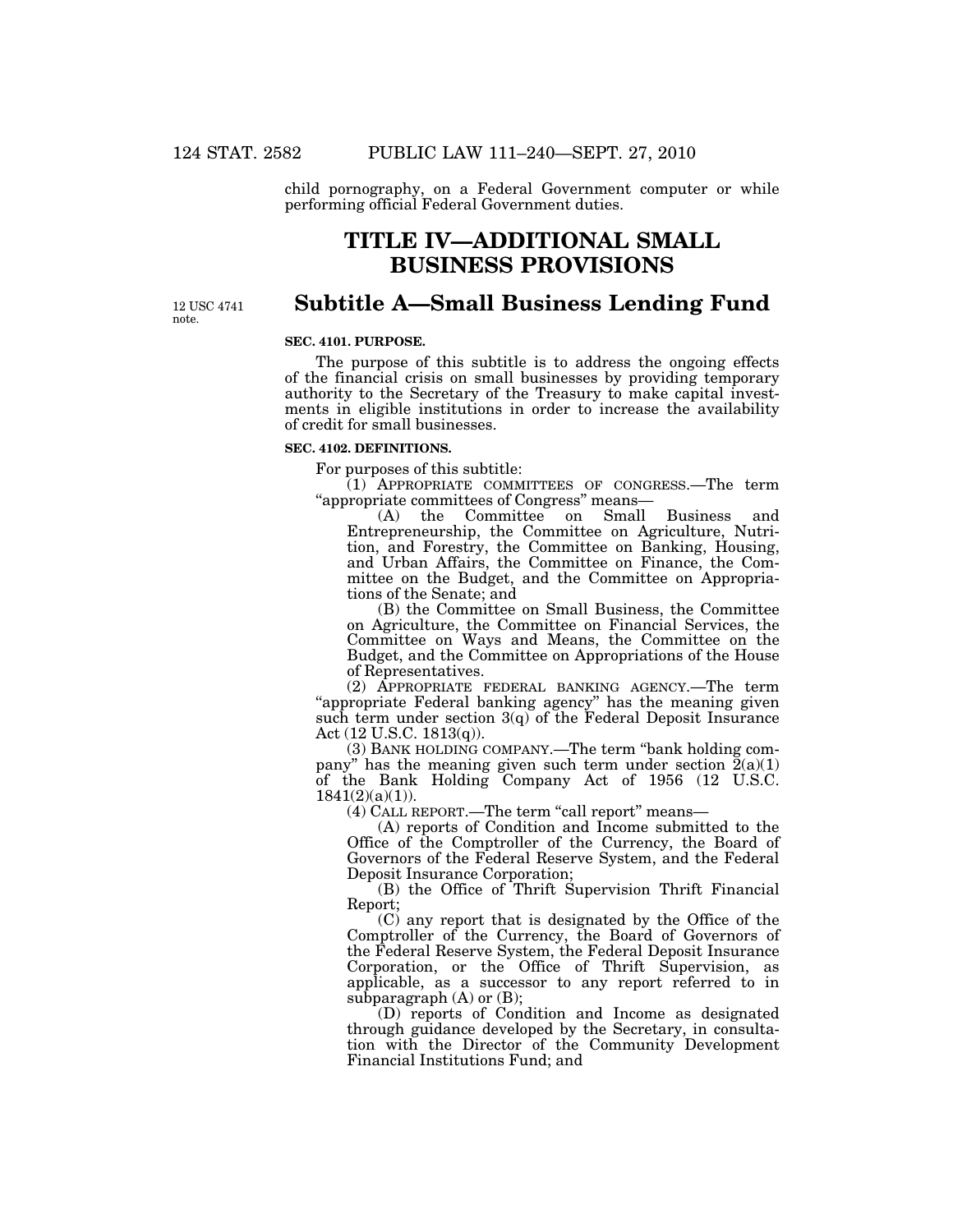(E) with respect to an eligible institution for which no report exists that is described under subparagraph (A), (B), (C), or (D), such other report or set of information as the Secretary, in consultation with the Administrator of the Small Business Administration, may prescribe.

(5) CDCI.—The term ''CDCI'' means the Community Development Capital Initiative created by the Secretary under the Troubled Asset Relief Program established by the Emergency Economic Stabilization Act of 2008.

(6) CDCI INVESTMENT.—The term ''CDCI investment'' means, with respect to any eligible institution, the principal amount of any investment made by the Secretary in such eligible institution under the CDCI that has not been repaid.

(7) CDFI; COMMUNITY DEVELOPMENT FINANCIAL INSTITU-TION.—The terms "CDFI" and "community development financial institution'' have the meaning given the term ''community development financial institution'' under the Riegle Community Development and Regulatory Improvement Act of 1994.

(8) CDLF; COMMUNITY DEVELOPMENT LOAN FUND.—The terms ''CDLF'' and ''community development loan fund'' mean any entity that—

(A) is certified by the Department of the Treasury as a community development financial institution loan fund;

(B) is exempt from taxation under the Internal Revenue Code of 1986; and

(C) had assets less than or equal to \$10,000,000,000 as of the end of the fourth quarter of calendar year 2009.

(9) CPP.—The term ''CPP'' means the Capital Purchase Program created by the Secretary under the Troubled Asset Relief Program established by the Emergency Economic Stabilization Act of 2008.

(10) CPP INVESTMENT.—The term ''CPP investment'' means, with respect to any eligible institution, the principal amount of any investment made by the Secretary in such eligible institution under the CPP that has not been repaid.

(11) ELIGIBLE INSTITUTION.—The term ''eligible institution'' means—

(A) any insured depository institution, which—

(i) is not controlled by a bank holding company or savings and loan holding company that is also an eligible institution;

(ii) has total assets of equal to or less than  $$10,000,000,000,$  as reported in the call report of the insured depository institution as of the end of the fourth quarter of calendar year 2009; and

(iii) is not directly or indirectly controlled by any company or other entity that has total consolidated assets of more than  $$10,000,000,000$ , as so reported;

(B) any bank holding company which has total consolidated assets of equal to or less than \$10,000,000,000, as reported in the call report of the bank holding company as of the end of the fourth quarter of calendar year 2009;

(C) any savings and loan holding company which has total consolidated assets of equal to or less than \$10,000,000,000, as reported in the call report of the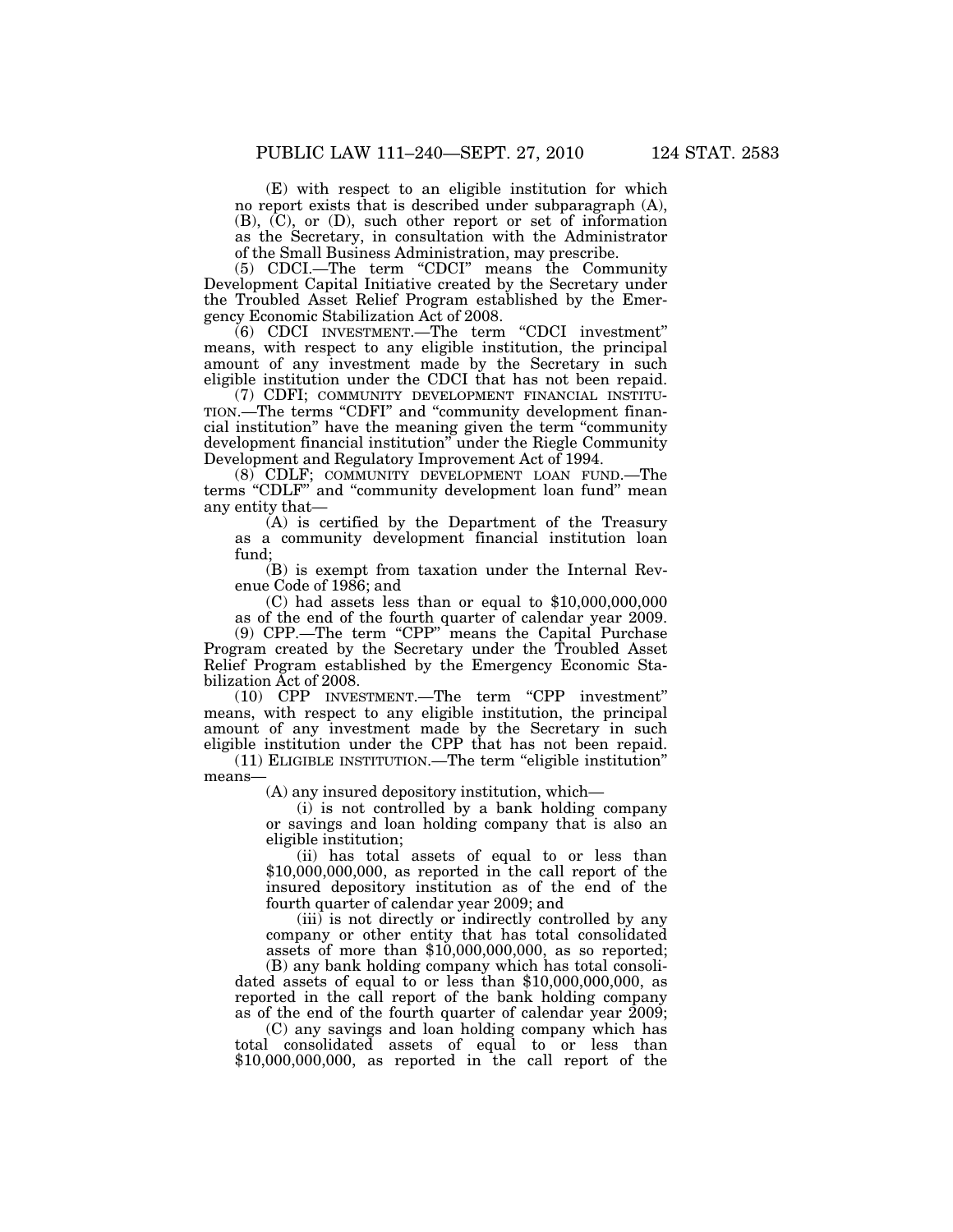savings and loan holding company as of the end of the fourth quarter of calendar year 2009; and

(D) any community development financial institution loan fund which has total assets of equal to or less than \$10,000,000,000, as reported in audited financial statements for the fiscal year of the community development financial institution loan fund that ends in calendar year 2009.

(12) FUND.—The term ''Fund'' means the Small Business Lending Fund established under section  $4103(a)(1)$ .

(13) INSURED DEPOSITORY INSTITUTION.—The term ''insured depository institution'' has the meaning given such term under section  $3(c)(2)$  of the Federal Deposit Insurance Act (12 U.S.C. 1813(c)(2)).

(14) MINORITY-OWNED AND WOMEN-OWNED BUSINESS.—The terms ''minority-owned business'' and ''women-owned business'' shall have the meaning given the terms "minority-owned business'' and ''women's business'', respectively, under section 21A(r)(4) of the Federal Home Loan Bank Act (12 U.S.C. 1441A(r)(4)).

(15) PROGRAM.—The term ''Program'' means the Small Business Lending Fund Program authorized under section 4103(a)(2).

(16) SAVINGS AND LOAN HOLDING COMPANY.—The term "savings and loan holding company" has the meaning given such term under section  $10(a)(1)(D)$  of the Home Owners' Loan Act (12 U.S.C. 1467a(a)(1)(D)).

(17) SECRETARY.—The term ''Secretary'' means the Secretary of the Treasury.

(18) SMALL BUSINESS LENDING.—

(A) IN GENERAL.—The term ''small business lending'' means lending, as defined by and reported in an eligible institutions' quarterly call report, where each loan comprising such lending is one of the following types:

(i) Commercial and industrial loans.

(ii) Owner-occupied nonfarm, nonresidential real estate loans.

(iii) Loans to finance agricultural production and other loans to farmers.

(iv) Loans secured by farmland.

(B) EXCLUSION.—No loan that has an original amount greater than \$10,000,000 or that goes to a business with more than \$50,000,000 in revenues shall be included in the measure.

(C) TREATMENT OF HOLDING COMPANIES.—In the case of eligible institutions that are bank holding companies or savings and loan holding companies having one or more insured depository institution subsidiaries, small business lending shall be measured based on the combined small business lending reported in the call report of the insured depository institution subsidiaries.

(19) VETERAN-OWNED BUSINESS.—

(A) The term ''veteran-owned business'' means a business—

(i) more than 50 percent of the ownership or control of which is held by 1 or more veterans;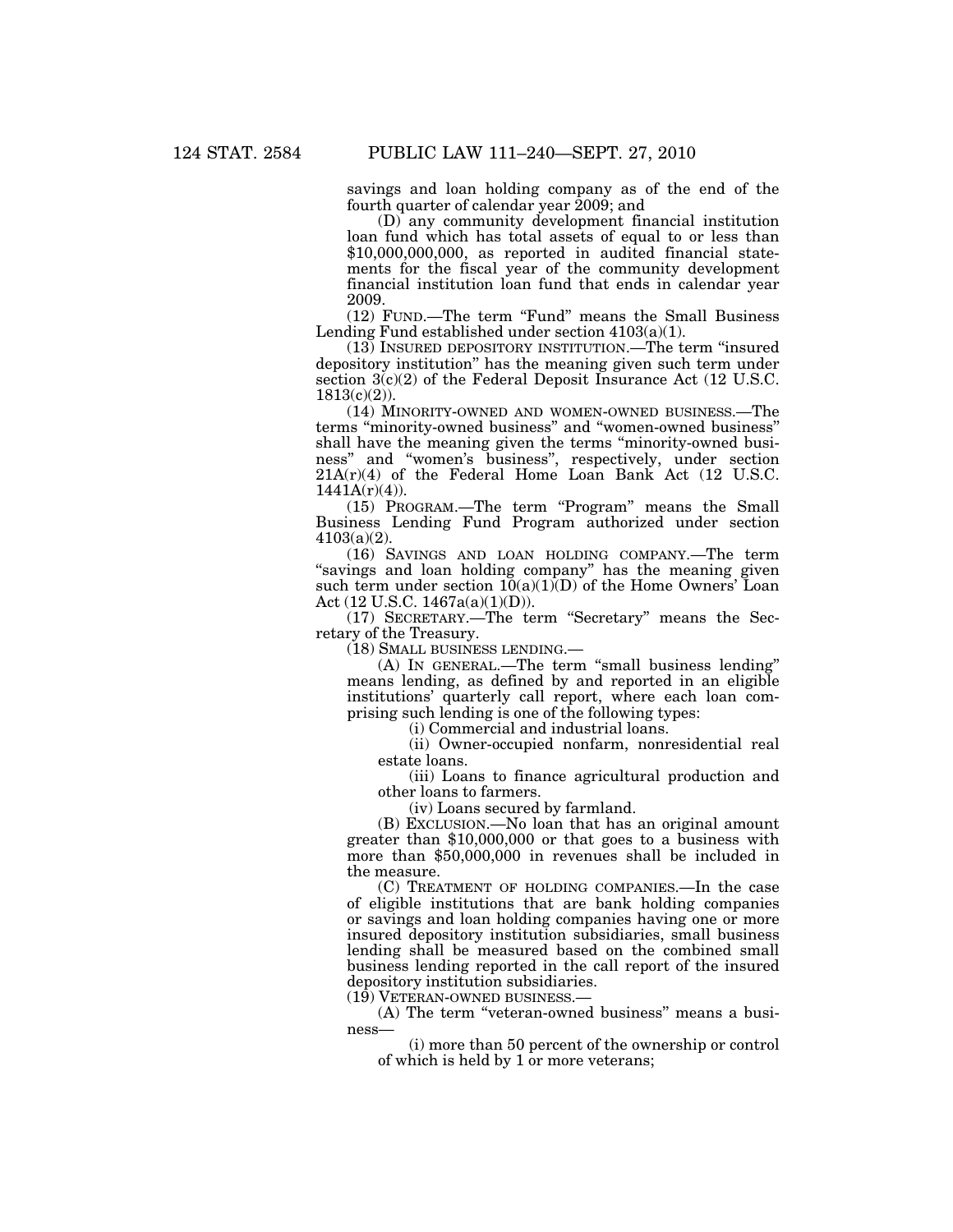(ii) more than 50 percent of the net profit or loss of which accrues to 1 or more veterans; and

(iii) a significant percentage of senior management positions of which are held by veterans.

 $(B)$  For purposes of this paragraph, the term "veteran" has the meaning given such term in section 101(2) of title 38, United States Code.

#### **SEC. 4103. SMALL BUSINESS LENDING FUND.**

(a) FUND AND PROGRAM.—

(1) FUND ESTABLISHED.—There is established in the Treasury of the United States a fund to be known as the ''Small Business Lending Fund'', which shall be administered by the Secretary.

(2) PROGRAMS AUTHORIZED.—The Secretary is authorized to establish the Small Business Lending Fund Program for using the Fund consistent with this subtitle.

(b) USE OF FUND.—

(1) IN GENERAL.—Subject to paragraph (2), the Fund shall be available to the Secretary, without further appropriation or fiscal year limitation, for the costs of purchases (including commitments to purchase), and modifications of such purchases, of preferred stock and other financial instruments from eligible institutions on such terms and conditions as are determined by the Secretary in accordance with this subtitle. For purposes of this paragraph and with respect to an eligible institution, the term ''other financial instruments'' shall include only debt instruments for which such eligible institution is fully liable or equity equivalent capital of the eligible institution. Such debt instruments may be subordinated to the claims of other creditors of the eligible institution.

(2) MAXIMUM PURCHASE LIMIT.—The aggregate amount of purchases (and commitments to purchase) made pursuant to paragraph (1) may not exceed \$30,000,000,000.

(3) PROCEEDS USED TO PAY DOWN PUBLIC DEBT.—All funds received by the Secretary in connection with purchases made pursuant to paragraph (1), including interest payments, dividend payments, and proceeds from the sale of any financial instrument, shall be paid into the general fund of the Treasury for reduction of the public debt.

(4) LIMITATION ON PURCHASES FROM CDLFS.—

(A) IN GENERAL.—Not more than 1 percent of the maximum purchase limit of the Program, pursuant to paragraph (2), may be used to make purchases from community development loan funds.

(B) ELIGIBILITY STANDARDS.—The Secretary, in consultation with the Community Development Financial Institutions Fund, shall develop eligibility criteria to determine the financial ability of a  $\overline{CDLF}$  to participate in the Program and repay the investment. Such criteria shall include the following:

(i) Ratio of net assets to total assets is at least 20 percent.

(ii) Ratio of loan loss reserves to loans and leases 90 days or more delinquent (including loans sold with full recourse) is at least 30 percent.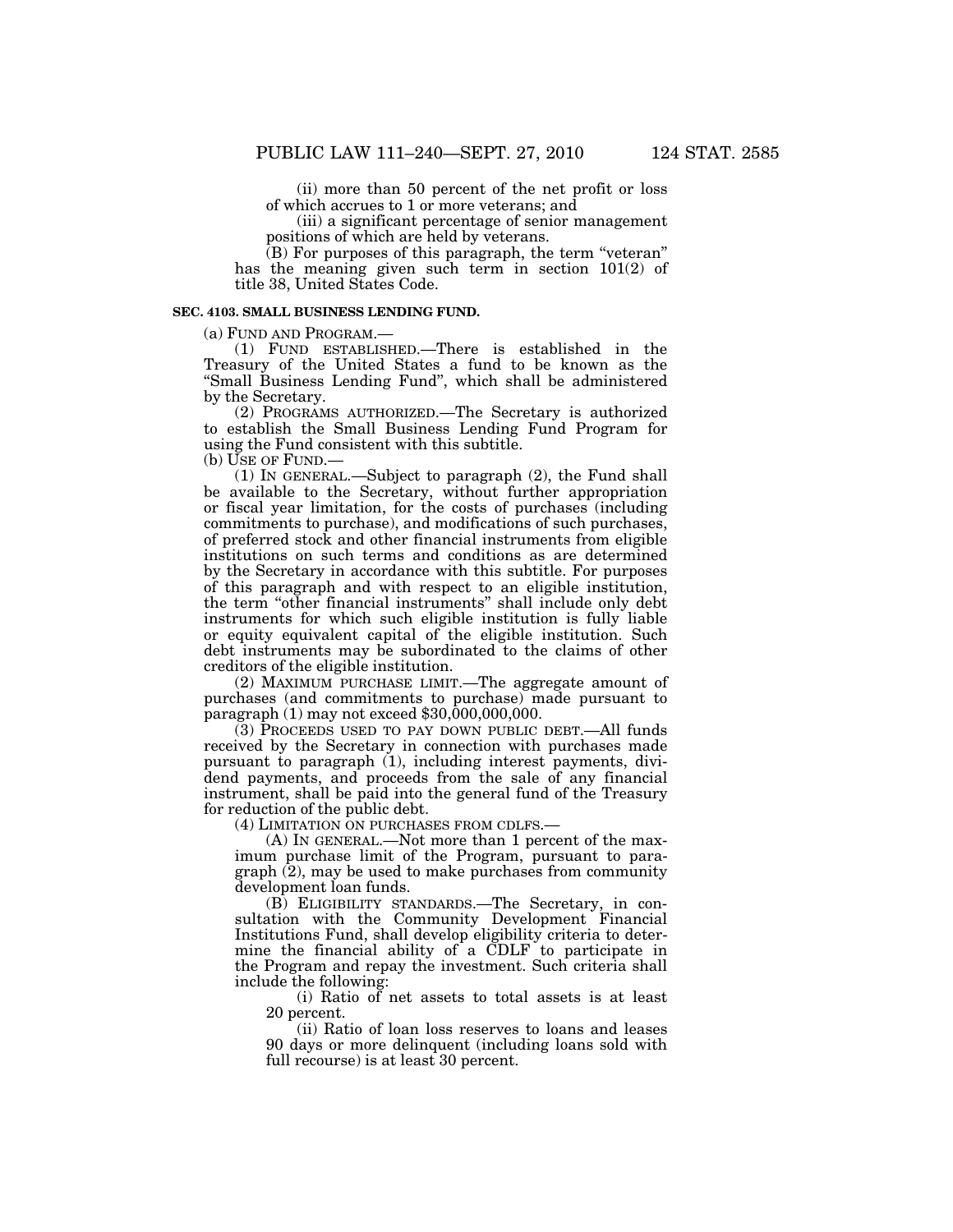(iii) Positive net income measured on a 3-year rolling average.

(iv) Operating liquidity ratio of at least 1.0 for the 4 most recent quarters and for one or both of the two preceding years.

(v) Ratio of loans and leases 90 days or more delinquent (including loans sold with full recourse) to total equity plus loan loss reserves is less than 40 percent.

(C) REQUIREMENT TO SUBMIT AUDITED FINANCIAL STATEMENTS.—CDLFs participating in the Program shall submit audited financial statements to the Secretary, have a clean audit opinion, and have at least 3 years of operating experience.

(c) CREDITS TO THE FUND.—There shall be credited to the Fund amounts made available pursuant to section 4108, to the extent provided by appropriations Acts.

 $(d)$  TERMS.-

(1) APPLICATION.—

(A) INSTITUTIONS WITH ASSETS OF \$1,000,000,000 OR LESS.—Eligible institutions having total assets equal to or less than \$1,000,000,000, as reported in a call report as of the end of the fourth quarter of calendar year 2009, may apply to receive a capital investment from the Fund in an amount not exceeding 5 percent of risk-weighted assets, as reported in the call report immediately preceding the date of application, less the amount of any CDCI investment and any CPP investment.

(B) INSTITUTIONS WITH ASSETS OF MORE THAN \$1,000,000,000 AND LESS THAN OR EQUAL TO \$10,000,000,000.— Eligible institutions having total assets of more than \$1,000,000,000 but less than \$10,000,000,000, as of the end of the fourth quarter of calendar year 2009, may apply to receive a capital investment from the Fund in an amount not exceeding 3 percent of risk-weighted assets, as reported in the call report immediately preceding the date of application, less the amount of any CDCI investment and any CPP investment.

(C) TREATMENT OF HOLDING COMPANIES.—In the case of an eligible institution that is a bank holding company or a savings and loan holding company having one or more insured depository institution subsidiaries, total assets shall be measured based on the combined total assets reported in the call report of the insured depository institution subsidiaries as of the end of the fourth quarter of calendar year 2009 and risk-weighted assets shall be measured based on the combined risk-weighted assets of the insured depository institution subsidiaries as reported in the call report immediately preceding the date of application.

(D) TREATMENT OF APPLICANTS THAT ARE INSTITUTIONS CONTROLLED BY HOLDING COMPANIES.—If an eligible institution that applies to receive a capital investment under the Program is under the control of a bank holding company or a savings and loan holding company, then the Secretary may use the Fund to purchase preferred stock or other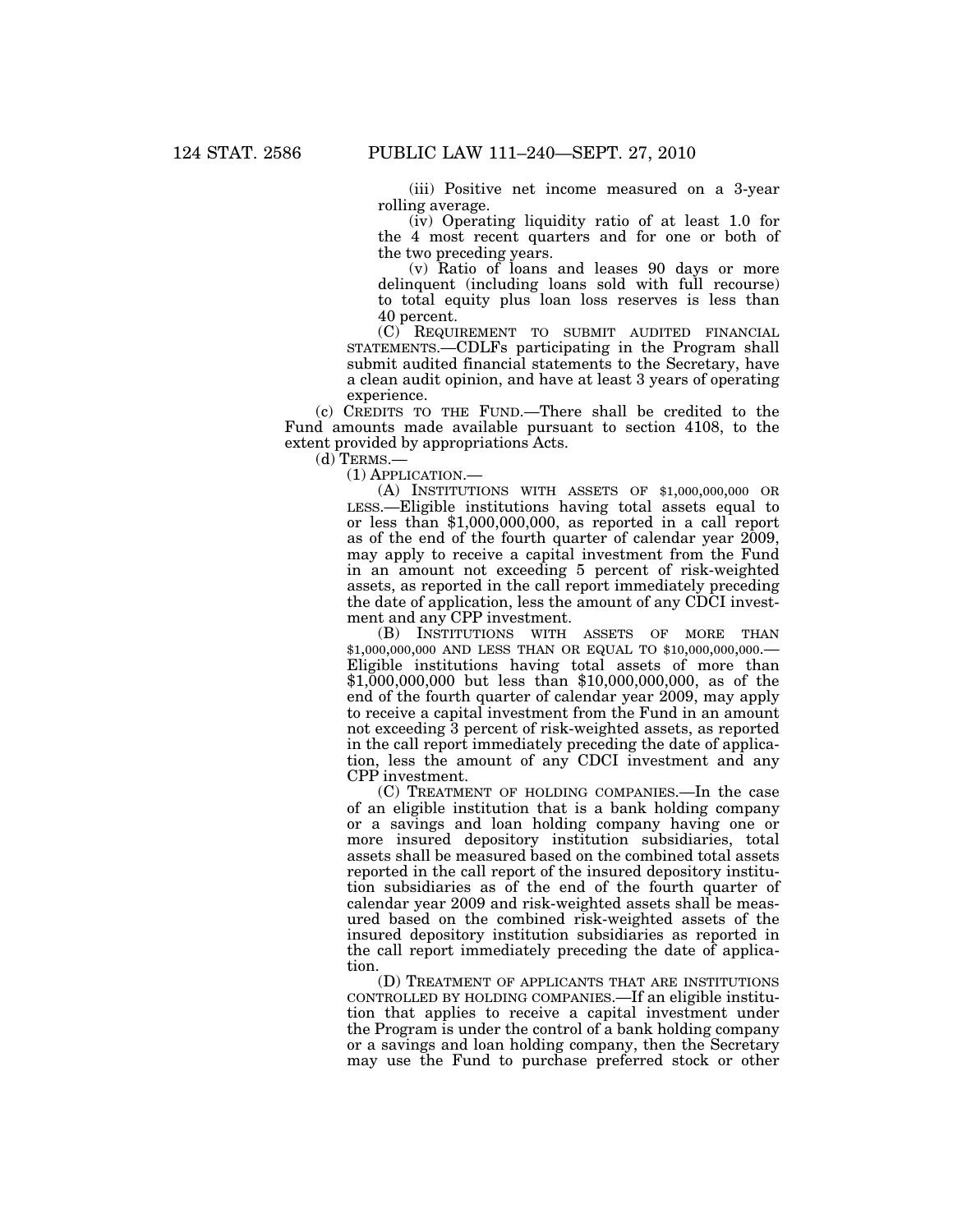financial instruments from the top-tier bank holding company or savings and loan holding company of such eligible institution, as applicable. For purposes of this subparagraph, the term ''control'' with respect to a bank holding company shall have the same meaning as in section  $2(a)(2)$ of the Bank Holding Company Act of 1956 (12 U.S.C.  $1841(2)(a)(2)$ . For purposes of this subparagraph, the term "control" with respect to a savings and loan holding company shall have the same meaning as in  $10(a)(2)$  of the Home Owners' Loan Act (12 U.S.C. 1467a(a)(2)).

(E) REQUIREMENT TO PROVIDE A SMALL BUSINESS LENDING PLAN.—At the time that an applicant submits an application to the Secretary for a capital investment under the Program, the applicant shall deliver to the appropriate Federal banking agency, and, for applicants that are State-chartered banks, to the appropriate State banking regulator, a small business lending plan describing how the applicant's business strategy and operating goals will allow it to address the needs of small businesses in the areas it serves, as well as a plan to provide linguistically and culturally appropriate outreach, where appropriate. In the case of eligible institutions that are community development loan funds, this plan shall be submitted to the Secretary. This plan shall be confidential supervisory information.

(F) TREATMENT OF APPLICANTS THAT ARE COMMUNITY DEVELOPMENT LOAN FUNDS.—Eligible institutions that are community development loan funds may apply to receive a capital investment from the Fund in an amount not exceeding 5 percent of total assets, as reported in the audited financial statements for the fiscal year of the eligible institution that ends in calendar year 2009.

(2) CONSULTATION WITH REGULATORS.—For each eligible institution that applies to receive a capital investment under the Program, the Secretary shall—

(A) consult with the appropriate Federal banking agency or, in the case of an eligible institution that is a nondepository community development financial institution, the Community Development Financial Institution Fund, for the eligible institution, to determine whether the eligible institution may receive such capital investment;

(B) in the case of an eligible institution that is a State-chartered bank, consider any views received from the State banking regulator of the State of the eligible institution regarding the financial condition of the eligible institution; and

(C) in the case of a community development financial institution loan fund, consult with the Community Development Financial Institution Fund.

(3) CONSIDERATION OF MATCHED PRIVATE INVESTMENTS.— (A) IN GENERAL.—For an eligible institution that applies to receive a capital investment under the Program, if the entity to be consulted under paragraph (2) would not otherwise recommend the eligible institution to receive the capital investment, the Secretary, in consultation with the entity to be so consulted, may consider whether the

Confidentiality.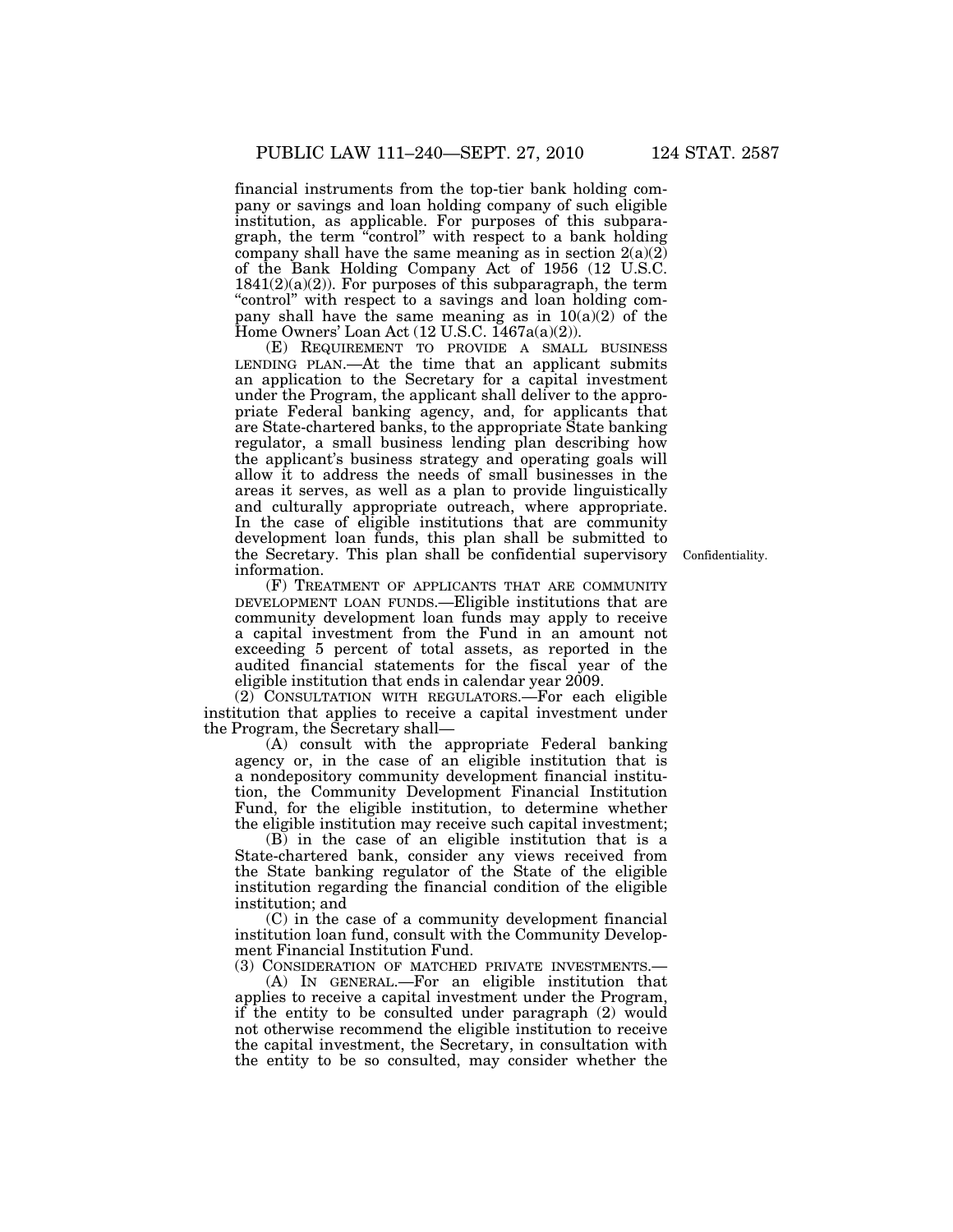entity to be consulted would recommend the eligible institution to receive a capital investment based on the financial condition of the institution if the conditions in subparagraph (B) are satisfied.

(B) CONDITIONS.—The conditions referred to in subparagraph (A) are as follows:

(i) CAPITAL SOURCES.—The eligible institution shall receive capital both under the Program and from private, nongovernment investors.

(ii) AMOUNT OF CAPITAL.—The amount of capital to be received under the Program shall not exceed 3 percent of risk-weighted assets, as reported in the call report immediately preceding the date of application, less the amount of any CDCI investment and any CPP investment.

(iii) TERMS.—The amount of capital to be received from private, nongovernment investors shall be—

(I) equal to or greater than 100 percent of the capital to be received under the Program; and (II) subordinate to the capital investment

made by the Secretary under the Program.

(4) INELIGIBILITY OF INSTITUTIONS ON FDIC PROBLEM BANK LIST.—

(A) IN GENERAL.—An eligible institution may not receive any capital investment under the Program, if—

(i) such institution is on the FDIC problem bank list; or

(ii) such institution has been removed from the FDIC problem bank list for less than 90 days.

(B) CONSTRUCTION.—Nothing in subparagraph (A) shall be construed as limiting the discretion of the Secretary to deny the application of an eligible institution that is not on the FDIC problem bank list.

(C) FDIC PROBLEM BANK LIST DEFINED. For purposes of this paragraph, the term ''FDIC problem bank list'' means the list of depository institutions having a current rating of 4 or 5 under the Uniform Financial Institutions Rating System, or such other list designated by the Federal Deposit Insurance Corporation.

(5) INCENTIVES TO LEND.—

(A) REQUIREMENTS ON PREFERRED STOCK AND OTHER FINANCIAL INSTRUMENTS.—Any preferred stock or other financial instrument issued to Treasury by an eligible institution receiving a capital investment under the Program shall provide that—

(i) the rate at which dividends or interest are payable shall be 5 percent per annum initially;

(ii) within the first 2 years after the date of the capital investment under the Program, the rate may be adjusted based on the amount of an eligible institution's small business lending. Changes in the amount of small business lending shall be measured against the average amount of small business lending reported by the eligible institution in its call reports for the 4 full quarters immediately preceding the date of enactment of this Act, minus adjustments from each quarterly balance in respect of—

Time period.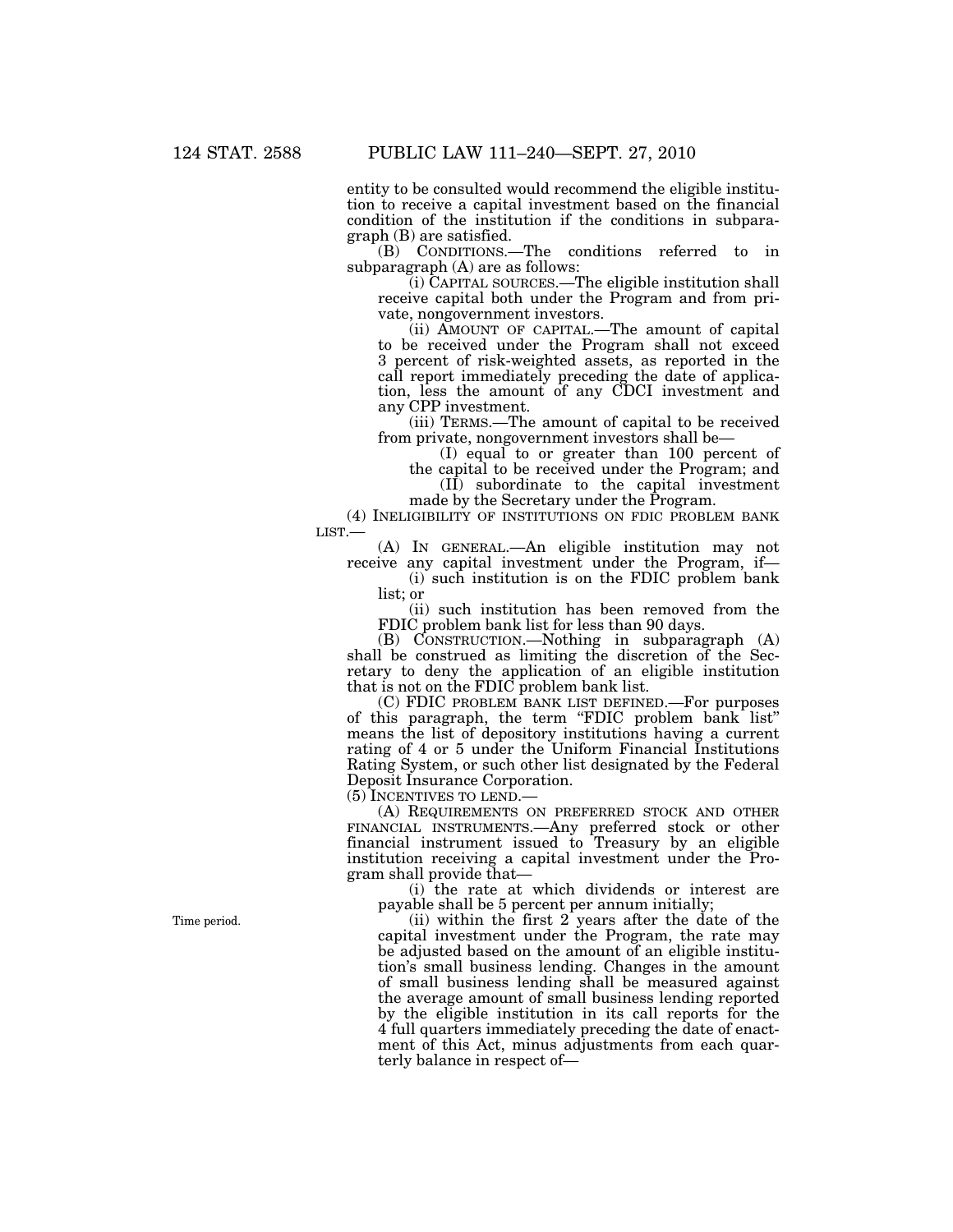(I) net loan charge offs with respect to small business lending; and

(II) gains realized by the eligible institution resulting from mergers, acquisitions or purchases of loans after origination and syndication; which adjustments shall be determined in accordance with guidance promulgated by the Secretary; and

(iii) during any calendar quarter during the initial 2-year period referred to in clause (ii), an institution's rate shall be adjusted to reflect the following schedule, based on that institution's change in the amount of small business lending relative to the baseline—

(I) if the amount of small business lending has increased by less than 2.5 percent, the dividend or interest rate shall be 5 percent;

(II) if the amount of small business lending has increased by 2.5 percent or greater, but by less than 5.0 percent, the dividend or interest rate shall be 4 percent;

(III) if the amount of small business lending has increased by 5.0 percent or greater, but by less than 7.5 percent, the dividend or interest rate shall be 3 percent;

(IV) if the amount of small business lending has increased by 7.5 percent or greater, and but by less than 10.0 percent, the dividend or interest rate shall be 2 percent; or

(V) if the amount of small business lending has increased by 10 percent or greater, the dividend or interest rate shall be 1 percent.

(B) BASIS OF INITIAL RATE.—The initial dividend or interest rate shall be based on call report data published in the quarter immediately preceding the date of the capital investment under the Program.

(C) TIMING OF RATE ADJUSTMENTS.—Any rate adjustment shall occur in the calendar quarter following the publication of call report data, such that the rate based on call report data from any one calendar quarter, which is published in the first following calendar quarter, shall be adjusted in that first following calendar quarter and payable in the second following quarter.

(D) RATE FOLLOWING INITIAL 2-YEAR PERIOD.—Generally, the rate based on call report data from the eighth calendar quarter after the date of the capital investment under the Program shall be payable until the expiration of the 41⁄2-year period that begins on the date of the investment. In the case where the amount of small business lending has remained the same or decreased relative to the institution's baseline in the eighth quarter after the date of the capital investment under the Program, the rate shall be  $\vec{7}$  percent until the expiration of the  $4\frac{1}{2}$ -<br>year period that begins on the date of the investment. year period that begins on the date of the investment.<br>(E) RATE FOLLOWING INITIAL  $4\frac{1}{2}$  -YEAR PERIOD.—The

dividend or interest rate paid on any preferred stock or other financial instrument issued by an eligible institution that receives a capital investment under the Program shall increase to 9 percent at the end of the 41⁄2-year period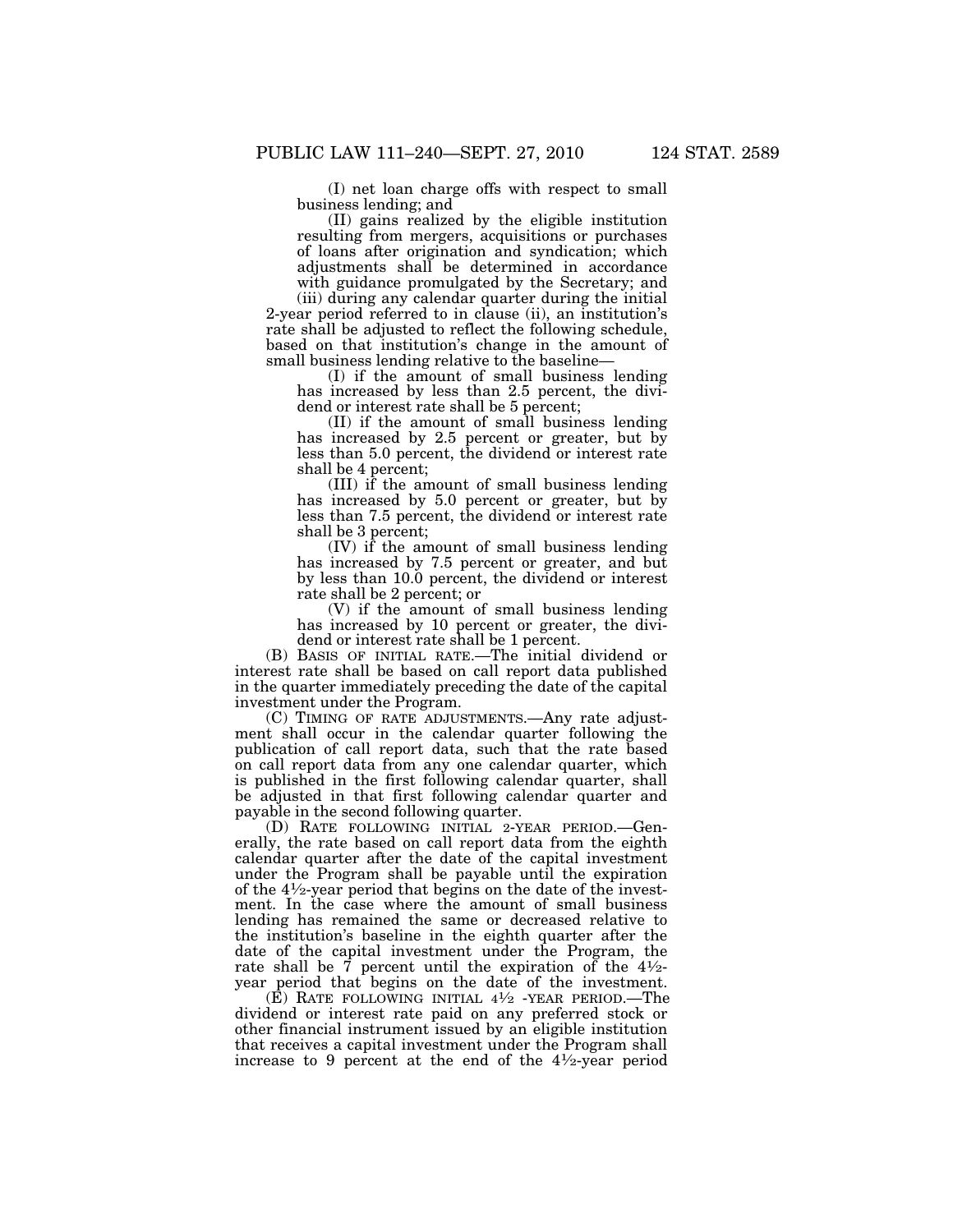that begins on the date of the capital investment under the Program.

(F) LIMITATION ON RATE REDUCTIONS WITH RESPECT TO CERTAIN AMOUNT.—The reduction in the dividend or interest rate payable to Treasury by any eligible institution shall be limited such that the rate reduction shall not apply to a dollar amount of the investment made by Treasury that is greater than the dollar amount increase in the amount of small business lending realized under this program. The Secretary may issue guidelines that will apply to new capital investments limiting the amount of capital available to eligible institutions consistent with this limitation.

(G) RATE ADJUSTMENTS FOR S CORPORATION.—Before making a capital investment in an eligible institution that is an S corporation or a corporation organized on a mutual basis, the Secretary may adjust the dividend or interest rate on the financial instrument to be issued to the Secretary, from the dividend or interest rate that would apply under subparagraphs (A) through (F), to take into account any differential tax treatment of securities issued by such eligible institution. For purpose of this subparagraph, the term ''S corporation'' has the same meaning as in section 1361(a) of the Internal Revenue Code of 1986.

(H) REPAYMENT DEADLINE.—The capital investment received by an eligible institution under the Program shall be evidenced by preferred stock or other financial instrument that—

(i) includes, as a term and condition, that the capital investment will—

(I) be repaid not later than the end of the 10-year period beginning on the date of the capital investment under the Program; or

(II) at the end of such 10-year period, be subject to such additional terms as the Secretary shall prescribe, which shall include a requirement that the stock or instrument shall carry the highest dividend or interest rate payable; and

(ii) provides that the term and condition described under clause (i) shall not apply if the application of that term and condition would adversely affect the capital treatment of the stock or financial instrument under current or successor applicable capital provisions compared to a capital instrument with identical terms other than the term and condition described under clause (i).

(I) REQUIREMENTS ON FINANCIAL INSTRUMENTS ISSUED BY A COMMUNITY DEVELOPMENT FINANCIAL INSTITUTION LOAN FUND.—Any equity equivalent capital issued to the Treasury by a community development loan fund receiving a capital investment under the Program shall provide that the rate at which interest is payable shall be 2 percent per annum for 8 years. After 8 years, the rate at which interest is payable shall be 9 percent.

Applicability.

Terms.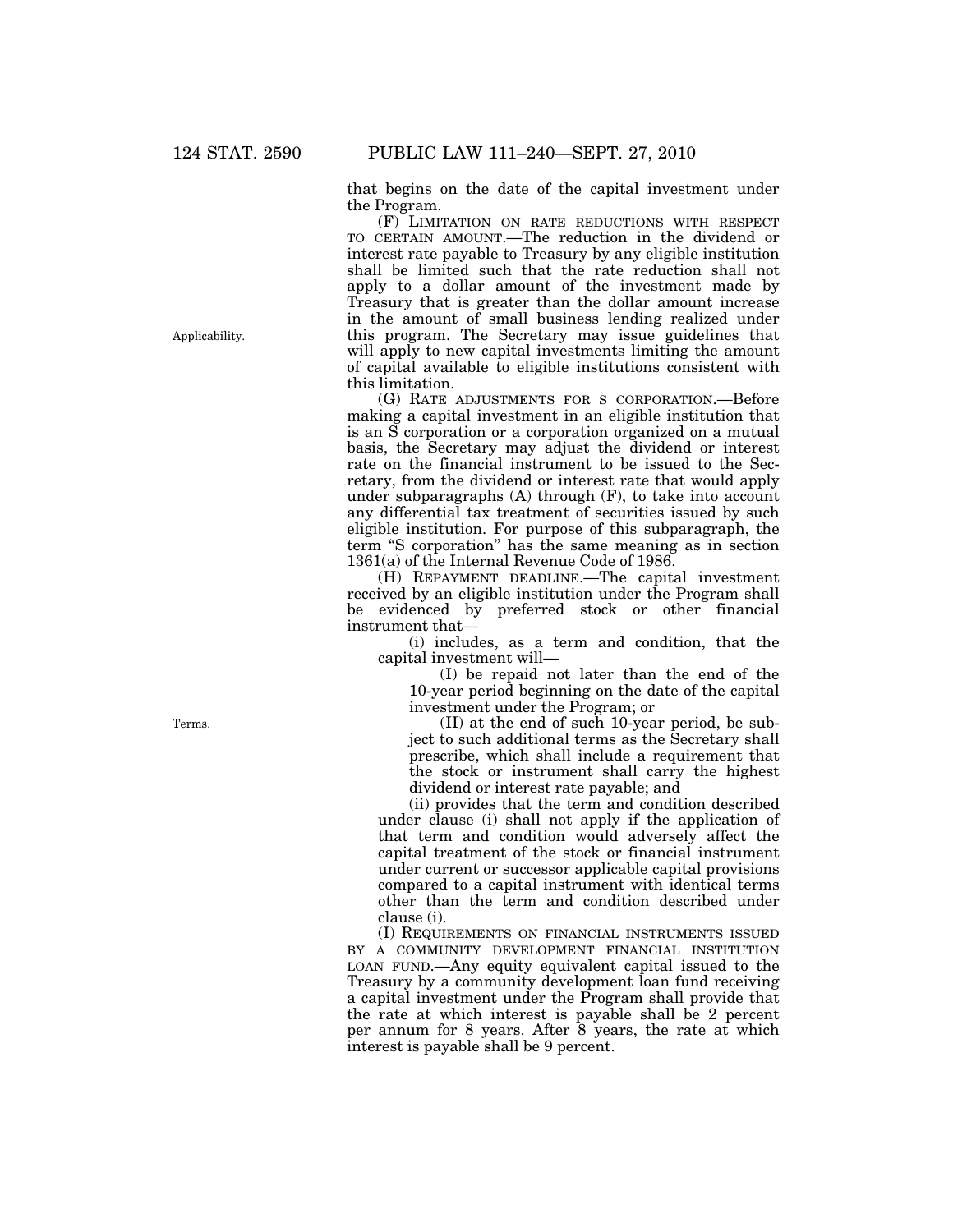(6) ADDITIONAL INCENTIVES TO REPAY.—The Secretary may, Applicability. by regulation or guidance issued under section 4104(9), establish repayment incentives in addition to the incentive in paragraph  $(5)(E)$  that will apply to new capital investments in a manner that the Secretary determines to be consistent with the purposes of this subtitle.

(7) CAPITAL PURCHASE PROGRAM REFINANCE.—

(A) IN GENERAL.—The Secretary shall, in a manner that the Secretary determines to be consistent with the purposes of this subtitle, issue regulations and other guidance to permit eligible institutions to refinance securities issued to Treasury under the CDCI and the CPP for securities to be issued under the Program.

(B) PROHIBITION ON PARTICIPATION BY NON-PAYING CPP PARTICIPANTS.—Subparagraph (A) shall not apply to any Deadline. eligible institution that has missed more than one dividend payment due under the CPP. For purposes of this subparagraph, a CPP dividend payment that is submitted within 60 days of the due date of such payment shall not be considered a missed dividend payment.

(8) OUTREACH TO MINORITIES, WOMEN, AND VETERANS.— The Secretary shall require eligible institutions receiving capital investments under the Program to provide linguistically and culturally appropriate outreach and advertising in the applicant pool describing the availability and application process of receiving loans from the eligible institution that are made possible by the Program through the use of print, radio, television or electronic media outlets which target organizations, trade associations, and individuals that—

(A) represent or work within or are members of minority communities;

(B) represent or work with or are women; and

(C) represent or work with or are veterans.

(9) ADDITIONAL TERMS.—The Secretary may, by regulation or guidance issued under section 4104(9), make modifications that will apply to new capital investments in order to manage risks associated with the administration of the Fund in a manner consistent with the purposes of this subtitle.

(10) MINIMUM UNDERWRITING STANDARDS.—The appropriate Federal banking agency for an eligible institution that receives funds under the Program shall within 60 days issue guidance regarding prudent underwriting standards that must be used for loans made by the eligible institution using such funds.

## **SEC. 4104. ADDITIONAL AUTHORITIES OF THE SECRETARY.**

The Secretary may take such actions as the Secretary deems necessary to carry out the authorities in this subtitle, including, without limitation, the following:

(1) The Secretary may use the services of any agency or instrumentality of the United States or component thereof on a reimbursable basis, and any such agency or instrumentality or component thereof is authorized to provide services as requested by the Secretary using all authorities vested in or delegated to that agency, instrumentality, or component.

Deadline.

Requirements.

Regulations.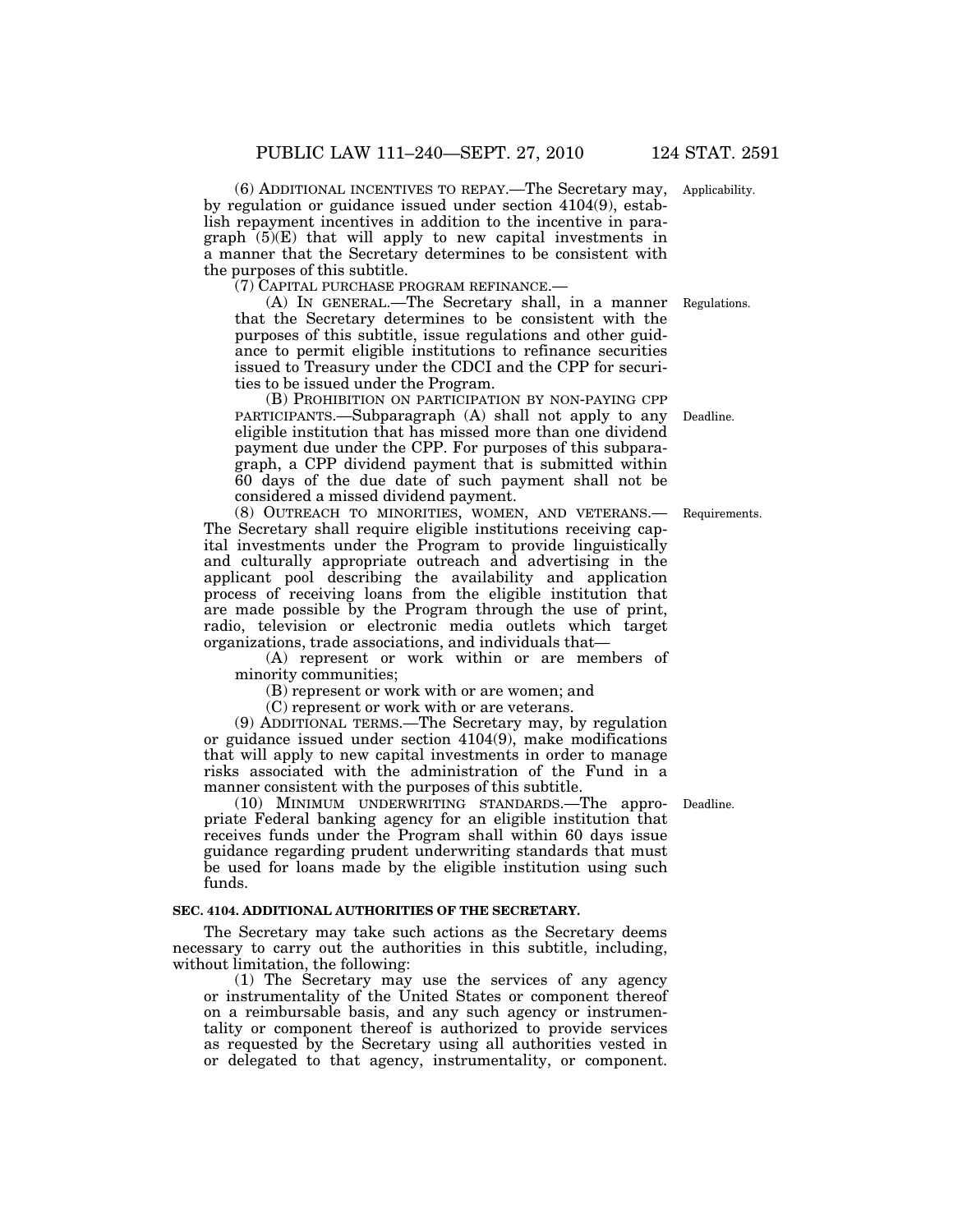(2) The Secretary may enter into contracts, including contracts for services authorized by section 3109 of title 5, United States Code.

(3) The Secretary may designate any bank, savings association, trust company, security broker or dealer, asset manager, or investment adviser as a financial agent of the Federal Government and such institution shall perform all such reasonable duties related to this subtitle as financial agent of the Federal Government as may be required. The Secretary shall have authority to amend existing agreements with financial agents, entered into during the 2-year period before the date of enactment of this Act, to perform reasonable duties related to this subtitle.

(4) The Secretary may exercise any rights received in connection with any preferred stock or other financial instruments or assets purchased or acquired pursuant to the authorities granted under this subtitle.

(5) Subject to section 4103(b)(3), the Secretary may manage any assets purchased under this subtitle, including revenues and portfolio risks therefrom.

(6) The Secretary may sell, dispose of, transfer, exchange or enter into securities loans, repurchase transactions, or other financial transactions in regard to, any preferred stock or other financial instrument or asset purchased or acquired under this subtitle, upon terms and conditions and at a price determined by the Secretary.

(7) The Secretary may manage or prohibit conflicts of interest that may arise in connection with the administration and execution of the authorities provided under this subtitle.

(8) The Secretary may establish and use vehicles, subject to supervision by the Secretary, to purchase, hold, and sell preferred stock or other financial instruments and issue obligations.

(9) The Secretary may, in consultation with the Administrator of the Small Business Administration, issue such regulations and other guidance as may be necessary or appropriate to define terms or carry out the authorities or purposes of this subtitle.

#### **SEC. 4105. CONSIDERATIONS.**

In exercising the authorities granted in this subtitle, the Secretary shall take into consideration—

(1) increasing the availability of credit for small businesses;

(2) providing funding to minority-owned eligible institutions and other eligible institutions that serve small businesses that are minority-, veteran-, and women-owned and that also serve low- and moderate-income, minority, and other underserved or rural communities;

(3) protecting and increasing American jobs;

(4) increasing the opportunity for small business development in areas with high unemployment rates that exceed the national average;

(5) ensuring that all eligible institutions may apply to participate in the program established under this subtitle, without discrimination based on geography;

(6) providing transparency with respect to use of funds provided under this subtitle;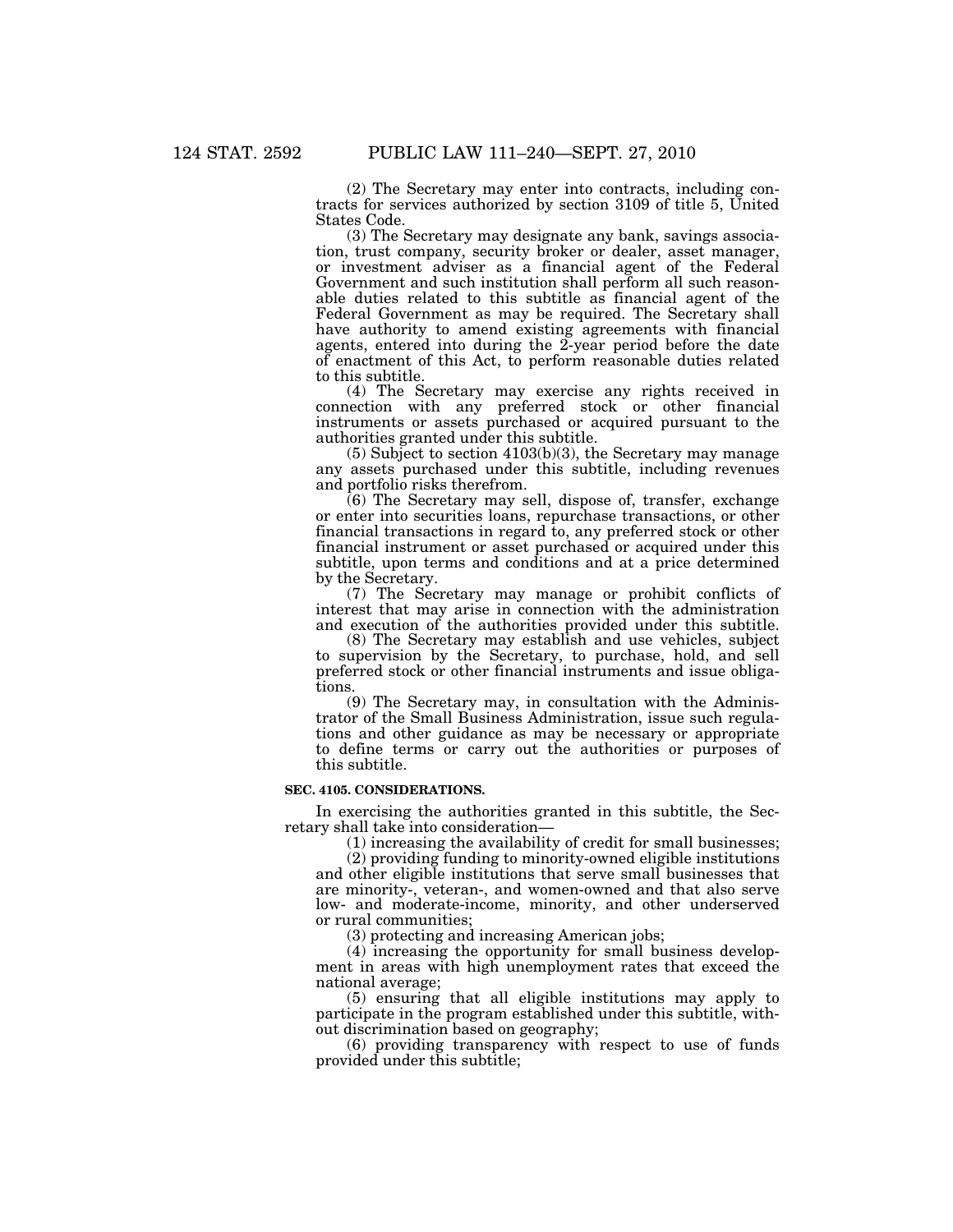(7) minimizing the cost to taxpayers of exercising the authorities;

(8) promoting and engaging in financial education to wouldbe borrowers; and

(9) providing funding to eligible institutions that serve small businesses directly affected by the discharge of oil arising from the explosion on and sinking of the mobile offshore drilling unit Deepwater Horizon and small businesses in communities that have suffered negative economic effects as a result of that discharge with particular consideration to States along the coast of the Gulf of Mexico.

## **SEC. 4106. REPORTS.**

The Secretary shall provide to the appropriate committees of Congress—

(1) within 7 days of the end of each month commencing with the first month in which transactions are made under the Program, a written report describing all of the transactions made during the reporting period pursuant to the authorities granted under this subtitle;

(2) after the end of March and the end of September, Effective date. commencing September 30, 2010, a written report on all projected costs and liabilities, all operating expenses, including compensation for financial agents, and all transactions made by the Fund, which shall include participating institutions and amounts each institution has received under the Program; and

(3) within 7 days of the end of each calendar quarter commencing with the first calendar quarter in which transactions are made under the Program, a written report detailing how eligible institutions participating in the Program have used the funds such institutions received under the Program.

#### **SEC. 4107. OVERSIGHT AND AUDITS.**

(a) INSPECTOR GENERAL OVERSIGHT.—The Inspector General of the Department of the Treasury shall conduct, supervise, and coordinate audits and investigations of the Program through the Office of Small Business Lending Fund Program Oversight established under subsection (b).

(b) OFFICE OF SMALL BUSINESS LENDING FUND PROGRAM OVER-SIGHT.—

(1) ESTABLISHMENT.—There is hereby established within the Office of the Inspector General of the Department of the Treasury a new office to be named the "Office of Small Business" Lending Fund Program Oversight'' to provide oversight of the Program.

Appointment.

(2) LEADERSHIP.—The Inspector General shall appoint a Special Deputy Inspector General for SBLF Program Oversight to lead the Office, with commensurate staff, who shall report directly to the Inspector General and who shall be responsible for the performance of all auditing and investigative activities relating to the Program.

 $(3)$  REPORTING.

(A) IN GENERAL.—The Inspector General shall issue a report no less than two times a year to the Congress and the Secretary devoted to the oversight provided by the Office, including any recommendations for improvements to the Program.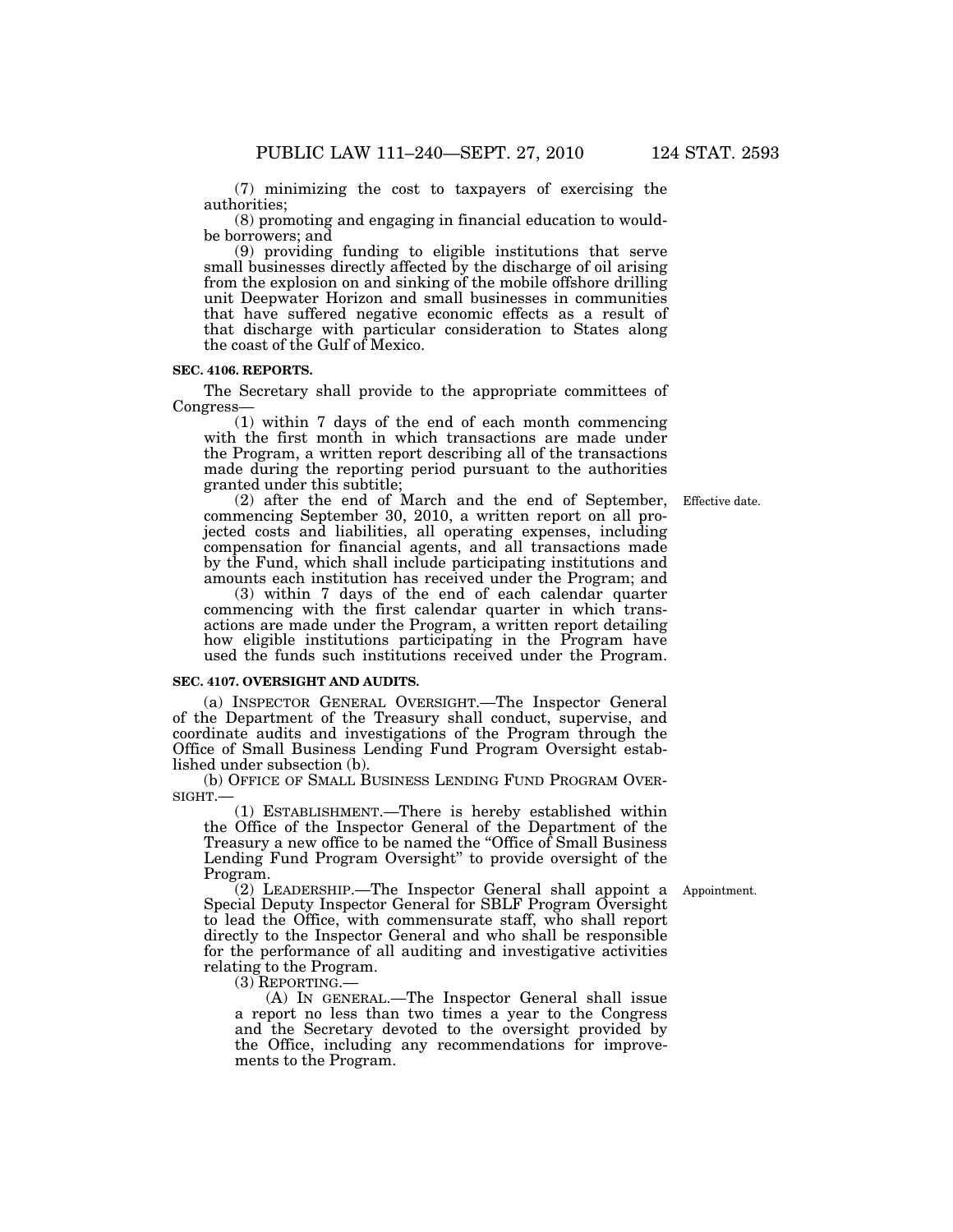(B) RECOMMENDATIONS.—With respect to any deficiencies identified in a report under subparagraph (A), the Secretary shall either—

> (i) take actions to address such deficiencies; or (ii) certify to the appropriate committees of Con-

gress that no action is necessary or appropriate.

(4) COORDINATION.—The Inspector General, in maximizing the effectiveness of the Office, shall work with other Offices of Inspector General, as appropriate, to minimize duplication of effort and ensure comprehensive oversight of the Program.

(5) TERMINATION.—The Office shall terminate at the end of the 6-month period beginning on the date on which all capital investments are repaid under the Program or the date on which the Secretary determines that any remaining capital investments will not be repaid.

(6) DEFINITIONS.—For purposes of this subsection:

(A) OFFICE.—The term "Office" means the Office of Small Business Lending Fund Program Oversight established under paragraph (1).

(B) INSPECTOR GENERAL.—The term ''Inspector General'' means the Inspector General of the Department of the Treasury.

(c) GAO AUDIT.—The Comptroller General of the United States shall perform an annual audit of the Program and issue a report to the appropriate committees of Congress containing the results of such audit.

(d) REQUIRED CERTIFICATIONS.—

(1) ELIGIBLE INSTITUTION CERTIFICATION.—Each eligible institution that participates in the Program must certify that such institution is in compliance with the requirements of section 103.121 of title 31, Code of Federal Regulations, a regulation that, at a minimum, requires financial institutions, as that term is defined in 31 U.S.C.  $5312(a)(2)$  and  $(c)(1)(A)$ , to implement reasonable procedures to verify the identity of any person seeking to open an account, to the extent reasonable and practicable, maintain records of the information used to verify the person's identity, and determine whether the person appears on any lists of known or suspected terrorists or terrorist organizations provided to the financial institution by any government agency.

(2) LOAN RECIPIENTS.—With respect to funds received by an eligible institution under the Program, any business receiving a loan from the eligible institution using such funds after the date of the enactment of this Act shall certify to such eligible institution that the principals of such business have not been convicted of a sex offense against a minor (as such terms are defined in section 111 of the Sex Offender Registration and Notification Act (42 U.S.C. 16911)).

(e) PROHIBITION ON PORNOGRAPHY.—None of the funds made available under this subtitle may be used to pay the salary of any individual engaged in activities related to the Program who has been officially disciplined for violations of subpart G of the Standards of Ethical Conduct for Employees of the Executive Branch for viewing, downloading, or exchanging pornography, including child pornography, on a Federal Government computer or while performing official Federal Government duties.

Time period.

Certification.

Deadline. Reports.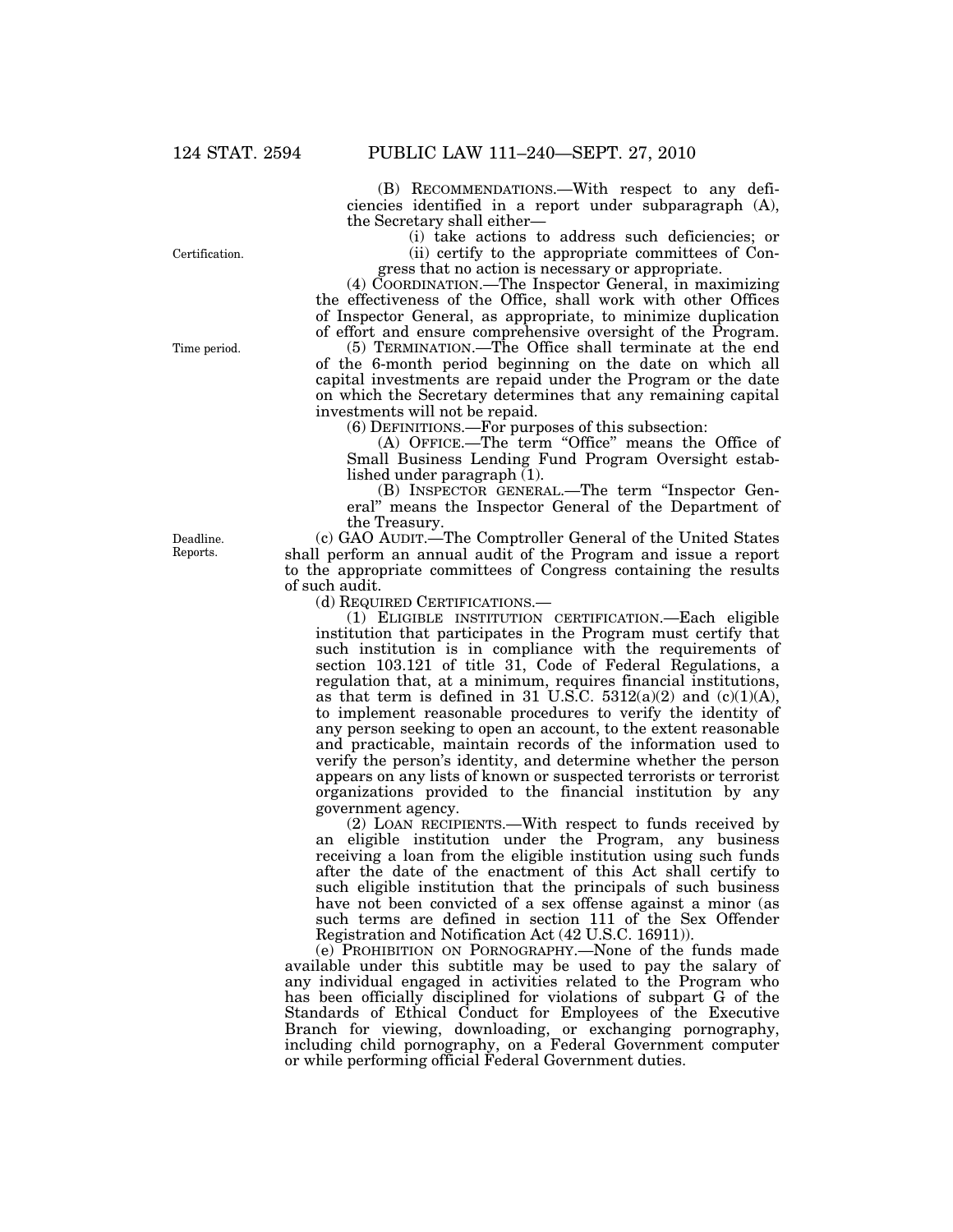#### **SEC. 4108. CREDIT REFORM; FUNDING.**

(a) CREDIT REFORM.—The cost of purchases of preferred stock and other financial instruments made as capital investments under this subtitle shall be determined as provided under the Federal Credit Reform Act of 1990 (2 U.S.C. 661 et seq.).

> Appropriation authorization.

(b) FUNDS MADE AVAILABLE.—There are hereby appropriated, out of funds in the Treasury not otherwise appropriated, such sums as may be necessary to pay the costs of \$30,000,000,000 of capital investments in eligible institutions, including the costs of modifying such investments, and reasonable costs of administering the program of making, holding, managing, and selling the capital investments.

#### **SEC. 4109. TERMINATION AND CONTINUATION OF AUTHORITIES.**

(a) TERMINATION OF INVESTMENT AUTHORITY.—The authority to make capital investments in eligible institutions, including commitments to purchase preferred stock or other instruments, provided under this subtitle shall terminate 1 year after the date of enactment of this Act.

(b) CONTINUATION OF OTHER AUTHORITIES.—The authorities of the Secretary under section 4104 shall not be limited by the termination date in subsection (a).

#### **SEC. 4110. PRESERVATION OF AUTHORITY.**

Nothing in this subtitle may be construed to limit the authority of the Secretary under any other provision of law.

#### **SEC. 4111. ASSURANCES.**

(a) SMALL BUSINESS LENDING FUND SEPARATE FROM TARP.— The Small Business Lending Fund Program is established as separate and distinct from the Troubled Asset Relief Program established by the Emergency Economic Stabilization Act of 2008. An institution shall not, by virtue of a capital investment under the Small Business Lending Fund Program, be considered a recipient of the Troubled Asset Relief Program.

(b) CHANGE IN LAW.—If, after a capital investment has been made in an eligible institution under the Program, there is a change in law that modifies the terms of the investment or program in a materially adverse respect for the eligible institution, the eligible institution may, after consultation with the appropriate Federal banking agency for the eligible institution, repay the investment without impediment.

#### **SEC. 4112. STUDY AND REPORT WITH RESPECT TO WOMEN-OWNED, VETERAN-OWNED, AND MINORITY-OWNED BUSINESSES.**

(a) STUDY.—The Secretary shall conduct a study of the impact of the Program on women-owned businesses, veteran-owned businesses, and minority-owned businesses.

(b) REPORT.—Not later than one year after the date of enactment of this Act, the Secretary shall submit to Congress a report on the results of the study conducted pursuant to subsection (a). To the extent possible, the Secretary shall disaggregate the results of such study by ethnic group and gender.

(c) INFORMATION PROVIDED TO THE SECRETARY.—Eligible institutions that participate in the Program shall provide the Secretary with such information as the Secretary may require to carry out the study required by this section.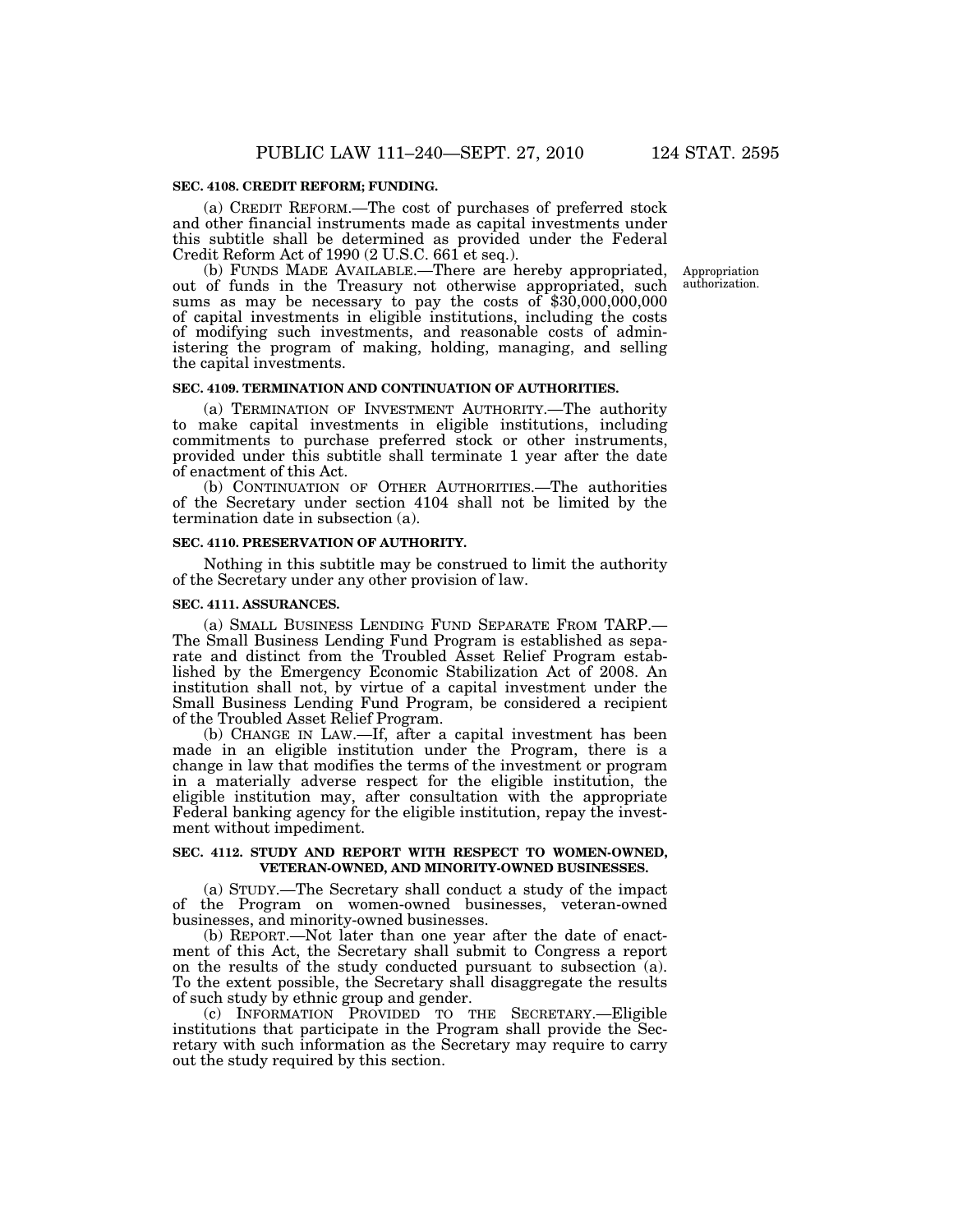## **SEC. 4113. SENSE OF CONGRESS.**

It is the sense of Congress that the Federal Deposit Insurance Corporation and other bank regulators are sending mixed messages to banks regarding regulatory capital requirements and lending standards, which is a contributing cause of decreased small business lending and increased regulatory uncertainty at community banks.

# **Subtitle B—Other Provisions**

Export Promotion Act of 2010.

## **PART I—SMALL BUSINESS EXPORT PROMOTION INITIATIVES**

15 USC 271 note.

## **SEC. 4221. SHORT TITLE.**

This part may be cited as the "Export Promotion Act of 2010".

## **SEC. 4222. GLOBAL BUSINESS DEVELOPMENT AND PROMOTION ACTIVI-TIES OF THE DEPARTMENT OF COMMERCE.**

(a) INCREASE IN EMPLOYEES WITH RESPONSIBILITY FOR GLOBAL BUSINESS DEVELOPMENT AND PROMOTION ACTIVITIES.—

Time period. Effective date.

(1) IN GENERAL.—During the 24-month period beginning on the date of the enactment of this Act, the Secretary of Commerce shall increase the number of full-time departmental employees whose primary responsibilities involve promoting or facilitating participation by United States businesses in the global marketplace and facilitating the entry into, or expansion of, such participation by United States businesses. In carrying out this subsection, the Secretary shall ensure that—

(A) the cohort of such employees is increased by not less than 80 persons; and

(B) a substantial portion of the increased cohort is stationed outside the United States.

(2) ENHANCED FOCUS ON UNITED STATES SMALL- AND MEDIUM-SIZED BUSINESSES.—In carrying out this subsection, the Secretary shall take such action as may be necessary to ensure that the activities of the Department of Commerce relating to promoting and facilitating participation by United States businesses in the global marketplace include promoting and facilitating such participation by small and medium-sized businesses in the United States.

(3) AUTHORIZATION OF APPROPRIATIONS.—There are authorized to be appropriated to the Secretary for each of the fiscal years 2011 and 2012 such sums as may be necessary to carry out this section.

(b) ADDITIONAL FUNDING FOR GLOBAL BUSINESS DEVELOPMENT AND PROMOTION ACTIVITIES OF THE DEPARTMENT OF COMMERCE.—

(1) IN GENERAL.—There are authorized to be appropriated to the Secretary of Commerce for the period beginning on the date of the enactment of this Act and ending 18 months thereafter, \$30,000,000 to promote or facilitate participation by United States businesses in the global marketplace and facilitating the entry into, or expansion of, such participation by United States businesses.

(2) REQUIREMENTS.—In obligating and expending the funds authorized to be appropriated by paragraph (1), the Secretary of Commerce shall give preference to activities that—

Appropriation authorization.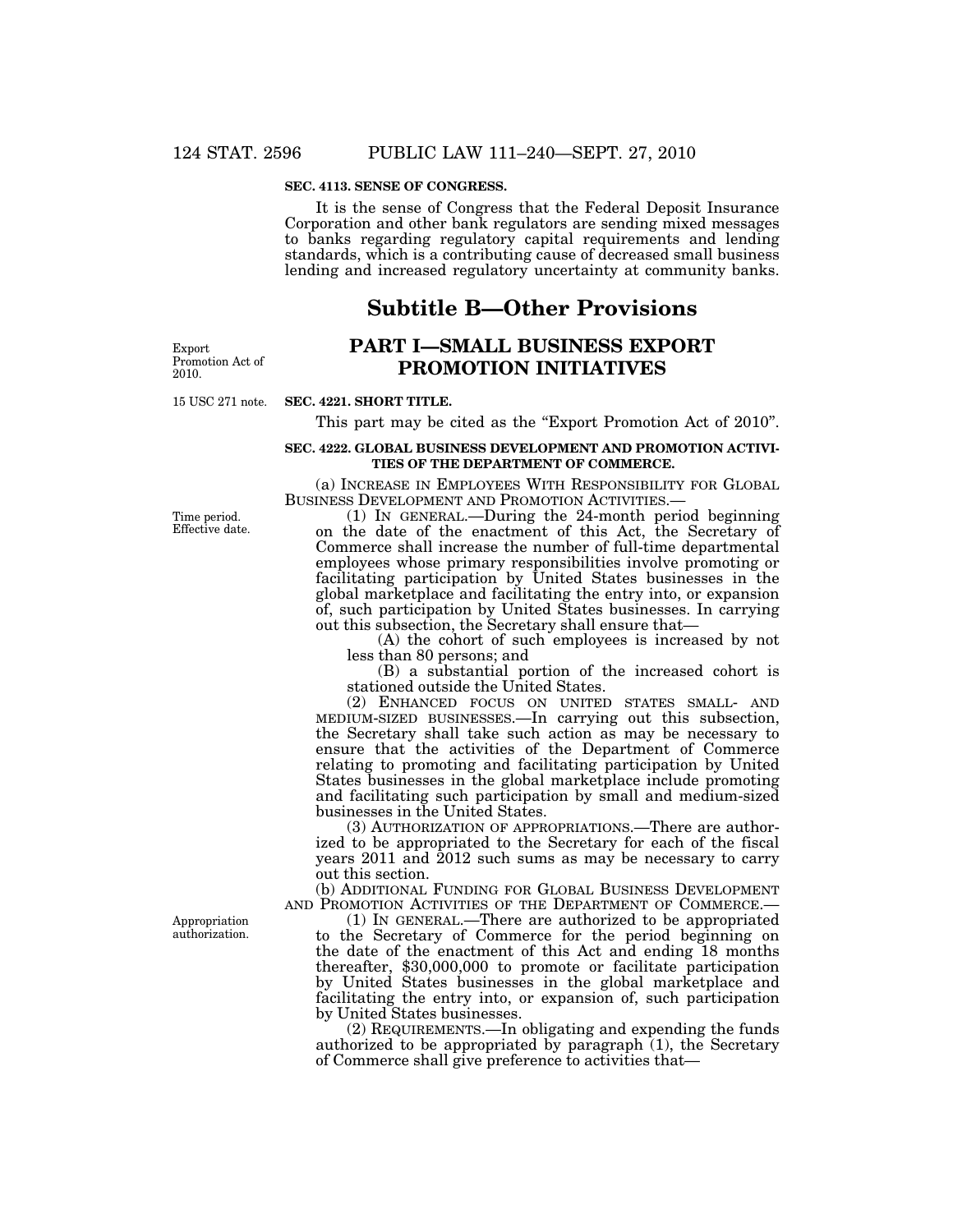(A) assist small- and medium-sized businesses in the United States; and

(B) the Secretary determines will create or sustain the greatest number of jobs in the United States and obtain the maximum return on investment.

#### **SEC. 4223. ADDITIONAL FUNDING TO IMPROVE ACCESS TO GLOBAL MARKETS FOR RURAL BUSINESSES.**

(a) IN GENERAL.—There are authorized to be appropriated to the Secretary of Commerce \$5,000,000 for each of the fiscal years 2011 and 2012 for improving access to the global marketplace for goods and services provided by rural businesses in the United States.

(b) REQUIREMENTS.—In obligating and expending the funds authorized to be appropriated by subsection (a), the Secretary of Commerce shall give preference to activities that—

(1) assist small- and medium-sized businesses in the United States; and

(2) the Secretary determines will create or sustain the greatest number of jobs in the United States and obtain the maximum return on investment.

## **SEC. 4224. ADDITIONAL FUNDING FOR THE EXPORTECH PROGRAM.**

Time period.

(a) IN GENERAL.—There are authorized to be appropriated to the Secretary of Commerce \$11,000,000 for the period beginning on the date of the enactment of this Act and ending 18 months thereafter, to expand ExporTech, a joint program of the Hollings Manufacturing Partnership Program and the Export Assistance Centers of the Department of Commerce.

(b) REQUIREMENTS.—In obligating and expending the funds authorized to be appropriated by subsection (a), the Secretary of Commerce shall give preference to activities that—

(1) assist small- and medium-sized businesses in the United States; and

(2) the Secretary determines will create or sustain the greatest number of jobs in the United States and obtain the maximum return on investment.

#### **SEC. 4225. ADDITIONAL FUNDING FOR THE MARKET DEVELOPMENT COOPERATOR PROGRAM OF THE DEPARTMENT OF COM-MERCE.**

Time period.

(a) IN GENERAL.—There are authorized to be appropriated to the Secretary of Commerce for the period beginning on the date of the enactment of this Act and ending 18 months thereafter, \$15,000,000 for the Manufacturing and Services unit of the International Trade Administration—

(1) to establish public-private partnerships under the Market Development Cooperator Program of the International Trade Administration; and

(2) to underwrite a portion of the start-up costs for new projects carried out under that Program to strengthen the competitiveness and market share of United States industry, not to exceed, for each such project, the lesser of—

 $(A)$  <sup>1</sup>/<sub>3</sub> of the total start-up costs for the project; or (B) \$500,000.

(b) REQUIREMENTS.—In obligating and expending the funds authorized to be appropriated by subsection (a), the Secretary of Commerce shall give preference to activities that—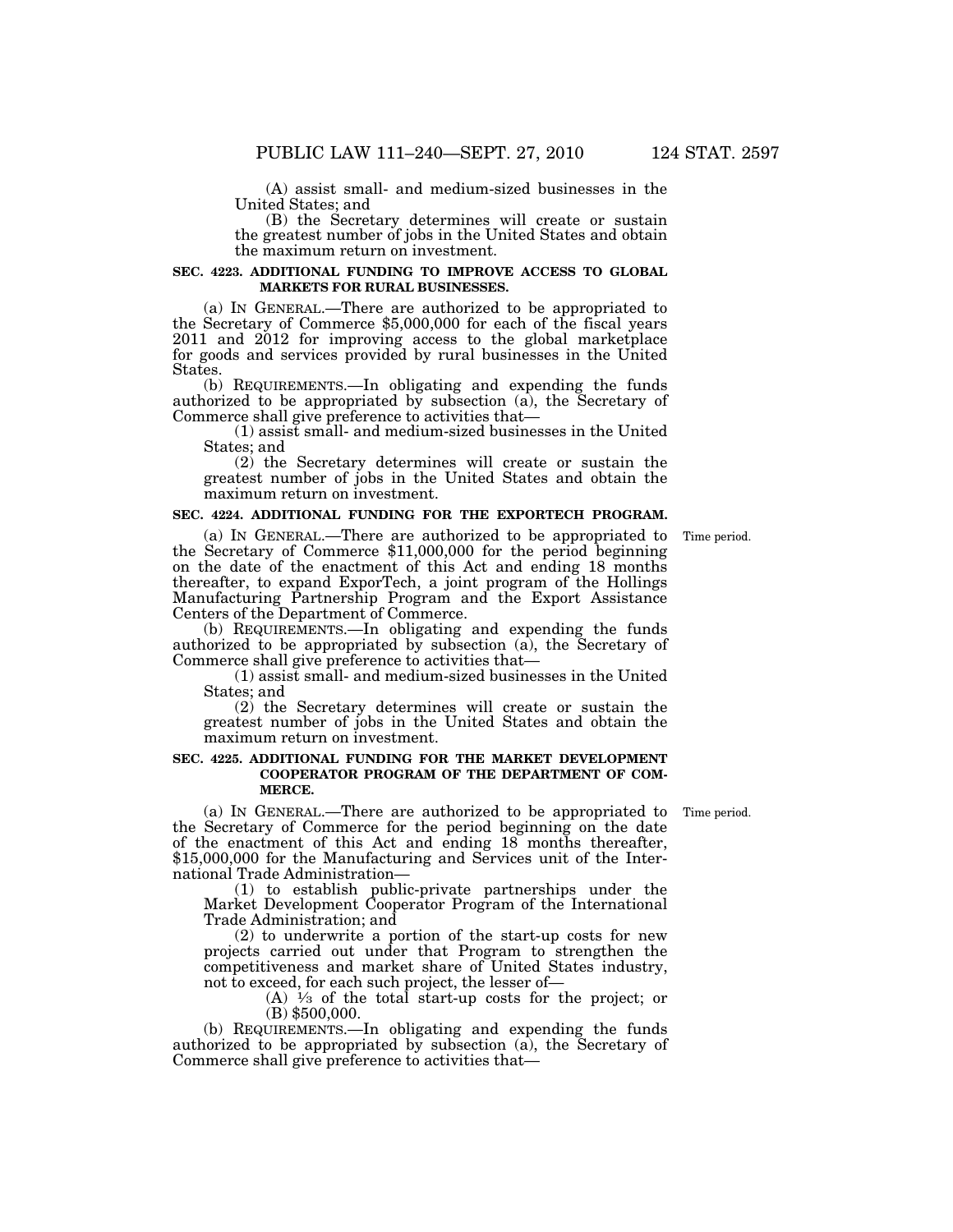(1) assist small- and medium-sized businesses in the United States; and

(2) the Secretary determines will create or sustain the greatest number of jobs in the United States and obtain the maximum return on investment.

## **SEC. 4226. HOLLINGS MANUFACTURING PARTNERSHIP PROGRAM; TECHNOLOGY INNOVATION PROGRAM.**

(a) HOLLINGS MANUFACTURING PARTNERSHIP PROGRAM.—Section 25(f) of the National Institute of Standards and Technology Act (15 U.S.C. 278k(f)) is amended by adding at the end the following:

''(7) GLOBAL MARKETPLACE PROJECTS.—In making awards under this subsection, the Director, in consultation with the Manufacturing Extension Partnership Advisory Board and the Secretary of Commerce, may—

''(A) take into consideration whether an application has significant potential for enhancing the competitiveness of small and medium-sized United States manufacturers in the global marketplace; and

''(B) give a preference to applications for such projects to the extent the Director deems appropriate, taking into account the broader purposes of this subsection.

(b) TECHNOLOGY INNOVATION PROGRAM.—In awarding grants, cooperative agreements, or contracts under section 28 of the National Institute of Standards and Technology Act (15 U.S.C. 278n), in addition to the award criteria set forth in subsection (c) of that section, the Director of the National Institute of Standards and Technology may take into consideration whether an application has significant potential for enhancing the competitiveness of small- and medium-sized businesses in the United States in the global marketplace. The Director shall consult with the Technology Innovation Program Advisory Board and the Secretary of Commerce in implementing this subsection.

## **SEC. 4227. SENSE OF THE SENATE CONCERNING FEDERAL COLLABORATION WITH STATES ON EXPORT PROMOTION ISSUES.**

It is the sense of the Senate that the Secretary of Commerce should enhance Federal collaboration with the States on export promotion issues by—

(1) providing the necessary training to the staff at State international trade agencies to enable them to assist the United States and Foreign Commercial Service (established by section 2301 of the Export Enhancement Act of 1988 (15 U.S.C. 4721)) in providing counseling and other export services to businesses in their communities; and

(2) entering into agreements with State international trade agencies for those agencies to deliver export promotion services in their local communities in order to extend the outreach of United States and Foreign Commercial Service programs.

## **SEC. 4228. REPORT ON TARIFF AND NONTARIFF BARRIERS.**

Not later than 90 days after the date of the enactment of this Act, the Secretary of Commerce, in consultation with the United States Trade Representative and other appropriate entities, shall report to Congress on the tariff and nontariff barriers imposed by Colombia, the Republic of Korea, and Panama with respect

Grants. Contracts. 15 USC 278n note.

Consultation.

Columbia. Republic of Korea. Panama.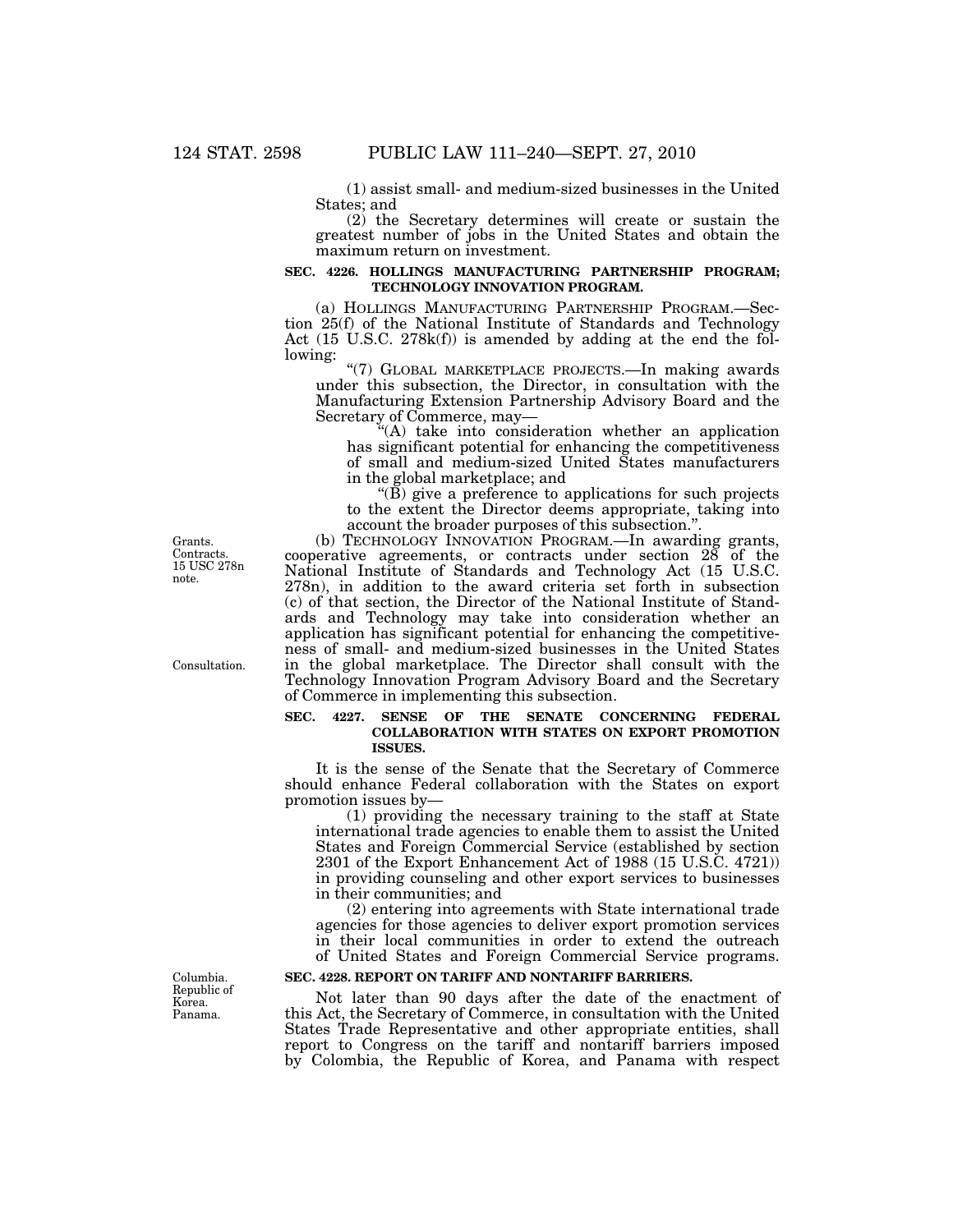to exports of articles from the United States, including articles exported or produced by small- and medium-sized businesses in the United States.

## **PART II—MEDICARE FRAUD**

## **SEC. 4241. USE OF PREDICTIVE MODELING AND OTHER ANALYTICS TECHNOLOGIES TO IDENTIFY AND PREVENT WASTE, FRAUD, AND ABUSE IN THE MEDICARE FEE-FOR-SERVICE PROGRAM.**

(a) USE IN THE MEDICARE FEE-FOR-SERVICE PROGRAM.—The Secretary shall use predictive modeling and other analytics technologies (in this section referred to as ''predictive analytics technologies'') to identify improper claims for reimbursement and to prevent the payment of such claims under the Medicare fee-forservice program.

(b) PREDICTIVE ANALYTICS TECHNOLOGIES REQUIREMENTS.—The predictive analytics technologies used by the Secretary shall—

(1) capture Medicare provider and Medicare beneficiary activities across the Medicare fee-for-service program to provide a comprehensive view across all providers, beneficiaries, and geographies within such program in order to—

(A) identify and analyze Medicare provider networks, provider billing patterns, and beneficiary utilization patterns; and

(B) identify and detect any such patterns and networks that represent a high risk of fraudulent activity;

(2) be integrated into the existing Medicare fee-for-service program claims flow with minimal effort and maximum efficiency

 $(3)$  be able to-

(A) analyze large data sets for unusual or suspicious patterns or anomalies or contain other factors that are linked to the occurrence of waste, fraud, or abuse;

(B) undertake such analysis before payment is made; and

(C) prioritize such identified transactions for additional review before payment is made in terms of the likelihood of potential waste, fraud, and abuse to more efficiently utilize investigative resources;

(4) capture outcome information on adjudicated claims for reimbursement to allow for refinement and enhancement of the predictive analytics technologies on the basis of such outcome information, including post-payment information about the eventual status of a claim; and

(5) prevent the payment of claims for reimbursement that have been identified as potentially wasteful, fraudulent, or abusive until such time as the claims have been verified as valid.<br>(c) Implementation Requirements.–

(1) REQUEST FOR PROPOSALS.—Not later than January 1, 2011, the Secretary shall issue a request for proposals to carry out this section during the first year of implementation. To the extent the Secretary determines appropriate—

Deadline.

(A) the initial request for proposals may include subsequent implementation years; and

42 USC 1320a–7m.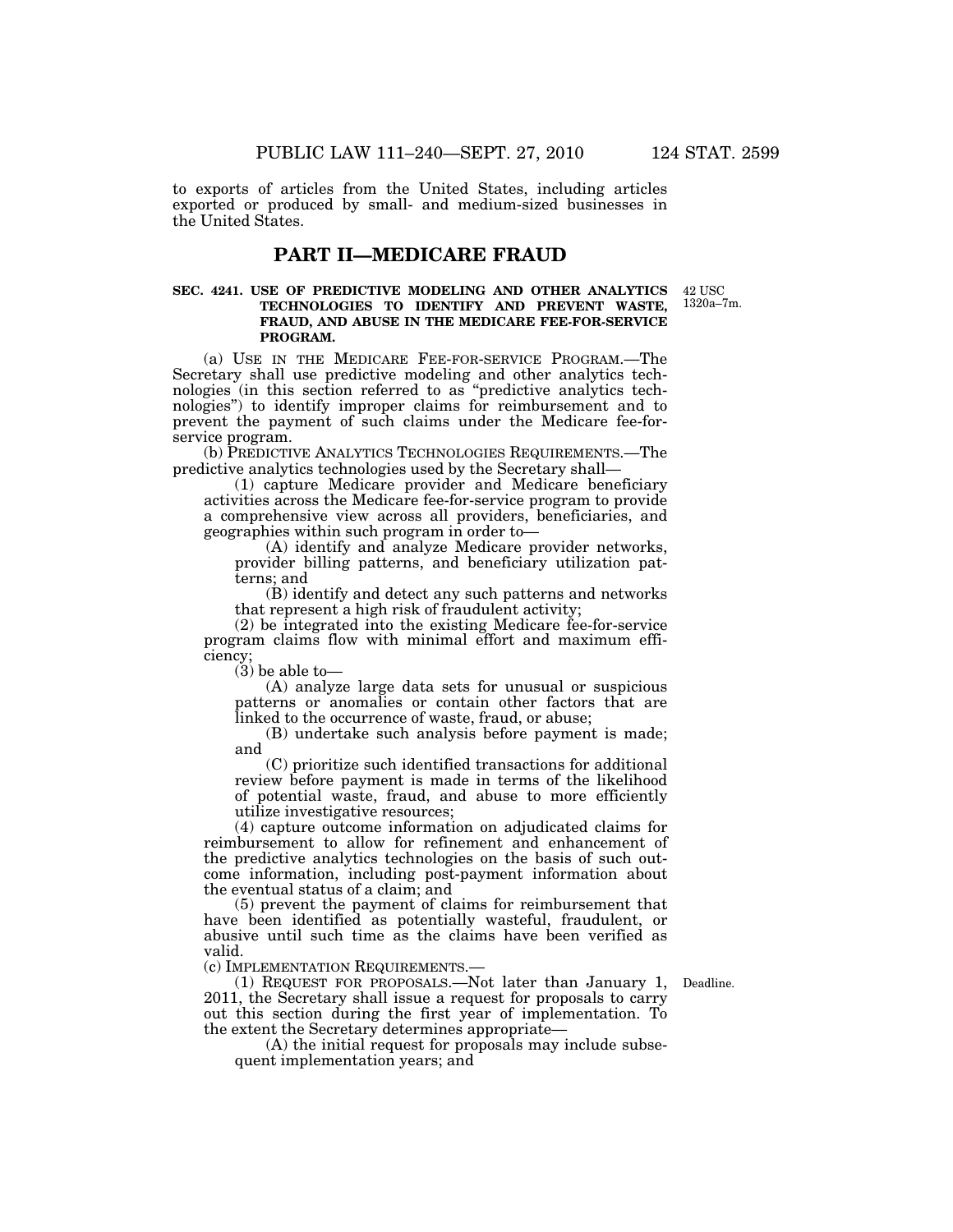Contracts.

Applicability.

Certification. Time period.

(B) the Secretary may issue additional requests for proposals with respect to subsequent implementation years. (2) FIRST IMPLEMENTATION YEAR.—The initial request for proposals issued under paragraph (1) shall require the contractors selected to commence using predictive analytics technologies on July 1, 2011, in the 10 States identified by the Secretary as having the highest risk of waste, fraud, or abuse in the Medicare fee-for-service program.

(3) SECOND IMPLEMENTATION YEAR.—Based on the results of the report and recommendation required under subsection  $(e)(1)(B)$ , the Secretary shall expand the use of predictive analytics technologies on October 1, 2012, to apply to an additional 10 States identified by the Secretary as having the highest risk of waste, fraud, or abuse in the Medicare fee-for-service program, after the States identified under paragraph (2).

(4) THIRD IMPLEMENTATION YEAR.—Based on the results of the report and recommendation required under subsection (e)(2), the Secretary shall expand the use of predictive analytics technologies on January 1, 2014, to apply to the Medicare fee-for-service program in any State not identified under paragraph (2) or (3) and the commonwealths and territories.

(5) FOURTH IMPLEMENTATION YEAR.—Based on the results of the report and recommendation required under subsection (e)(3), the Secretary shall expand the use of predictive analytics technologies, beginning April 1, 2015, to apply to Medicaid and CHIP. To the extent the Secretary determines appropriate, such expansion may be made on a phased-in basis.

(6) OPTION FOR REFINEMENT AND EVALUATION.—If, with respect to the first, second, or third implementation year, the Inspector General of the Department of Health and Human Services certifies as part of the report required under subsection (e) for that year no or only nominal actual savings to the Medicare fee-for-service program, the Secretary may impose a moratorium, not to exceed 12 months, on the expansion of the use of predictive analytics technologies under this section for the succeeding year in order to refine the use of predictive analytics technologies to achieve more than nominal savings before further expansion. If a moratorium is imposed in accordance with this paragraph, the implementation dates applicable for the succeeding year or years shall be adjusted to reflect the length of the moratorium period.

(d) CONTRACTOR SELECTION, QUALIFICATIONS, AND DATA ACCESS REQUIREMENTS.—

(1) SELECTION.—

(A) IN GENERAL.—The Secretary shall select contractors to carry out this section using competitive procedures as provided for in the Federal Acquisition Regulation.

(B) NUMBER OF CONTRACTORS.—The Secretary shall select at least 2 contractors to carry out this section with respect to any year.

(2) QUALIFICATIONS.—

(A) IN GENERAL.—The Secretary shall enter into a contract under this section with an entity only if the entity—

(i) has leadership and staff who—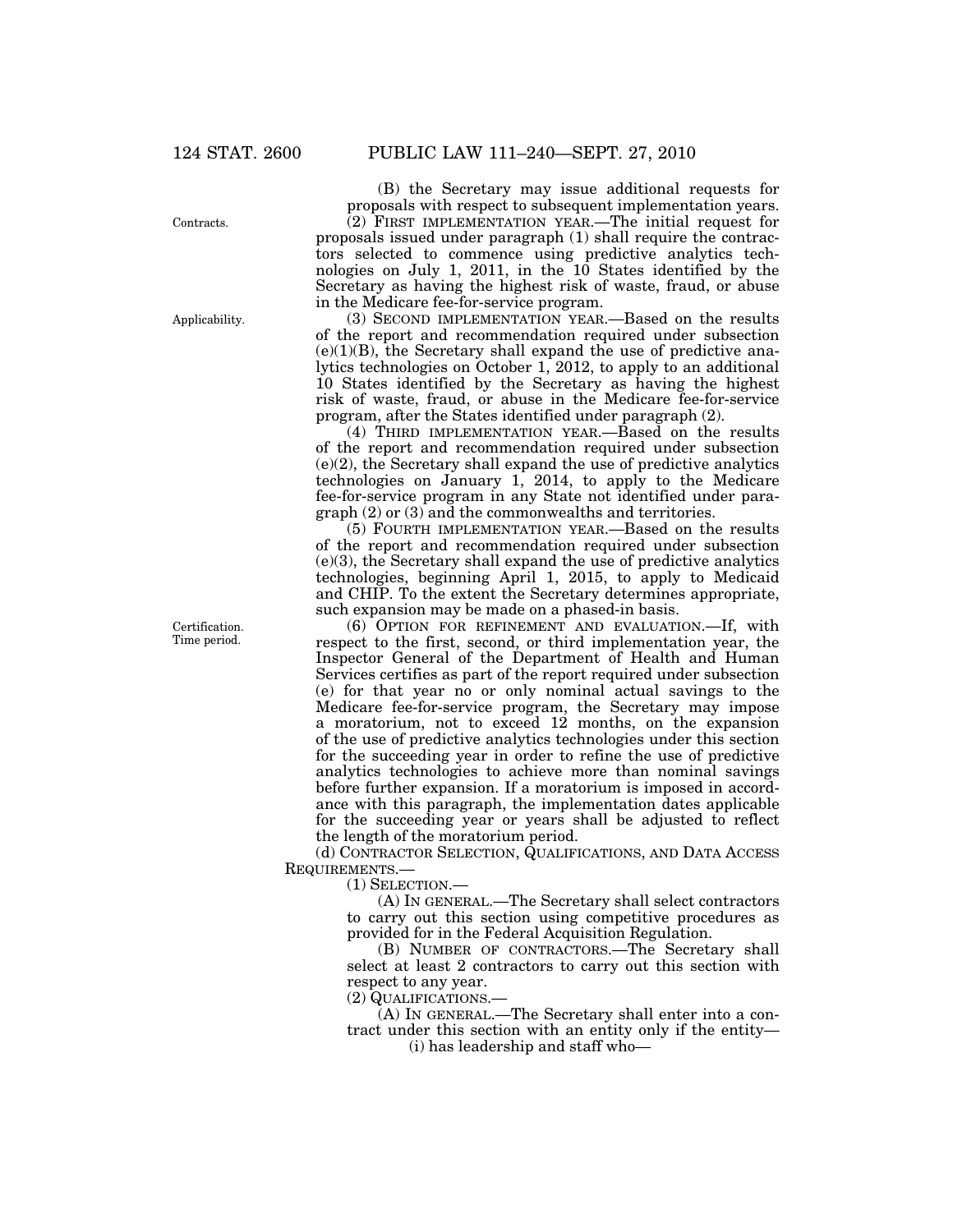(I) have the appropriate clinical knowledge of, and experience with, the payment rules and regulations under the Medicare fee-for-service program; and

(II) have direct management experience and proficiency utilizing predictive analytics technologies necessary to carry out the requirements under subsection (b); or

(ii) has a contract, or will enter into a contract, with another entity that has leadership and staff meeting the criteria described in clause (i).

(B) CONFLICT OF INTEREST.—The Secretary may only enter into a contract under this section with an entity to the extent that the entity complies with such conflict of interest standards as are generally applicable to Federal acquisition and procurement.

(3) DATA ACCESS.—The Secretary shall provide entities with a contract under this section with appropriate access to data necessary for the entity to use predictive analytics technologies in accordance with the contract.

(e) REPORTING REQUIREMENTS.—

Public information.

(1) FIRST IMPLEMENTATION YEAR REPORT.—Not later than 3 months after the completion of the first implementation year under this section, the Secretary shall submit to the appropriate committees of Congress and make available to the public a report that includes the following:

(A) A description of the implementation of the use of predictive analytics technologies during the year.

(B) A certification of the Inspector General of the Department of Health and Human Services that—

(i) specifies the actual and projected savings to the Medicare fee-for-service program as a result of the use of predictive analytics technologies, including estimates of the amounts of such savings with respect to both improper payments recovered and improper payments avoided;

(ii) the actual and projected savings to the Medicare fee-for-service program as a result of such use of predictive analytics technologies relative to the return on investment for the use of such technologies and in comparison to other strategies or technologies used to prevent and detect fraud, waste, and abuse in the Medicare fee-for-service program; and

(iii) includes recommendations regarding—

(I) whether the Secretary should continue to use predictive analytics technologies;

(II) whether the use of such technologies should be expanded in accordance with the requirements of subsection (c); and

(III) any modifications or refinements that should be made to increase the amount of actual or projected savings or mitigate any adverse impact on Medicare beneficiaries or providers.

(C) An analysis of the extent to which the use of predictive analytics technologies successfully prevented and detected waste, fraud, or abuse in the Medicare fee-forservice program.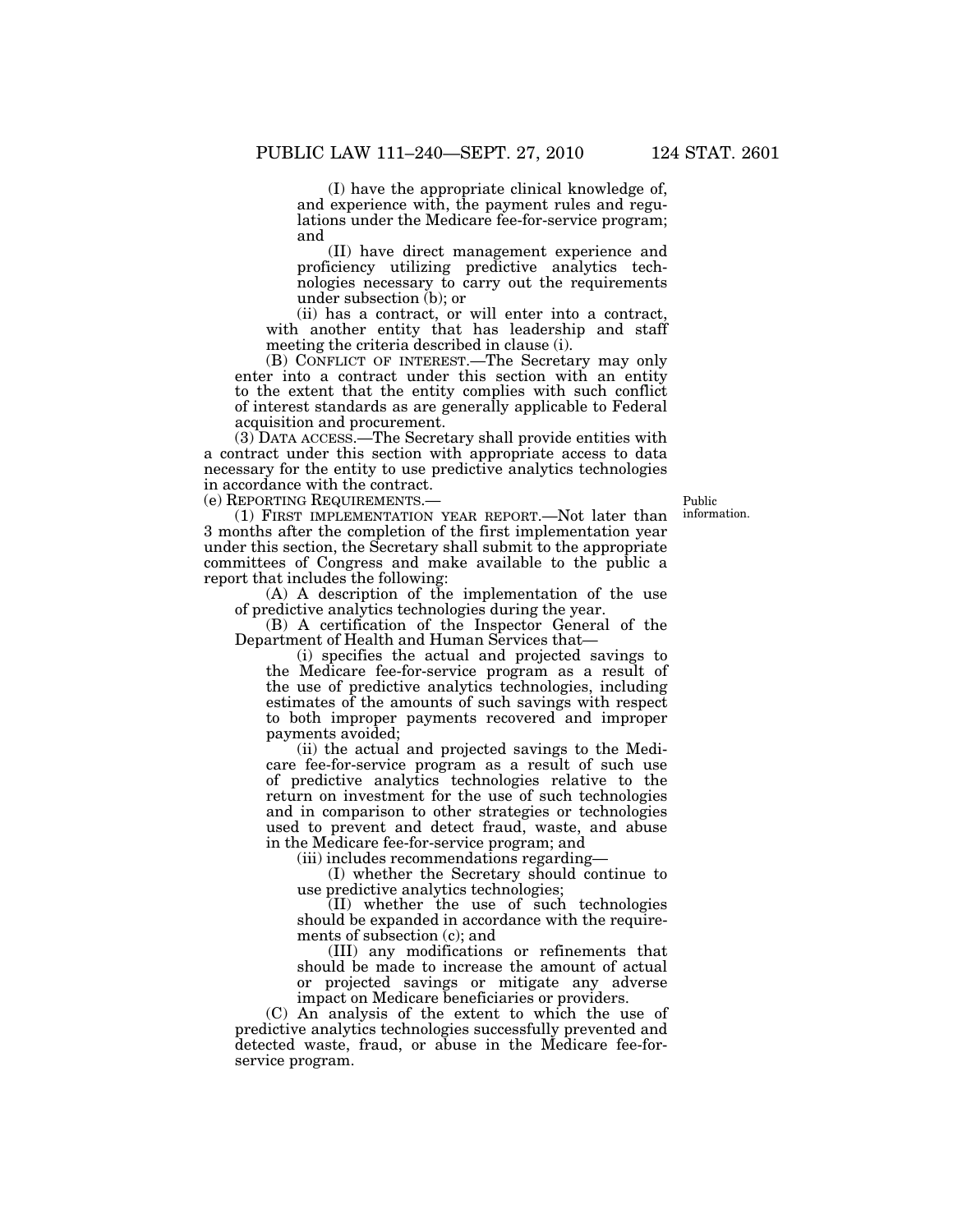(D) A review of whether the predictive analytics technologies affected access to, or the quality of, items and services furnished to Medicare beneficiaries.

(E) A review of what effect, if any, the use of predictive analytics technologies had on Medicare providers.

(F) Any other items determined appropriate by the Secretary.

(2) SECOND YEAR IMPLEMENTATION REPORT.—Not later than 3 months after the completion of the second implementation year under this section, the Secretary shall submit to the appropriate committees of Congress and make available to the public a report that includes, with respect to such year, the items required under paragraph (1) as well as any other additional items determined appropriate by the Secretary with respect to the report for such year.

(3) THIRD YEAR IMPLEMENTATION REPORT.—Not later than 3 months after the completion of the third implementation year under this section, the Secretary shall submit to the appropriate committees of Congress, and make available to the public, a report that includes with respect to such year, the items required under paragraph (1), as well as any other additional items determined appropriate by the Secretary with respect to the report for such year, and the following:

(A) An analysis of the cost-effectiveness and feasibility of expanding the use of predictive analytics technologies to Medicaid and CHIP.

(B) An analysis of the effect, if any, the application of predictive analytics technologies to claims under Medicaid and CHIP would have on States and the commonwealths and territories.

(C) Recommendations regarding the extent to which technical assistance may be necessary to expand the application of predictive analytics technologies to claims under Medicaid and CHIP, and the type of any such assistance.

(f) INDEPENDENT EVALUATION AND REPORT.—

(1) EVALUATION.—Upon completion of the first year in which predictive analytics technologies are used with respect to claims under Medicaid and CHIP, the Secretary shall, by grant, contract, or interagency agreement, conduct an independent evaluation of the use of predictive analytics technologies under the Medicare fee-for-service program and Medicaid and CHIP. The evaluation shall include an analysis with respect to each such program of the items required for the third year implementation report under subsection (e)(3).

(2) REPORT.—Not later than 18 months after the evaluation required under paragraph (1) is initiated, the Secretary shall submit a report to Congress on the evaluation that shall include the results of the evaluation, the Secretary's response to such results and, to the extent the Secretary determines appropriate, recommendations for legislation or administrative actions.

(g) WAIVER AUTHORITY.—The Secretary may waive such provisions of titles XI, XVIII, XIX, and XXI of the Social Security Act, including applicable prompt payment requirements under titles XVIII and XIX of such Act, as the Secretary determines to be appropriate to carry out this section.

(h) FUNDING.—

Grants. Contracts.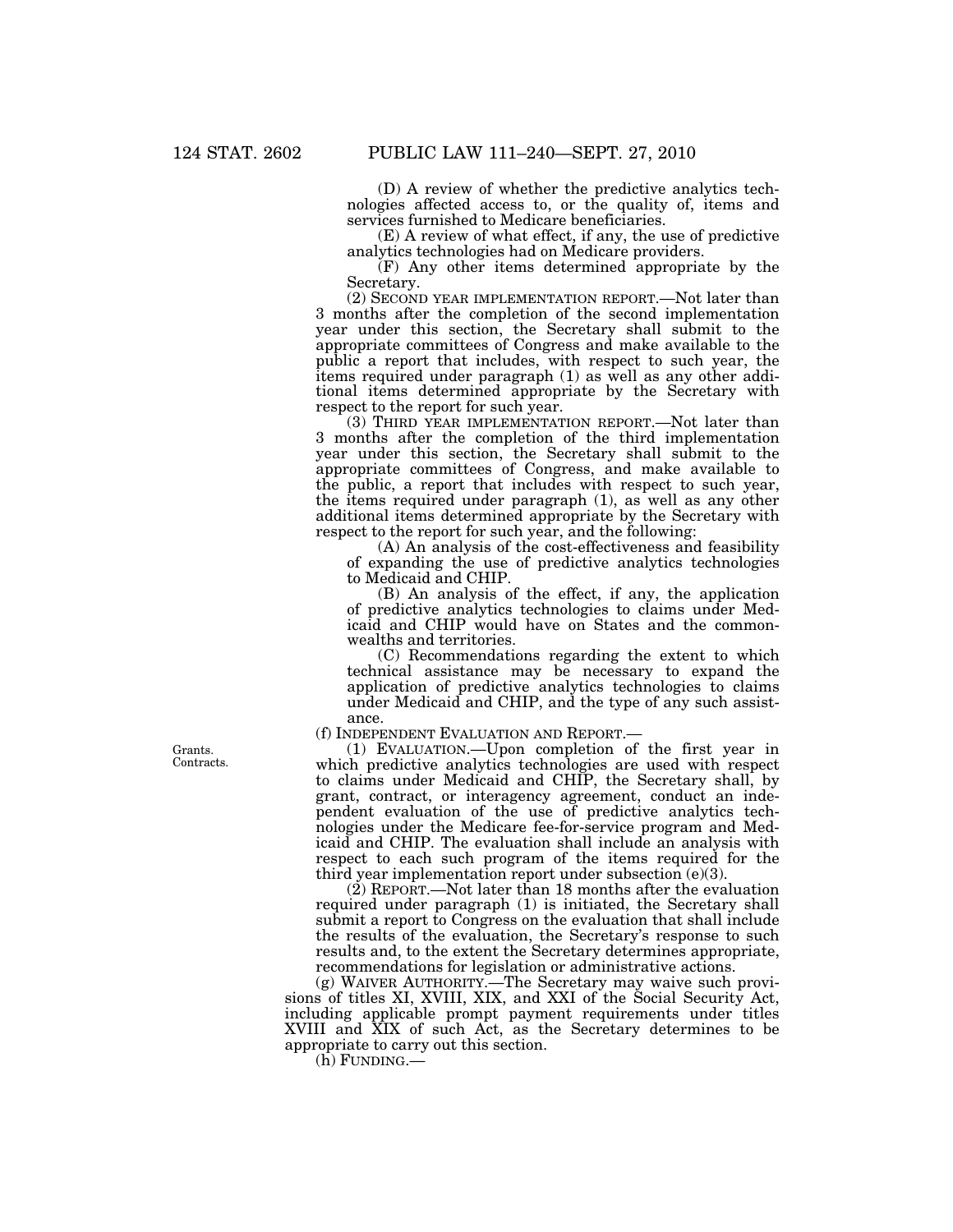(1) APPROPRIATION.—Out of any funds in the Treasury not otherwise appropriated, there is appropriated to the Secretary to carry out this section, \$100,000,000 for the period beginning January 1, 2011, to remain available until expended.

(2) RESERVATIONS.—

(A) INDEPENDENT EVALUATION.—The Secretary shall reserve not more than 5 percent of the funds appropriated under paragraph (1) for purposes of conducting the independent evaluation required under subsection (f).

(B) APPLICATION TO MEDICAID AND CHIP.—The Secretary shall reserve such portion of the funds appropriated under paragraph (1) as the Secretary determines appropriate for purposes of providing assistance to States for administrative expenses in the event of the expansion of predictive analytics technologies to claims under Medicaid and CHIP.

(i) DEFINITIONS.—In this section:

(1) COMMONWEALTHS AND TERRITORIES.—The term ''commonwealth and territories'' includes the Commonwealth of Puerto Rico, the Virgin Islands, Guam, American Samoa, the Commonwealth of the Northern Mariana Islands, and any other territory or possession of the United States in which the Medicare fee-for-service program, Medicaid, or CHIP operates.

(2) CHIP.—The term "CHIP" means the Children's Health Insurance Program established under title XXI of the Social Security Act (42 U.S.C. 1397aa et seq.).

(3) MEDICAID.—The term ''Medicaid'' means the program to provide grants to States for medical assistance programs established under title XIX of the Social Security Act (42 U.S.C. 1396 et seq.).

(4) MEDICARE BENEFICIARY.—The term ''Medicare beneficiary'' means an individual enrolled in the Medicare fee-forservice program.

(5) MEDICARE FEE-FOR-SERVICE PROGRAM.—The term ''Medicare fee-for-service program'' means the original medicare feefor-service program under parts A and B of title XVIII of the Social Security Act (42 U.S.C. 1395 et seq.).

(6) MEDICARE PROVIDER.—The term ''Medicare provider'' means a provider of services (as defined in subsection (u) of section 1861 of the Social Security Act (42 U.S.C. 1395x)) and a supplier (as defined in subsection (d) of such section).

(7) SECRETARY.—The term ''Secretary'' means the Secretary of Health and Human Services, acting through the Administrator of the Centers for Medicare & Medicaid Services.

(8) STATE.—The term ''State'' means each of the 50 States and the District of Columbia.

# **TITLE V—BUDGETARY PROVISIONS**

## **SEC. 5001. DETERMINATION OF BUDGETARY EFFECTS.**

The budgetary effects of this Act, for the purpose of complying with the Statutory Pay-As-You-Go-Act of 2010, shall be determined by reference to the latest statement titled ''Budgetary Effects of PAYGO Legislation'' for this Act, submitted for printing in the